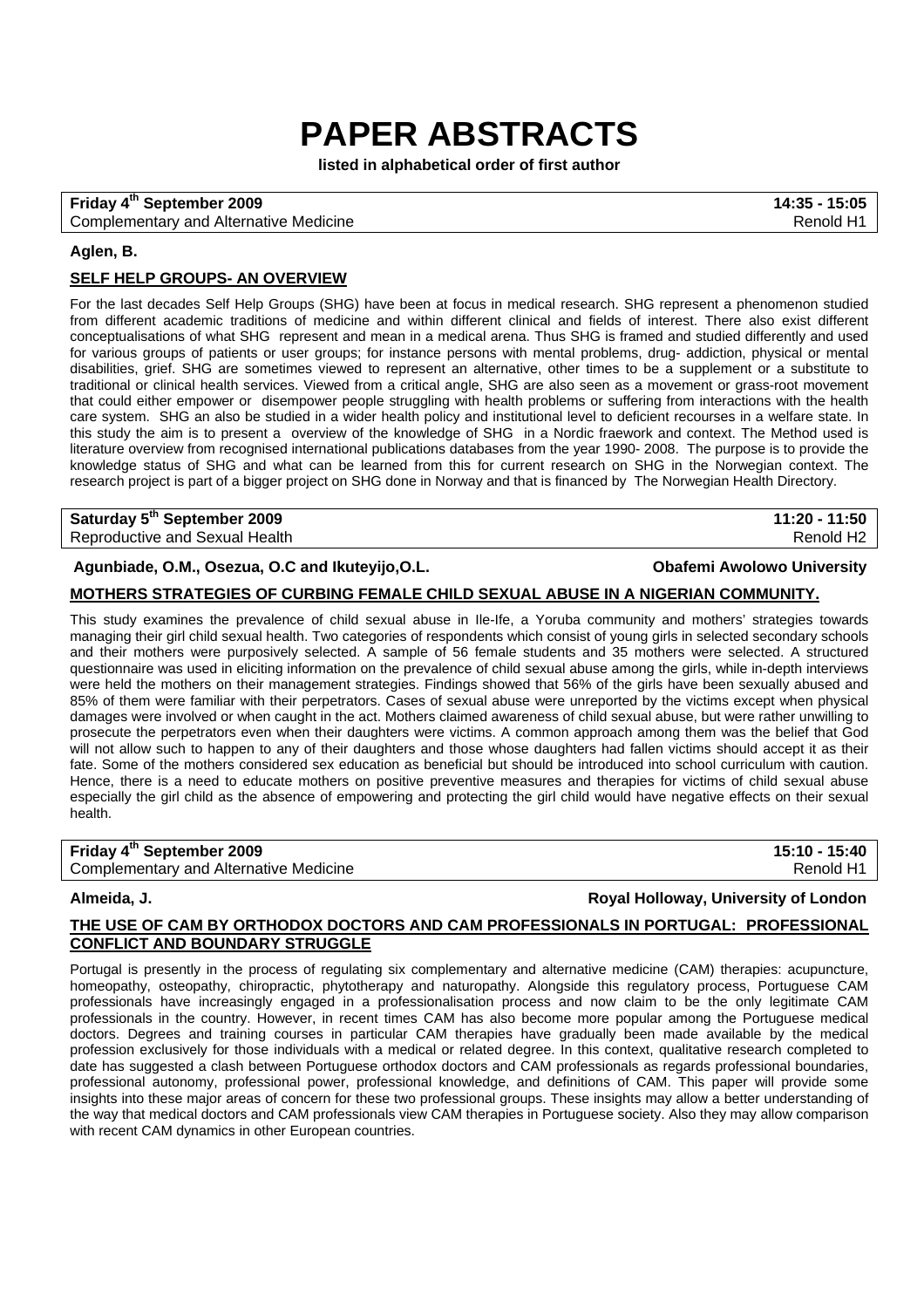**Andreassen, H.K. University Hospital of North Norway**

### **WHAT'S THE PROBLEM? – IDEALS OF PATIENT EMPOWERMENT IN PUBLIC ICT STRATEGIES**

Telemedicine and Information and Communication Technologies (ICT) in health have been considered new and promising ideas in European health care for some time. Recent buzzwords in EC policies and research are Personalized Health Systems (PHS) or "pHealth", and "mHealth"; mobile health. Technologies aimed at monitoring and providing healthcare for patients in their homes and whilst on the move are given both political and scientific attention. Reports (e.g PHS2020) are written and conferences held on this topic. But what exactly is the problem to be solved through pHealth, mHealth and the more traditional eHealth (electronic health)? The answer to this question is not as evident as it might seem. Better health outcomes and money saved in a health sector under pressure is of course one desired effect, but these technologies are also presented in a context where specific ideas on the patient and the patient's problems are communicated explicitly and implicitly. This paper will reflect critically on discursive constructions of the patient in official EC documents on ICT in health. Notions of empowerment and user involvement are of special interest. Bacchi's (1999) ideas on searching for problem representations; "what the problem is presented to be", in policy proposals is the analytical point of departure. This perspective might add to the already existing literature on patient and lay users of health technologies in medical sociology.

# **Thursday 3rd September 2009 13:00 - 13:30**

Reproductive and Sexual Health Renold H2

## **Apenteng, P., Denny, E., Culley, L., Papadopoulos, R., Mann,C. Birmingham City University**

## **'GRIN AND BEAR IT.' SOCIO-CULTURAL CONSTRUCTIONS OF ENDOMETRIOSIS**

Women from minority ethnic communities with reproductive health conditions represent diverse conceptions of health, disease and healing practices. They also experience physical, emotional and spiritual needs that require consideration in their care planning. This paper is based on findings from focus group discussions with women from minority ethnic groups, conducted as the first phase of a qualitative study that seeks to explore endometriosis (a debilitating condition affecting women's reproductive system) and cultural diversity.

Five focus groups were carried out with women from each of the minority ethnic groups being recruited to the main study (n=42). These are women of Greek, African-Caribbean, Indian, Pakistani, and Chinese origin. The discussions aimed to understand the socio-cultural context of women from these groups and explored cultural meanings of menstruation, reproduction, sexuality, awareness of endometriosis and access to health services. Findings reveal cultural constructions and taboos around menstruation, and fertility appeared to be of particular significance to the women who participated in these focus groups. The focus groups also inform of a limited awareness of endometriosis and a tendency to normalise menstrual pain, a common symptom of endometriosis.

This paper examines the main themes identified in the focus groups and suggests that in order to provide culturally sensitive care there is a need to take into account specific issues around sexuality and reproduction which may constitute barriers to care for women from particular ethnic groups with endometriosis.

## **Friday 4th September 2009 14:35 - 15:05**

## **Arber, A., Gallagher, A., Quirk A., Chaplin, R. University of Surrey**

## **SERVICE USERS AND THEIR EXPERIENCE OF RECEIVING BAD NEWS ABOUT THEIR MENTAL HEALTH**

The verification and disclosure of a psychiatric diagnosis is a complex process with studies showing a mis-match between patient expectations and the practice of psychiatrists. This aim of this pilot study is to explore service users' experience of receiving news about their mental health and to identify how the news of mental ill health was broken to service users. Ten semi-structured interviews using a grounded theory approach were conducted in which mental health service users recounted key moments when good or bad news was delivered to them. All participants referred to the receipt of a psychiatric diagnosis as significant news and participants report multiple and changing diagnosis and receipt of confusing and inadequate information. Five participants reported psychiatrists' changing diagnosis and giving more than one diagnosis. The use of multiple diagnoses may be technically correct according to a classification schedule but mean little to a service user other than cause confusion. Alternatively switching diagnoses without explanation can be equally bewildering. A number of participants discussed the importance of trust in professionals and of adequate time and information in relation to buffering the impact of potentially bad news. The technique of comparing a mental disorder to a physical disorder is not always a helpful strategy when delivering news, from the perspective of the service user.

Mental Health **Renold F2 Renold F2**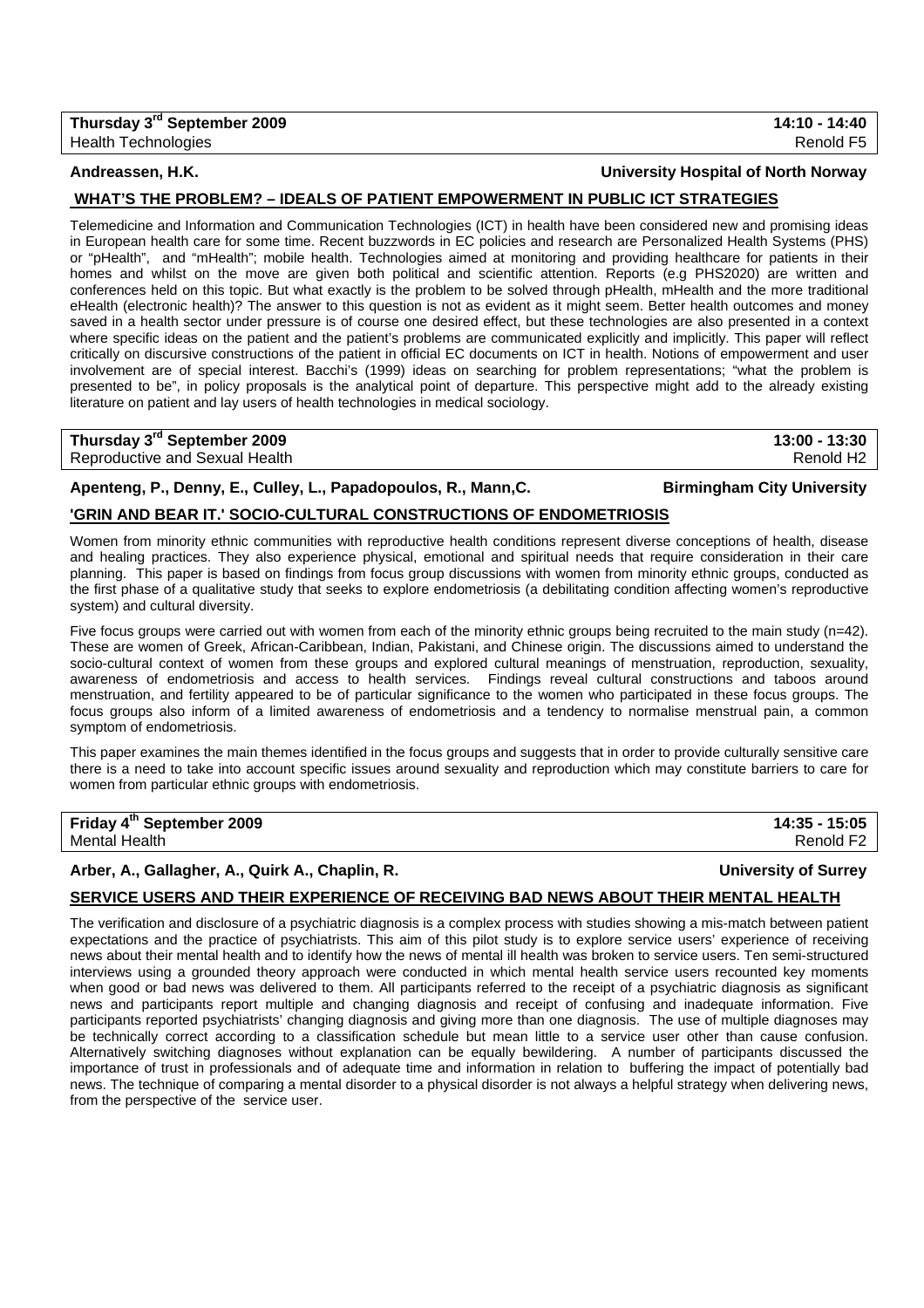| Thursday 3 <sup>rd</sup> September 2009 | 13:00 - 13:30 |
|-----------------------------------------|---------------|
| Lay/professional Interface              | Renold G2     |

### **Ariss, S. University of Sheffield**

## **SYNTHESISING PATIENT CENTRED PERSPECTIVES IN PRIMARY CARE CONSULTATIONS**

It is commonly recognised that patients and practitioners have different perspectives regarding health problems discussed in primary care consultations. Advocates of patient-centred models propose that methods for synthesising these perspectives should be adopted. However, adopting patient-centred consultation methods also involves a shift in the balance from biomedical concerns towards the experiences and opinions of the participants. Therefore the types of perspectives to be synthesised are not those encountered in more traditional, paternalistic, bio-medically oriented consultations.

Using Conversation analysis of video-recorded data from primary care consultations, this study explores the potential for synthesising patient and practitioner perspectives in order to achieve 'common ground' (McWhinney, 2003) regarding patientcentred topics. Data from consultations with frequently attending patients and people with chronic conditions demonstrate that equal contributions regarding routine biomedical topics are not generally treated as problematic. However, discussions about experiences and opinions especially regarding the nature of the problem are less straightforward.

Recent initiatives aimed at improving primary care for chronic conditions, such as the 'Year of Care for Diabetes' programme, highlight the importance of changing communication in consultations to more patient-centred models. This paper identifies specific areas where rational debate is likely to be required in order to achieve 'common ground' and the participants' methods for avoiding such debate. It therefore provides evidence for a systematic approach to training and education in order to address the perceived need for increased patient-centredness in primary care.

## **Thursday 3rd September 2009 13:35 - 14:05** Methods Renold H1

## **Armes, D. Kings' College London**

## **'THE POWER OF THE POWERLESS': EMANCIPATORY RESEARCH METHODS AND**

## **METHODOLOGY IN A MENTAL HEALTH SERVICE-USER/SURVIVOR MOVEMENT STUDY.**

This paper begins by outlining how the presenter's PhD research (Armes, 2006) addresses Mike Oliver's three key fundamentals of an emancipatory research paradigm (1997:17), which attempts to increase the power of the researched vis-à-vis the researcher. These are: Gain, reciprocity and empowerment. The paper then compares/contrasts the ethics and methodology of my PhD with major elements of Oliver's paradigm. Oliver makes clear that an emancipatory research paradigm requires a partisan researcher. He states, '…it is not possible to research oppression in an objective or scientific way… you are either on the side of the oppressors or the oppressed' (1997:17). Bias and objectivity within my epistemology is explicitly addressed by synthesising Sandra Harding's and Michel Foucault's work into a methodology which can be helpful in not only understanding the experiences of mental health service-user/survivors, but also has emancipatory potential to assist service-user/survivors to make sense of their own lives and possibly take collective action.

Oliver identifies six ways in which an emancipatory research paradigm can challenge the oppression of disabled people:

- a) Description of disabled people's experience;
- b) Redefinition of the problem of disability;
- c) Challenging dominant research paradigms;
- d) Development of emancipatory methodology/techniques;
- e) Description of collective experience;

f) Monitoring/evaluation of services established/controlled/operated by disabled people.

The paper concludes that the presenter's thesis did indeed address the above points, and ends with a discussion of whether this is enough to claim that the work is 'emancipatory'?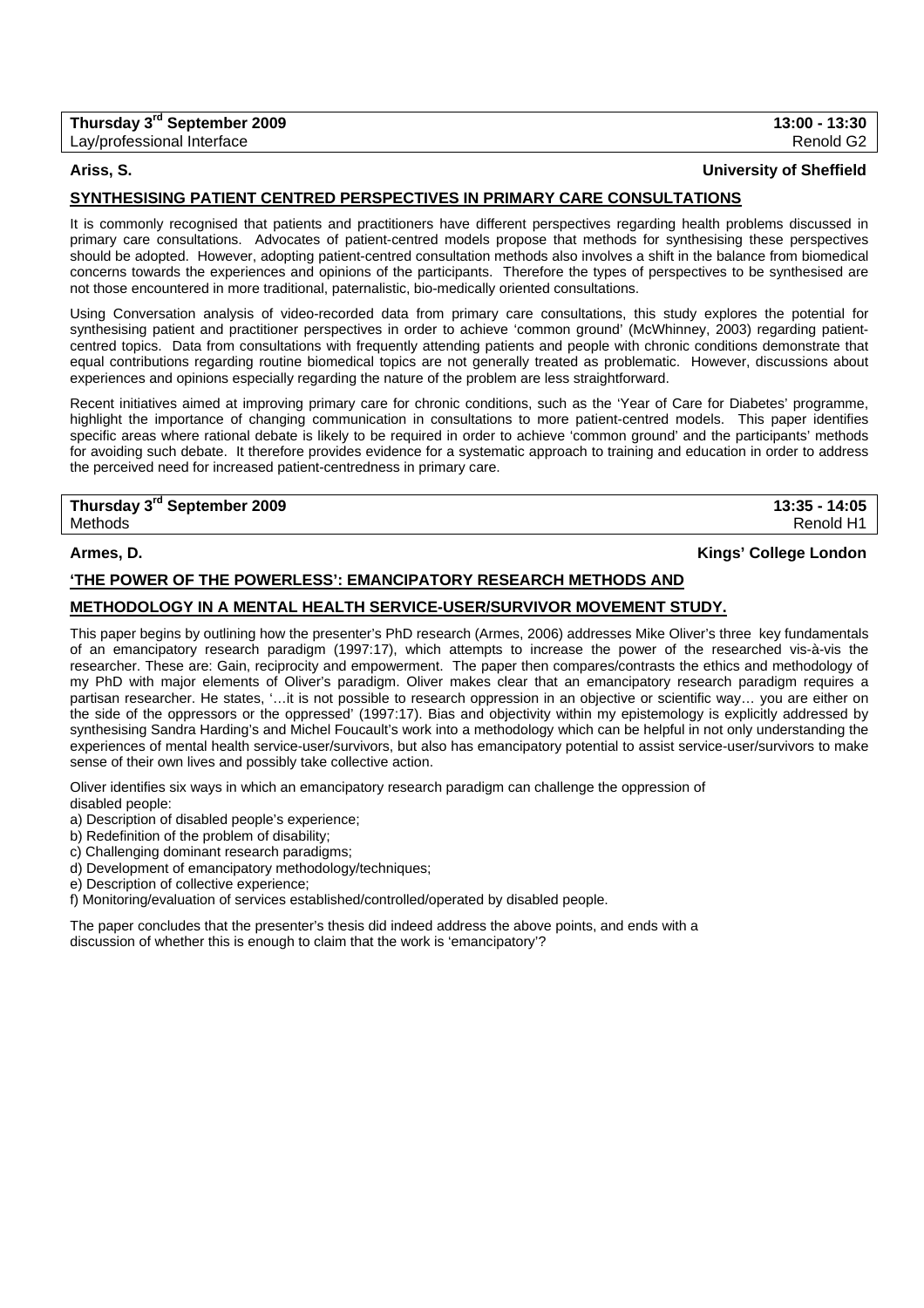## **STIMUATING MALE COMMUNITY LEADERS' SUPPORT FOR FAMILY PLANNING IN PAKISTAN: SOME RECOMMENDATIONS FROM A THEORY BASED QUALITATVE STUDY**

After 48 years of a state-funded family planning programme in Pakistan, the estimated maternal health indicators are very poor – one of the highest maternal mortality in the world; a very high unmet need for contraception and a low contraceptive prevalence. This emphasizes the need for understanding community leaders' – religious leader, social worker and health professional views, barriers and perceptions about family planning and towards developing successful maternal and reproductive health programmes including family planning programmes for Pakistan. Based on the Social Cognitive Theory and Diffusion of Innovation Theory, a qualitative study was designed and in-depth interviews were conducted on 20 community leaders including 8 religious leaders, 6 health professionals and 6 social workers about their viewpoints on family planning. Thematic analysis was used to generate themes. It is suggested that genuine 'community leaders' in Pakistan plays a powerful role as advocates for reproductive health programmes. Cooperation among religious leaders and health professionals in Muslim communities for the provision of information, counselling and advocacy on this issue may be an achievable way forward. These findings may be applicable to working with Muslims living in Pakistan and other Muslim countries.

## **Saturday 5th September 2009 09:35 - 10:05**

Lay/professional Interface Renold G2

## Bamford, C., Poole, M., Heaven, B., Moynihan, P., May, C. Newcastle University **Newcastle University**

## **CARE SETTINGS, FOOD AND AUTONOMY: EXPLORING MISSED OPPORTUNITIES**

Autonomy, the ability to make choices and to exercise control, is valued by older people with dementia. However, the ways in which care is delivered frequently undermine the autonomy of care recipients. Being able to choose what one eats is one way of exerting autonomy. For example, it is estimated that we make over 220 decisions relating to meals, snacks and beverages each day. This aspect of care therefore represents a fruitful area for exploring how autonomy is enacted in care settings.

This paper draws on two ethnographic studies: one examining the delivery of care in a range of respite settings; the other exploring the provision of meals in residential care homes. In this discussion, I will focus on decisions made by, with or for people with dementia relating to what and how much to eat and drink.

Inevitably, autonomy is constrained by organisational or structural factors (e.g. shift patterns of kitchen staff). However, observation highlighted the myriad ways in which unexamined routines of care provision undermined, restricted or enabled autonomy for people with dementia. There were also tensions between individual autonomy and longer-term care goals. For example, people with dementia who had forgotten that they also had diabetes often requested items incompatible with their restricted diet. The ways in which care staff managed these requests varied according to whether they prioritised long- or shortterm goals. The overarching theme is of currently missed opportunities for enabling people with dementia to exercise choice and control in this aspect of their lives.

# **Saturday 5<sup>th</sup> September 2009 10:10 - 10:40**

## **Bancroft, A.**

## **CONTAMINATING OTHERS, NICOTINE BODIES: DISCOURSES OF SECOND AND THIRD-HAND SMOKE, ADDICTION AND VULNERABILITY**

Psychoactive substances have socially active characteristics that are generated and embedded in the materiality of the substance and the body of the user. This paper examines the discourses around second and third hand smoke and the risk of addiction, in order to understand how cigarettes and smokers are produced as dangerous objects. It argues that the body of the smoker has come to be seen as risky alongside the object of the cigarette itself. It examines scientific, policy and popular discourses on second-hand or environmental tobacco smoke, where non-smokers are claimed to be at risk from smoking in their presence; so-called 'third-hand' smoke, where non-smokers are claimed to be at risk from chemicals emanating from the body of the smoker; and addiction transfer, where it is claimed that the smoker increases the risk of their children developing nicotine dependence themselves, 'priming' them for smoking. In these discourses, in particular the second and third, the smoker's body becomes a risk vector, and a contaminating object, a 'nicotine body'. These claims are being used in support of policies such as segregating smokers or discriminating against them in hiring policies. They reshape the context of smoking, the reactions to smokers and smokers' own understandings of the meaning of their habit.

Reproductive and Sexual Health Renold H2

**Azmat SK., Brown G. Marie Stopes Society Pakistan**

**Friday 4th September 2009 09:00 – 09:30** 

Risk Renold G5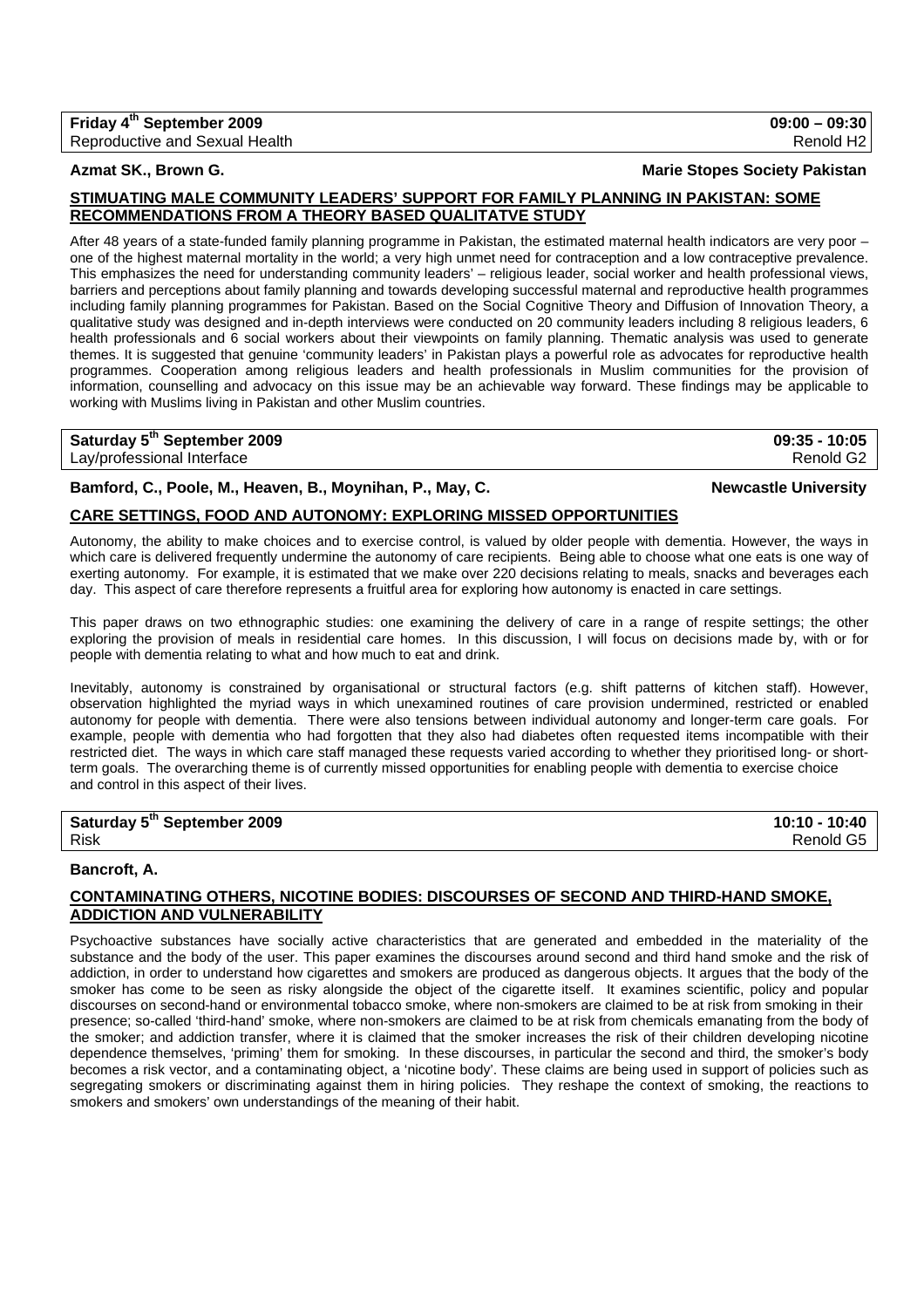| Friday 4 <sup>th</sup> September 2009         | $14:00 - 14:30$ |
|-----------------------------------------------|-----------------|
| <b>Complementary and Alternative Medicine</b> | Renold H1       |

**Bendelow, G. University of Sussex**

## **EMOTIONAL HEALTH: A CHALLENGE TO BIOMEDICINE OR HEALTH SURVEILLANCE?**

Critiques of biomedicine and the process of medicalisation have Long emphasised the limitations of traditional Western scientific Medicine in the separation of mind and body. In particular, illnesses of 'late modernity' feature multifactorial aetiologies and complex mind-body relationships which require traditional categories, formulations and management strategies to be reevaluated; hence the turn to more holistic and integrated models of health and illness, which are now permeating medical education and practice, including the emergence of the concept of 'emotional health'. The presentation asks if this development provides an enlightened challenge to the problems of Cartesian dualism in health and illness, or whether it merely extends the mechanisms of surveillance through healthcare practices.

| Thursday 3 <sup>rd</sup> September 2009 | $14:10 - 14:40$ |
|-----------------------------------------|-----------------|
| Experiences of Health and Illness       | Renold F1       |

## **Bennet, P. Stockholm University**

## **PARENTS' UNDERSTANDINGS OF CHILDHOOD OVERWEIGHT AND OBESITY**

Childhood overweight and obesity is an increasing and debated health problem in Western societies as well as worldwide. The 'epidemic' of overweight and obesity is today an issue in the media. Within biomedicine, much attention is given to the prevention of overweight and obesity in early childhood, for example by offering lifestyle and diet advice to parents. Parents are thus confronted with imperatives as to what they should do to avoid obesity in their children. This raises questions about lay understandings of obesity, and how parents perceive and handle the issue of obesity in their everyday lives. This paper explores Swedish parents understandings of their children's overweight and obesity based on an interview study with parents of obese children between 8 - 12 years of age, attending an intervention programme within the health care services for families with a child diagnosed as obese. Drawing on Arthur Kleinmans explanatory model, the parents' understandings of the nature, onset and etiology of the obesity was analysed, as well as their views on the child's present situation and health in the future. The analysis

reveals that these parents, rather than stressing the importance of threatening impacts of obesity on the future health of their children, emphasize the social consequences of the obesity in terms of the coping and living with an obese child,, consequences for the child's social life as well as for the everyday life for the family. It is discussed that from a parental perspective, childhood obesity in this sense is seen as a social condition.

# **Thursday 3rd September 2009 13:35 – 14:05**

Experiences of Health and Illness Renold F1 and The Renold F1 and The Renold F1 and The Renold F1 and The Renold F1

## **Birt L. McArthur M. Poland F. University of East Anglia**

## **"GOOD MATES, BLOODY GOOD MATES": ENHANCING MALE CARER WELLBEING THROUGH ALTERNATIVE SUPPORT NETWORKS**

There is evidence that carers' wellbeing may be enhanced by access to effective informal support networks. Such networks include family, friends, work colleagues and carer support groups. However, there is less empirical research exploring the relationship between caregiver and professional. Findings from a qualitative study involving 13 male, working age, primary carers, suggests male carers found traditional support networks relatively unsupportive, specifically compared to their contacts with paid social care workers. During interviews, these carers spoke of family often as a source of tension rather than support, particularly when contesting care management decisions. In addition those in employment found work routines impeded rather than supported their access to carer-specific groups. The primary official focus of social care workers formal involvement with family caregiving is the individual care-receiver, not the family carer. Yet here some male carers reported forming close friendships with the social care worker, blurring worker-friend boundaries. The relative value male carers placed on support from social care workers compared to more traditional sources of support questioned what types of support male carers may be seen as entitled to and their own understandings of entitlement to support. These male carers proposed that the social care workers' regular involvement in their home life facilitated the social care worker to recognise increasing stress and decline in the carer's wellbeing. Paid social care workers may therefore provide distinctive emotional and practical support to male carers. How and why this may be specifically so for male caregivers will be examined.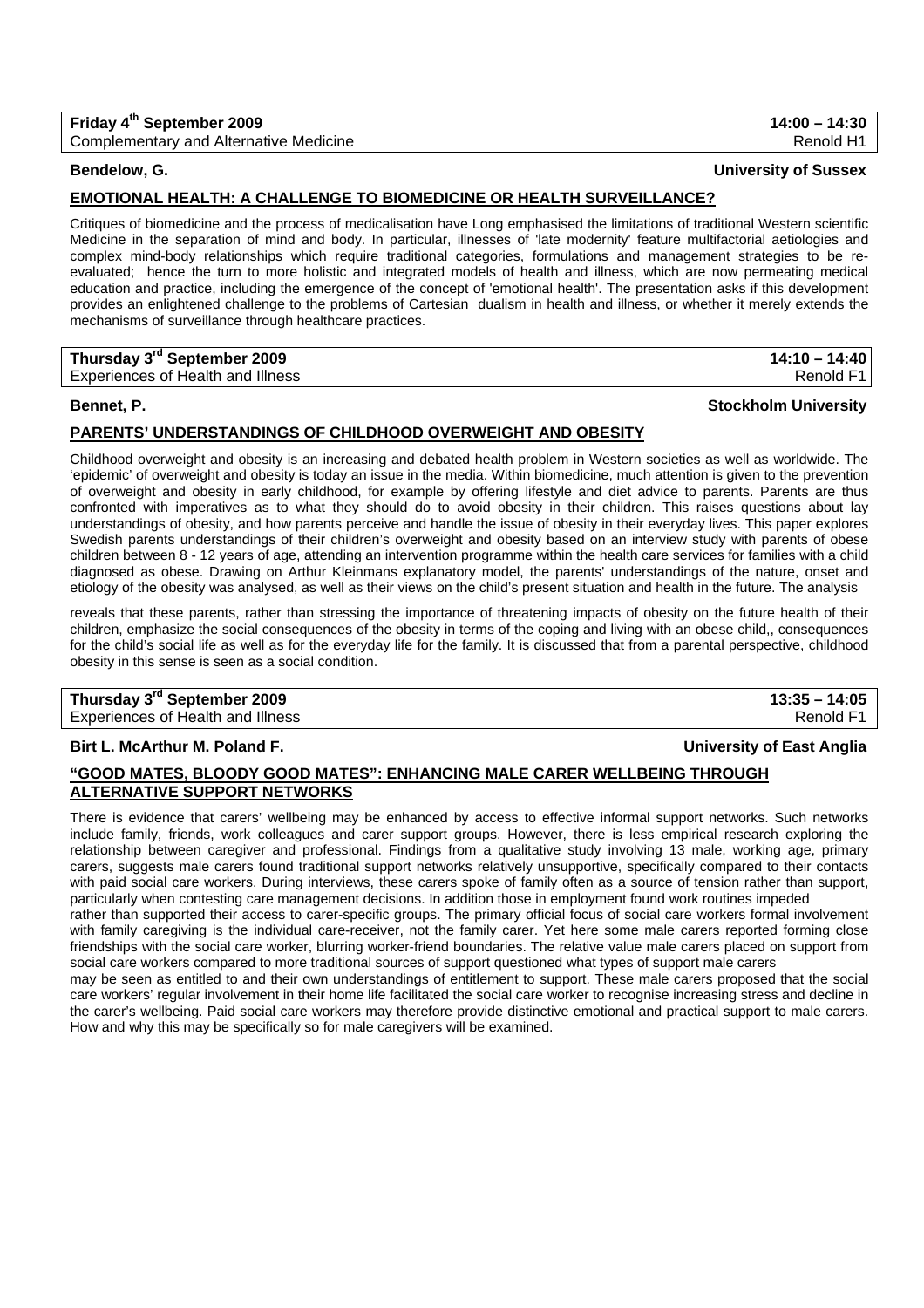## **Bishop, S., Waring, J. Nottingham University**

## **PROFESSIONAL IDENTITIES AT THE CROSSROADS OF HEALTHCARE MODERNISATION: THE TRANSITION FROM THE PUBLIC TO PRIVATE SECTORS**

Recent reforms have opened the door for private sector healthcare providers to take a more proactive role in the delivery of NHS care; exemplified by Independent Sector Treatment Centres (ISTCs). ISTCs promise to expand the capacity of services through providing new facilities and utilising innovative, streamlined care pathways. ISTCs can represent a confused combination between the public and private sectors, but often involve the wholesale secondment of clinicians to the private sector, with a corresponding closure of NHS services. This transition raises important questions for the identities of healthcare professionals, in how they see themselves, the purpose and ethos of their work and their relationships with others. Interviews with 30 Theatre Practitioners show change and continuity. Practitioners describe their identity as continuing to be shaped by frontline patient care, and professional membership, especially for registered nurses. These micro and macro influences appeared mediated by the organisational context of work. For some, ISTCs provide an opportunity to re-assert their professional identity through providing higher quality services, and being free of public sector bureaucracy. For others, ISTCs undermine their identity, especially the public service and caring ethos, as consumer demands, business pressures and cost savings reshape their work. In between, many occupied a liminal space, struggling to make sense of the ambiguities of providing NHS care within the private sector. We suggest ISTCs represent a new organisational context for professional work and networks, which in turn renegotiates and transforms professional identities with implications for staff morale, teamwork and the implementation of reform.

**Saturday 5th September 2009 11:55 – 12:25**  Methods Renold H1

## **Bloor, M., Munro, A. University of Glasgow**

## **PROCESS EVALUATION: THE NEW MIRACLE INGREDIENT IN PUBLIC HEALTH RESEARCH??**

Using data from an MRC-funded feasibility study for an evaluation of new schools drugs education programme, this paper takes a critical look at the contemporary vogue in public health research for 'process evaluations' (usually involving mixed methods) to be conducted alongside outcome evaluations in controlled trials of complex interventions. Advocates of process evaluations have stressed their central importance in unpacking the explanatory black boxes in trial designs, explaining how an intervention was implemented, how it was received and in what contexts. Illustrating our argument with data from the schools study, we identify two classes of endemic problems in process evaluations: firstly, that of data gathering without the benefit of hindsight; and secondly that of the generalisability of inductively reasoned findings. We conclude that in order to reconcile the need to evaluate complex interventions with the rhetorical demands of evidence-based medicine public health researchers are over-selling the reach of process evaluations and the determinancy of their findings. Process evaluations can provide rich data which can deepen our understanding of the social processes of intervention delivery and reception, but they are not the miracle ingredient in randomised controlled trials.

| Friday 4th September 2009  | $10:10 - 10:40$       |
|----------------------------|-----------------------|
| Lay/professional Interface | Renold G <sub>2</sub> |

**Boiko, O., Gibson, B. University of Sheffield**

## **COMMUNICATION IN DENTAL CLINICAL ENCOUNTERS: LUHMANN APPLIED**

The purpose of this paper is twofold. First, it seeks to introduce and demonstrate a new method for capturing the intricacy of communication in clinical encounters. The method, termed from analysis, is derived from the social systems theory of Niklas Luhmann, which has until recently remained relatively unknown. It is hoped that the paper will demonstrate that form analysis can answer the call for new methodologies in medical sociology and communication theory and that it will be seen to be capable of addressing the "complexity challenge". The paper will carefully introduce the design of the method and illustrate its use with examples taken from recent research on dental encounters undertaken in 5 primary and secondary dental clinics in the UK. Data were collected through 36 observations of encounters of 5 dentists seeing 20 patients. The study uncovered 14 semantic forms of communication in these dental encounters. Second, the paper will critically discuss some of the semantics as they have emerged from the data. Form analysis contributes to the understanding of the semantic complexity of clinical encounters. It shows how the dichotomy of dental professional and patient perspectives transforms into complex, non-linear observations about oral health. The analysis also enables us to re-consider the role of the clinical system. It is suggested that the clinical system operates through a pool of semantic forms, which impose a certain order on communication in the encounters. This methodology enables us to reformulate many paradigmatic axioms of professional-lay interactions and to 'write systems back in' to the analysis of health care encounters.

# **Saturday 5th September 2009 11:20 – 11:50**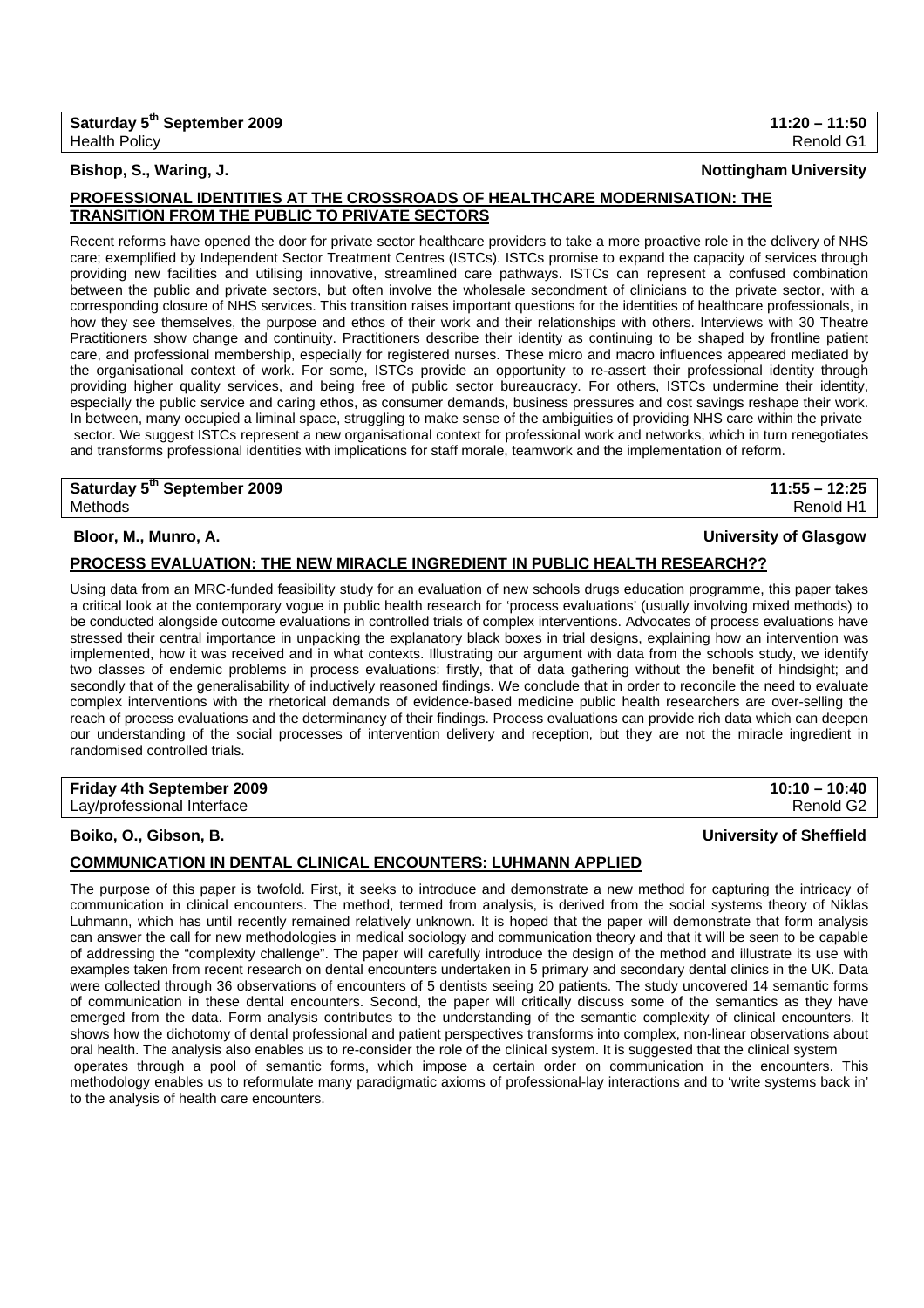## **Borgstrom, E., Barclay, S., Cohn, S. Institute of Public Health, Cambridge University**

## **"OR PERHAPS HE'S IN DENIAL ...": MEDICAL STUDENTS CONSTRUCTION, USE, AND REACTION TO 'DENIAL' IN RELATION TO DYING PATIENTS.**

Denial is a common, yet problematic, concept written about in reflective portfolios by final year Cambridge medical students after meeting dying patients. Using a general discourse analytical approach, this paper is based on the analysis of over 200 anonymous student essays. Influenced by sociological theories about medical education, we propose that how the students write about and engage with the concept of denial illustrates the conflicts they face when dealing with end-of-life care. Students operationalise a concept of denial that is implicitly learned – as an obstacle to ideal care, communication, and what is considered a 'good death' – in order to understand the seemingly irrational, illogical, and inappropriate thoughts and behaviours of dying patients and their families. However, some students describe difficulties with identifying and applying this medical concept of denial unproblematically to all patients, particularly in cases where denial can be argued to be beneficial, a natural or rational/conscious choice, and/or recognised as patient autonomy. The portfolios therefore recurrently present a tension between students' representations of themselves as professional, competent doctors-to-be who can recognise and manage 'cases', and the uncertainty and emotional uneasiness they face when confronting sensitive issues as they prepare for their careers. The paper will conclude by arguing that understanding how final year medical students create, use, and react to the concept of denial reveals crucial aspects of their socialisation, the increasing prominence of palliative care in medicine, and some of the complexities arising from the current pedagogical emphasis on a 'humanistic' approach to care.

**Friday 4th September 2009 14:00 – 14:30**  Mental Health **Renold F2 Renold F2** 

### **Brosnan, L. University of Limerick**

## **PROBLEMATISING PARTNERSHIP WITH MENTAL HEALTH SERVICE USERS: FROM 'BUZZWORD' TO MEANINGFUL REALITY**

Partnership with service users is problematised within the Sociology of Mental Health (Rose 2003, Rutter et al 2004). Current Irish mental health policy discourse (DoHC 2006) prioritises working in partnership with service users and carers. Yet is it merely a 'buzzword' used by health professionals and policy makers? This study assessed partnerships from the service users and carers perspective. By utilising 'soundbytes', it also aimed to let their voices be heard by key stakeholders.

Five focus groups of service users and carers were convened in the West of Ireland to elicit people's experiences of being involved in planning services (strategic partnerships) and how they were involved in their own care (therapeutic partnership). Participants gave written consent to use the transcripts. Thematic analysis of transcripts was triangulated for validity. To communicate the voice of service users in the dissemination of the study findings, six volunteers verbally re-enacted the narrative text highlighting key themes. These were digitally recorded as 'soundbytes'. This aimed to sensitise health professionals to the relationship of users to services.

Partnership discourse was not clear to the participants or relevant to their experiences. Although some people reported involvement in their care, an overall lack of equal relationships was evident in terms of communication, consultation, and being treated with dignity and respect; key components for therapeutic partnerships. No evidence emerged of strategic involvement in the planning of services.

The empirical findings should stimulate theoretical debate in terms of understanding both strategic and therapeutic partnerships, moving from 'buzzwords' to meaningful reality.

| Saturday 5 <sup>th</sup> September 2009 | $10:10 - 10:40$       |
|-----------------------------------------|-----------------------|
| Reproductive and Sexual Health          | Renold H <sub>2</sub> |

## **Burr, J.A. University of Sheffield**

## **FEAR, FASCINATION AND THE REGULATION OF SPERM DONOR IDENTITY**

The background to this paper is the medical regulation of sperm donation in the UK and the recent policy change so that children born from sperm, eggs or embryos donated after April 2005 have the right to know their donor's identity. I draw upon data from interviews with ten women and seven joint interviews with couples who received donor insemination from an anonymous sperm donor and were the parents of donor insemination children. I explore the symbolic presence of the donor and his potential to disrupt social and physical boundaries using the theoretical conceptions of boundaries and pollution as articulated by Mary Douglas and Julia Kristeva. I present data to argue that the anonymous donor manifests in various figures; the shadowy and ambiguous figure of 'another man'; the intelligent medical student; the donor as a family man, with children of his own who wants to help infertile men father children. Also participants perceive the donor's physical characteristics, but also see their husband's physical characteristics, in their children. In conclusion I argue that anonymisation preserves features of conventional family life, maintains the idea of exclusivity within the heterosexual relationship and affirms the legal father's insecurity about his infertility.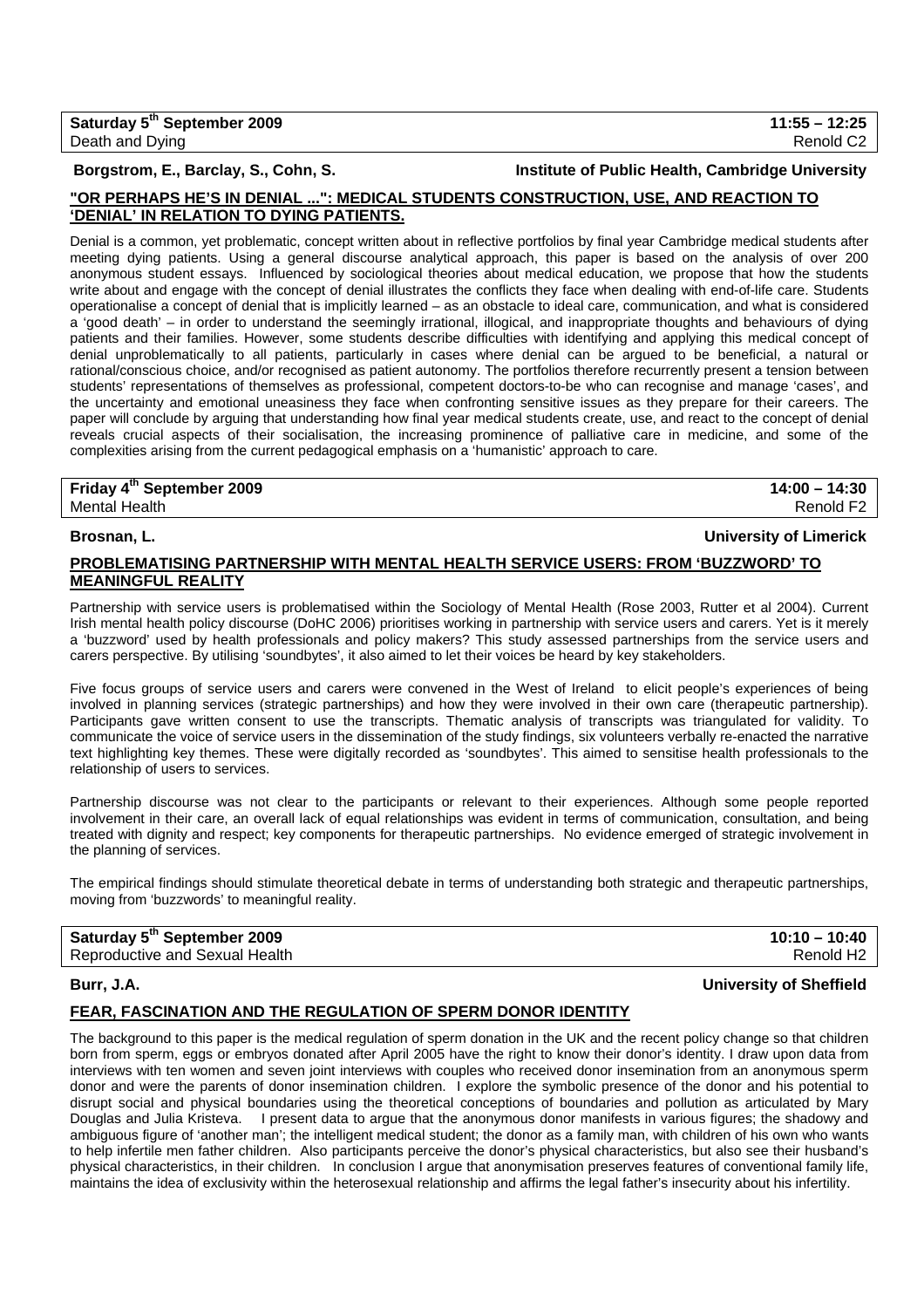## **EXPERIENCES OF, AND ATTITUDES TOWARDS, PREGNANCY AND FATHERHOOD AMONGST INCARCERATED YOUNG MALE OFFENDERS**

Teenage pregnancy and parenthood are under particular scrutiny; attention is increasingly falling on the role of the potential or actual father. This paper focuses on experiences of pregnancy and fatherhood, as well as attitudes towards these events, amongst a group of 'high risk' young men, those incarcerated in a Young Offender Institute. Literature on desistance from recidivism points to the protective quality of 'social bonds', including those arising from the offender valuing, and being valued as, part of a family. In-depth interviews were conducted with 40 in-mates, aged 16 - 20, purposively sampled using answers from a questionnaire administered to 67 in-mates. Twelve men reported eighteen pregnancies for which they were, definitely or possibly, responsible. All but one of the pregnancies were unplanned. Five of the men were fathers: all five expressed a strong desire to be 'a good father' but four of their accounts were characterised by chaos, uncertainty and unrealistic expectations and assumptions about fatherhood. Amongst the interview sample as a whole, most said they did not feel ready to become fathers. The main reason given was being unable to fulfil what they regarded as the key role of financial provider. Most of the men had given little or no thought to the possibility of a sexual partner becoming pregnant. Contraceptive use was high, however, amongst the minority who reported thinking about this possibility. The paper concludes by considering the potential for intervention development for incarcerated young male offenders in the areas of Sex and Relationships Education and parenting.

### **Saturday 5th September 2009 10:10 – 10:40**  Health Policy Renold G1

**Byrne, P., Gabbay, M., Martindale, AM., Woolf, S. University of Liverpool**

## **LAY HEALTH TRAINERS: RE-MAKING PUBLIC INVOLVEMENT IN HEALTH?**

There have been recent political and economic shifts in attempts to address current and projected incidences of cardiovascular disease (CVD). One such move is the introduction of Lay Health Trainers (LHT), where individuals from deprived communities are recruited and trained to act as heart-healthy advisors to members of their community. Our paper reports from a pilot project in the North West of England where 5 LHT were recruited, trained and acted as advisors to individuals (clients) recruited from primary care practices who were deemed to have a 'risk factor' for CVD. Our empirical research, through interviews and focus groups with LHT and clients, suggests that the LHT model reconstitutes deprivation and manages to occlude those individuals for whom it was targeted. There are several key issues which we discuss from a Science and technology/Feminist perspective, namely the translation and imposition of LHT models from one context to another, whilst ignoring the importance of 'situated knowledge' (Haraway 1988).

### **Friday 4th September 2009 15:10 – 15:40**  Mental Health **Renold F2**

**Chakraborty, A., McKenzie, K., Leavey, G., King, M. University College London**

# **PERCEIVED RACISM, MEDICATION-ADHERENCE, AND HOSPITAL ADMISSION IN AFRICAN-CARIBBEAN PATIENTS WITH PSYCHOSIS IN THE UNITED KINGDOM**

Background. Differences in outcome between African-Caribbean and white-British patients with psychosis may be due to perceived racism and a difficulty in trusting services seen as discriminatory.

Method. In 100 participants, racism was measured at baseline using the Perceived Racism Scale; with adherence, using the Drug Attitudes Inventory and Kemp Scale, and hospital admission-data determined after 12 months.

Results. We found significant associations between total perceived racism for the previous year, lifetime-racism, and everydayracism for the previous year, with subsequent medication adherence. Shame felt about health-system racism was significantly associated with increased adherence, and powerlessness about it was significantly associated with fewer subsequent hospital bed-days. Finally, health-system racism was signifcantly associated with both the number of subsequent hospital bed-days, and admission-length. In addition, stratified analyses showed that both baseline adherence and six-month estimated adherence appeared to mediate these effects.

Conclusions. In this cohort of African-Caribbean patients with psychosis, perceived racism is a determinant of adherence over 12 months. We propose a model whereby perceived racism contributes to an individual rejecting mental health services (manifested by the mediating effect of poor adherence) which leads to a poorer outcome, evidenced by a longer hospital stay. Secondly, powerlessness about perceived health-service racism may represent a sense of resignation about the "system", leading paradoxically to greater adherence and better outcome.

**Buston, K., Wight, D.** Medical Research Council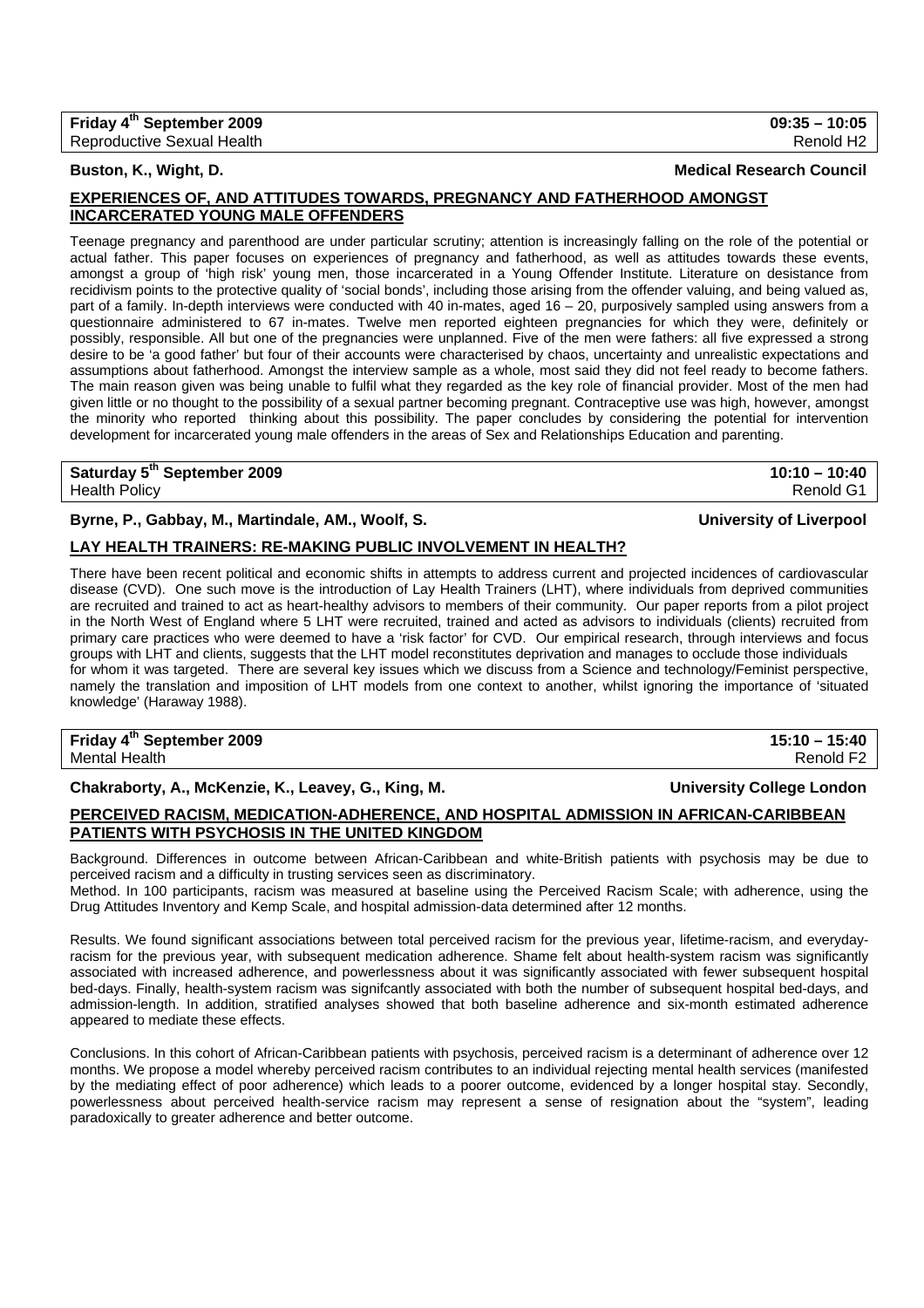## **Chamberlain, J.M. University of Chester**

## **APPRAISING DOCTOR APPRAISAL: A CASE OF PAPERWORK COMPLIANCE**

This paper details the findings of interview-based research with 46 doctors from the United Kingdom (UK) which explored the conduct of portfolio-based performance appraisal for both interviewees and the medical trainees they supervise during clinical training placements. It discusses how the introduction of appraisal in the UK is bound up with the growth of managerial systems of surveillance and control internationally within western health care systems. The research found interviewees used the tacit dimensions of professional judgement to resist the rationality of the performance appraisal process. Interviewees engaged in creative 'game playing' around the appraisal process, adopting a stance of 'paperwork compliance' toward it. This leaves a paper trail which makes it appear doctors have complied with the technical requirements of appraisal when in fact they have not. The paper situates its findings within a Foucauldian Governmentality perspective. This views appraisal as an information panopticon that seeks to construct appraisees as calculable and administrable subjects to better enable social control. The paper concludes that current debate surrounding the growth of managerial surveillance of medical work must take into account that tools such as audit and appraisal can serve to 'gloss over' the inability of managerial regimes to control professional forms of expertise.

## **Friday 4th September 2009 09:00 – 09:30**  Experiences of Health and Illness and Genetics **Renold F1** All and The Renold F1 All and The Renold F1

# **Chandler, A. University of Edinburgh**

## **SELF-INJURY, PAIN AND EMBODIMENT: CONFLICTING ACCOUNTS OF PAIN IN NARRATIVES OF SELF-INJURY.**

This paper uses theoretical developments in the sociology of pain (Williams & Bendelow 1995) to explore conflicting understandings of pain in lay narratives of and clinical discourse about self-injury. While one dominant explanation is that selfinjury 'transforms' emotional pain into physical pain, this is often accompanied by claims that self-injury does not hurt. Clinical work is limited to biomedically grounded studies which accept the latter explanation and attempt to account for this lack of pain.

The presentation draws on interviews with 12 people who have self-injured. Each person was interviewed twice in order to explore the issue of self-injury in some depth, as well as giving space to discuss the 'life story' of participants. The study was designed to explore the social contexts in which self-injury took place, and the ways that self-injury was understood by a group of people who were relatively diverse in terms of age, gender and social class.

The paper suggests that a sociologically informed treatment of self-injury is necessary to better understand the complex position of pain in narratives about self-injury. The ways that individuals who self-injure talk about pain reflects wider socio-cultural understandings, both of self-injury and of pain. These accounts invoke the Cartesian dualism so often implicated in sociological studies of embodiment, as well as reflecting 'expert' discourse and biomedical explanations of pain. The paper adds to existing theoretical work on pain, whilst arguing that a sociological perspective on self-injury and pain would address some of the contradictions inherent in existing clinical explanations.

# **Saturday 5th September 2009 11:20 – 11:50**

**Chattoo, S. The University of York**

## **NEGOTIATING RISK TO FERTILITY CAUSED BY (CANCER) TREATMENT: ALTERNATE ENGAGEMENTS ACROSS THE ANALYTICAL AND EXPERIENTIAL REGISTERS**

This paper is based on preliminary analysis of qualitative data selected from a larger on-going study being conducted in England, of how younger people (18-40 years old) negotiate the potential risk to fertility caused by cancer treatment. It will focus on narrative reconstruction of uncertainty caused by potential risk to fertility; and the kind of choices and potential conflicts individuals might face in relation to particular biographical features, such as, age at treatment, gender and religion. Theoretically, the paper assumes that both material (analytical) and perceptual (experiential) frames of analysing risk within the context of medical treatment are socially mediated - hence by definition a normative exercise involving choice of values (cf. Canguilheim, 1989). What is particularly interesting within the context of treatment related risk to fertility is the domain of uncertainty where the outcome is never certain but contingent and subject to interpretation with the result unfolding in time. Collins and Street have recently (1999) provided a very useful conceptual discussion on risk communication within cancer care settings. While a distinction and mediation between the analytical (medical) and experiential (perceptual) registers informing risk communication is useful, a dialogic resolution may not always be what people affected by treatment desire. I am going to argue that a focus on a 'cognitive bias' towards uncertainty derived from either registers can be a significant discursive strategy for subverting a potential biographical disruption pre-empted by the analytical register on risk and prevention (fertility preservation).

Risk Renold G5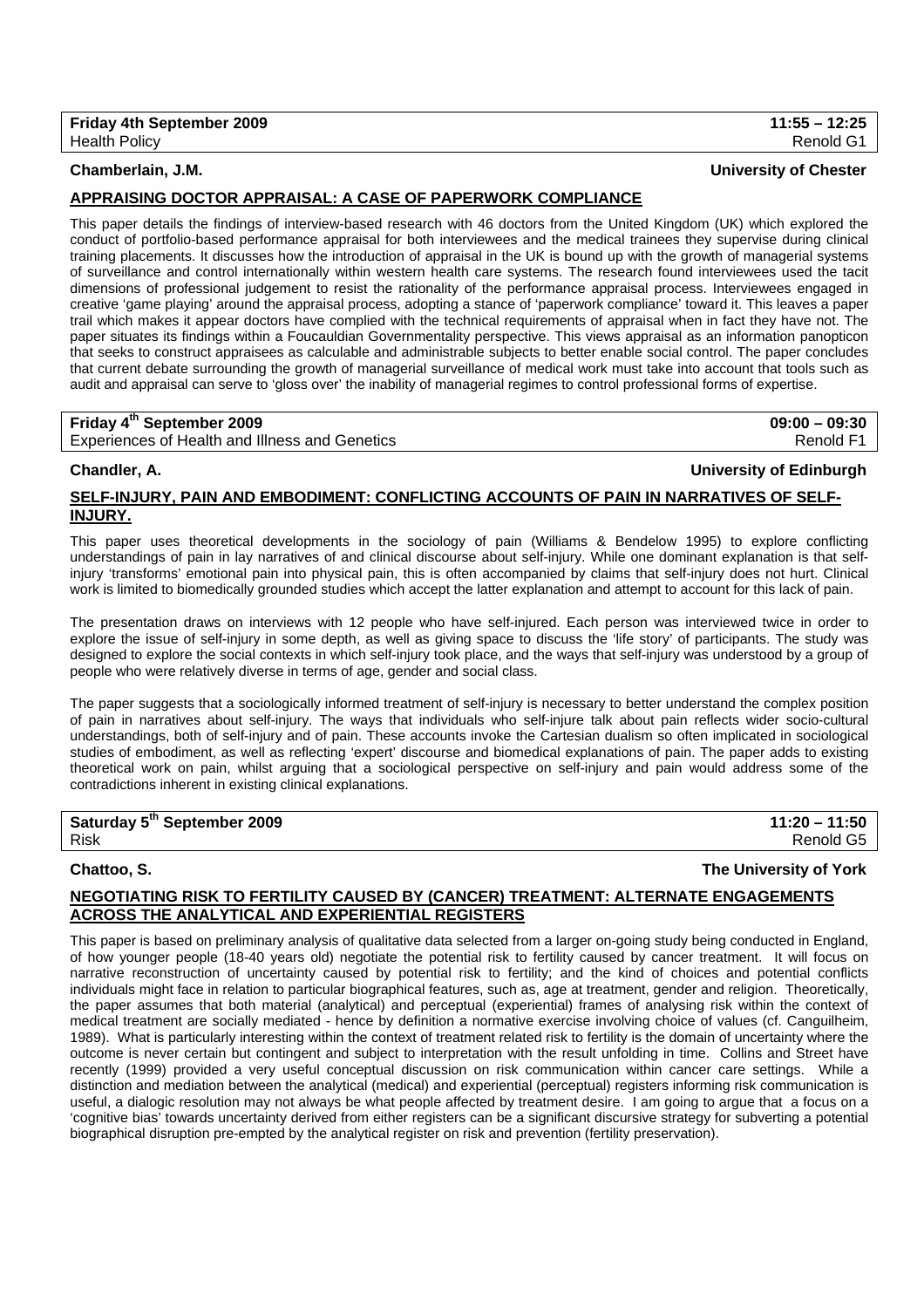### **Cheng, F-C. National Taiwan University**

## **Medicine and Politics in the Occupational Disease? The Recognizing Process of Occupational Mental Illness in Taiwan**

Recently, workers' health is determined not only by the traditional but newly occupational risks. In a post–industrial society and globalization era, new employment patterns and rapidly changing working conditions. It presents a challenge to protect the health and safety of workers, especially the problem of work-related stress and other mental disorders. Many workers seek the occupational medicine's certification to get the occupational compensation benefits. However, recognizing occupational illness is a social process, just like Willis, E. said the negotiation over the social and political meaning of occupational illnesses occurs prior to their being awarded the status of a syndrome. In Taiwan, such a process reveals conflicts between medicine professionals, occupational medicine, psychiatry, epidemiology, and state, that also manufacturing many uncertainties. The study is based on the author's in-depth interviews with 35 medicine professionals, occupation medicine physicians, psychiatrist, epidemiologists. Labour Insurance Bureau officials, and workers. The aim is to explore the dynamic relationship between the stakeholders , and to reveal recognizing occupational illness is a social product. The workers' compensation system in Taiwan assume "perfect labour" idea type, that leads to occupational risk privatization, so it always refuses sick workers' claims. To solve the increasing conflicts between workers, medical professionals, and the state, this study recommends the system demands labour union and workers' participation in the recognizing process, and establish complete health and safety protection system to improve workers' health ,as well as the social security net.

## **Friday 4th September 2009 16:20 – 16:50**  Health Service Delivery and Organisations **Renold C2 Renold C2**

## **Cheraghi-Sohi, S. University of Manchester**

## **UNDERSTANDING ORGANISATIONAL AND ECONOMIC CHANGE IN GENERAL PRACTICE: SHIFTING THE FOCUS FROM PROFESSIONALS TO WORKERS.**

General practice has recently been subject to several key reforms. Collectively these reforms have the potential to significantly impact on the organisation and work of general practice. Published research to date concerning the consequences of such reforms for those currently working in general practice, has focussed on interpreting the changes through the classic analytical perspectives provided by the sociology of professions literature. Analyses conducted along these lines assume and concentrate on the shared unified identity of a particular professional group, in this case general practitioners (GPs). Consequently, responses to change (such as the recent policies) are interpreted in a reductive manner and are assumed to represent the profession. Although, such traditional analyses have provided fruitful, due to the focus on the collective, the professions viewpoint is also limited as it fails to acknowledge particularity and difference within the profession. The current work seeks to add to current understanding of the impact of recent policy changes by employing a wider analytical approach that acknowledges the diversity within the profession. Specifically, I employ the alternative theoretical lenses of physicians as workers, care givers, and suppliers of health care as proposed by Hoff (2001).

## **Friday 4th September 2009 15:45 – 16:15**  Risk Renold G5

## **Cheung, O. University of London**

## **THE COSTS AND BENEFITS OF MANAGING EMOTION: THE EMOTIONAL HEALTH OF SEX WORKERS**

In contemporary Western studies of risks faced by female sex workers, the emphasis has been on sexual health. Consequently, other types of hazards that women perceive as dangerous have attracted relatively less attention. A similar pattern is also found in Chinese studies of commercial sex. This paper is based on a doctoral research project conducted on occupational risks of sex workers in Hong Kong. Drawing on the theory of the presentation of self (Goffman 1959) and emotional labour (Hochschild 1983), this paper concerns how sex workers commercialised their feelings and consequences of doing so.

First, this paper describes emotions experienced by the sex workers in this study. Using the concept of "sociological ambivalence" (Merton and Barber, 1976), the paper attempts to study the ways in which social structure affects the probability of ambivalence developing in different kind of role-relations in the context of commercial sex (for example, worker-client relation and worker-worker relation). Second, it explores the defence mechanisms women adopted during the commercial sexual encounter. My concern is how sex workers interpreted the intimate and intensive physical contact with their clients, and how they managed their identities when the boundary of work sex and private sex became blurred. Finally, the paper examines the consequent effect on emotions experienced by women.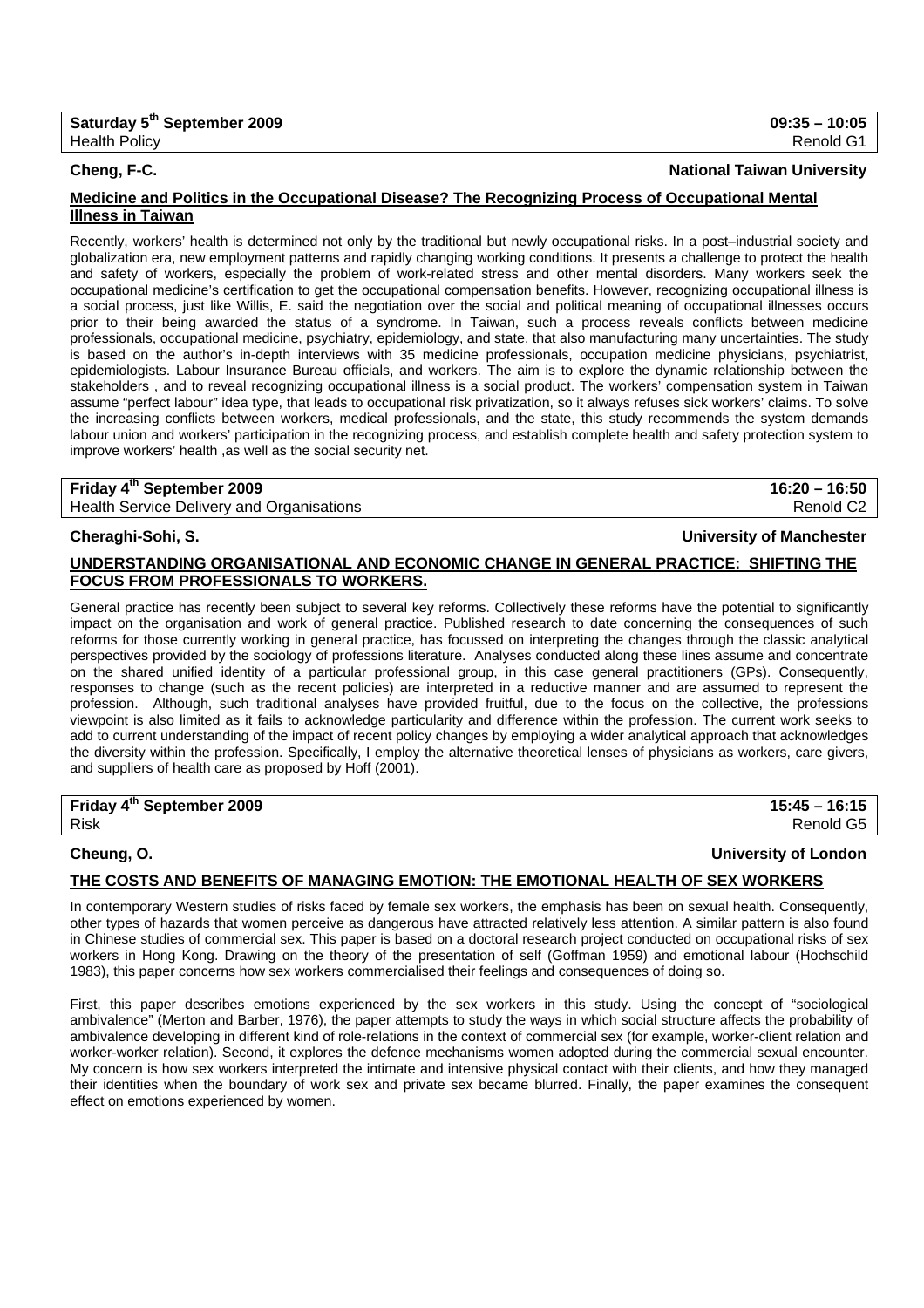## **Clyne, B., Layte, R. The Economic and Social Research Institute**

## **TRENDS IN SOCIAL CLASS INEQUALITIES IN PERINATAL MORTALITY IN IRELAND**

Background: Using data from the 1980s Nolan and McGee (1994) found wide social class inequalities in peri-natal mortality in Ireland. Since that study Irish living standards have improved substantially across all social classes. Irish income inequalities have not been reduced over the same period thus it may be that Irish perinatal mortality differentials have been preserved. However, in the intervening period levels of cohabitation have changed dramatically in Ireland which complicates the measurement of social class and social class inequalities in rates of perinatal deaths.

Objective: The aim of this study was to examine changes in social class inequalities in perinatal mortality in Ireland between the1980s and early 21st Century.

Methods: Data on all singleton births from 1985-1989 and 1999-2006 were compared using descriptive statistics and logit models including mother's socio-economic group, age, parity and nationality. Simulation methods were then applied to the risk faced by the unskilled manual class to adjust for the changing pattern of cohabitation between time periods.

Results: By comparing logit models we found that being in the unskilled manual/unemployed group and having 3 or more previous children are statistically significant predictors of perinatal mortality in both periods but that the class differentials have reduced over time. Adjusting for the changing demographic profile of mothers reduces the extent of this reduction but still suggests a fall in the class inequality.

Conclusions: An inverse association between socio-economic group and risk of perinatal mortality persists in Ireland alongside a reduction in the overall risk from 1984-1988 to 1999-2006.

| Friday 4 <sup>th</sup> September 2009 | $17:30 - 18:00$  |
|---------------------------------------|------------------|
| Risk                                  | <b>Renold G5</b> |

### **Cooke, H. University of Manchester**

### **ACCOUNTING FOR FITNESS FOR PRACTICE DECISIONS IN NURSING**

There have been unprecedented changes in healthcare professional regulation professions in the aftermath of the Bristol Royal Infirmary Inquiry Report in 2001. In nursing a new regulatory body, the Nursing and Midwifery Council (NMC) was created in 2002 . The NMC governing board is an appointed body and it has replaced the UKCC which was a body in part elected by the profession itself. Similar changes have taken place in the composition of 'fitness for practice' (FTP) panels which now exercise jurisdiction over NMC professional conduct cases. New rules now govern the judgements made in 'fitness for practice' cases.

This paper examines the conduct of NMC FTP panels through examining their own published accounts of their judgements. The paper will present a thematic analysis of approximately 120 case summaries published by the NMC covering all of their judgements delivered in the period January to April 2009. The analysis will pay particular attention to 2 key sections of the case summaries in which FTP panels delineate the reasons for their verdict and for the sanctions imposed.

The study will examine the vocabularies of motive (Wright Mills 1940) displayed within the reasons offered by FTP panels for their decisions. It will analyse the concepts of risk which are presented by FTP panels in order to support the 'reasons' proffered for their decisions focusing particularly on the extent to which reputational risk (Power 2004) has been incorporated into fitness for practice panels' vocabularies of motive.

| Friday 4 <sup>th</sup> September 2009 | $17:30 - 18:00$       |
|---------------------------------------|-----------------------|
| <b>Health Technologies</b>            | Renold H <sub>2</sub> |

## **Coveney, C.M. University of Nottingham**

## **THERAPY, ENHANCEMENT OR ABUSE? EXPLORING PSYCHOPHARMACEUTICAL USE IN CONTEXT**

A variety of pharmaceutical drugs have emerged over the past decade that can be used as both medical treatments in medical and professionalized contexts and as potential tools for lifestyle enhancement in more private domains of social life. The use of medical technologies and procedures for self-improvement raises concerns particularly over the blurring of health and illness and therapy and enhancement. The social and ethical issues raised are complex and pose various dilemmas, regarding on one hand the medicalisation of conditions that have not previously been thought of as needing treatment and on another, the restriction of

new technologies which might be of benefit to a variety of publics.

This paper will investigate the different roles given to medical authority in discourses on use of the psychopharmaceutical drug modafinil. It will consider how medicalisation and the rhetoric of medical control impacts on whether use of the drug is understood as therapy, enhancement or drug abuse in two different social spaces: the University and the workplace. Data were collected via 40 semi-structured interviews with scientific and medical 'experts' and (potential) user groups.

This study draws on and contributes to literature pertaining to the medicalisation of sleep, the domestication of pharmaceutical consumption and recent debates over the pharmaceuticalisation of daily life.

| Friday 4 <sup>th</sup> September 2009 | $15:45 - 16:15$ |
|---------------------------------------|-----------------|
|---------------------------------------|-----------------|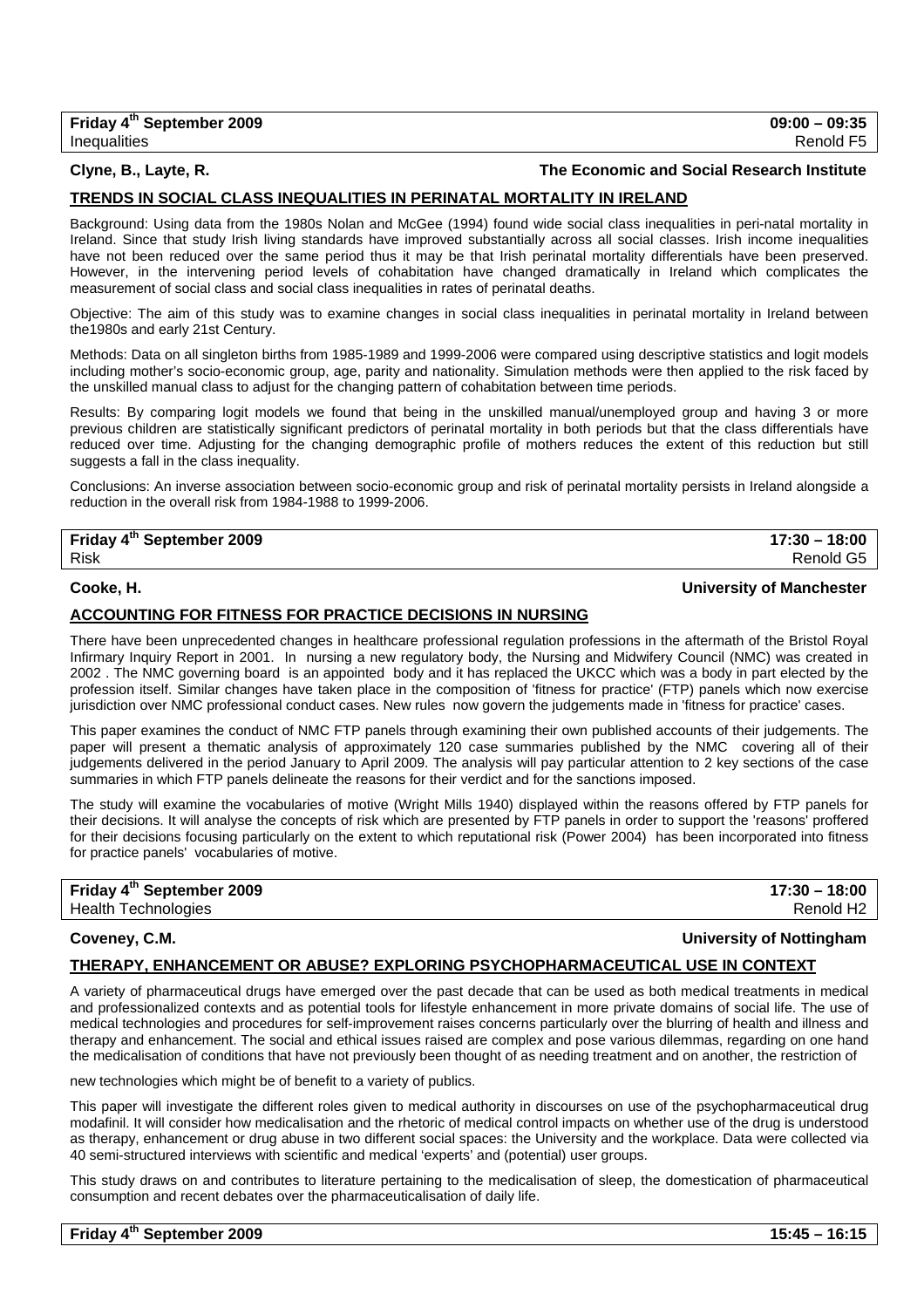### Health Service Delivery and Organisation **Renold C2 Renold C2**

## **Cowie, L. King's College London**

### **THE VALUE OF MEDICINES: EVALUATION AND RENEGOTIATION BY PRESCRIBERS AND PATIENTS**

The value of a medicine is not a singular entity, but is comprised of multiple meanings that originate from a variety of sources. The pharmaceutical industry is a key source of this value, both through its construction of the medicine's intrinsic properties, but also through the construction of various value arguments that differ in terms of content, emphasis and intended audience. Such value constructions are never fully stabilized when the medicine achieves market authorization, but are subject to revision and renegotiation by significant others to whom the value of medicines is of crucial importance. In particular, patients and prescribers will participate in the continuing negotiation of a medicine's value as it becomes entrenched in practices of appraisal from the perspective of real-world prescription and use. This paper seeks to examine the position occupied by prescribers in relation to both the pharmaceutical industry, and to patients. Prescribers fulfil a role of translation between 'objective' population-level science, and the 'subjective' needs and demands of individual patients. The data presented indicates that prescribers often exhibit a high degree of uncertainty over the value of new drugs in spite of (or perhaps due to) the wide range of clinical trial and other data available. This often results in a conservatism of prescribing practice, and value largely becomes stabilized through familiarity. In addition to negotiating the relative worth of pharmaceutical and scientific value constructions, prescribers must also be sensitive to the needs of their patients, and these too inform their own evaluations of new medicines.

| Thursday 3 <sup>rd</sup> September 2009 | $13:35 - 14:05$       |
|-----------------------------------------|-----------------------|
| <b>Ethics</b>                           | Renold C <sub>2</sub> |
|                                         |                       |

### **Datta, J., Wellings, K., Kessel, A. S., Marston, C. London School of Hygiene & Tropical**

## **'ONCE THE STUFF'S LEFT MY BODY, IT'S NOT ME': VIEWS OF GUM CLINIC USERS ON MEDICINE UNLINKED ANONYMOUS TESTING OF BLOOD**

Unlinked anonymous testing (UAT) is a system of sero-surveillance which uses residual blood left over from routine screening or diagnostic tests to monitor the prevalence of infectious diseases in a population. Before testing, these leftover blood samples are irrevocably unlinked from the individual from whom they came which means it is not possible to report results to those whose blood is tested.

Although previous studies have focused on blood donation, organ transplantation and organ retention, little is known about how individuals feel about their 'residual' blood being tested in this way without their explicit consent. It is also unclear whether the process of unlinking blood samples from the individuals from whom they came affects how people might feel about the use of their tissue for public health purposes.

This paper, which reports findings from an ESRC funded study, uses data from interviews with patients attending two GUM clinics on the use of tissue for research and surveillance purposes and the responsibilities of users of the health service to contribute. Drawing on ideas of 'bioidentity' and embodiment, it focuses on how people think about their body tissue and the question of consent for its use. It discusses the criteria respondents described for assessing the acceptability of allowing their tissue to be used. These included a number of distinctions such as the nature of the tissue (e.g. blood vs hair), their perception of its value to them, the extent of invasiveness needed to extract it, and whether these features changed after death.

## **Friday 4th September 2009 11:55 – 12:25**

Experiences of Health and Illness and Genetics **Renold F1** and Genetics Renold F1

### **Dimond, R. Cardiff University**

### **WHAT IS "GENETIC" ABOUT A GENETIC SYNDROME? EXPLORING THE IMPACT OF GENETIC TECHNOLOGY ON FAMILY AND PROFESSIONAL CONSTRUCTIONS OF 22Q11 DELETION SYNDROME.**

The term 'geneticization' is a useful concept for recognizing the role of new technologies in the proliferation of biomedical explanations but can prove less valuable for exploring the experiences of those with a genetic syndrome. In particular for patient populations, the production of knowledge within the genetic laboratory might not be readily translated into practical knowledge for health professionals, patients and their families. Drawing on preliminary findings from a PhD project, this paper will explore the impact of genetic technology on a particular patient population: those with experience of 22q11 Deletion Syndrome and the health professionals who work in this field. While technological advances have played a significant role in the provision of a genetic diagnosis, the construction of a genetic classification and the redefinition of the patient population, there is evidence to suggest that 'genetics' does not always provide a useful language for patients and families to define their experiences. Through an exploration of the ways in which these changes are negotiated and contested within the local context, this paper will provide a better understanding of the social processes that underlie a genetic diagnosis.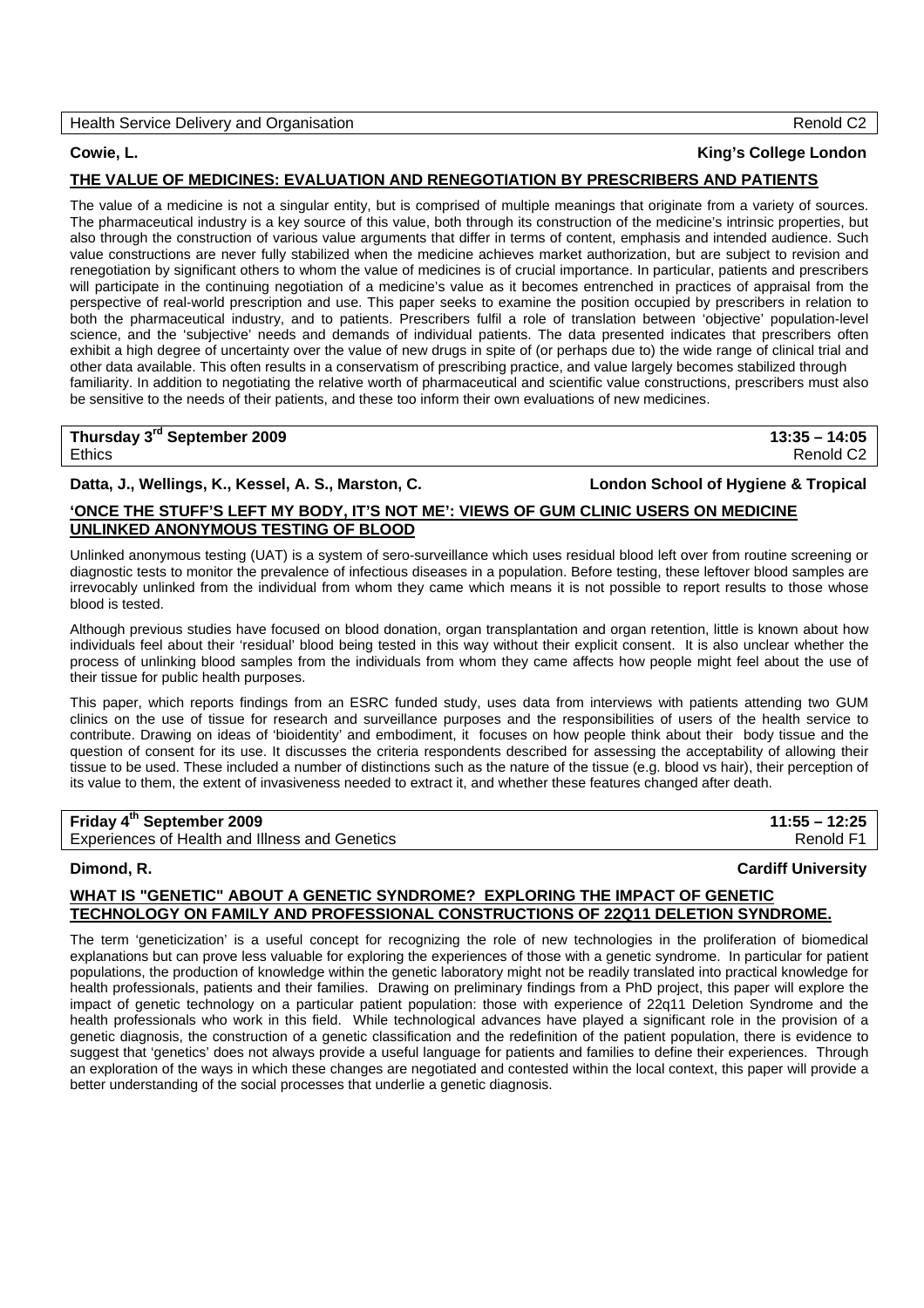**Dolan, A., Coe, C. University of Warwick**

## **'THEY'RE EASILY IMPRESSED AREN'T THEY'? FIRST-TIME FATHERS' AND HEALTH PROFESSIONALS' PERCEPTIONS AND EXPERIENCES OF CHILDBIRTH.**

Research which investigates men's experiences and practices during pregnancy and childbirth remains relatively scarce. Importantly, very few studies have explored the views of health professionals and how these may mediate men's experiences around the birth of their children. This paper is based on findings from a small qualitative study conducted with first-time fathers and health professionals working in the field. The aim of the study was to examine first-time fathers' experiences of pregnancy and the birth of their child together with the views and experiences of maternity staff regarding the role of fathers during childbirth. This paper indicates that prevailing norms about masculinity constrain first-time fathers' expectations regarding their role during pregnancy and childbirth and their ability to voice worries or concerns. It also appears many health professionals recognise that men have needs in relation to pregnancy and the birth. However, due to constraints imposed by hospital procedures and a busy working environment, this recognition may have little impact on their practice and they may instead seek to exploit, and thereby reinforce, men's low expectations regarding their role.

# **Friday 4th September 2009 14:35 – 15:05**

## **Doyle, J., Lougheed-Smith, R. Mount Allison University**

## **BREASTFEEDING ETIQUETTE: THINKING ABOUT OTHERS WHILE BREASTFEEDING**

The summer of 2008 had some high profile public breastfeeding brouhahas in Canada: a women was asked not to breastfeed on a airplane in order not to offend other passengers and another women was asked not to breastfeed in an H & M store in Vancouver again for fear of offending other customers. Breastfeeding in public was again an active issue as Canadians struggled with the social norms for feeding babies, social norms about exposure of breasts and the support by Health Canada and the medical community for breastfeeding. How do individual mothers negotiate this tricky issue? What is the maternal experience of public breastfeeding? This paper argues that much time and experience of breastfeeding for many women is spent thinking about others' perception and reaction to their breastfeeding. This thinking of others is connected with knowing and adhering to a shared and commonly articulated etiquette of public breastfeeding. This etiquette is that public breastfeeding will be done discretely with a blanket to cover the breast and preferably in a private location. This article combines qualitative interviews, using audio and visual diaries, with women diverse in age, marital status, income, and education from Westmorland and Cumberland regions of New Brunswick and Nova Scotia, Canada, with photo elicitation focus groups with young adults who have not had children from the same area. Using both groups illustrates the social norms associated with breastfeeding and that the articulated etiquette of public breastfeeding is generally held by mothers and others.

### **Friday 4<sup>th</sup> September 2009** 16:55 – 17:25 Mental Health Renold F2

## **Dregan, A., Armstrong, D. University of Surrey**

## **AGE, COHORT, AND PERIOD EFFECTS IN THE PREVALENCE OF SLEEP PROBLEMS AMONG OLDER PEOPLE: THE IMPACT OF ECONOMIC DOWNTURN**

Using two longitudinal and nationally representative datasets, this study employs a cross-cohort analysis to examine age, cohort and period effects in the prevalence of sleep loss through worry for people over the age of 50 in the UK. The likelihood of reporting sleep loss through worry is calculated at two time-points for 7,785 respondents from the Health and Activity Survey (HALs) and 21,834 respondents from the English Longitudinal Study of Ageing (ELSA), with baseline information on sleep loss through worry. Descriptive statistical methods were applied to determine the prevalence rates in sleep loss through worry at each survey within both datasets. The results of analysis reveal that sleep loss through worry declined with age, but this pattern was tempered by a temporary increase in the early 1990s. The contemporary economic downturn is suggested as a possible explanation for the significant increase in the prevalence of sleep loss through worry in 1991.

Gender Renold G1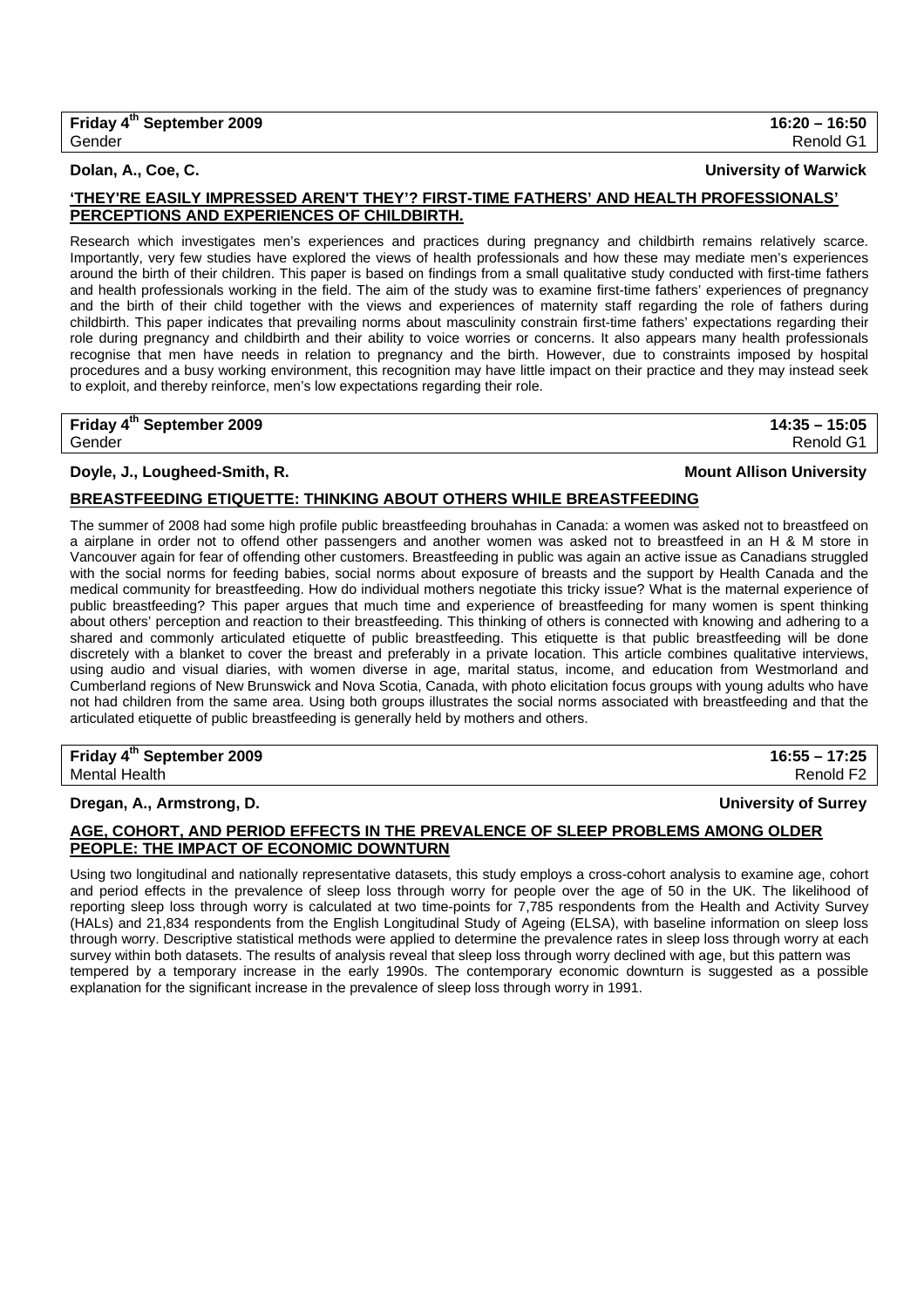## **Dyson, S.M., Dyson, S.E., Abuateya, H., Atkin, K., Culley, L.A.**

## **DISCLOSURE AND SICKLE CELL: A MIXED METHODS STUDY OF YOUNG PEOPLE WITH SICKLE CELL AT SCHOOL**

This study concerns a mixed methods research programme based on 569 questionnaires and 40 taped interviews with young people living with sickle cell disorder (SCD). Children with sickle cell are faced with a dilemma as to whether or not to disclose their sickle cell to teachers and fellow pupils: the latent and hidden characteristics of their symptoms make it possible, in Goffmanesque terms, to "pass". However the variable and unpredictable course of sickle cell is a reminder of Goffman's notion of being "discreditable". The reports of young people suggest that the fact that either teachers or pupils know that they have sickle cell makes no overall significant improvement to their treatment in terms of being supported, through preventive and precautionary measures, to ensure good health at school. Analysis of interviews suggests that most favour disclosure to teachers in anticipation of benefits of knowing what actions to take in the face of bouts of illness and in terms of making allowances for illness or school absences. A few demurred, citing instances of attracting unwarranted attention or of experiencing disabling attitudes. Attitudes to disclosing to peers were more varied. Approximately equal numbers favoured disclosure (for reasons of increased understanding, practical help, and possible advocacy); non-disclosure (drawing attention to difference; promoting a sentimentality in attitude; or prompting teasing and bullying); a combination of both; or were ambivalent in that they felt a tension between acknowledging the reality of their sickle cell, and not wanting it to be a central part of their identity. Supported by ESRC grant RES-000-23-1486

| Saturday 5 <sup>th</sup> September 2009 | $11:20 - 11:50$       |
|-----------------------------------------|-----------------------|
| Death and Dying                         | Renold C <sub>2</sub> |
|                                         |                       |

## **Ellis, J. University of Sheffield**

## **FAMILY RELATIONSHIPS ON A HOSPICE WARD: IDENTITIES, FOOD AND EATING PRACTICES NEAR THE END OF LIFE**

Despite its mundane everydayness, the structuring and symbolic qualities of food and the culturally specific notion of the 'meal' as a practice which embodies order and provides a sense of commonality and belonging, has been noted in sociological (Lupton, 1995) and anthropological (Douglas, 1975) literature. Considering this in the context of severe ill health and people who are close to death, my paper argues that changes in food practices and preferences at the end of life are deeply social processes relating both to the identity of the dying person as an individual, and the shared sense of who they are within their family. The findings discussed here emerged from participant observation conducted on a hospice inpatient ward for my doctoral study which explores how everyday family life carries on when someone in the family has a life-threatening or terminal illness. Thinking about how food and eating practices can be a powerful source of identification (Jenkins, 2004) and sociality, I look at how conversations and interactions around food are negotiated on the ward and more specifically between patients and their families. In doing so I consider some implications for the recent emphasis in palliative care on person-centred, narrative and therapeutic approaches (Corner, 2008), adding some empirical weight to the importance of making links between medical/ symptom care provision, and notions of personhood, identity and relationality (Hockey, 2008).

## **Friday 4<sup>th</sup> September 2009** 2009 2009 2009 2010 2021 20:00 20:00 20:00 20:00 20:00 20:00 20:00 20:00 20:00 20:00 20:00 20:00 20:00 20:00 20:00 20:00 20:00 20:00 20:00 20:00 20:00 20:00 20:00 20:00 20:00 20:00 20:00 20:00

Health Service and Organisation Renold C2

### **Elvey, R., Hassell, K., Hall, J. The University of Manchester**

## **PROFESSIONAL IDENTITY IN PHARMACY**

UK government policy since 2000 has outlined various new roles and expectations for the pharmacy profession, with pharmacists being encouraged to develop their clinical role, contribute to public health and to be medicines experts. (Department of Health, 2003) Yet previous research suggests that the 'raison d'être' of the pharmacy profession, and its place and ontribution to the NHS, has been ambiguous and unpredictable (Hassell and Seston 2001).

Socialisation researchers have long noted that identity changes accompany career transitions. New roles require new skills, attitudes and interactions, so they may produce fundamental changes in an individual's self-definitions, and prompt people to question their identity. (Ibarra 1999) It is therefore timely to clarify pharmacists' roles, and their contribution in today's NHS. This research aims to explore pharmacists' professional identity, that is, their sense of 'who they are' in relation to their professional role.

A group interview study (seven groups involving 20 pharmacists) was undertaken with practising pharmacists from different professional sectors. The discussions were structured around devising pharmacist 'personas', that is, imaginary characters who might be found in the pharmacy profession. A persona is a representation of the goals, behaviour, attitudes and skills of a real group of people.

Analysis of the data led to the development of a preliminary typology of eight pharmacist 'roles' grouped into three over-arching orientations: traditional, clinical and managerial. This paper will present the methods and results from the interviews, as well as further work to validate this typology undertaken with a wider sample of pharmacists.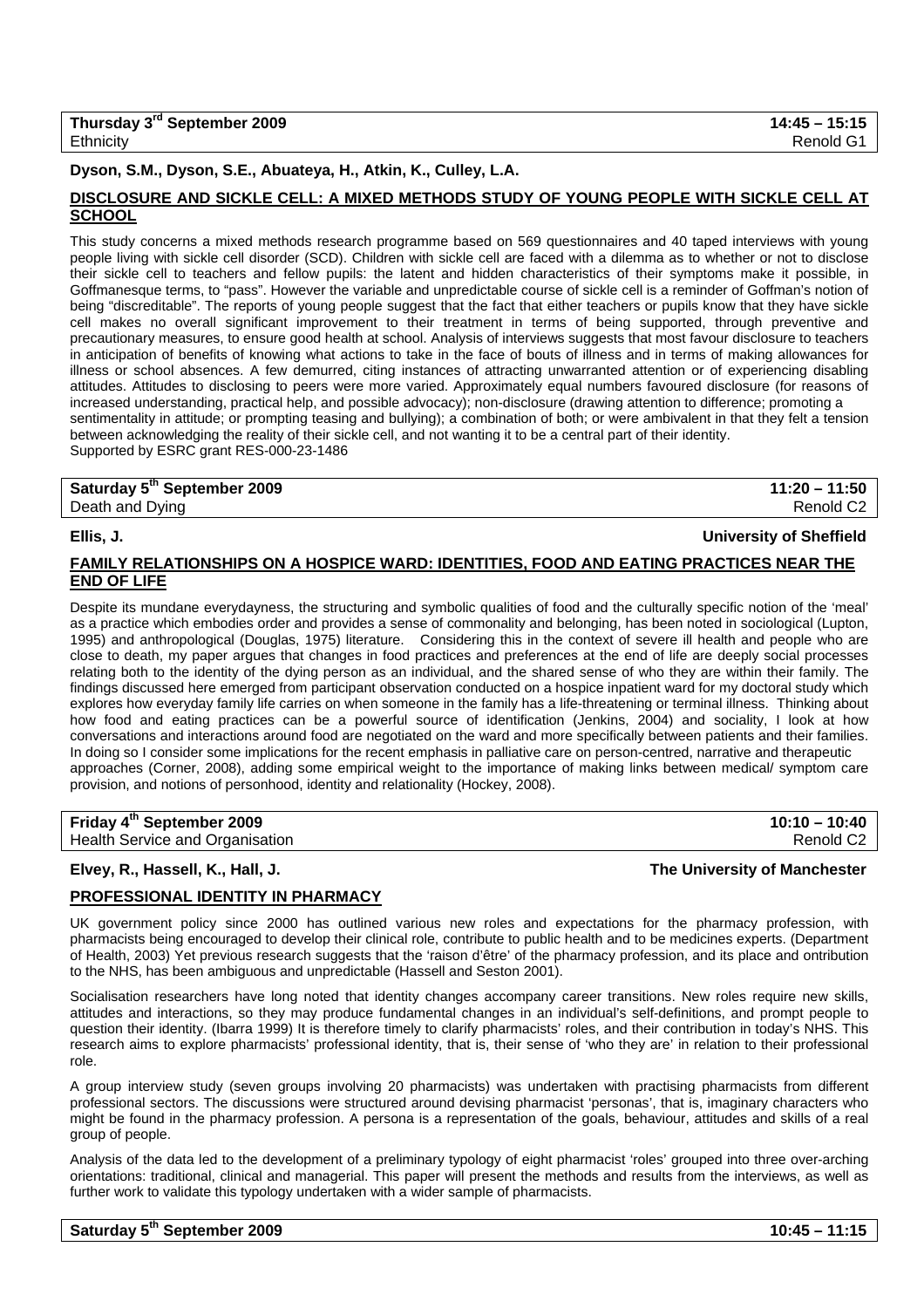### Theory Renold F1

## **Emmerich, N. Queen's University Belfast**

## **MEDICAL ETHICAL HABITUS: DEVELOPING A COGNITIVE ELEMENT TO THE HIDDEN CURRICULUM.**

My research adopts a Bourdieuan approach to the sociological understanding of professional reproduction, focusing on the transmission of medical ethics during the undergraduate medical degree. In considering the education and training of medical students the habitus has been found to be a useful theoretical device, not least by Sinclair (1997) and Luke (2003). The advent of an explicit commitment to the teaching of medical ethics across the UK occurred with the publication of Tomorrow's Doctors by the General Medical Council (GMC, 1993). The result has been to add a cognitive and reflective dimension to medical ethics pedagogy in the education of doctors in an area that has been considered as reproduced predominantly by exposure to the hidden curriculum (Haffery and Franks, 1994). Pedagogic approaches to medical ethics require students to reflect upon their own and others ethical perspectives. Students might also critically engage with professional and legal guidelines and with philosophical theories. This results in a cognition and recognition of medical ethics and of ethics more generally on the part of the student and raises theoretical issues for the use of the concept habitus when considering medical ethics education and professional reproduction. In the context of the sociology of medical education a greater acknowledgement of the cognitive dimension of medical socialisation is required if my proposal of a 'medical ethical habitus' is to be successful. This paper will present a consideration of Bourdieu's habitus in the directions discussed and with reference to medical ethics pedagogy.

## **Friday 4th September 2009 17:30 – 18:00**  Gender Renold G1

## **Emslie, C., Hunt, K., Lyons, A.**

## **"FOR GUYS OUR AGE, YOU'RE IN A GROUP, YOU STAND YOUR ROUND. IT'S A KIND OF ACT OF FRIENDSHIP". GENDER AND DRINKING IN EARLY MIDLIFE**

There has been a shift from regarding hazardous drinking as a male problem to recognising that levels of alcohol consumption are increasing among women, and from focusing solely on young 'binge drinkers' to recognising that some older people also have high levels of alcohol consumption. However, most qualitative work still focuses on young drinkers. Our study explores how men and women in 'early mid life' (35 to 50 years) perceive alcohol consumption and how cultural constructions of gender influence drinking behaviours in the west of Scotland. We conducted focus group discussions with friendship groups, then interviews with individual respondents to discuss photographs they had taken while 'drinking with friends'. Our data reveal continuities with research on younger people and alcohol. However, position in the lifecourse also played a role; many women discussed how they had reduced or stopped drinking while their children were very young but were now freer to drink now their children were older. Respondents discussed the pressures to drink (cultural norms such as buying rounds, gendered expectations) as well as why they limited their drinking because of work and family responsibilities and how they judged how much they could drink through social and bodily cues. While many respondents discussed the dangers of alcohol, there was also a perception that the social context of drinking could promote (mental) health. We conclude by exploring the ways in which drinking alcohol may contribute to constructions of gender in early midlife.

| Thursday 3 <sup>rd</sup> September 2009 | $13:35 - 14:05$       |
|-----------------------------------------|-----------------------|
| Reproductive and Sexual Health          | Renold H <sub>2</sub> |

## **SHAMELESS? NO! : ADOLESCENTS AND EMERGENCY CONTRACEPTION**

This paper is based on the findings of a qualitative study that aimed to describe and analyse the adolescent experience of accessing emergency hormonal contraception (EHC). It focuses on one of the key themes to emerge - shame.

Over a two year period, 60 adolescents aged between 13 and 19 were asked about their experiences of accessing EHC. The resulting narrative was analysed using NVIVO™ and discussed with particular reference to literature from the field of feminist sociology.

In the context of adolescent sexual health, shame is often discussed in terms of its absence (shamelessness) which effectively shifts the focus from emotion to attitude. The findings from this study reclaim shame as an intense and powerful emotion which influenced who the adolescents told about their crisis, where they accessed EHC and how they subsequently behaved.

Sociological approaches opened up space to consider these findings and particularly how parents, peers and service providers became potential "carriers" of shame. The adolescents' emotions provided considerable barriers to effective adolescent – parent communication in this circumstance. This is significant in a current policy context which emphasises the link between reducing teenage pregnancy rates and effective communication between adolescents and their parents.

The paper concludes that future policy should recognise how shame potentially acts as a form of social control for adolescent girls and should also acknowledge the role of parents and service providers as potential "shamers". A failure to do so may result in adolescents continuing to conceal their needs at this time of crisis.

| Friday 4 <sup>th</sup> September 2009 | $14:00 - 14:30$       |
|---------------------------------------|-----------------------|
| Health Technologies                   | Renold H <sub>2</sub> |

## **Fallon, D.M University of Salford**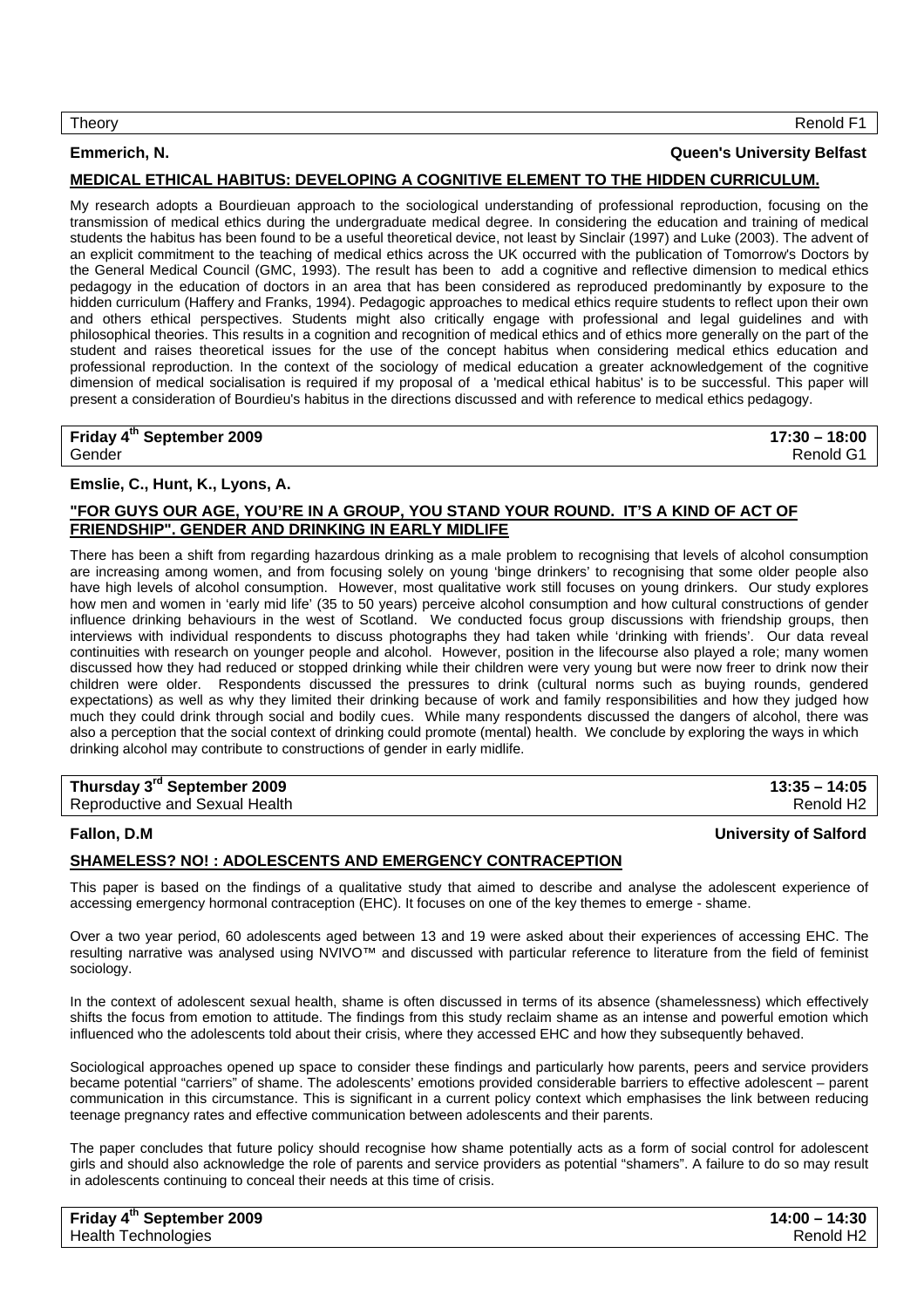## **Faulkner, A.**

## **ELEPHANTS IN THE ROOM: HOW A LEGISLATIVE TEXT ENACTS REGENERATIVE MEDICINE**

The paper undertakes a textual analysis of the performativity of the Advanced Therapy Medicinal Products Regulation which passed into law in the European Union (EU) in 2007. This document is significant for the development of regenerative medicine in and for the EU and beyond. Drawing on concepts from socio-legal studies and innovation studies, the text is analysed in terms of its style and narratives, and content-analysed substantively in terms of: scientific-industry structure; production and technology; expectation and vision; risk; rights and responsibilities; and actors (regulatory actors, participants in regenerative medicine, patients and the public). The analysis shows a tension between standardisation and imprecision in the conceptual architecture of the legislative text, and reveals a number of 'elephants in the room' – including the concept of regenerative medicine itself. The reasons for this imprecision and the conspicuous absences are discussed. Such legislative texts combine material significant to key concerns of recent theorising of innovative technologies, such as technology expectations, sectorbuilding and the stabilisation of technology. Referring to philosopher Austin's well-known work on 'how to do things with words', Austin's concept of the 'conventional consequences' of a performative text is referred to in order to argue that legislative texts are a special class of document which should be accorded a more prominent place in studies of the governance and emergence of new fields of medical technology.

| Saturday 5 <sup>th</sup> September 2009 | $11:20 - 11:50$ |
|-----------------------------------------|-----------------|
| Lav-Professional Interface              | Renold G2       |

**Ferguson, J. University of Leeds**

## **'FIGHTINGDOGS, FLAT SCREEN AND 'FONES': DEALING WITH FEELINGS; REFLEXIVITY IN QUALITATIVE RESEARCH**

Post positivist research aims to engage with the human element rather than distance itself from it but how far is this genuinely possible? When entering a field that is unfamiliar and an un-chartered domain for the researcher, feelings of dissonance require acknowledgement and have to be dealt with. Feeling like a 'fish out of water' when collecting data is bound to impact on the study. Acclimatization to different cultural, behavioral and linguistic norms can be challenging and may require a level of sensitivity that is difficult to achieve; if at all genuinely possible. 'Going native' can mean dealing with personal issues of ambivalence and ambiguity about the life style and 'choices' of those involved which may have an impact on interpretation of data. Being non judge-mental can be harder than it sounds and may involve a level of duplicity that can be uncomfortable and difficult to deal with. When feelings of dissonance abound how might these be managed by a researcher; how far to 'show one's hand 'and who to, brings its own problems. A level of duplicity may be involved that requires thought, sensitivity and a thick skin! The post modern researcher may need to be at least as good an actor as a 'scientist.' However, what are the consequences of this for the interpretation of research data? This paper asks more questions than it aims to answer and hopes to glean some resolutions or at least insights from any discussion that might ensue from it

**Friday 4th September 2009 11:55 – 12:25**  Inequalities Renold F5

## **Fish, J. De Montfort University**

## **CANCER INEQUALITY: WHAT HAVE SEXUAL MINORITY WOMEN'S EXPERIENCES OF BREAST CANCER TO DO WITH IT?**

The reduction of cancer inequalities has emerged as a health priority in the Cancer Reform Strategy (DH, 2007a). For the first time, following global actions by human rights campaigners (e.g. the Yogyakarta Principles), sexuality has been acknowledged in cancer policy. Drawing on Dahlgren and Whitehead's (1993) model of social determinants, this paper examines how breast cancer in sexual minority women (SMW) may be considered a cancer inequality. Health inequalities on the grounds of sexuality are sometimes conceived of as individual lifestyle differences or health differences between population groups (i.e. between sexual minorities and their heterosexual counterparts - DH, 2007b). Such differences are highlighted in health research in SMW and breast cancer. Ascriptions of socially undesirable characteristics, such as obesity and heavy drinking, have been used to constitute SMW's differences in health from those of heterosexual women.

This paper explores understandings of SMW about their breast cancer experiences derived from ongoing qualitative research (e.g. Fish, 2003). The accounts provide insight into the ways that SMW talk about risk in the context of their everyday lives. They interrogate scientific notions of risk as potential tools of ideological control in relation to having children. Although there is no consensus among them about SMW's likelihood of increased alcohol consumption, their explanations take account of social oppression. These findings may contribute to extending conceptualisations of SMW's cancer inequalities from a focus on individuals to a social patterning of health approach (Sen, 2008) where health differences between groups occupying unequal positions in society are recognised.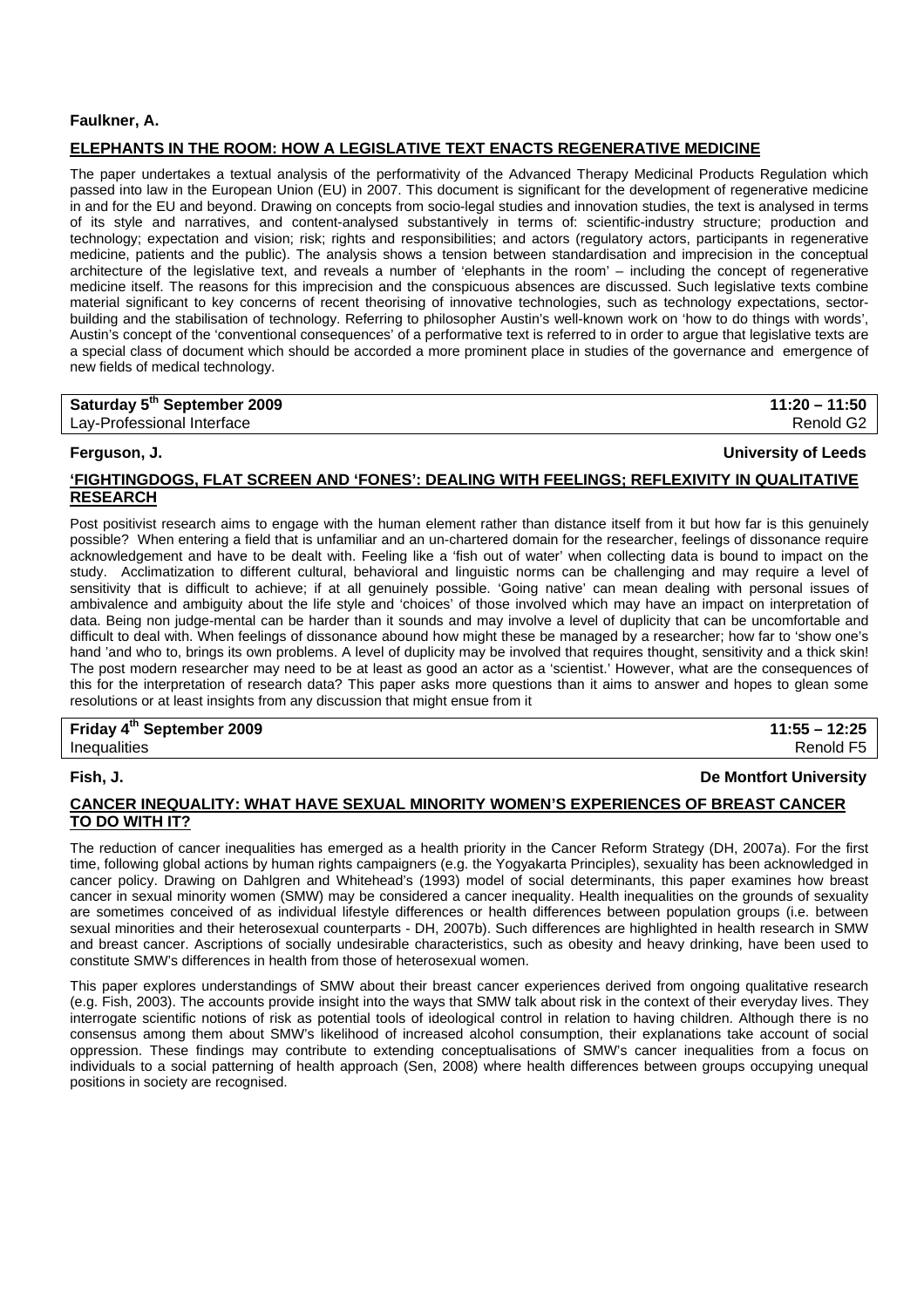## **SHARED DECISION MAKING WITH FAMILIES IN THE SPECIALIST CHILDREN'S ASTHMA CLINIC: THE IMPACT OF CARERS' APPROACHES TO THEIR CHILDREN'S PARTICIPATION IN DECISION MAKING.**

Discussion papers suggest that child-adult relations at home may impact on the level of involvement attained by children in the hospital clinic (James and Prout 1996; Gabe et al. 2004; Bluebond-Langner et al. 2005). However, little empirical research has been undertaken on how the experience of decision making at home for children with moderate to severe asthma impacts on their involvement in decision making in the hospital clinic. In this ethnographic study, the clinic consultations of 20 children (aged 7 to 11 years) with asthma were observed and audio-recorded. Subsequently, the same 20 children and their carers (n=20) were interviewed, as well as 14 health care professionals and clinic receptionists.

Social worlds theory (Strauss 1978; 1982; 1993) allowed analysis of the meeting of families' and doctors' social worlds in the clinic arena. Whether these social worlds collided or intersected was pivotal to the level of involvement achieved by children in the clinic. Despite the culture of the 'new' NHS based on patient partnership and choice, some children had minimal involvement in their care. The level of decision making achieved by children in the hospital clinic seemed to be influenced by whether their carers' approaches to children's decision making at home was protectionist, pragmatist or democratic. The findings of this study highlight that patient partnership is a problematic concept in relation to children and this presentation shows how children's experiences within family social worlds has implications for triadic interaction in contemporary heath care settings.

**Friday 4th September 2009 09:00 – 09:30**  Health Policy Renold G1

### **Foster, M., Mitchell G. The University of Queensland**

### **LOST IN TRANSLATION? ENACTING THE GOAL OF CONSUMERISM IN PRIMARY CARE**

It is widely accepted that primary health care systems need to be designed to support the consumer of health care to be an active participant in decision-making regarding their care. This, however, relies on new kinds of health care relationships whereby consumers of health care are well informed about care options and their choices and preferences are taken into account by providers. Using the example of enhanced primary care policy initiatives in Australia; this paper examines consumers' experiences of participation in new management approaches for chronic disease management in the primary care setting. A qualitative study using a repeat interview design was employed. Participants were 23 consumers diagnosed with a chronic disease, recruited from two general practices in the state of Queensland, Australia. A thematic analysis was conducted to elicit key themes in relation to what consumers knew and understood about their care and what this explained about consumerism in primary care. Taken as a whole, consumer participants had incomplete knowledge about their participation in primary care initiatives for the management of chronic disease. Although commonly there was a general understanding of the care management process, there were significant gaps in knowledge about care options, care entitlements and costs of care. This had implications for the role consumers occupied in the health care relationship and how choices were made about care management. The analysis raises questions about the concept of consumerism and how to support the active consumer in primary health care to ensure that the ideal becomes reality.

**Friday 4th September 2009 14:35 – 15:05**  Health Technologies **Renold H2** 

## **Fox, N.J. University of Sheffield**

## **BOUNDARY OBJECTS AND THE ADOPTION OF NEW HEALTH TECHNOLOGIES**

Boundary objects are entities that enhance the capacity of an idea, theory or practice to translate across culturally-defined boundaries, for example, between communities of knowledge or practice. The theory has potential to both explain and predict health technology adoption, although it has not been widely used in studies of health technology innovation. One exception is Prout's (1996) study of the introduction of the metered-dose inhaler (MDI) for patient use to control asthma. However, boundary object theory is weak in terms of explaining how these objects work, and a more sociologically-informed basis for the theory is required. This paper argues, by recourse to a case study of innovations in surgical sterility, that boundary objects may be facilitative or inhibitory, and that technological devices or processes may themselves act as boundary objects during innovation. I argue that it is the social meanings that boundary objects mediate that enable them to serve as positive or negative catalysts for adoption. The paper concludes by examining some current boundary objects in the development of stem cell technologies.

## **Fleming, S. University of London**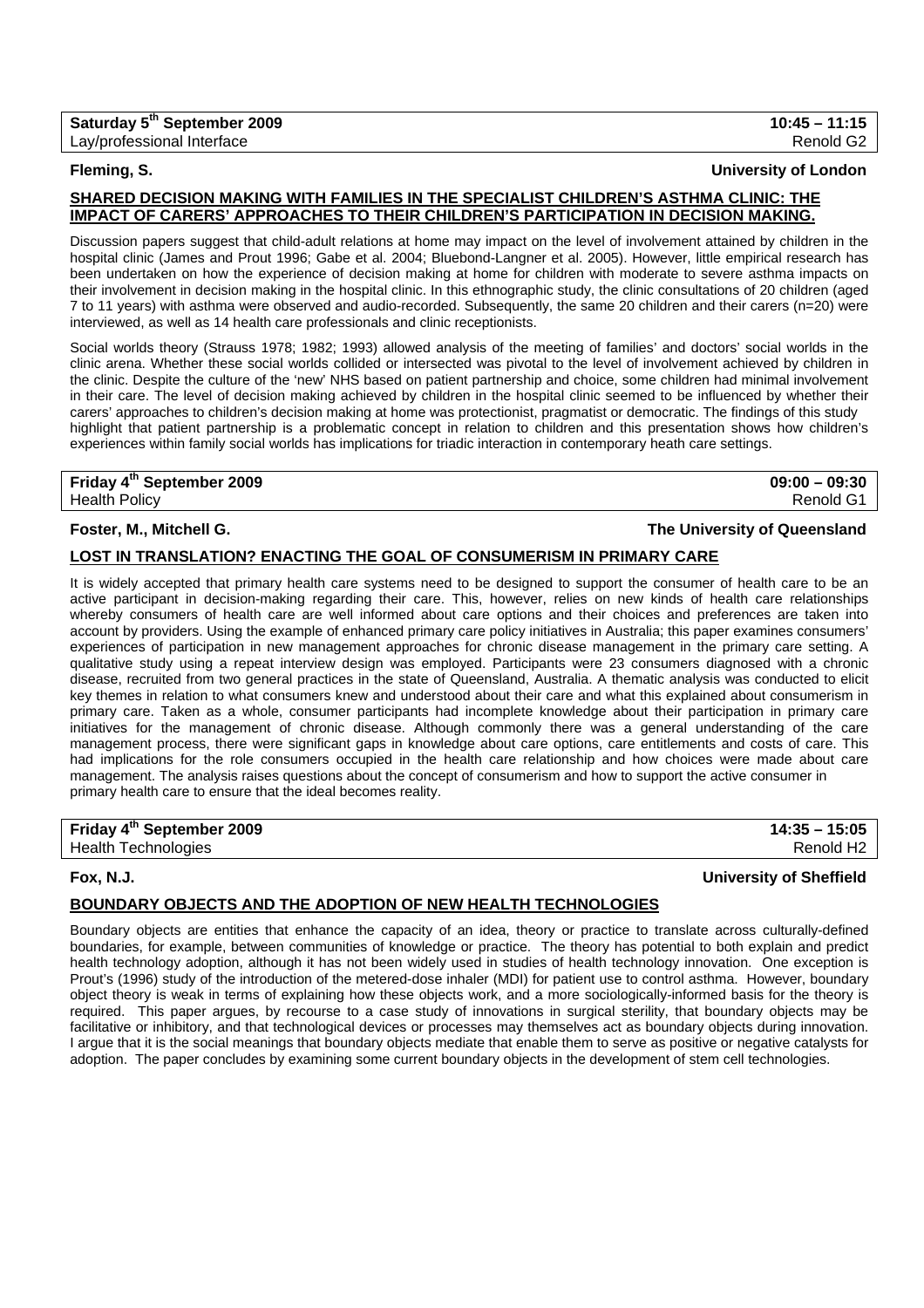| Saturday 5 <sup>th</sup> September 2009 | $10:45 - 11:15$       |
|-----------------------------------------|-----------------------|
| Reproductive and Sexual Health          | Renold H <sub>2</sub> |

### **Frith, L. The University Of Liverpool**

## **ETHICAL DECISION-MAKING IN THE INFERTILITY CLINIC: A QUALITATIVE STUDY**

Infertility is a speciality that has attracted considerable attention, focussing mainly on 'controversial' issues (such as saviour siblings) and national policy. Whereas, relatively little is known about how infertility clinicians approach ethical decisions in their everyday practice. This study aims to develop a deeper understanding of this by examining how infertility clinicians construct the ethical aspects of their practice and explore their 'lay normativities'.

Twenty-two qualitative semi-structured interviews were conducted with infertility clinicians in the UK. Interviews lasted on average an hour and were tape recorded and transcribed. A modified grounded theory method of data collection and analysis was used.

The study found that the process by which ethical decisions were made was of key importance to the clinicians: such decisions were seen as most appropriately taken by a group reaching a consensus, to ensure impartiality and consistency. The implications of these findings for how ethical decision-making could be strengthened both in infertility units and general clinical practice will be discussed.

A further aim of the study was to develop a methodological approach for investigating how data from empirical research can have normative implications. A close attention to actual practice can result in refining and developing ethical theories, principles and normative guidelines. Practice can inform theory just as theory can inform the practice – the two are symbiotically related. Seeing ethical theory in this way can enable bioethics to both retain its normative function and be attentive to the particular contexts in which moral decisions take place.

## **Friday 4th September 2009 11:20 – 11:50**  Inequalities Renold F5

## **Gibson, A.J. University of Exeter**

## **EXPLORING THE RELATIONSHIP BETWEEN HEALTH, SOCIAL STATUS AND SOCIAL CAPITAL: IS BOURDIEU HELPFUL?**

The relationship between social status, social capital and psychosocial stress has generated considerable debate in the health inequalities research field. This paper presents arguments that demonstrate considerable problems with prevailing theoretical approaches to the relationship between social capital and health. It draws on in-depth interviews and observational data collected within a Sheffield council estate in order to explore the experiences of people living in a once relatively prosperous, but now 'disadvantaged' area.

The relationship between social status and psychosocial stress that emerges from this research is much more complex than most previous research has suggested. Residents are aware of the stigma attached to them and their community by the outside world, but do not necessarily accept these negative valuations. This analysis suggests that embedded in the social practices of the community are alternative systems of social classification which make resistance to the dominant view of their estate both necessary and possible. It is suggested that these alternative classifications are based on the ability of local people to access and accumulate local forms of social, cultural and symbolic capital (Bourdieu 1986). This in turn makes it possible for individuals to negotiate a positive identity within their community in order to challenge the negative social status assigned to them by the outside world. Social status emerges as a highly dynamic and contested concept which has a complex relationship to psychosocial stress and health.

| Friday 4 <sup>th</sup> September 2009 | $14:35 - 15:05$       |
|---------------------------------------|-----------------------|
| International                         | Renold G <sub>2</sub> |

### **Gilbert, L., Selikow, T.A. University of the Witwatersrand**

### **A LETHAL BIO-SOCIO-CULTURAL COCKTAIL: GENDER AND HIV/AIDS IN SOUTH AFRICA**

It is well documented in the bio-medical sciences that HIV is a lethal virus resulting in many infections and deaths. Epidemiological data clearly show that the highest prevalence rates are in Sub-Saharan Africa (over 70%). Less visible, however, is the complex combination of forces that fuel the epidemic in this region - these have been dubbed 'the lethal cocktail'. It is this 'cocktail' that creates an enabling environment for the rampant spread of HIV. The epidemic in this region is increasingly 'feminised' as a growing proportion of infections occurs amongst and affects women. The gender distribution of HIV/AIDS in South Africa reflects a similar pattern.

The aim of this paper is to interrogate the contextual factors underlying the differential vulnerabilities between men and women. The analysis, based on a comprehensive review of documents and applicable literature, reveals that a 'lethal cocktail' of biomedical, political, economic and cultural forces shapes the gendered dynamic of the epidemic in South Africa. The paper identifies and decodes the most common 'ingredients' of this cocktail namely; lack of access to material resources; cultural norms where women are subservient to men and where masculinity is defined in terms of multiple sexual partners; inter-generational sex; patriarchy and power of men, combined with high levels of violence against women.

Since successful intervention strategies need to be tailored to specific contexts, we argue that it is important to make visible the ingredients of this 'lethal cocktail' to enable health professionals and policy makers to address context specific concerns.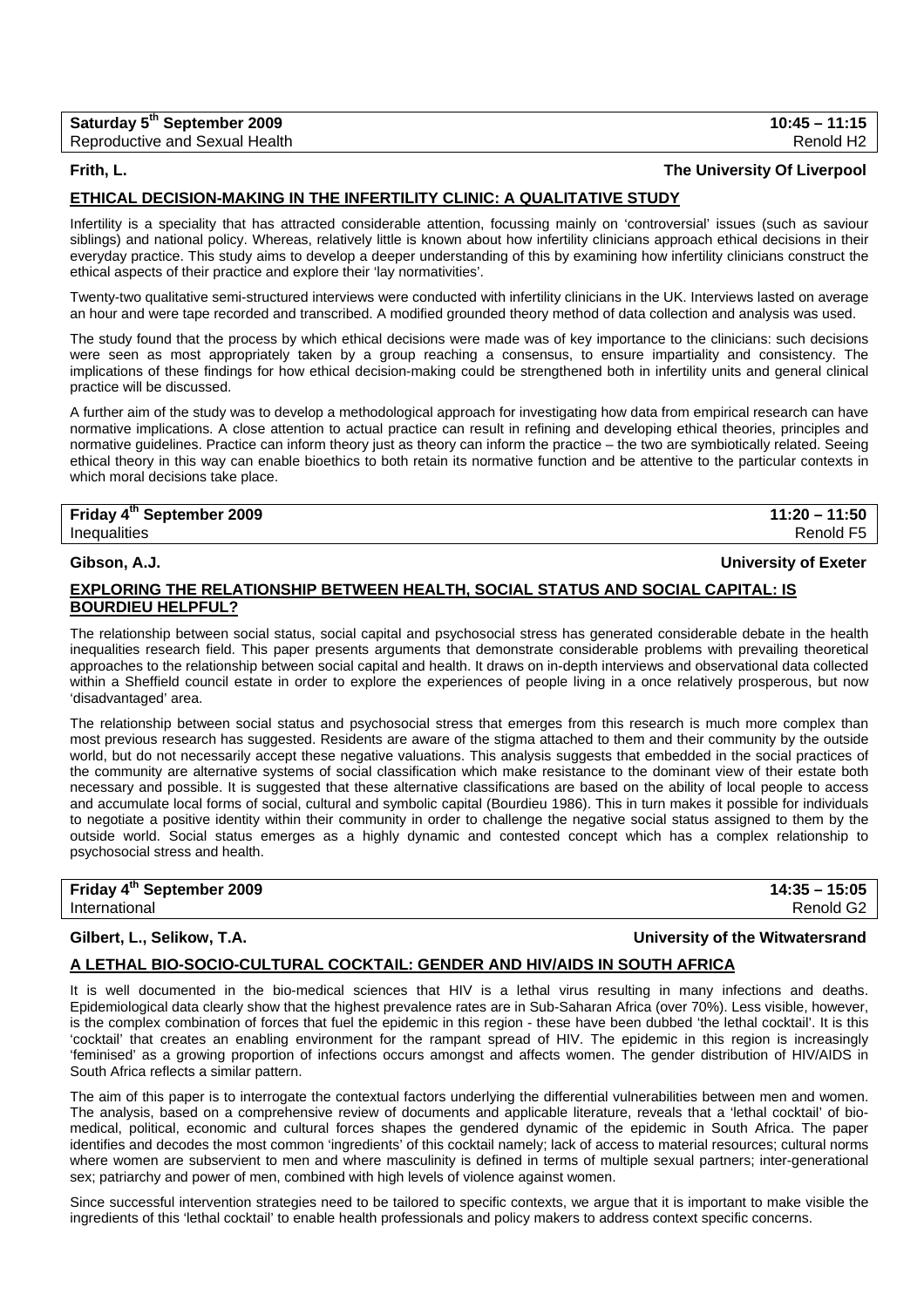## **Fridav 4<sup>th</sup> September 2009** 10:10 – 10:40 Experiences of Health and Illness and Genetics **Renold F1** and Renold F1

## **Gjernes,T. Nordland Research Institute**

## **SICK LEAVE, ILLNESS AND IDENTITY WORK**

The paper is based on a study of organized cooperation between employers and welfare agencies attempt to make workers on long term sick leave return to employed work. Interview data come from a Norwegian public service organization and an industrial enterprise. Long term illness and loss of work are both threats to a person's identity and experience of personal worth. Major measures has been initiated to make these persons return to working life Our data show that it is difficult for the employers to adjust work operations or find tasks suitable to the working capacity of employees with health problems. How do the employees with health problems respond to this situation? Our data indicate that they become significantly occupied with their self image. They induce a number of activities and make them selves visible as more than ill persons; it seems to be persistent to emphasize other identities then the identity as ill. Even if they are forced out of the labour marked, they regularly involve in and conduct work, often in inventory and unusual ways. The significance for their self images from the illness that has taken them out of employed work is reduced by their involvement in other kinds of work. Health problems as well as loss of work imply "loss of self", to use Charmaz notion. The interviewees involvement in useful and corporal activities similar to work indicate a form of identity work necessary to respond to the losses of self following health related loss of work.

| Friday 4 <sup>th</sup> September 2009 | $11:20 - 11:50$       |
|---------------------------------------|-----------------------|
| Reproductive and Sexual Health        | Renold H <sub>2</sub> |

### **Gonzalez-Santos, S. University of Sussex**

## **EXPO-FERTILITY AND 'OTHER' LOCATIONS WHERE LAY AND PROFESSIONALS MEET IN THE MEXICAN ASSISTED REPRODUCTION INDUSTRY.**

In the case of assisted reproduction in Mexico, face-to-face interaction between professionals and patients not only takes place in the medical consultation. Clinics, support groups and non-affiliated individuals have organized different events in which biomedical professionals and the lay public physically meet and have the opportunity to engage in conversation. Clinics, for example, organize information sessions in which they seek to recruit potential patients. Support groups organize events in which biomedical professionals are invited to give free consultations and answer questions. During Expo Fertilidad, an event organized by a former infertility patient, clinics advertise with stands, give talks and quick consultations. Each one of these moments differs in several aspects such as the physical and symbolic spaces occupied by the actors, the specific purpose of each encounter, their size and cost, and the type of information given at them.

The purpose of this paper is to analyse how assisted reproduction is presented in these 'other' lay-professional encounters. Understanding this is important for several reasons. First, it is a moment in which assisted reproduction is being constructed, socialized, and established. Second, because the ideas that are presented in these encounters influence the expectations that the patient has regarding treatment. Third, it is during these interactions, as well as by searching for information in the media and asking other patients, that the once lay-patient becomes a knowledgeable (or professional) patient. All this will affect the experience the patient has of the treatment and his adherence to it and to the physician.

| Friday 4 <sup>th</sup> September 2009       | $09:35 - 10:05$       |
|---------------------------------------------|-----------------------|
| <b>Health Service Delivery Organisation</b> | Renold C <sub>2</sub> |

## **Goodwin, D. University of Lancaster**

## **SENSING THE WAY: EMBODIED DIMENSIONS OF DIAGNOSTIC WORK IN ANAESTHETIC PRACTICE**

Diagnostic work in anaesthetic practice relies, in large part, on reading bodily signs. With minimal discussion with the patient, other senses take priority. Yet this process is intensely collaborative: the patient's body is technologically augmented so as to convey a wealth of digitised information such as heart rate, blood pressure, oxygen saturation, carbon dioxide levels, volumes of inspired and expired gases, and ECG traces. Proliferous though this information may be, it is insufficient for diagnosis.

Analysing scenes from anaesthetic practice, this paper highlights the embodied knowledge that informs diagnostic work in a highly technological setting. The use of touch frequently elaborates the digitised information, the feel of a needle being inserted indicates something of its location in the body, and the peculiarities of breath-sounds can signal particular forms of respiratory distress. These sensations produce an awareness of the patient's condition that enriches the knowledge conveyed by a diagnostic label. A 'diagnosis', in the sense of the name of a disease or condition, is an impoverished concept for understanding how to care for a patient; it provides little purchase on the severity of the condition and the extent to which routine care will need to be modified. In this presentation I explore how a fuller, more nuanced, appreciation of the patient's condition develops through the embodied work of the anaesthetist with and on the patient's body.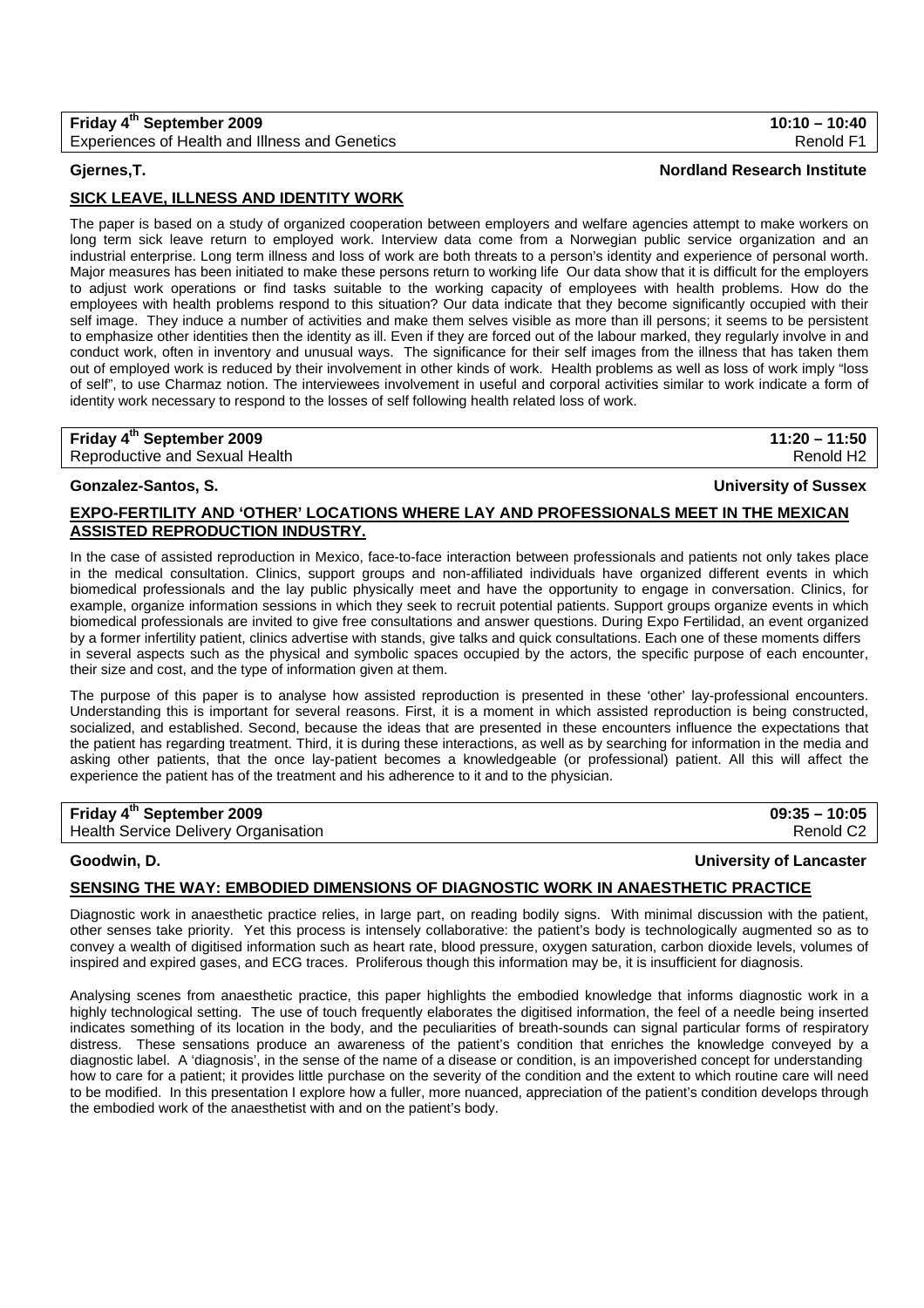| Thursday 3 <sup>rd</sup> September 2009 | $13:00 - 13:30$       |
|-----------------------------------------|-----------------------|
| <b>Mental Health</b>                    | Renold F <sub>2</sub> |

### **Gorgulu, B.**

## **MODELS OF MADNESS, MODELS OF CITIZENSHIP: THE ROLE OF VOLUNTARY ORGANISATIONS IN THE MAKING OF MENTAL HEALTH ACT 2007**

When the Mental Health Act 2007 came into effect at the end of twenty-four years of controversy and public debate, it has received mixed reactions from various political actors. While the government presented the new mental health legislation as the final embodiment of modernising mental health law that enables individuals with broader civil rights framework, the other stakeholders (voluntary organisations) criticised the bill for delimiting civil rights via a vague definition of mental disorders and emphasis on community treatment orders. This disagreement over the role of mental health law have once again highlighted that the law is not only a fixated and abstract discourse, only to be read and applied by lawyers, but rather it is an augmentation of politics, which governs every day lives of all individuals concerned. The paper focuses on the political and practical contributions of UK based mental health charities in the making of current mental health legislation, with the aim of demonstrating how 'models of madness' envisaged by different organisations translate into an advocacy of different 'governance regimes'. The paper argues that operation of law is multifaceted: it is firstly the declaration of a policy on self determination and civil rights, secondly it is an extension of economic decisions, thirdly and most importantly, it is an extension of moral values used to make judgements about how individuals with severe mental distress should live. In this regard, law is the 'pathway of transformation' from 'subjects' to 'patients' and in some cases, from 'patients' to 'citizens'.

## **Friday 4th September 2009 10:45 – 11:15**

Lifecourse and Open Stream **Renold G5** and C<sub>5</sub> and C<sub>5</sub> and C<sub>5</sub> and C<sub>5</sub> and C<sub>5</sub> and C<sub>5</sub> and C<sub>5</sub> and C<sub>5</sub> and C<sub>5</sub> and C<sub>5</sub> and C<sub>5</sub> and C<sub>5</sub> and C<sub>5</sub> and C<sub>5</sub> and C<sub>5</sub> and C<sub>5</sub> and C<sub>5</sub> and C<sub>5</sub> and C<sub>5</sub> and C<sub>5</sub> and

### **Graham, T., Grace, A. Waterford Institute of Technology**

## **RESISTANCE IN THE HEALTH SERVICES IN IRELAND. CAN NEW SOCIAL MOVEMENTS HELP REDUCE THE INCIDENCE OF HOSPITAL ACQUIRED INFECTIONS?**

In this paper, it is argued that the structure of the health service in Ireland is the outcome of decades of hegemonic medical power (Gramsci, 1917/1977). It also reflects the capitalist system where medicine is becoming a commodity serving the interests of the pharmaceutical industry, health insurers, and privately provided health care. The advances in medical science, while sometimes highly beneficial, have produced harmful side-effects or risks which are described by Beck, as: "unforeseen consequences of our expanding knowledge applied by experts to the processes of modernization which were initially designed to reduce the risk from nature" (1992, in Best, 2003).

In Ireland, these consequences have been apparent in a series of scandals (Wren, 2003, O'Connor, 2006) where severe damage has been caused to patients in the delivery of health services. In response, organizations, categorized as new social movements (after Jenkins and Klandermans, 1995), and representing patient rights, have come into being. Drawing from the experience in two such organizations - MRSA and Families Network, and Stop Infections Now Campaign - and interviews with affected patients and family members, the resistance to the traditional medical power mentioned above is analysed. The ttempts of these organizations to reduce the incidence of HCAIs is discussed, and the shortcomings identified.

## **Saturday 5th September 2009 11:20 – 11:50**

Methods Renold H1

## **Grant, S., Guthrie, B., Huby, G., Watkins, F., Universities of Dundee and St. Andrews Checkland, K., McDonald, R., Davies, H.T.O.**

## **USE OF MULTI-SITED ETHNOGRAPHY TO UNDERSTAND ORGANISATIONAL CULTURE IN UK GENERAL PRACTICE: METHODOLOGICAL REFLECTIONS**

Recent decades have witnessed increased interest in the application of ethnographic methods in health research (Savage 2000). With its reflexivity and sensitivity to context, multi-sited ethnography has become a highly effective tool for tracing links between different sites, agents and organisational levels within the complex policy process (Marcus 1998; Huby et al. 2007). Also of growing interest to researchers and policymakers is the impact of organisational culture on clinical performance and outcomes, with health policy frequently invoking notions of 'culture change' as a means of achieving new forms of professional working and performance improvement (Scott et al. 2003). The 2004 General Medical Services (nGMS) contract for UK general practitioners is a radical example of recent policy reform designed to promote increased definition, measurement and regulation of professional work, and change organisational and professional culture in general practice. This paper draws on ethnographic fieldwork conducted in four UK general practices during 2006 involving observation and 48 semi-structured interviews to reflect on the application of multi-sited ethnography for understanding variations in organisational culture in general practice teams. Fieldwork showed that practices have responded to nGMS with significant organisational change, including increased bureaucratisation and internal monitoring. However, rather than resulting in a wholesale transformation of professional values and behaviour, increasingly fragmented and differentiated organisational forms and professional subcultures have emerged, which frequently diverge from any overall organisational culture. This paper examines the detail of these changes before reflecting on the key strengths and challenges for multi-sited ethnography applied to health policy and practice.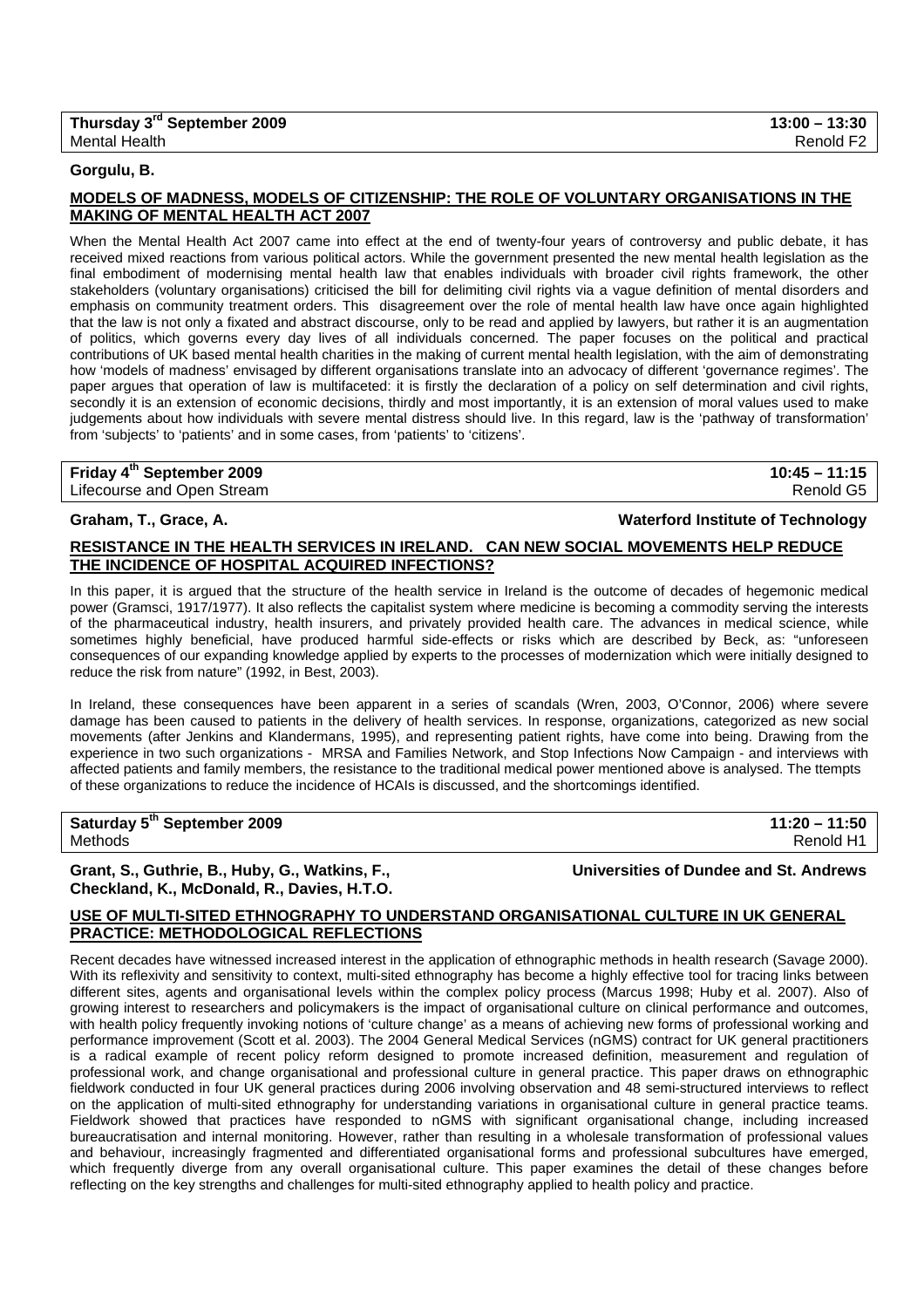## Granter, E., Hassard, J., Haynes, C., Hyde, P., McCann, L. **Network and Manchester and American** University of Manchester

## **THERE'S NO "YES BUT" WITH DEATH'; CRITICAL SOCIAL THEORY AND HEALTHCARE ORGANIZATION, A CASE STUDY**

In March 2009 the UK Healthcare Commission's 'Investigation into Mid Staffordshire NHS Foundation Trust' indicated that a prioritization by managers of performance targets jeopardised patient safety and care. In effect, organizational imperatives were prioritized over human life itself.

The use of quantitative targets to guide resource management, within the context of a bureaucratic organization, has clear resonances with Weberian concepts such as rationalization, in which both negative and positive human outcomes potentially inhere. The relevance of Weberian perspectives for the understanding of management and organisations has been explored (Ray and Reed, 1994) and this paper seeks to make an original and distinctive contribution to analyses of health service delivery and organization, and theory.

Although analyses of healthcare organizations have considered the relevance of Weber (Pickard, 2009), discussions of the impact of targets have often merely noted Weberian resonances (Blackler, 2006). This paper will explore the evolution of targets in NHS management from the perspective of Weberian social theory using an in-depth analysis of the Stafford report and subsequent media discourse (from which the title of the paper is drawn).

Our paper will advance to encompass perspectives from Critical Theory, which adapts Weberian and other social-theoretical approaches to reveal ideological undercurrents beneath the seemingly rational imperatives of modern organizations. In doing so, we hope to situate developments in healthcare management within the wider context of the political economy of public services in 21st century Britain.

## **Friday 4th September 2009 15:10 – 15:40**

Gender Renold G1

**Green, J., Steinbach, R., Datta, J., Edwards, P. London School of Hygiene and Tropical Medicine**

## **THE HEALTHY TRANSPORT CHOICE: GENDERED IDENTITIES AND CYCLING IN LONDON**

There are a range of policy initiatives promoting cycling as a route to improving not only the health of individuals but also that of urban environments. Cycling rates in London have increased recently, but travel diary data suggests women and those from minority ethnic groups are relatively under-represented among cyclists. Camden PCT funded a study to identify barriers to cycling among these groups. This paper draws on qualitative data from this study, including documents, observations of transport and in-depth interviews with cyclists, non-cyclists and those intending to cycle. We explore the various ways in which claims about health are made, and suggest that transport mode choices are tied to not only material factors, but also cultural constructions of gendered (and to some extent ethnic) identities. Using Bourdieu's work on sport and social class as a starting point, and drawing on the sociology of mobility, we suggest that cycling is now widely seen as the moral and healthy choice, but that the positive identities associated with cycling resonate more with some groups than others. To be a cyclist requires (in London) a particular assertive, independent identity, and a construction of 'health' that values agency (such as working to improve cardio-vascular health) above passive risk-avoidance. In Bourdieu's terms, the ethical and aesthetic potentialities of cycling have more affinity with the identities of men and professional White and Afro-Caribbean women than they did with other population groups.

| Friday 4 <sup>th</sup> September 2009 | $10:10 - 10:40$       |
|---------------------------------------|-----------------------|
| Reproductive and Sexual Health        | Renold H <sub>2</sub> |

## **Greener, J., McFadden, K., Gray, N., Cruickshank, M. University of Aberdeen**

## **LIVING WITH VULVAR INTRAEPITHELIAL NEOPLASIA – A QUALITATIVE STUDY**

Background: Vulval epithelial neoplasia (VIN) is a rare condition: Incidence is approximately 1.4 women per 1000, 000. It is very frequently associated with human papillomavirus infection and in about 5% of women VIN goes on to become cancerous. Many women self treat and avoid diagnosis for years. Treatment is normally surgical or laser ablation, both of which can be mutilating and cannot be viewed as curative. Women with VIN score low on quality of life and sexual functioning questionnaires but little is known about the reasons underlying this.

Aim: This study aimed to explore and develop understanding of the VIN disease experience for women, and the impact of this on their lives: also to suggest ways health care providers might support and advise such women.

Method: Participants were indentified from a local database. Nineteen semi-structured interviews were carried out and analysed using the constant comparative method. Findings were grouped into key themes.

Findings: The metaphor of a 'journey through time' emerged. The women can be conceptualised as proceeding from past to present, and looking to the future with respect to having VIN. Key points in the journey were when symptoms became apparent, when deciding to seek help, at diagnosis, and during/after treatment. Women often found it difficult to discuss VIN with sexual partners, families and others (including the interviewer). The study highlights lack of women's knowledge about, and problems they have in discussing the female body.

Conclusion: The study permitted formulation of recommendations for ways to support women with VIN.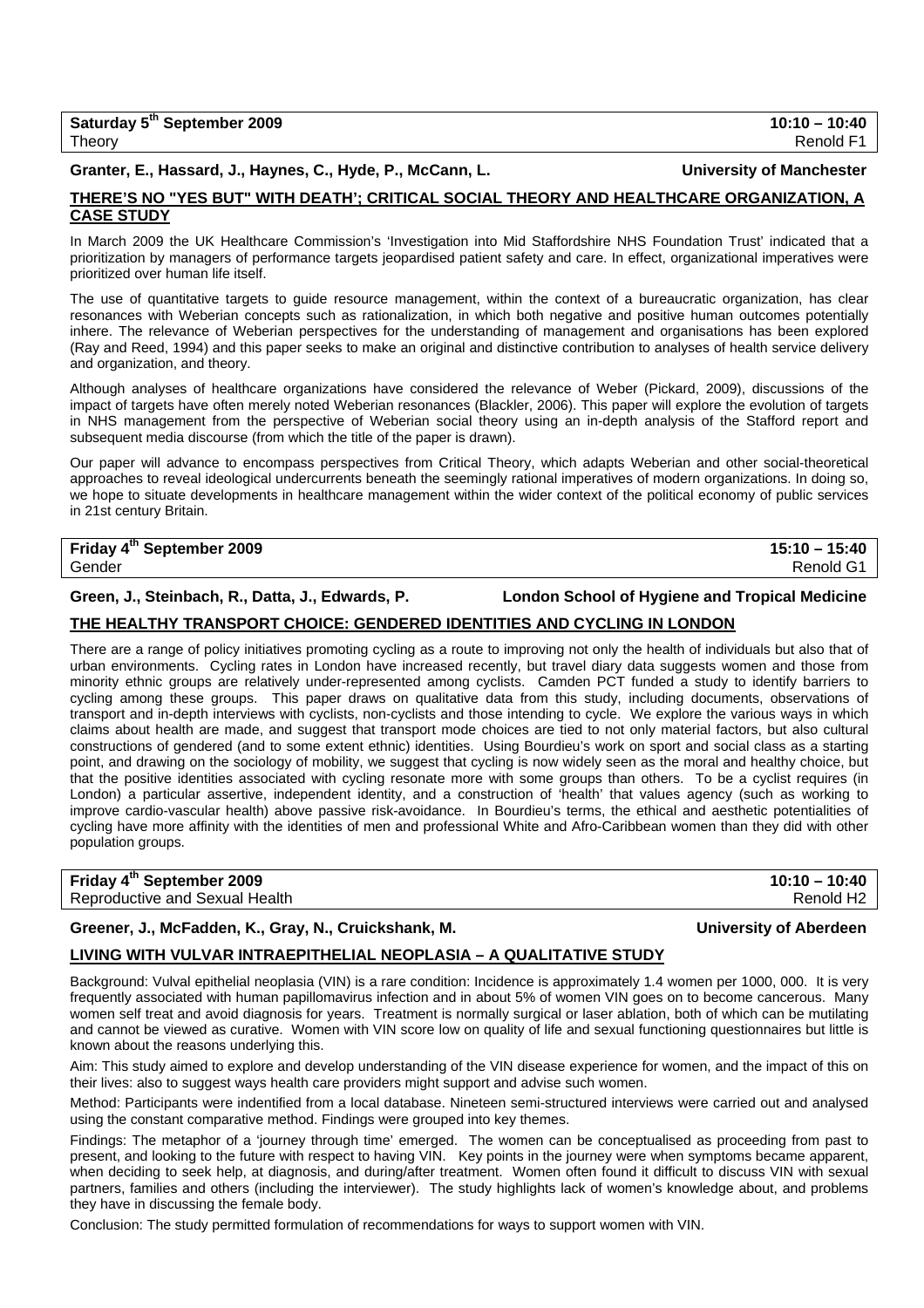**Friday 4th September 2009 14:00 – 14:30**  Experiences of Health and Illness Renold F1 and The Renold F1 and The Renold F1 and The Renold F1

## **SELF-CARE: A NARRATIVE & DIALOGIC STUDY OF ADULTS WITH CF.**

This study grew out of a concern that prevailing research and practice models tend to de-validate self-care practices that do not fit within mainstream discourses of health and illness. It therefore set out to explore empirically the range of responses to the treatment demands borne by a group of patients with particularly extensive regimens. To achieve this, a representative sample of 40 adults with cystic fibrosis was recruited and, using semi-structured/open questions, interviewed about their self-care practices in everyday life. Analysis incorporated a 3 stage bottom-up emergent hermeneutic method which identified 3 distinct styles of self-care activity: "compliance", "concordance" and "conformance". However, 2 more marginal styles of self care inactivity also emerged: "dependence" and "radical non-compliance". Further analysis of the various narrative performances paid particular attention to connections between "self" and "other" which suggested 5 distinct patient identities. While neither final nor open, these indicate a more complex and mobile typology than hitherto suggested in the self-care literature. What becomes clear, moreover, is that not every patient has the same capacity and/or desire to negotiate self-care in everyday life thus challenging dominant liberal-humanistic notions of self-determination upon which current policy and practice is premised. To avoid merely privileging the "privileged" patient it is concluded that a pluralistic and pragmatic approach may be more appropriate. From this perspective, a range of equally valid styles of self-care need to be recognised and accommodated by researchers and clinicians alike. Only then can patients' choices be understood and meaningful dialogue can become possible.

## **Friday 4th September 2009 14:00 – 14:30**

Health Service Delivery and Organisation **Renold C2 Renold C2** 

### **Griffiths, D. The University of Manchester**

### **INVESTIGATING FATAL MEDICAL ERRORS: THE CRIMINAL PROCESS AND MEDICAL ACCOUNTABILITY**

Effects of medical error incidents in NHS hospital in England are substantial, resulting in an estimated 70,000 deaths per year1. Studies of legal responses to medical error show that while claims for clinical negligence are levelling out, there have been dramatic increases in police investigations and prosecutions against healthcare professionals, particularly for the offence of gross negligence manslaughter2. Reasons for this include increased public awareness of patient safety scandals, public demands for retribution and punishment and a general decline in trust and deference to the medical profession on the part of criminal justice agencies, the judiciary and the public. Additionally, research with victims of medical error and their families has shown that professional forms of regulation and civil forms of financial redress are deemed inadequate to punish and make healthcare professionals accountable for medical error. The GMC is perceived as self – interested3 and compensation is seen as doing little to punish the healthcare professional who made the error.

Based on empirical work,4 this paper explores the factors that influence how far cases of fatal medical error proceed into the criminal sphere and the effects of using the criminal process to regulate healthcare practice. Our research has shown that criminal investigations and prosecutions have wholly negative effects on healthcare professionals and patient safety, whilst families' demands for accountability and punishment can often be resolved through explanations, apologies and "lessons learnt", things that are not felt to be given through other current forms of regulation.

**Thursday 3rd September 2009 14:10 – 14:40**  Ethics Renold C2

**Guise,V., Chambers, M., Staniuliene, V., Välimäki, M. University of London and Kingston** 

## **REFLECTIONS ON RISK, ROLE PERFORMANCE AND ETHICS IN MENTAL HEALTH NURSES' DISCOURSES OF ACUTE CARE**

The management of distressed and disturbed service users is a sensitive area of nursing care and a topic of ongoing debate within mental health nursing. While policy usually advocates non-reactive approaches, coercive interventions such as physical and mechanical restraint, involuntary medication and seclusion are common practices on many acute inpatient wards. The use of coercion can however be traumatic for both service users and nurses.

Building on previous work within the sociology of nursing, this presentation shows how sociological concepts such as risk and role performance are central to understanding how mental health nurses care for acutely ill service users. Focus groups were conducted with a small sample of UK mental health nurses working in acute environments to ascertain their experiences and feelings regarding the use of coercive interventions. In keeping with previous findings, discourses reveal that nurses are often faced with considerable morally ambivalent care decisions. In practice, nurses' decision-making is guided by an overriding need to keep the ward safe and fulfilling best practice guidelines and one's role as a competent mental health care provider.

There is a need within mental health nursing to reconcile current risk management approaches and the reliance on physical responses to disturbed behaviour with ethically sound and therapeutically effective nursing care. Sociological perspectives on the ethical dilemmas surrounding care of distressed patients can offer valuable insights into this important aspect of mental health nursing practice, while ultimately impacting on mental health nursing culture and its epistemology as a health care discipline.

**Greenop D., Glenn S., Clifford D. Liverpool John Moores University**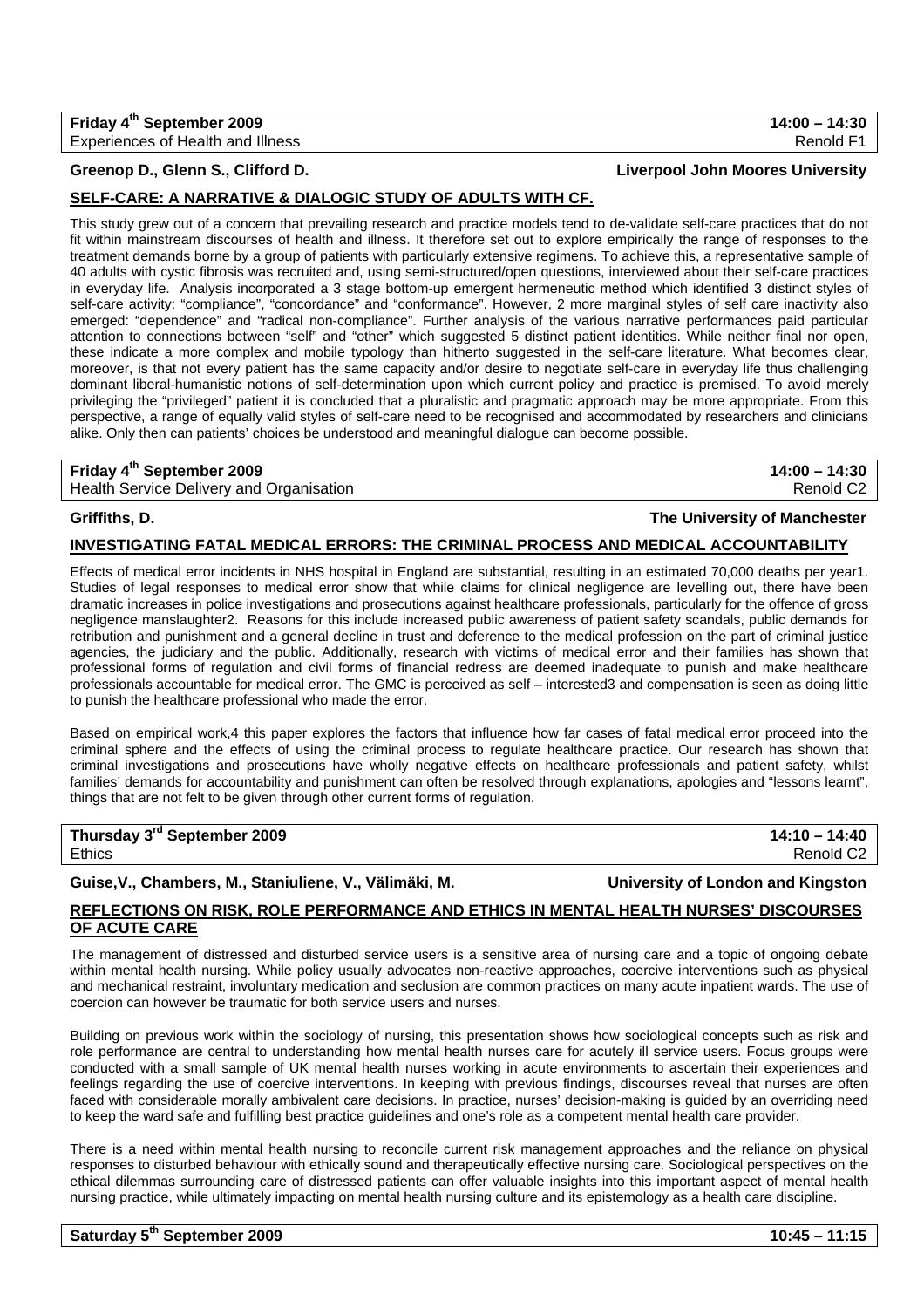## **Gustafsson, U. Roehampton University**

## **THE RELATIONSHIP BETWEEN CULTURE AND HEALTH: SCHOOL MEALS IN SWEDEN**

This paper will explore the relationship between the social and cultural contexts and policies for health in Sweden. The basis for the discussion will draw on Berggren and Trägårdh's assertion that the foundation for the Swedish model of welfare was based upon ethnically homogenous cultural values which preceded the creation of social democracy. These values emphasised equality and respect for individual autonomy and have been institutionalised in Swedish public policy. The effect is a direct relationship between the state and each citizen where state intervention in the private sphere is a common feature. Two key questions will be explored. Firstly, by focusing on school meals as a case study I shall examine the extent to which homogenic cultural values are sustainable in an increasingly heterogeneous and multi-cultural context. Secondly, we need to raise questions of how far it is possible to 'share' successful policies across societies. In the global context of enhancing health cross-national comparisons abound where countries are ranked according to achievement of set targets. However, the particular social contexts within which success or failure occurs in attaining health targets tend not to receive much consideration.

## **Thursday 3rd September 2009 13:35 – 14:05**

Health Technologies Renold F5

## **Håland, E., Melby, L.**

## **CLOSE AND DISTANT: HEALTH PERSONNEL AND DIGITALIZED PATIENTS IN NORWAY**

Today's patients are digitally represented in for example electronic patient records (EPR) and electronic message systems. This can be understood as an objectification of patients, meaning less face-to-face contact between patients and health personnel. In this paper we present and discuss two different case studies in Norway where patients are digitally represented; the introduction of electronic patient record in a large university hospital, and the introduction of an electronic message system between a hospital and the municipal health care. Based on semi-structured interviews with different groups of health personnel, as well as with people from the regional health bureaucracy and technology department, we discuss how this digitalization affects the patients – from the health personnel's perspective.

We find a number of various interpretations of what the digitalization imply for the patients. What counts as positive and negative consequences are perceived differently by the different groups of health personnel. What is perceived as a positive consequence of the digitalization of patients by one group is considered negative by another. Drawing on these consequences, we group the digitalized patients in our material into six categories: The Available Patient, The Visible Patient, The Safe Patient, The Common Patient, The Disciplining Patient, and The Constant Patient. In the paper we present and discuss these categories in detail, aiming to unfold and nuance the complexity of the digitalization of patients.

(This paper is based on a book chapter (work in progress) in Tjora, A. & Sandaunet, A. G. (eds.): "Digitalized Patients" (forthcoming, in Norwegian only)

**Friday 4th September 2009 17:30 – 18:00**  Mental Health **Renold F2** 

## **Hamilton, S., Lewis-Holmes, E., Thornicroft, G., Henderson, C., Pinfold, V.**

## **HOW DO PEOPLE WITH A MENTAL ILLNESS PERCEIVE AND EXPERIENCE DISCRIMINATION**

There is now a large literature on psychiatric stigma and discrimination, with much of it drawing on a strong tradition in sociology.1 Much of the research done in this field looks at the attitude of the public, rather than focusing on the perceptions and experiences of people with a mental illness themselves. This focus has a tendency to perpetuate an academic model of stigma with its many assumptions about its impact on individuals from the stigmatised group.The Viewpoint survey was a large-scale survey of mental health service users. This presentation draws on the transcripts of 24 telephone interviews conducted as part of this survey. It focuses on how service users perceive stigma in a range of settings. We use this data to challenge some of the commonly held assumptions in academic models of psychiatric stigma, considering particularly the work of Link and Phelan, and Scambler from a Sociology background, as well as drawing on key contributions from Social Psychology. A key finding of the study relates to the distinction made by service users between others' reaction to their diagnosis, and others' reaction to their illness – including the symptoms and behaviours that are caused by it. These distinct types of stigma are experienced in different ways, are common in different areas of life, and are internalised in different ways. They also have important implications for how and when service users choose to disclose their diagnosis, and how we can tackle discriminating behaviours in the public or specific groups.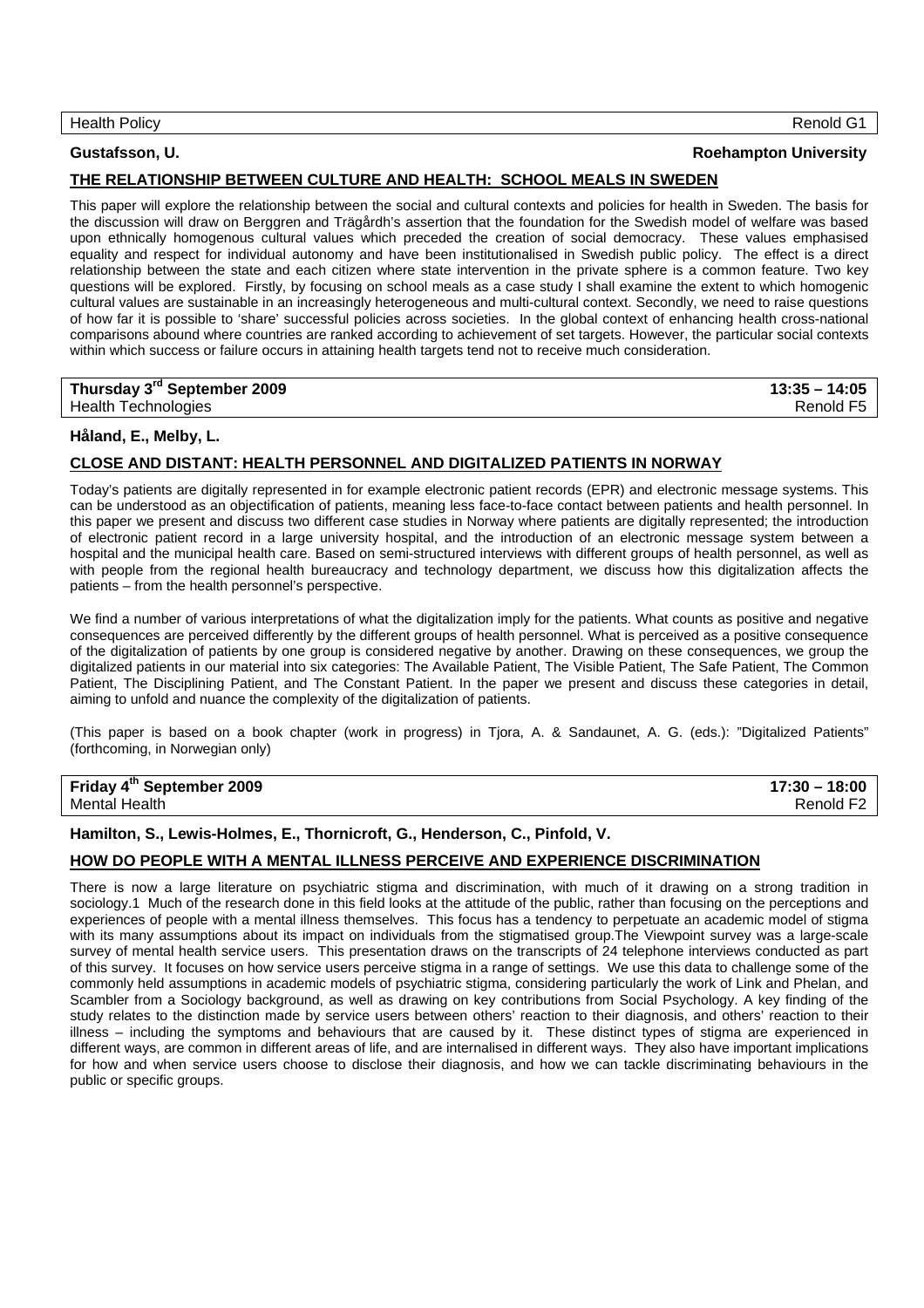## **Friday 4th September 2009 11:55 – 12:25**  Health Service Delivery and Organisation **Renold C2 Renold C2**

**Harries, J., Huby, G., Warner, P., Donaghy, E. The University of Edinburgh**

## **"BLOODY PAPERWORK": EXPLORING TALK ABOUT STANDARISED ASSESSMENT PROCEDURES AMONG STAFF IN INTEGRATED SERVICES**

"Paperwork" is gaining attention in the literature concerning the organisation, delivery and governance of health care services. An exploration of staff's discourse about "paperwork" yields important insights into the complex articulations of the "reality" of care, its rendering in highly structured record systems, how these articulations relate to one another and the implications for care practice. This paper explores negative attitudes to paperwork, in particular, standardised assessment forms, in integrated health and social care services for older people and people with mental health problems in England and Scotland.

The paper draws on semi-structured interviews with more than eighty staff members in eight teams. Interviews focussed on staff's experience of new roles emerging in integrated settings, and implications for support and training. Strong antipathy towards "bloody paperwork" emerged as a key theme. We interpret negative attitudes towards paperwork in the context of the emergence and institutionalisation of techniques of new public management and audit culture driven by concerns for the standardisation of service quality, cost control and risk management. From the point-of-view of staff this culture demands the creation of a "hyper-real" version of care delivery: a simulacrum which is unhinged from the actual human process of caring. Paperwork is a technique both for constituting this hyper-reality and disciplining staff to conform to its forms of enunciation. We explore modes of resistance against these effects, including the expression of negative views in interviews.

**Friday 4th September 2009 16:55 – 17:25**  Risk Renold G5

## **Harrop E., Elliott E., Williams G. Cardiff University**

## **CONTESTING THE SCIENCE: A CASE STUDY OF A LOCAL ENVIRONMENTAL PROTEST.**

In recent years traditional approaches to the assessment of health hazards have struggled to connect with the concerns of local communities, resulting in disputes over the interpretation of risk. The Nant-y-Gwyddon (NyG) landfill site in the Rhondda Fawr, south Wales, was shut down in March 2002 on the recommendations of an Independent Investigation, following 5 years of concerted and highly publicised protest action by a group calling itself Rhondda Against Nantygwyddon Tip (RANT).

This local environmental protest provides an interesting case study in the sociology of public health risks. The research aims to explore the key processes and relationships involved in the evaluation of perceived threats to public health in the period up to the closure of the tip in 2002. Rich documentary data forms the primary evidence for the case-study, and this is used for two main purposes: first, to construct an historical account of the protest focusing specifically on the actions and perspectives of the residents who became local activists; and secondly, to explore the positioning of the main actors in relation to some of the key issues and events. This paper will discuss preliminary findings in relation to activists' engagement with scientific research and expertise.

| Friday 4 <sup>th</sup> September 2009 | $10:10 - 10:40$ |
|---------------------------------------|-----------------|
| Methods                               | Renold H1       |

## **Heaven, B., Exley, C., Finch, T., May, C. Newcastle University**

## **THE PARTICIPATION OF PRACTICE NURSES IN A RANDOMISED CONTROLLED TRIAL: MANAGING INTERSECTING TRAJECTORIES OF WORK**

In primary care research, clinical staff are often relied upon to deliver research protocols, yet little is known about the work required to integrate these commitments within routine practice. Understanding the meanings ascribed to research work by these staff may provide insights into problems cited in the literature, such as difficulties in implementing complex interventions in practice.

We conducted an ethnography of a Randomised Controlled Trial (RCT) of complex interventions for a common condition in primary care. In this paper, we focus on the meanings expressed by practice nurses regarding their research roles, drawing on a subset of the data: semi-structured interviews with GPs and managers (n= 6) and nurses (n=9), relevant documents and fieldnotes.

When RCTs fail in primary care, the comprehension and/or commitment of clinical staff is sometimes questioned. Existing literature emphasises the burden of trial-work for clinicians and the need for suitable incentives. However, utilising a Social Worlds perspective (Strauss, 1993), we found that the context of routine clinical practice shaped the nurses' conceptualisation of the RCT. Nurses struggled to make sense of the interventions given priorities within their routine work, and the care trajectory of patients with the condition of interest. We found the nurses' expertise in the practicalities of primary care medicine provided insights to the utility of the interventions, whilst the demands of trial-work were a lesser concern. These findings suggest that a more fruitful approach to understanding the process of RCT implementation may be through an exploration of the contexts of key actors.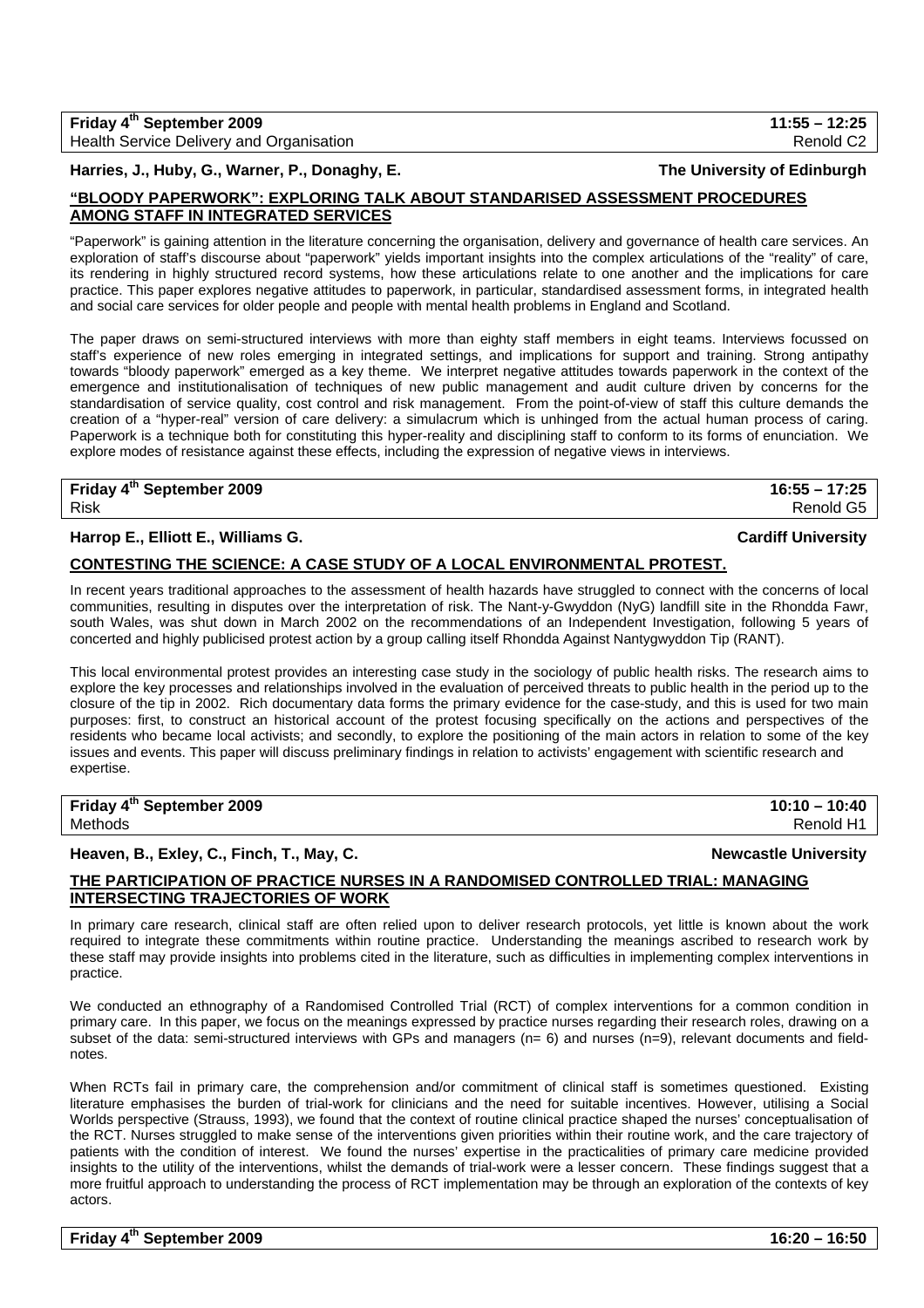## Complimentary and Alternative Medicine Renold H1

## **Hedlund, M. Høgskolen i Nord-Trøndelag**

## **EXPERT OR LAY PERSPECTIVE? SELF-HELP GROUPS IN NORWAY AND WELFARE STATE POLICY**

This presentation focus on if and how lay perspective can be seen as alternative to using expert understanding to promote health for mental ill people and people with disabilities. It aims to draws attention to the fact that welfare state and health policy can be challenged by collective actions and user experience from marginalized groups. The paper is a draft to discuss how self-help groups (SHG) can represent a lay perspective that opposes an expert perspective to health problems and disabilities. In this paper I sketch how participants of SHG can be seen as being modern citizens making claims for help programs and assistance in modern welfare states. The aim is to explore and bring knowledge about consequences of using lay perspective and user experience as an alternative way to address health problems and problems of marginalisation in contrast to using expert perspective to 'solve' health problems.

## **Friday 4th September 2009 11:20 – 11:50**  Lap/professional Interface Renold G2

Hilton, S., Langan, M., Hunt, K., Bedford, H., Petticrew, M. **Medical Research Council Medical Research Council** 

## **NEWSPRINT MEDIA REPRESENTATIONS OF THE INTRODUCTION OF THE HPV VACCINATION PROGRAMME IN THE UK**

In September 2008, the human papillomavirus (HPV) immunisation programme was introduced in the UK for schoolgirls aged 12 to 13 years (with a two year 'catch up' campaign for girls up to 18 years of age). The introduction of this vaccine, given to young girls to prevent a sexually transmitted infection which can cause cervical cancer has attracted considerable media attention. Cervarix®, the bivalent vaccine chosen by the UK Department of Health, shows high efficacy in preventing infection against HPV types 16 and 18, estimated to offer protection against viruses responsible for 70% of cervical cancer. However, to be most effective, the vaccine needs to be administered before exposure to the viruses and therefore, ideally, before young people become sexually active. Recent experience shows that the mass media has a key role to play in the perceived acceptability of vaccines, and hence a key determinant of the uptake of HPV vaccination will be the media coverage it receives. This paper reports on content analysis of 344 articles published between January 2005 and December 2008 in 15 national UK newspapers. It includes both manifest and latent analysis to examine newsprint coverage of the introduction of the HPV vaccination programme and its role in HPV vaccination advocacy.

Manifest analysis suggests that the newspapers were generally positive towards the new HPV vaccination. However, latent analysis identified some common discourses about the framing of the HPV vaccination programme and HPV infection which may prove to be unhelpful public health messages in the future.

# **Friday 4th September 2009 16:55 – 17:25**

Cancer Renold F5

### **Hilton, S., Hunt, K. MRC Social and Public Health Sciences**

## **CONTENT ANALYSIS OF NEWSPAPER COVERAGE OF JADE GOODY'S CERVICAL CANCER**

On the 22nd of March 2009, reality television star Jade Goody died from cervical cancer aged just 27 years. Her high profile seven-month battle with cancer attracted world-wide attention and huge media coverage. From a public health perspective, the high level of publicity generated about her illness is likely to raise awareness about cervical cancer, and potentially the importance of cervical screening and the rationale for human papillomavirus (HPV) vaccination. Whilst the premature death of a young women and mother is tragic, Jade Goody's story is not untypical. Cervical cancer is the second most common cancer in women under the age of 35 in the UK and there remain 2800 cases and 950 deaths per annum. Goody's diagnosis of cancer came in August 2008 just one month before the introduction of the national HPV immunisation programme aimed at protecting future generations of girls against cervical cancer. It has been suggested that the media coverage surrounding her case has raised public awareness about cervical cancer particularly among younger women from more socioeconomic disadvantaged groups, like Goody, who are most at risk. This study examines newspaper coverage in 15 national paper on Jade Goody's cervical cancer from her diagnosis in August 2008 through to her funeral in April 2009 and examines how cervical cancer and its prevention and treatment have been presented.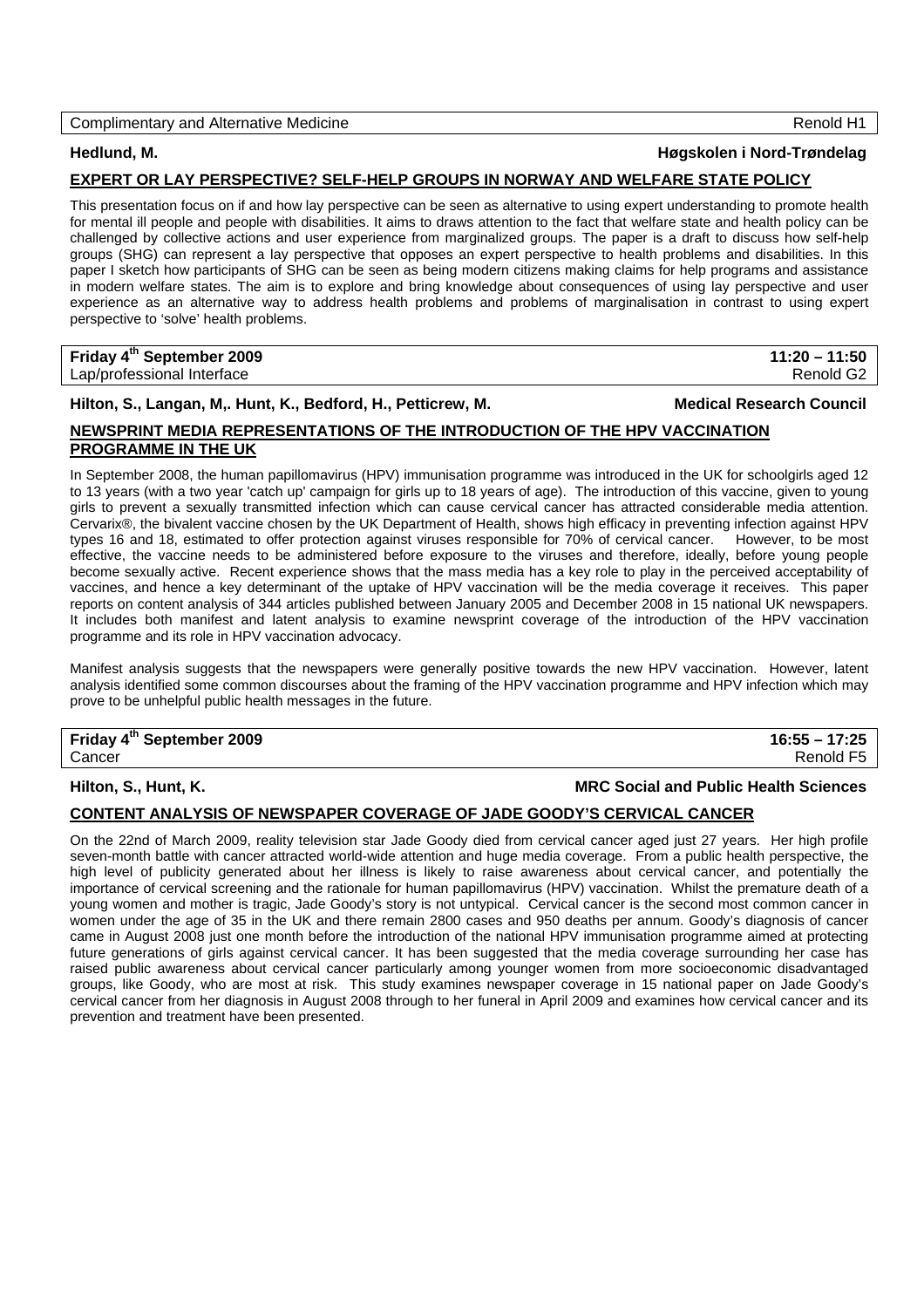| Saturday 5 <sup>th</sup> September 2009 | $09:35 - 10:05$ |
|-----------------------------------------|-----------------|
| Reproductive and Sexual Health          | Renold H2       |

## **Hinton, L., Kurinczuk, J., Ziebland, S. University of Oxford**

## **MEN'S EXPERIENCES OF INFERTILITY**

More women than ever are receiving fertility treatment in the UK, over 36,000 in 2007. Treatment focuses on the woman as the majority of treatment, hormonal and surgical, is undergone by women. But male factor is the largest cause of infertility, and rising, and men's perspectives remain understudied.

In a qualitative study, based on 38 narrative interviews we have explored the male experience of the infertility journey. We know from other work looking at experiences of pregnancy and ante-natal screening that men often get sidelined and feel like bystanders in relation to women's reproductive health. But our analysis shows that infertility treatment also raises other issues for men.

Infertility can present a threat to men's sense of self, on many levels. Their role as a potential father is challenged. If the problem is male factor, embarking on a pregnancy with donor sperm raises unexpected issues. If they are the providers of sperm, this can be an ambivalent and emasculating experience. Their role as protector is also challenged. Men describe feeling helpless, marginalised and guilty as they watch their partners undergo invasive and emotionally distressing treatments. They have different ways of coping than their partners that can sometimes suggest they are less concerned. While the men show great stoicism there are points along the infertility journey where this can unexpectedly break down.

Our analysis shows men have different information and support needs to women, which will require consideration, especially given the rise in male factor infertility.

## **Friday 4th September 2009 14:35 – 15:05**

## Experiences of Health and Illness Renold F1 and The Renold F1 and The Renold F1 and The Renold F1

## **Hogan, J., Horgan, M., Glenn, S., Southern, K. Liverpool Hope University**

## **'I AM NORMAL': YOUNG PEOPLES PERSPECTIVES OF LIVING WITH CYSTIC FIBROSIS**

Introduction: A qualitative PhD study examining transition to adulthood for young people with Cystic Fibrosis (CF).

Method: In-depth semi-structured interviews were conducted with CF patients aged 16-21 years. The study has been conducted and analysed using Grounded Theory.

Results: Being normal and leading a normal life was of primary importance to all the young people. Participants fell into 3 distinct subgroups within which the notion of normality held very different meanings and connotations. The ways in which they conceptualised normality within their own lives had far reaching consequences and impacted upon many areas of their lives including their: goals and aspirations; decisions about disclosure; decisions about treatment adherence; ways of coping with the condition; personal and social identities.

Previous research in the field of medical sociology has tended to conceptualise normalisation as a positive strategy used by those with a chronic illness to enable them to lead fulfilling lives. For 2 of the subgroups it did indeed serve as a positive strategy. However, for the final subgroup it held potentially very negative consequences for their lives in the present and in the future.

Discussion: Consistent with previous research by Thorne (1993) findings highlighted how the process of normalisation can be a double edged sword, presenting advantages for some and serious problems for others. This holds important implications for future research and practice with CF patients as well as within the field of chronic illness more generally.

Thorne, S. (1993) Negotiating healthcare: The social context of chronic illness (Newbury Park, Sage).

## **Saturday 5th September 2009 11:55 – 12:25**  Cancer Renold F5

## **Horlick-Jones, T.**

## **DOES HAVING CANCER MAKE YOU IRRATIONAL? DISRUPTION, BODILY AWARENESS AND**

## **PRACTICAL REASONING**

Advances in clinical treatments are resulting in cancer patients living longer, but with the threat of the disease returning at some later date. Anxiety associated with this fear of recurrence seems widespread among patients. Relatively little work has been done to systematically document, understand, and find ways of addressing, such anxiety, and its impact on the quality of patients' lives. The fear of recurrence appears to be related, to a greater or lesser degree, to the hypochondria-like condition comprising an enhanced bodily awareness and a pronounced tendency to interpret mundane sensations as symptoms of pathology; a syndrome which has been termed 'somatosensory amplification'. It is proposed that this syndrome is best understood not in cognitive terms, as a sort of 'false consciousness' or 'irrationality', but rather as the loss of certain aspects of social competence. In making this argument, the paper draws on the author's personal experience of cancer diagnosis, surgery and adjuvant therapy; and on a broadly phenomenological approach to examining the relationship between bodily sensation and practical reasoning about experience. The implications for counselling and other forms of patient support are discussed.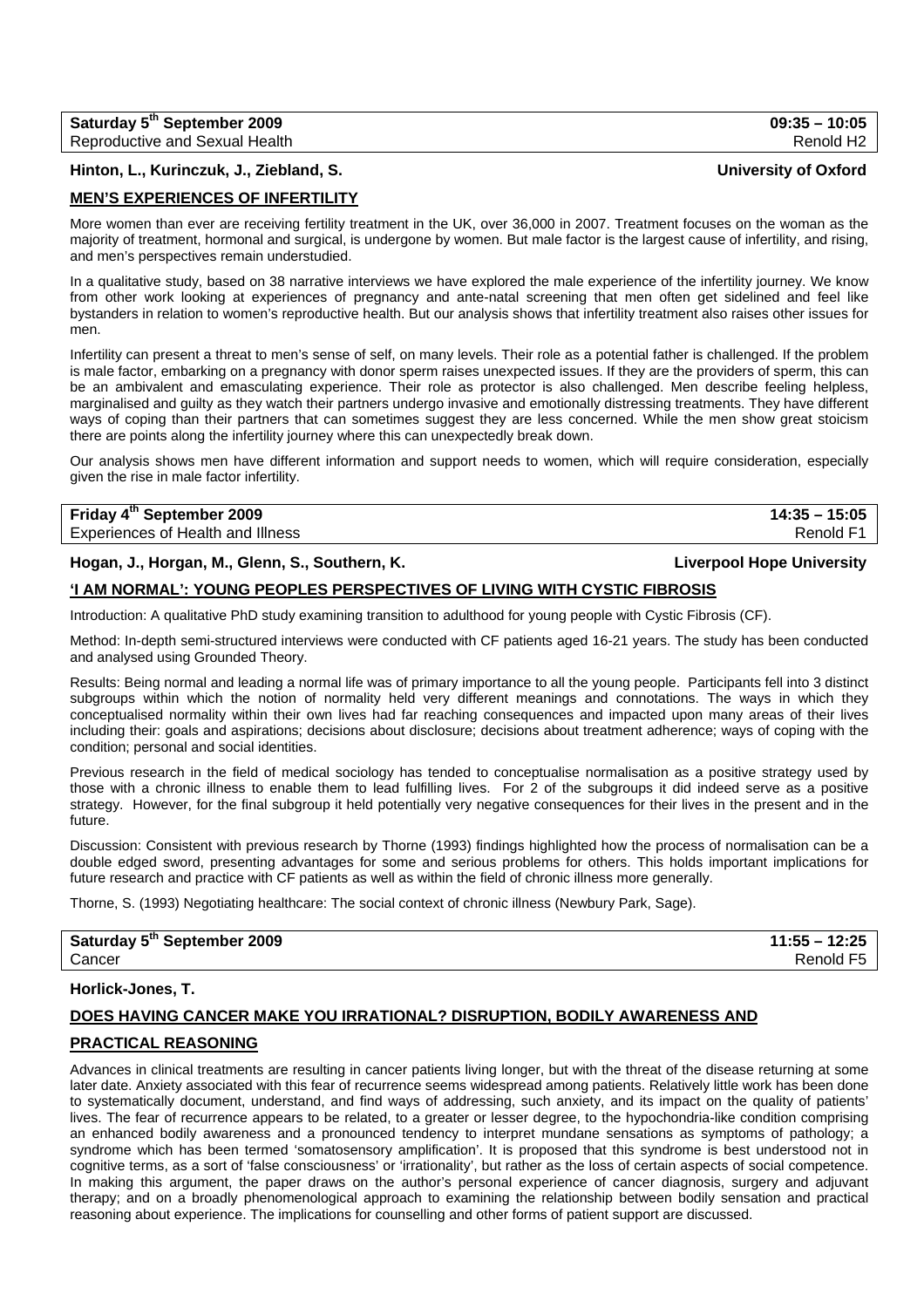| Thursday 3 <sup>rd</sup> September 2009 | $14:10 - 14:40$       |
|-----------------------------------------|-----------------------|
| Reproductive and Sexual Health          | Renold H <sub>2</sub> |

## **Hudson, N., Culley, L. De Montfort University**

## **'REPRODUCTIVE TOURISM': EXPLORING EXPERIENCES, CHALLENGING POPULAR DISCOURSES.**

The social context of assisted reproductive technologies (ARTs) has been explored by a number of authors in a range of societies, but the transnational aspects of ARTs are under-researched. Increasing numbers of prospective parents are choosing to assist procreation in the global arena; leaving their country of origin in pursuit of technologies which will enable them to have a child. 'Reproductive tourism', as it has been pejoratively termed by some sections of the mass media, raises significant issues at the interface of technology, health and society and has been characterised as a specific form of health tourism. That this process is risk-laden for individuals and transgresses moral as well as physical boundaries, are some of the arguments that have been made against this recent social phenomenon. However, little is known about the actual experiences of those who are intimately connected with this process. This paper is based on findings from an ESRC-funded, UK-based study which investigates the experiences of 'users' of cross-border reproductive services, as well as those who 'treat' and support the users of such services. In particular, this paper explores the ways in which those involved in this phenomenon position themselves in relation to popular discourses of 'reproductive tourism'.

| Friday 4 <sup>th</sup> September 2009 | $16:55 - 17:25$ |
|---------------------------------------|-----------------|
| Gender                                | Renold G1       |

### **Hunt, K., Adamson, J., Galdas, P. MRC Social and Public Health Sciences**

## **GENDER AND HELP-SEEKING: THE DANGERS OF EQUATING A RELUCTANCE TO CONSULT WITH MASCULINITY**

UK statistics for consultations with general practitioners show higher numbers of consultations in the previous year for women than for men. These differences contribute to the widespread assumption that women will always consult more, and more readily, than men, even though differences are at their greatest in the years when many women consult for contraception and ante-natal care. However, it is rare for studies to compare men and women with similar health problems.

This presentation discusses evidence from both qualitative and quantitative studies which have problematised the assumption that men are always reluctant to seek help or have attempted to compare help-seeking in men and women with the same conditions. It recognises that dominant cultural construction of masculinities often highlight men's reluctance to seek help as being an important aspect of their masculine identity. However, it argues that are dangers in failing to pay attention to the circumstances in which men present themselves as being ready users of health care or to the similarities which are apparent in some studies of men's and women's accounts of help-seeking for particular conditions. A failure to look beyond gendered stereotypes of help-seeking may lead to inappropriate interventions to 'encourage' more timely help-seeking in men, and assumptions that women will more readily seek health care may lead to an underestimation of the severity of their presenting symptoms. It argues for the need for careful qualitative and quantitative research to test and challenge our current understandings of gender and help-seeking.

| Friday 4 <sup>th</sup> September 2009 | $17:30 - 18:00$ |
|---------------------------------------|-----------------|
| Experiences of Health and Illness     | Renold F1       |

## **Hyden, L.C. Linköping University**

## **ALZHEIMER'S DISEASE AND SOCIAL INTERACTION**

Living with Alzheimer's disease (AD) has often been portrayed as a life in the void: social interaction with other persons is either diminishing or absent. The lack of social interaction has profound consequences for instance for the individual's sense of self and identity, resulting in "the unbecoming of the self" (Fontana & Smith, 1989). Recent social scientific research has challenged this idea and pointed out that persons suffering from AD often actively attempt to uphold their sense of self, identity and social relations (see Sabat 2001). In an ongoing project, social interaction, talk and narration among persons suffering from AD have been studied in order to show if and how these persons attempt to pursue social relations. This presentation is based on participant observations and video observations from a home for elderly people in Swedish geriatric care, intended for persons diagnosed with AD. The material consists of interaction between patients without any staff present as well as interaction including staff. Several sequences were found in the material showing interaction between persons suffering from AD without staff present. These examples have been analysed in order to show different ways AD patients, even in advanced stages and without the ability to use language, orient towards each other in the interaction and organize their relationships. Even screaming is interactionally coordinated. In conclusion it seems that at least some rudimentary social orientation and interaction is present even in persons with advanced AD.

**Thursday 3rd September 2009 14:10 – 14:40**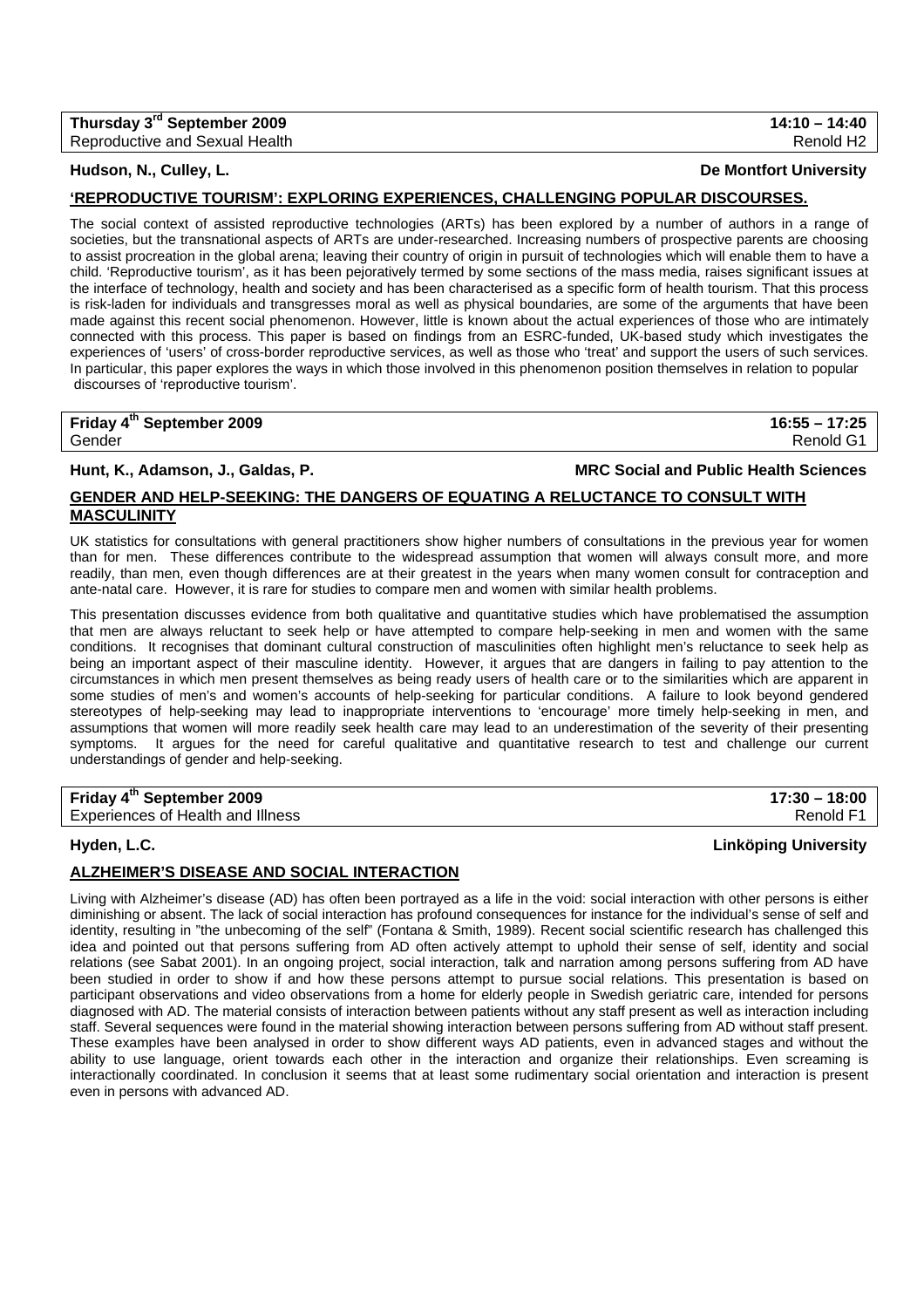| Friday 4 <sup>th</sup> September 2009    | $14:35 - 15:05$       |
|------------------------------------------|-----------------------|
| Health Service Delivery and Organisation | Renold C <sub>2</sub> |

### **Iley, K. University of Manchester**

## **REGISTERED NURSES USE OF CAPITAL AS A PROFESSIONALISING STRATEGY**

Nursing has a long history of attempting to secure a professional status similar to that of medicine (Witz 1992, Allen 2001). This paper explores strategies used by Registered Nurses to enhance their professional status in a particular clinical area, acute cardiac care. Although the position of nurses within the hierarchy of healthcare team in general clinical areas has changed, a blurring between the boundaries of medicine and nursing in clinical specialities is much more evident (Lloyd Jones 2005). In such a specialised setting (acute cardiac care), Bourdieu's theory of practice (1977) will be explored to illustrate how different forms of capital are used by nurses as evidence of their professional status within the healthcare team.

This paper uses data from a British Heart Foundation funded study (Jones et. al. 2008). The sample was recruited from the Northwest region of the UK and consisted of fifteen Registered Nurses who were undertaking the course and fourteen clinical mentors who supported the course members during their studies. Data obtained from course participants and their clinical mentors through focus groups and interviews will be presented to support the claim that the demonstration of having specialist clinical knowledge, providing both social and cultural capital in Bourdieu's terms, is essential to success in enhancing the occupational status of Registered Nurses. The relevance of this is highlighted in the NHS Next Stage Review: A high quality workforce (DH 2008), which advocates practitioners working together and "the importance of professional judgement" in patient care.

## **Friday 4th September 2009 10:45 – 11:15**

Experiences of Health and Illness and Genetics **Renold F1** and Controller Renold F1 and Renold F1 and Renold F1

### **Jacob, N. Cardiff University**

### **THE GENETICIZATION OF SUICIDE: FAMILIES' MANAGEMENT OF GUILT AND RESPONSIBILITY**

This paper will examine the geneticisation of suicide. Suicide is a particularly devastating death, with families frequently suffering intense feelings of shame and guilt. While guilt may seem inevitable, this paper demonstrates that there is in fact a familial element to such feelings. Drawing upon research conducted with 12 families bereaved by suicide, this paper shows how the role of genetics played a central role in their management of guilt and responsibility. In particular, the paper will illustrate how parents would often appeal to the understanding that suicide has a genetic basis in order to appease feelings of bad parenting. In contrast, siblings would resist such a route since ideas of genetics would connect them with suicidal tendencies. Thus, this paper shows the complex nature of suicide which is often embedded in narratives and counter-narratives.

| Thursday 3 <sup>rd</sup> September 2009 | $14:45 - 15:15$ |
|-----------------------------------------|-----------------|
| Lay/professional Interface              | Renold G2       |

## **James, V. University of Nottingham**

## **SOCIOLOGICAL AUDIT: THE CASE OF NEGOTIATED MUTUALITY IN EMOTION, TOUCH AND BODY DURING CERVICAL CHECKS**

Audit is a linchpin of state service provision suggesting independent verification for purposes of efficiency, comparability, standardisation, transparency, competition and performance (Power 2000). On re-entry to clinical work, learning to become a practice nurse after years of lecturing, it became clear that on the ground, audit is commonly generated in a theory-free zone, despite clinical exhortations to improve care continuously through reflective practice (Johns and Freshwater 2005) and developing sociological theories of reflexive embodiment (Crossley 2006). Undertaking a paper-based audit of cervical checks for my own practice, I became increasingly aware of the gulf between the quality of the negotiated mutuality of an intimate and usually intrusive consultation ('I hate these') and the powerful systems associated with the numerical/clinical information collected to meet quality controls and financial incentives.

The idea of a 'sociological audit' provides the opportunity to incorporate diverse bodies of sociological literature (emotion, body/bodywork, agency, professions, technology, public health, stratification) into informing and questioning the nature of the consultation. Using the example of my practice of cervical screening, this paper focuses on two areas. The first critiques the purpose, application and rigour of 'sociological audit' as a form of applied sociology and distinguishes it from research and reflection. The second explores the insights such 'audit' might offer. Using emotion, touch and bodywork as reference points, it is suggested that the negotiated mutuality of the cervical check is an example of the subjective experience of duality (Giddens 1979).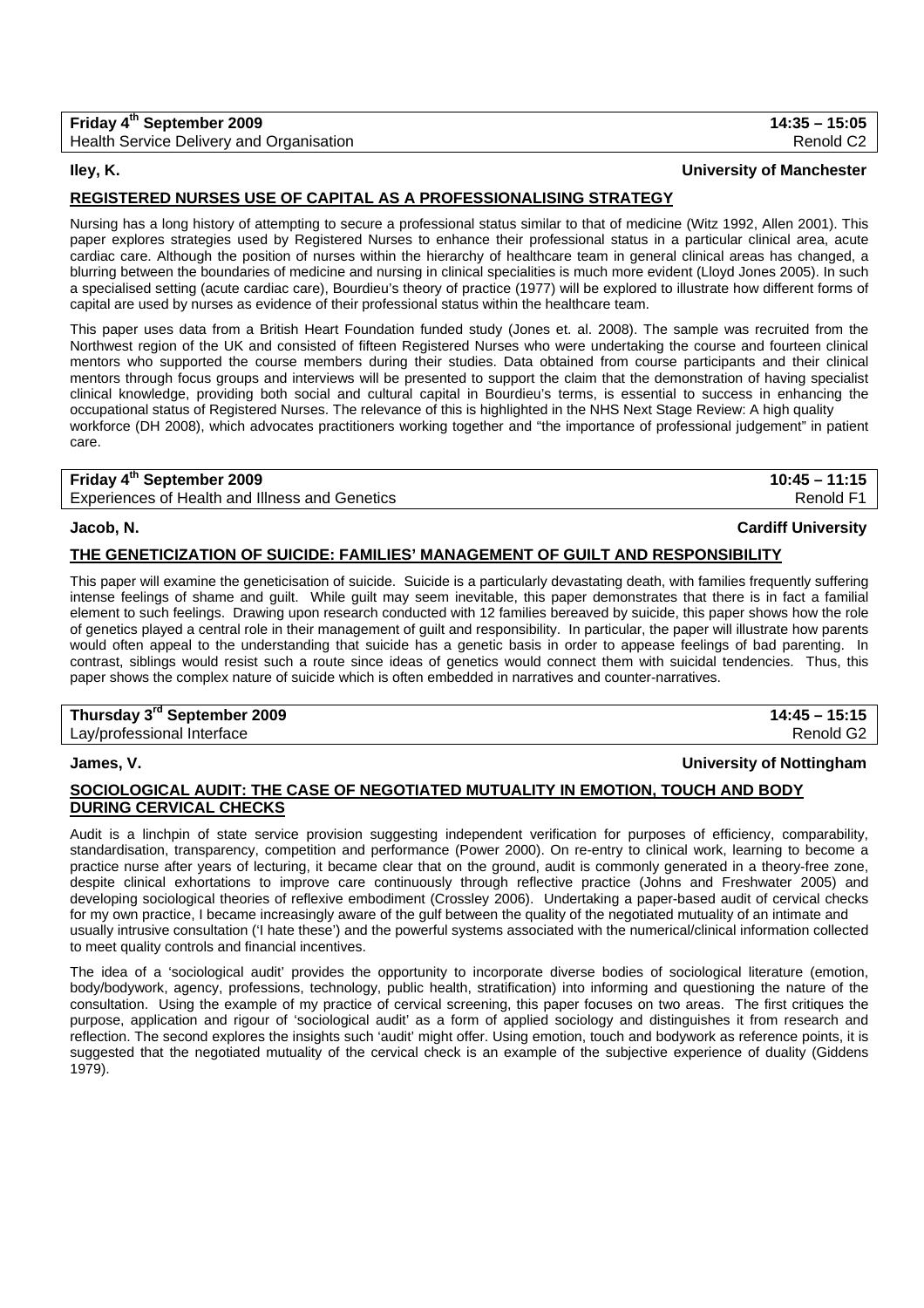## **Jones, K.S. University of Bristol**

## **"I'LL GET HER OUT OF THE FRIDGE". PARENTS PERSPECTIVES OF THE SUPPORT RECEIVED FOLLOWING THE DEATH OF THEIR BABY IN HOSPITAL.**

It is widely assumed that the obstetric field in medicine is known as the 'happy' part of the hospital, where people deliver joy through the birth and cries of a healthy newborn baby. However, there is little to prepare parents for what can be an unexpected and devastating event which follows with the death of a baby as a result of stillbirth or a neonatal death. Yet the way health professionals care and support a parent can play an integral role in influencing the parent's experience of the death of their child at such a critical time by either constructing or deconstructing the identities of the parents and the baby (Gold, 2007; Lovell, 1997). This paper presents data from interviews and focus groups conducted as part of a research which explores parents' experiences of grief and loss following stillbirth and neonatal death. In particular, parents' experiences of the bereavement support received by professionals and the extent to which they were provided with agency in their grief are explored.

## **Friday 4th September 2009 15:10 – 15:40**  Cancer Renold F5

## **Kearney, P.J., Guerin, S. University College Cork**

## **HOLIDAY CAMPS FOR LIFE THREATENING CHILDHOOD ILLNESSES: RECOLLECTIONS OF A PIVOTAL SOCIAL EXPERIENCE**

The ideal state of health is a harmony in which everything is in accord. We forget that a patient is not just sick but is excluded from the social world (Gadamer, 1966). Survivors of childhood cancer are less likely to be smokers, drink alcohol or use recreational drugs than their peers (Larcombe, Mott and Hunt, 2002). This seems a victory for prudence but a self imposed lifestyle of social exclusion persisting into adulthood is more likely.

The Hole in the Wall Gang Camps for seriously ill children were inspired by Paul Newman whose initial ambition was for a camp where sick children could forget about their hospital experiences. The camps earned a reputation for reinvigorating children apathetic from their illness and treatments. Individual and group interviews with adult alumni of camps in County Kildare and California sought to understand the impact of their experience up to eight years after camp. The interviews supported a previous study that the social structure of the camps was a rite of passage which facilitated status change. Mature recollections at interview confirmed the pivotal role of the camp experiences in their life trajectory. Close mentoring by revered councillors and experiences akin to flow and communitas appeared to mediate and facilitate personal transformation.

Sick children fall out of their place in life. The camps somehow realign their personality traits to their pre morbid well being. The change is recognised by their peers, their families and their health professionals. The pivotal experience is still evident several years after their last camp.

| Saturday 5 <sup>th</sup> September 2009 | $10:45 - 11:15$       |
|-----------------------------------------|-----------------------|
| Death and Dying                         | Renold C <sub>2</sub> |

## **Kim, B. University of Oxford**

## **THE SOCIAL CONSTRUCTION OF DEATH AND DYING IN KOREA**

This paper examines the nature of death and dying in South Korea. Specifically, it explores the ways in which social and cultural factors shape the typical Korean experience of dying, with a special emphasis on how Korea's strong traditions of ancestor worship influence the nature of death and bereavement. Drawing on an ethnographic fieldwork and rigorous literature review, the study seeks to answer the following questions: 1) Does ancestor worship help form the cultural script of dying in Korea? 2) To what extent does the belief in the mutual dependence between ancestors and descendants—which is established through funerary rites and other ritual services—determine a Korean definition of a "good death"? 3) Does the belief that there are people who would remember the patient even long after death affect the attitudes towards death and dying? 4) What is the meaning of death to family members, and does the faith that there is someone to remember affect their perceptions of the patient's death? 5) What role does ancestor worship play in shaping end-of-life care in Korea? The paper concludes with a consideration of policy implications that might improve the experience of dying and promote a good death in the broader Korean social context.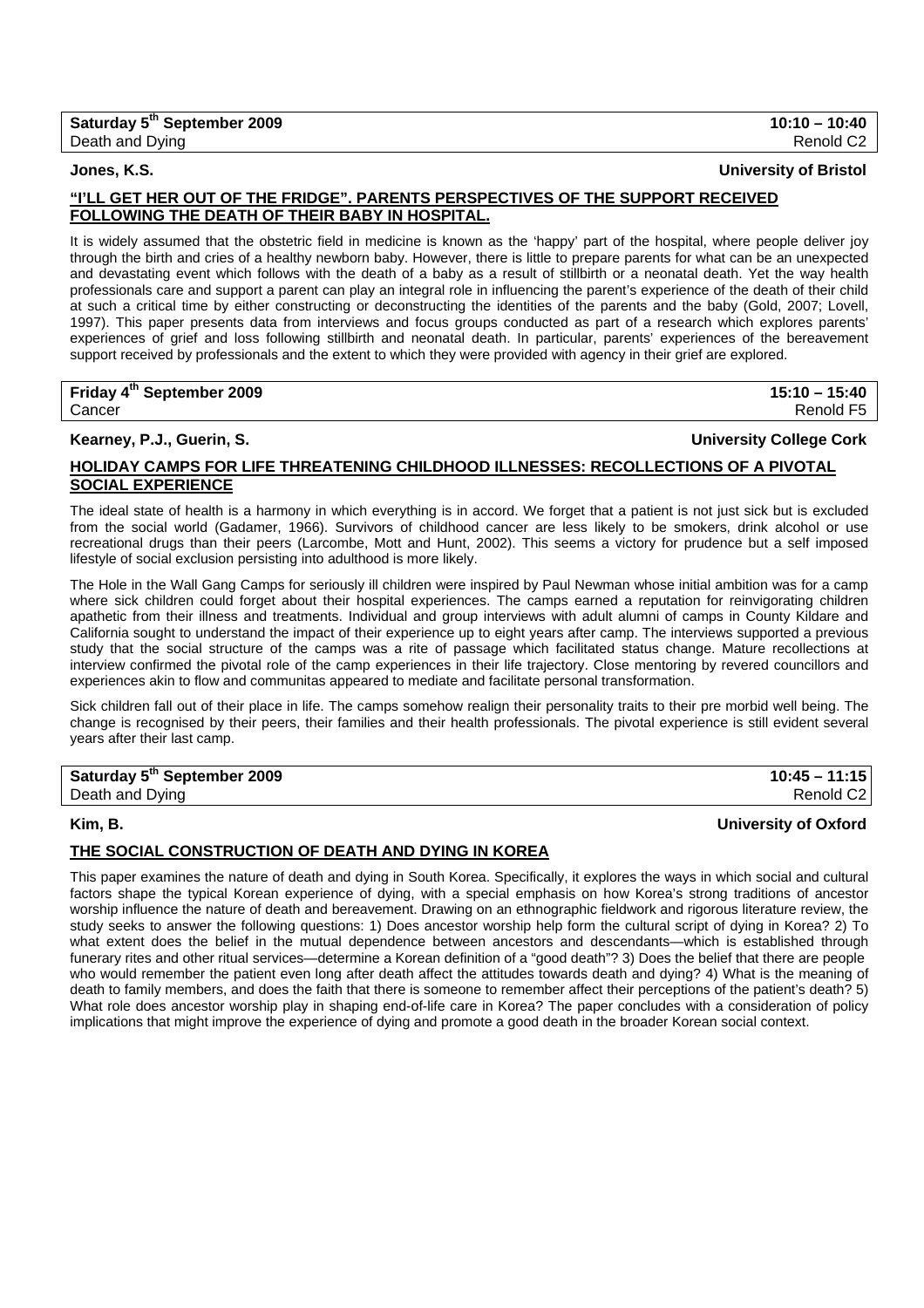## **LEVELS OF CONTACT AND ATTRIBUTION OF RESPONSIBILITY AS PREDICTORS OF THE DESIRE FOR SOCIAL DISTANCE FROM THE MENTALLY ILL.**

The stigma of mental illness is a public health concern that demands our attention because of the impact that psychiatric labels have on the lives of people with mental illness. I will be analyzing 12 questions from the 2007 Alberta Survey, a random sample of 1200 adult Albertans. Using quantitative statistical methods, my analysis will evaluate whether the levels of contact and attributions of personal responsibility predict the variation in the desire for social distance (level of social rejection) from the mentally ill. The survey questions focused on how willing participants would be to interact with psychiatric patients in a variety of social situations as well as the endorsement of negative stereotypes associated with mental illness. The goals of my research are to explore the social psychological process that influence a discriminatory behavioural orientations and to identify conditions under which the stigma of mental illness can be exacerbated or alleviated. Since the stigma of mental illness continues to disadvantage people who have psychiatric diagnoses, this paper will provide valuable insights into how the dynamics of the stigma concept work in the general public. The results of this paper aspire to inform future anti-stigma researchers to take a closer look at the interconnected relationship between contact, attribution of responsibility, and social distance.

## **Saturday 5th September 2009 09:35 – 10:05**

## **Lakeman, R. Dublin City University**

## **HAS ANYONE SEEN PADDY? MAKING SENSE OF SUDDEN DEATH IN THE HOMELESS SECTOR**

Few groups experience such high levels of morbidity and mortality as the homeless. Those that work in the front-line delivering health, welfare and other services to homeless populations are likely to be confronted by the death of service users. Death may be intentioned (as in suicide), unintentioned (as in accidental overdose), the end point of some pathological process (as in liver or renal failure), entirely unexpected, and often violent. Working with populations with such high risk profiles for sudden death and direct or vicarious exposure to such traumatic events taxes the coping resources of frontline staff. This presentation presents some preliminary findings from a grounded theory study which explored how front line staff cope or deal with sudden death of those whom they aim to help. Particular emphasis is given to social processes people engage in to deal with death and to how discources around homelessness and addiction are drawn upon and reinforced through these processes.

**Saturday 5th September 2009 10:10 – 10:40**  Cancer Renold F5

## **Lannie, A., Barbour, R.S., Corlett, J. University of Dundee**

## **THE SOCIAL CONSTRUCTION OF OLDER PEOPLE WITH CANCER**

This social constructionist study draws together two research strands within the sociology of health and illness: care of the older person and the experiences of cancer patients. Previous cancer research has identified that health care professionals may treat older people differently, perceiving them as having less power (Kearney et al., 2000); providing less information (Walker et al., 2004); offering fewer treatment options; and affording less access to specialist cancer care (Chouliara et al., 2004). This study seeks to illuminate how the social construction of the older person with cancer impacts on care in two contrasting care settings.

Purposive sampling has been employed to capture the diversity of both patient and health care professionals' perceptions and experiences of care in two settings (a general medical and a cancer ward). Semi-structured interviews have been conducted with patients and focus groups with professionals.

Comparisons (within and between groups) of patients' and health care professionals' accounts have highlighted the multiple perspectives and varying emphases accorded to issues such as knowledge and expectations of care; life stage; relationships; identity; and emotions. It is argued that the hospital serves as a 'half way house' for patients, allowing them to work through their emotions in a 'protected' environment. However, health care professionals had difficulty in addressing the future and managing 'hope'. Older people with cancer are often perceived as a homogenous group, rather than as people who have different perspectives and needs, and whose understanding is frequently more sophisticated than professionals acknowledge.

# Death and Dying Renold C2

# **Klassen, A.L. University of Toronto**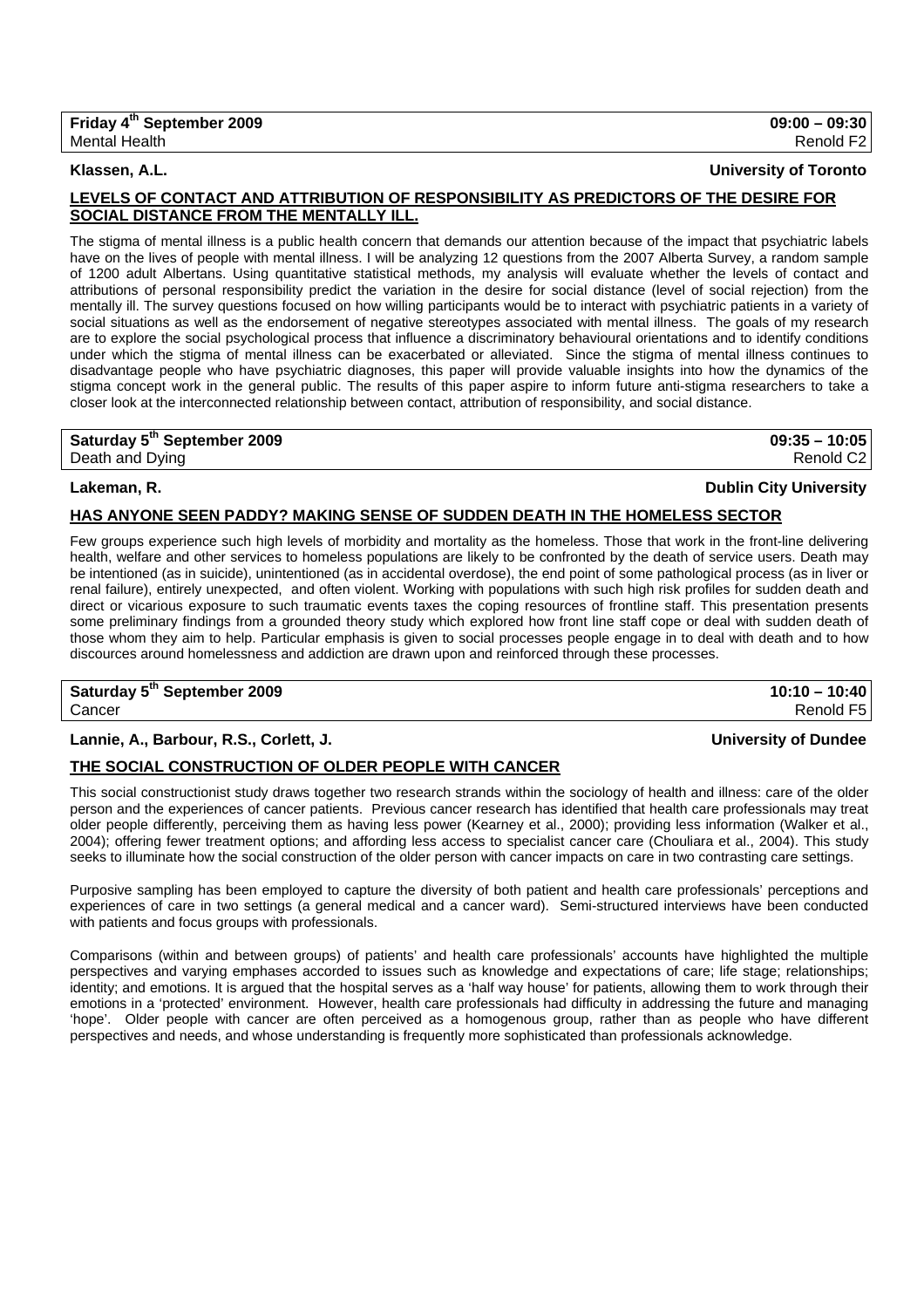## **Lee Foon, W. Royal Holloway University of London**

## **PERCEPTIONS OF HEALTH AND ILLNESS AND ITS IMPACT ON THE HELP SEEKING BEHAVIOUR OF CANCER PATIENTS IN TRINIDAD AND TOBAGO.**

Help seeking behaviour shapes our choices when utilising health care, it is the result of biomedical, social and cultural influences on an individual's perception of health and illness. Health care is continuously changing with advancement in medical technology, increasing numbers of traditional and alternative private care providers, and the changing role of the patient due to increasing availability of medical information. One such dynamic and complex area is cancer care. Help seeking is the first step on the pathway to diagnosis and treatment and in many cases impacts on a patient's chance of survival. Abundant research in developed countries of North America and Western Europe help us understand how patients utilise cancer care, but help seeking among cancer patients in developing countries require more investigation. This paper explores how the perceptions of health and illness held by the cancer patients in Trinidad and Tobago prior to diagnosis has played a critical role in the initial choices and patterns of help seeking behaviour. The paper examines the impact of the biomedical model on these patients' perceptions and definition of health and illness and how much of their help seeking behaviour is attributed to social and cultural influences that exist within their social settings. The paper is part of a PhD research that examines the experiences of 40 cancer patients in Trinidad; a developing island in the Caribbean, and the implications of help seeking on their choices and journey through cancer care in the public and private care systems.

# **Thursday 3rd September 2009 14:45 – 15:15**

Reproductive and Sexual Health Renold H2

## **Letherby, G. Stenhouse, E. Stephen, N. Millward, A. University of Plymouth**

## **BEING A PREGNANT WOMAN WITH DIABETES: JOYFUL EXPERIENCE OR WORRYING TIMES?**

Women with pre-existing diabetes are at increased risk of adverse pregnancy outcomes. It has been suggested that women who are planning and become pregnant should, with their families, be given support and information to empower them to make choices and have a positive pregnancy and childbirth experience. But the theme of family support and in particular daughter/mother relationships with reference to pregnancy and diabetes has received limited attention. In this paper we report on data from a study focusing specifically on daughter/mother relationships in pregnancy and more generally on the significance of familial support for pregnant women with pre-existing diabetes\*. In-depth qualitative interviews took place with 12 pregnant women with pre-existing diabetes and five of their mothers, two (male) partners and one father. The study was exploratory in nature and our aims were to consider what support pregnant women felt they needed and what support they received from their mothers and significant others; to discover policy and practice needs and to identify further research concerns. Here we focus on one theme from the data - that of pregnancy as a joyful experience or worrying time – and consider such issues as worries and concerns regarding the baby's and mother's health; hypervigilence and managing the process of being a diabetic pregnant woman; relationships with mothers and significant others and relationships with health professionals.

\*The study was funded by Diabetes UK.

| Friday 4 <sup>th</sup> September 2009 | $11:20 - 11:50$ |
|---------------------------------------|-----------------|
| Methods                               | Renold H1       |

# **Lorimer, K., Benzeval, M., Gray, C.M., Hunt, K., Wyke, S., Anderson, A. Medical Research Council (MRC)**

## **PROVIDING WRITTEN FEEDBACK OF WEIGHT AND CHOLESTEROL MEASURES IN A LONGITUDINAL STUDY: EXPLORING THE METHODOLOGICAL IMPLICATIONS**

Increasingly, general health studies, such as Biobank, are feeding back health data to respondents, more as a matter of pro tanto duty than as an intervention. However, there could be a consequential impact on respondents' health behaviours and health, and hence bias might be introduced to longitudinal studies. This important effect has rarely been studied.

The participants of the 'West of Scotland Twenty-07 Study: Health in the Community', a 20-year longitudinal study based in the Greater Glasgow area, received written feedback of some key physical measures (e.g. Body Mass Index and body fat composition) and blood results (e.g. cholesterol) after their fifth and most recent interview in 2007/8. The weight measures were put into context (e.g. '…this suggests you may be overweight'), as were the cholesterol results. We were concerned to assess firstly, how the results were understood by respondents, and secondly, whether the feedback letter acted as a form of unintended

'intervention' by having an impact on their health behaviour.

In-depth follow-up interviews (face-to-face and telephone) were carried out with 48 men and women, aged 35 or 55 years, categorised as having a normal, overweight or obese BMI result. The paper reports differences in understanding of measures and consequent health-behaviour. The extent to which this varies by gender, age and social background as well as weight history will be considered. The methodological implications to a longitudinal study will be discussed in light of findings.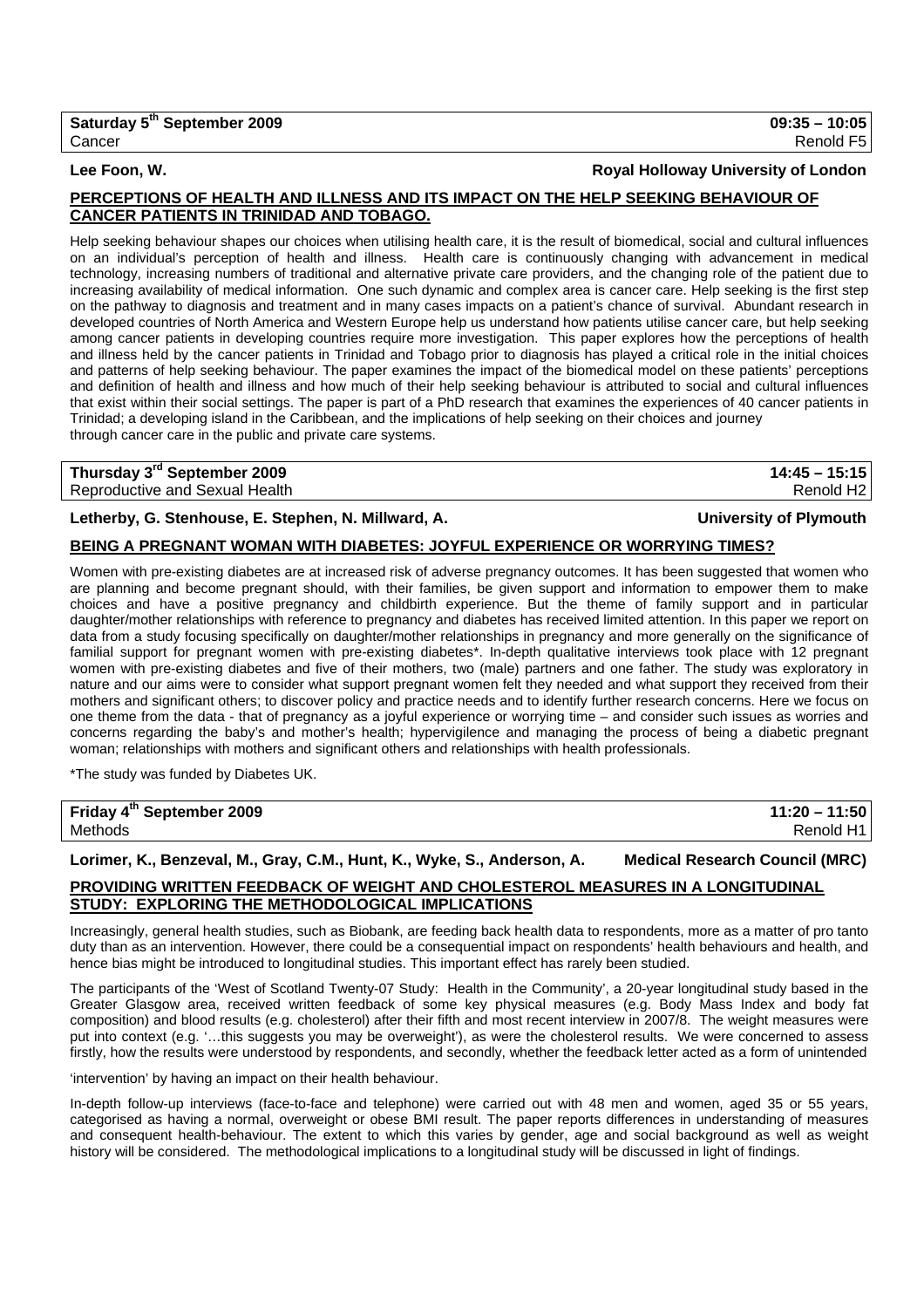## **MacDonald, S.,Macleod, U., Watt, G. University of Glasgow**

## **AN EXPLORATION OF LAY EPIDEMIOLOGY AND CANCER**

Intro: Disease prevention via behavioural change is a challenging endeavour. There is widespread recognition that for behaviour to be better understood there is a need too to understand the context in which it occurs, and the beliefs that underpin it. 'Lay' epidemiology illustrates the sophistication of belief formation, the estimation of risk and consequently the potential motivation for behavioural choices.

Recent estimates suggest that as much as 70% of cancer is preventable by disease modification alone. It seems timely then to consider 'lay' beliefs about cancer, and to explore whether lay epidemiology holds any clues to a better understanding of beliefs about cancer. This study aimed to explore the role of 'lay epidemiology' in beliefs about cancer.

Method: A series of semi structured in-depth interviews with individuals in two communities in Glasgow, Scotland.

Findings: The complexity of the scheme described by Davison, where a wide range of sources of knowledge to inform beliefs resonates. Risk tended not to be accepted unconditionally. Even smoking was often met with caveats. Possible aetiological explanations included behavioural, environmental, biological and psychological factors. Candidacy, central to the lay epidemiology model, was not as unequivocal for cancer. Many 'anomalous cases' (those without obvious explanation) were proffered. Respondents searched beyond lifestyle factors to explain cancer events. Ultimately the randomness of cancer was emphasised.

Conclusion: Cancer is a more complex disease than CHD and this is reflected in the beliefs voiced by participants in this study.

| Friday 4 <sup>th</sup> September 2009 | $15:10 - 15:40$ |
|---------------------------------------|-----------------|
| Experiences of Health and Illness     | Renold F1       |

## **MacKichan, F., Gooberman-Hill, R., Adamson, J. University of Bristol**

## **'IT'S JUST A WAY OF LIFE, THERE IS NO OTHER CHOICE': ACCEPTANCE AND CHRONIC PAIN IN OLDER AGE**

Chronic, or persistent, pain is often intractable and can occur without identification of underlying pathology. Prevalence of chronic pain increases with age and older people face specific issues in the experience of pain and pain management, yet chronic illness in older age may be accepted and normalised. Existing research relating to older adults touches on the idea of acceptance of pain as a distinct concept; the literature on biographical disruption and continuity provide a useful framework for developing the concept.

This paper presents findings from the qualitative element of a mixed-methods study looking at the experience of chronic pain and health care for chronic pain in the community. Thirty-one in-depth interviews were conducted with older people (aged over 65) purposively recruited following a survey.

Informants discussed their views on the likely permanence of pain and its consequences. Acceptance was seen not as a choice but as a necessity, important in living a personally meaningful life. By focussing on the present, older people made efforts to preserve their future and avoid unwanted consequences of illness. Acceptance was viewed as neither an end point, nor as a static state. Interviews showed that it was contingent on many factors, including maintaining functioning.

These findings are discussed in the context of existing theory, notably relating to concepts around illness careers and ageing, such as biographical continuity, and recent discussions of 'acceptance'. Acceptance is also discussed in relation to 'patienthood', and the role of orthodox health care in constructing meaning in the illness experience.

# **Friday 4th September 2009 11:55 – 12:25**

Reproductive and Sexual Health Renold H2

## **Macvarish, J. University of Kent**

## **THE EFFECT OF RISK THINKING ON THE CONTEMPORARY CONSTRUCTION OF TEENAGE MOTHERHOOD**

'Teenage mothers' have become an increasing focus for policy discussion and concern since the late 1990s. The teenage mother is constructed in policy as both 'at-risk' and 'risky'. Her offspring are similarly constructed as being at-risk from their mothers and posing a risk to the well-being of society. Engaging with health and social policy, risk society theories and critiques of teenage pregnancy policy, the paper argues that teenage pregnancy policy provides a useful case study for developing a better understanding of how risk is operationalised as a mode of social problematisation and for clarifying the rationale for intervention created by a risk framework.

The evidence base provided by policy to support the rationale for novel forms of intervention to prevent teenage pregnancy and shape the behaviour of potential and actual teenage parents is constituted of a number of categories of risk. The paper will discuss the different categories of risk identifiable in teenage pregnancy policy discourse. We can draw conclusions from this about the consequences of the risk agenda for the construction of people as subjects and for the way in which social problems are constructed. We can also see the expansion of health risk claims to include apparently non-physical phenomena and the expansion of risk claims to include future risks based on the predictive claims of behavioural economics.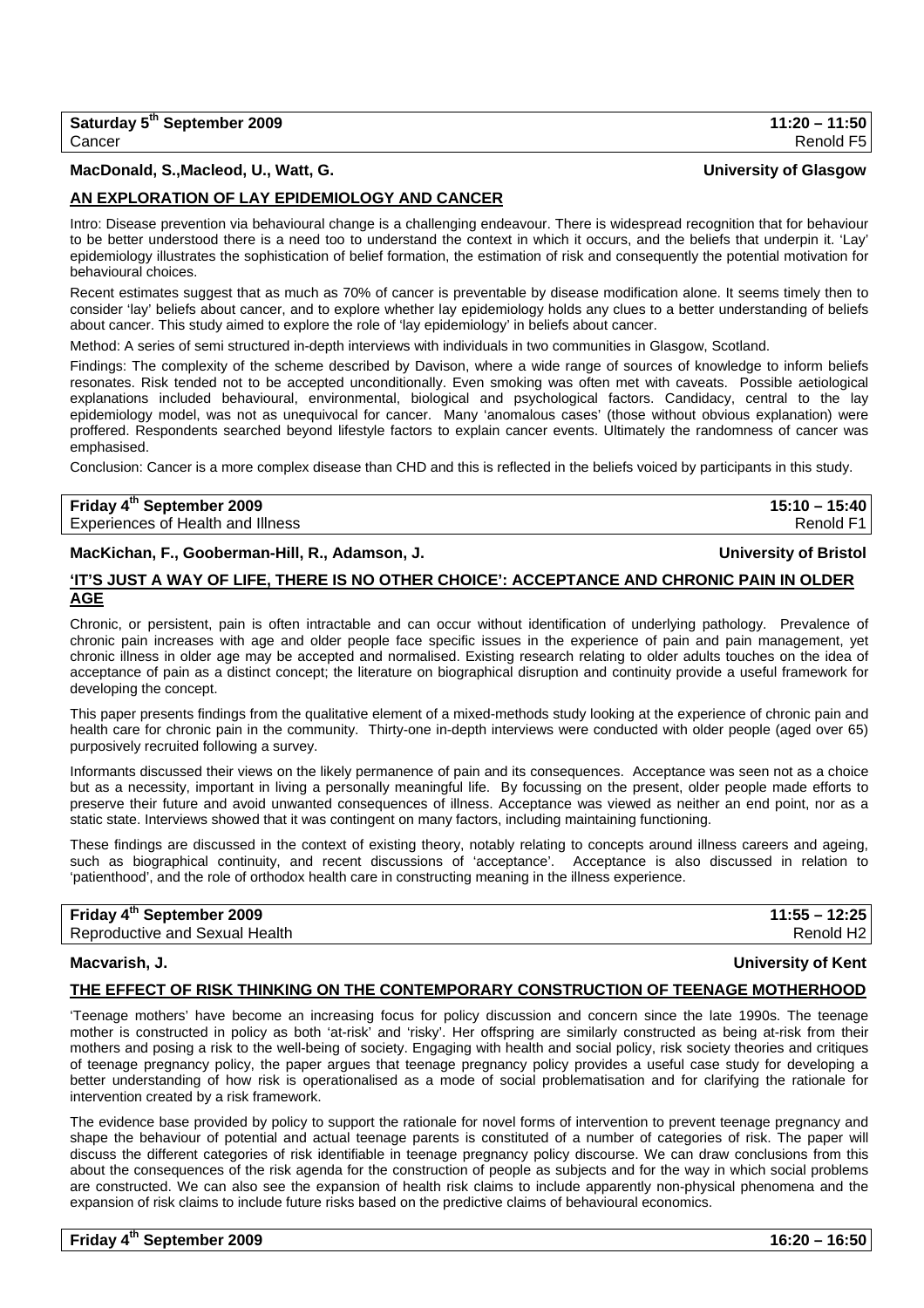## **Mallinson, S., Popay, J. DHR, Lancaster University**

## **"THEY MIGHT BE SLEEPING PILLS – BUT I AM NOT SURE." HELP SEEKING, PRESCRIPTION DRUGS AND THE MANAGEMENT OF MENTAL DISTRESS.**

In this paper we report some findings from the qualitative strand of a large epidemiological study on the progression of depression and anxiety in a community sample drawn from two ethnic groups (people of Pakistani family origin and people of white European family origin) living in an urban area in Northern England. The qualitative study aims were: to explore peoples' experiences of mental distress (anxiety and depression); to understand peoples' theories about cause and progression of their illnesses; to explore how theories about causality shaped the actions people had taken to address their problems; and to understand their experiences of help-seeking and support.

The focus of this paper is peoples' accounts of receiving medication for anxiety and depression. It will begin by exploring the accounts people gave of their help-seeking with GPs and their sense of agency and control when approaching primary care practitioners and during subsequent consultations. It will then focus on their accounts of using prescribed medicines over time. It will explore the stances people adopt in relation to their medication, how people describe everyday practices of medicine taking. Finally it will consider whether there are important differences in the way people from the two ethnic groups account for their use of medicines.

## **Friday 4th September 2009 10:45 – 11:15**  Lay/professional Interface Renold G2

## **Mansfield, E., Eakin, J. University of Toronto**

## **INJURY COMMEMORATIVES AND THE POLITICS OF PREVENTION IN OCCUPATIONAL HEALTH AND SAFETY: PROFESSIONAL AND VERNACULAR VOICES IN A YOUNG WORKER MEMORIAL CAMPAIGN**

**I**n public health, prevention is a fundamentally political process as both the selection of problems to be addressed and solutions recommended reflect decisions informed by economic, social and cultural forces. Yet prevention is often presented as an objective and scientific discourse that does not take sides. Increasingly, many prevention campaigns focus upon personal injury narratives or "true accounts" that serve both as a catalyst to build cross-institutional collaboration and as a strategy to mobilize public support for health and safety issues. While the use of true accounts is a recommended approach in the public health literature directed toward practitioners, the engagement of personal injury narratives in prevention campaigns has not been problematised and examined from a critical social theoretical perspective. Employing a case study approach, this qualitative research project investigated the socio-historical context in which the Canadian Young Worker LifeQuilt, an artifact and online memorial website, emerged as a key collaborative prevention awareness campaign centred upon personal injury commemoratives. In addition to the analysis of public documents, commemorative texts and young worker resources, interviews were conducted with key informants representing different sectoral interests involved in young worker safety. Since the Young Worker LifeQuilt involved both lay and professional participants from different sectors of Ontario's occupational health and safety system, the project provided an excellent opportunity to explore both the engagement of injury commemoratives in creating a unifying, collective narrative of collaborative prevention and alternative, vernacular accounts of worker fatalities that challenged the dominant narrative emphasizing "shared responsibility" for workplace safety.

## **Friday 4<sup>th</sup> September 2009** 2009 2009 2009 2010 2021 20:00 20:00 20:00 20:00 20:00 20:00 20:00 20:00 20:00 20:00 20:00 20:00 20:00 20:00 20:00 20:00 20:00 20:00 20:00 20:00 20:00 20:00 20:00 20:00 20:00 20:00 20:00 20:00

Health Policy Renold G1

## **Martin, G.P. University of Nottingham**

## **THE THIRD SECTOR, PUBLIC PARTICIPATION AND PUBLIC SERVICE REFORM: TENSIONS IN THE GOVERNANCE OF MODERNISED PUBLIC SERVICES**

Efforts to modernise public services in the UK, to improve their effectiveness, efficiency, and client-centredness, include various strategies. Two of these are increasing public participation in the design, delivery and evaluation of services, and an increased role for third-sector (not-for-profit) organisations in public-service governance and provision. Frequently, the third sector is seen as crucial in bringing service users' voices to bear on service provision. The literature, however, highlights certain tensions between the divergent roles of the third sector in the co-governance, co-management and co-production of public services. This paper adds to these findings with an analysis of the role of one particular third-sector organisation—Macmillan Cancer Support in one particular field of public-service delivery—a programme of cancer-genetics services.

Drawing on longitudinal qualitative research, carried out over three years and involving ethnography, in-depth interviews and documentary analysis, the paper examines the challenges faced by Macmillan in supporting public participation in a process in which it also played other, potentially conflicting, roles. Considering the nature of the space Macmillan created for user involvement in the programme, the way in which it facilitated the contributions made by users to the development of the services, and its work in ensuring that these contributions were taken up by service providers, I examine how the organisation's conflicting roles played out. In particular, I highlight how a particular mode of user involvement emerged, which, while mediated by the tensions in Macmillan's role in the programme's governance, could not simply be characterised as distorted or managerialised.

| Friday 4 <sup>th</sup> September 2009    | $17:30 - 18:00$       |
|------------------------------------------|-----------------------|
| Health Service Delivery and Organisation | Renold C <sub>2</sub> |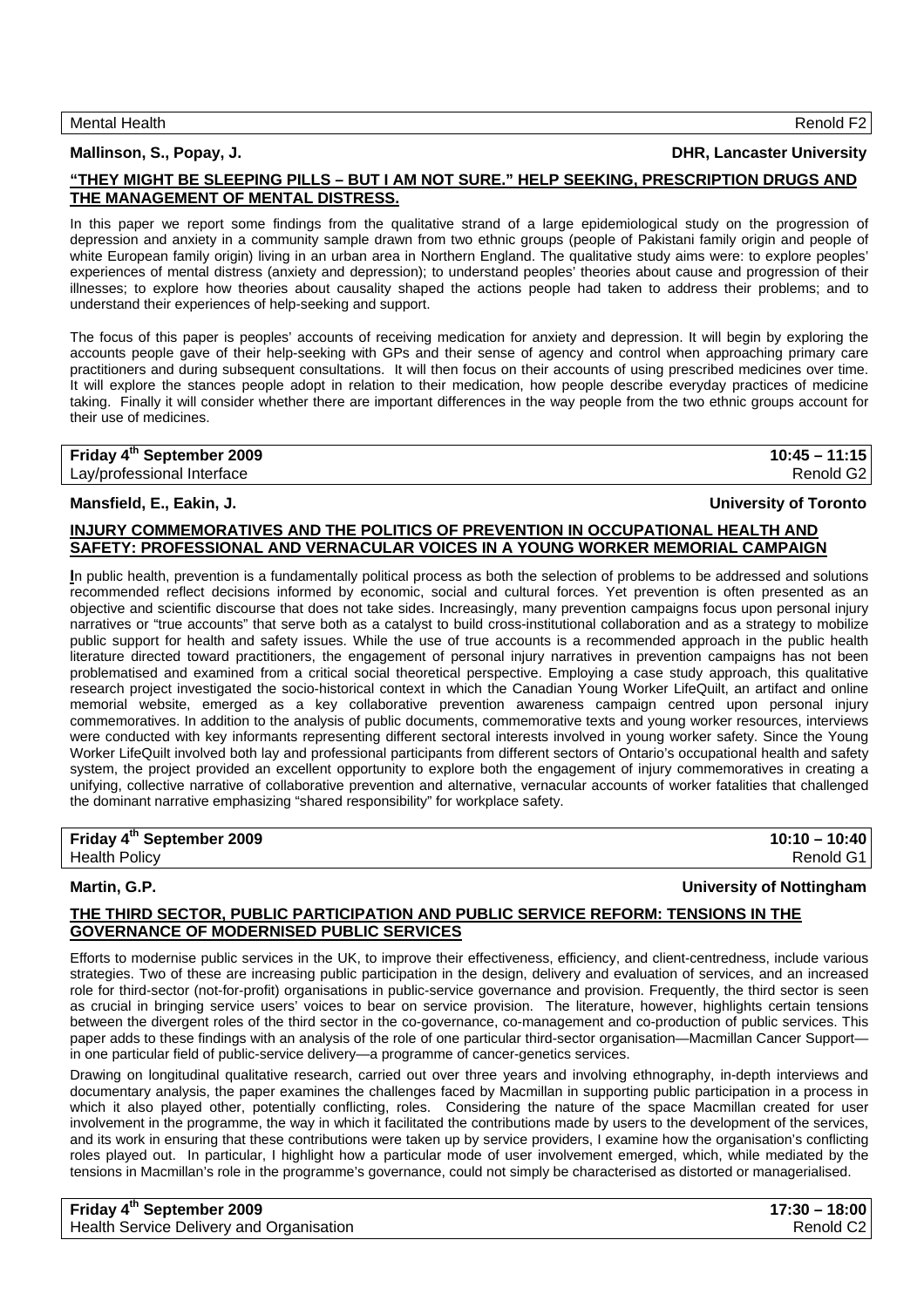## **McCourt, C., Acosta, L., Beake, S. Thames Valley University**

## **MIDWIVES' RESPONSES TO REFORM IN THE MODEL OF CARE: INSTITUTIONALISATION AND THE CHALLENGE OF ADJUSTMENT TO MORE AUTONOMOUS WORK ROLES.**

There has been considerable discussion about the professional or quasi-professional status of midwives, and historians have discussed how medicalisation of care and shifts to birth in hospital in the 20th century undermined midwives' roles and autonomy. The Changing Childbirth in 1993 in the UK was heralded (or criticised) at the time as being a charter for midwives. However, attempts to reform care through changing models of midwifery practice were piecemeal and tentative, and met opposition from midwives as much as from other professionals. Writers such as Kirkham have argued that midwives show characteristics of an oppressed group, while Hunter and Deery suggest that emotional labour in midwifery is largely around professional relationships and tensions, rather than the demands of childbirth per-se. This paper will discuss findings from a recent study of the implementation of caseload midwifery teams within a UK teaching hospital, which included a cohort-based analysis of clinical outcomes, interviews with women receiving care and with midwives involved in providing it. All caseload midwives, plus a purposive sample of midwives working in the pre-established hospital and community teams were interviewed. Thematic analysis indicated that, although caseload midwives valued their greater autonomy highly, and the relationships with women that were facilitated by greater continuity of care, they experienced challenges adjusting to requirements of professional autonomy, such as management, decision-making peer communication and support. These findings will be discussed with reference to theories of professions, institutionalisation and power, to consider how reforms in care can be supported and sustained.

## **Friday 4th September 2009 10:45 – 11:15**

Inequalities Renold F5

## **McGovern, P. Salford University**

## **BOURDIEU AND IDEOLOGICAL STATE APPARATUS IN HEALTH PROMOTION PRACTICE**

In this presentation, I want to explore the use of critical theory to extend and add depth to Bourdieu's concepts of objectified and institutional capital within the field of community health promotion. Retaining a materialist perspective on power relations in which social agents dominate by using resources deployed in a field of play, it is intended to examine the way in which markers of reified power such as qualifications, titles and buildings are used as resources. Ideological state apparatus (Althusser, 1984) that relates to health will be mapped. The process of translation of this state power to the level of agents of the local Primary Care Trust and university who interact with key members of a self-help group for people with chronic disease will be explored. The aim of the presentation is to assess the extent to which small and relatively powerless health-based voluntary groups can remain independent from large and powerful organisations in the field of community health promotion that seek to impose their own agendas on such groups.

## **Friday 4th September 2009 10:45 – 11:15**  Reproductive and Sexual Health Renold H2

## **McKnight, U. University of London**

## **'MESSINESS IN PRACTICE': HIV POSITIVE PREGNANT WOMEN'S MOVEMENT THROUGH AN ANTENATAL CLINIC.**

This paper is based on preliminary findings from a PhD research project that examines the way that knowledge of HIV, the subjective experiences and 'performances' of being HIV positive during pregnancy are conceptualised and acted out within an antenatal clinic. This research is equally concerned with the way in which caring for these patients is understood and processed by healthcare providers. Of principle concern in this study is what HIV 'is' and what it 'does' in the context of the clinic and the technologies that are used in order for HIV to be evidenced and acted upon in this environment. The paper will describe the processing of a patient from the perspective of a multi-disciplinary team of healthcare providers as well as their patients'. The analysis will highlight the 'messiness' that is an inherent part of the treatment of HIV in pregnancy. This 'messiness' stems from conflicts of interest at legal, social, cultural, medical, personal and interpersonal levels. This in turn, will shed light on how these conflicts are not containable and not necessarily constructed within the clinic.

This is an ethnographic study that draws upon theories of Performativity, utilising semi-structured interviews with patients and HIV specialist health care providers. It also includes observations of a specialist antenatal clinic in London, in order to address the research concerns.

This paper seeks to contribute to the field of Medical Sociology by widening our understanding of the complexities inherent in both being HIV positive and pregnant and in treating HIV during pregnancy.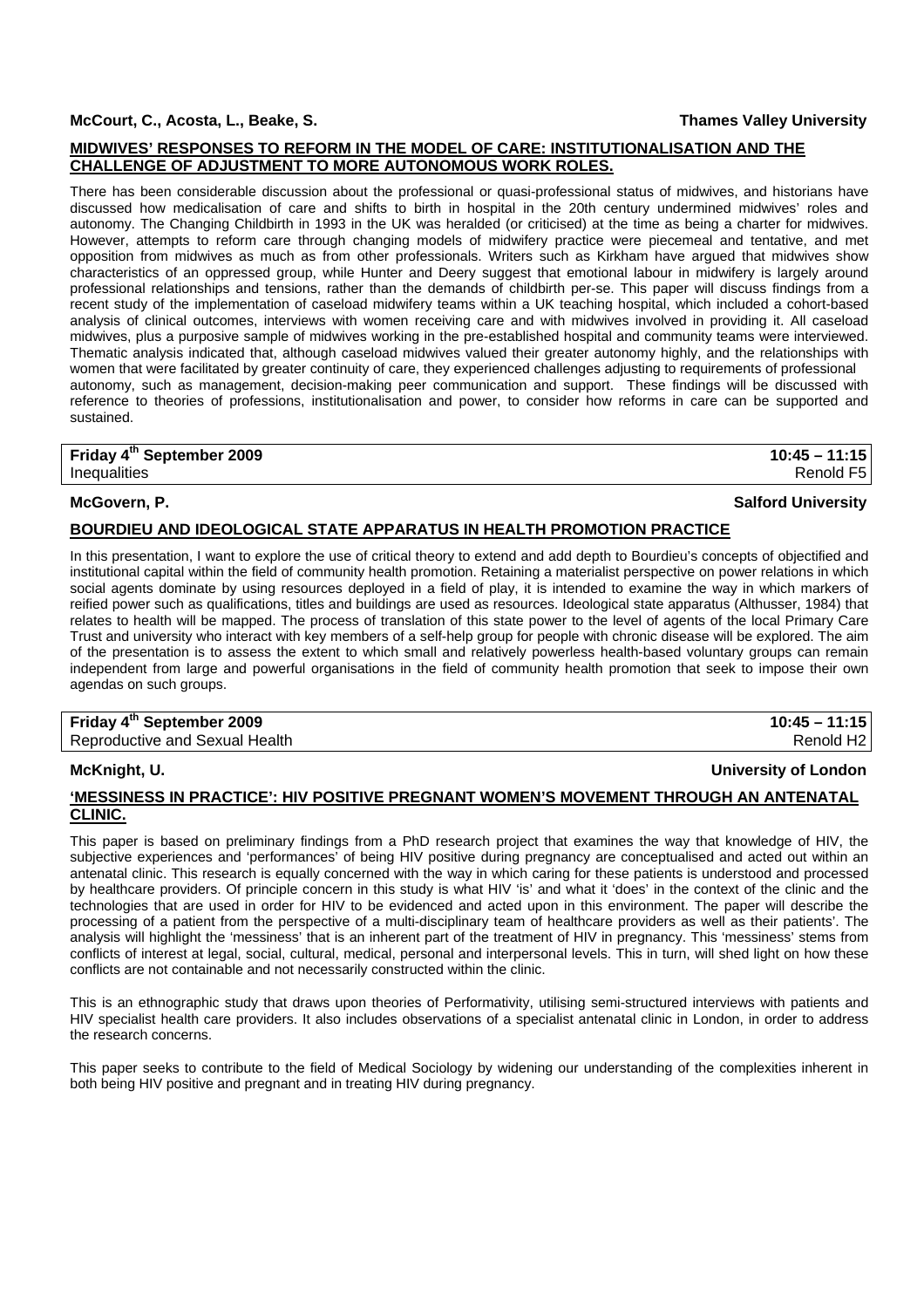**McLeod, K. University of Melbourne**

## **USING AUTO-PHOTOGRAPHY AND INTERVIEWS TO EXPLORE CONSUMERS' EXPERIENCES OF ANTIDEPRESSANT USE**

Since 1990 there has been a dramatic increase in the prescribing of antidepressants in many industrialised countries. Sociologists have developed a body of literature around consumers' experiences of antidepressants. The bulk of these studies have collected data using qualitative interviews. This paper reports on a research project that used both visual and verbal forms of data collection to expand how consumers' experiences of antidepressant use are investigated. In the initial interview, eight research participants told a story about how their well-being may or may not have changed during a time period of their choosing, and their experiences of taking an antidepressant in this context. They then selected some points in time from their story to represent photographically, with each participant generating on average 8 photographs. An additional interview was conducted to discuss what the participants intended to show in the photos. The data will be used to illustrate comparisons and contrasts between how research participants storied their experiences in the initial interview and then in the narratives accompanying the photographs they had taken. This paper argues using multiple forms data collection can resonate with different registers or dimensions of experience, which when considered together, provide greater insight into research participants' experiences of antidepressants. As such, this project is an example of how using visual and verbal research methods in sociological empirical research can enhance the richness of the data collected.

| Friday 4 <sup>th</sup> September 2009    | $09:00 - 09:30$       |
|------------------------------------------|-----------------------|
| Health Service Delivery and Organisation | Renold C <sub>2</sub> |

### **Melby, L.**

## **COPING WITH THE UNFORESEEN: A STUDY OF OPERATING NURSES' COORDINATION WORK**

This paper looks into the organisation and coordination of health personnel, resources and information in surgical work. Many studies have explored the internal organisation of work in operating theatres. As part of a large IT research- and development project we study how operating nurses participate in organising, facilitating and coordinating surgical work across the borders of the operating theatre.

One empirical case in the project is the surgical department in a Norwegian university hospital. In this paper we report from our initial field work, including data from participant observations and semi-structured interviews with a range of actors in the hospital. We explore some specific features of surgical work by focusing on health personnel's use of coordinative artefacts/coordinative actions and their communication practices. The concept of 'awareness' is central in our interpretations of findings.

Coordination is a major task in hospital, and thus there exist quite well-functioning systems to support coordination today. However, in order to function properly the systems are dependant on health personnel performing their jobs in an adequate manner within these formal frames. The paper explains how nurses flexibly operate within these frames. Our preliminary results indicate operating nurses using a twofold strategy; a 'passive' strategy, working from the idea that 'as long as you don't hear anything, everything goes according to schedule'. Opposite we find a strategy where nurses are actively pursuing tasks, e.g. information seeking. Both strategies are heavily depending on a well developed sense of awareness for other people's/systems actions or 'non-actions'.

| Saturday 5 <sup>th</sup> September 2009 | $09:35 - 10:05$       |
|-----------------------------------------|-----------------------|
| Mental Health                           | Renold F <sub>2</sub> |

### **Moharana, K. Indian Institute Of Technology**

### **DISPLACEMENT, RESETTLEMENT, AND MENTAL HEALTH: THE CASE OF HO TRIBE IN EASTERN INDIA.**

In India pro-industrialization policies of both the Union and the State Governments in various states have triggered massive industrialization through out the country. Incidentally most of the places where industries are being established are the area where most of the small scale societies live. The Sukinda region in the Orissa state of India is witnessing such a massive developmental process. The Hos are an indigenous community inhabiting the Sukinda region of Orissa as well as several other Indian states like Jharkhand, West Bengal and Assam. Industrialization and the consequent development in the region has immense impact on the Hos of Orissa including their economy, social system, belief system as well as the Ho indigenous system of health and illness. The Ho medical system is heavily based on surrounding nature, super natural beings and belief system. The contemporary industrialization, displacement, and anti-displacement movements have surfaced many latent issues including the Hos' migrant status in the region. The paper is an attempt to analyze displacement and migration in Hos'life in the context of mental health and illness. The research shows that the contemporary development, with its specific agents like displacement and resettlement, is acting as an incompatible force affecting negatively to the Ho mental health. Methodology used for the research involved participant observation, interviews and structured questionnaires. For analysis of the data statistical techniques were applied. The paper can give an empirical insight to the social nature of mental health and illness which can ultimately help health policy makers for successful intervention.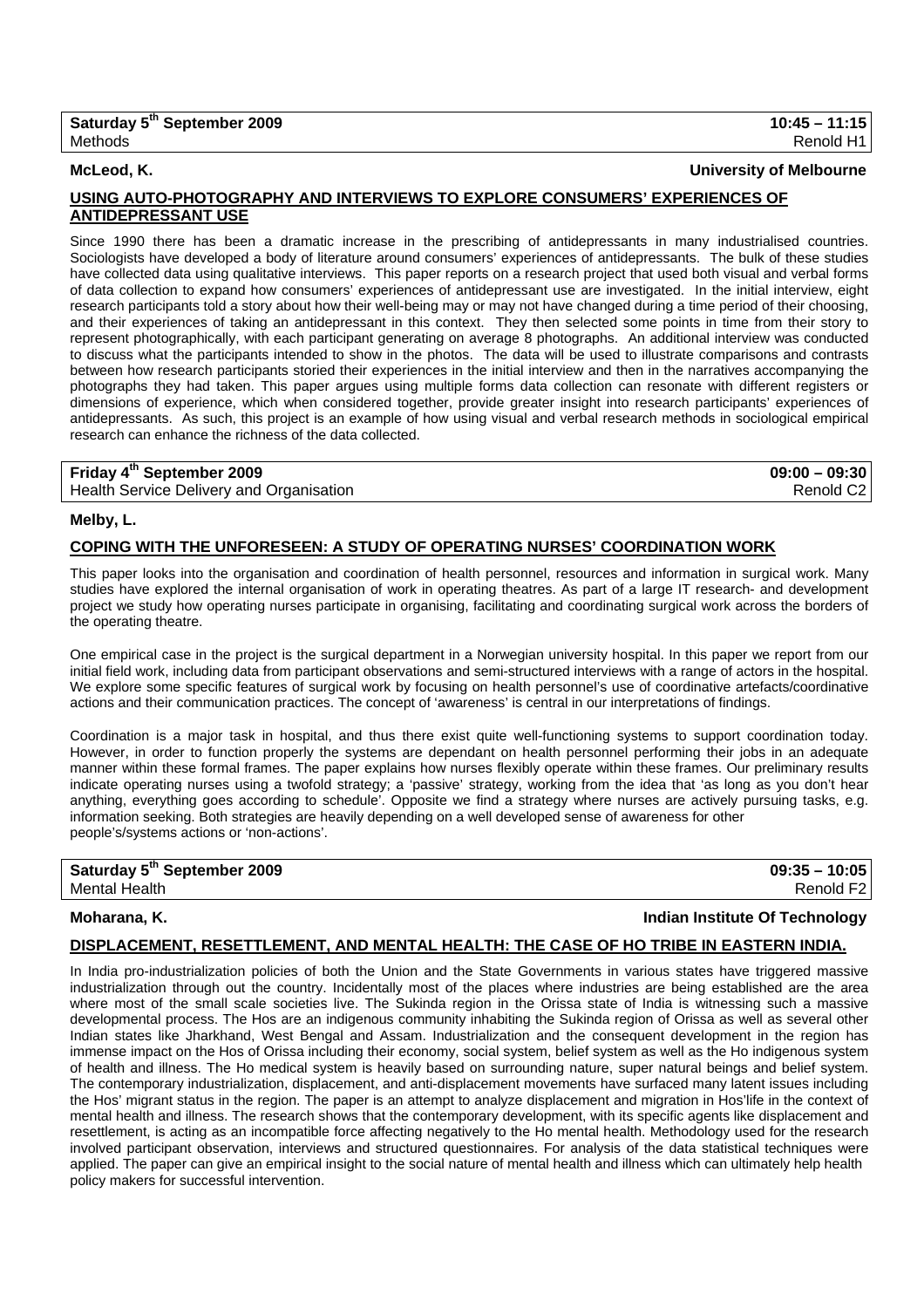## **A PRESENTATION OF A MODEL OF SELF-MANAGEMENT FOR CHRONIC ILLNESS**

Government health policy promotes patient self-management of chronic disease through nurse led clinics in primary care and initiatives such as the Expert Patient Programme. This policy is based on the premise that the public actively desire independence, choice and control over their health. However, although patients have reported benefits, researchers have also concluded that there is a fragmented approach by professionals and an inconsistent uptake from patients, particularly the older members of society. This paper presents a completed piece of work that forms the first stages of a PhD, incorporating a literature review and a mind mapping exercise culminating in the development of a model for self-management. This model highlights four specific concepts including active, responsible, efficacious and competent which in turn appear to embody specific expectations about the mental, physical and social capacity of an individual and a set of attributes required for successful participation. Involvement in self-management also appears to emphasise a moral obligation to maintain health and manage illness in order to benefit both the individual and society. However, the self-management agenda may be more suited to 'a white, middle class, younger, female and better educated' individual (King's Fund 2005). Moreover, despite Newbould et al (2006) warning against 'normative statements about what patients should do', patients may be held culpable for failing to achieve the required norms.

| Friday 4 <sup>th</sup> September 2009 | $15:45 - 16:15$ |
|---------------------------------------|-----------------|
| Experiences of Health and Illness     | Renold F1       |

## **Morris, R.L., Kennedy, A., Rogers, A, Sanders,**

## **CO-MORBIDITY: THE LAY EXPERIENCES OF LIVING WITH MORE THAN ONE CHRONIC CONDITION IN THE NORTH WEST OF ENGLAND**

Previous sociological research of chronic illness experience has often focused on single conditions despite increasing prevalence of multiple chronic conditions. The latter is of growing relevance given that contemporary policy and medical practice places increasing salience on optimal management of co-morbid conditions. Based on analysis of illness narratives, this paper explores how patients manage daily life with multiple conditions. The research is part of a PhD study using a longitudinal qualitative design with face to face in-depth interviews and telephone follow-ups. Participants were recruited during a larger study which identified individuals with the primary condition of diabetes, chronic obstructive pulmonary disease (COPD) and irritable bowel syndrome (IBS). Of 30 people interviewed (15 with diabetes; 8 with IBS; 7 with COPD), 19 had at least one co-morbid condition ranging from rheumatoid arthritis, multiple sclerosis, epilepsy, chronic depression, tendonitis and ischemic heart disease. Analysis demonstrates how respondents commonly depict a dynamic foregrounding of one condition over another, shifting between states of wellness and illness over the course of their illness trajectories. The data also suggests respondents' illness and social identities are multiple, complex and contingent and the threat of social disenfranchisement appears in constant tension with the burden of managing multiple co-morbid illness activities. The importance of understanding the effects of co-morbidity on 'illness work' and how this varies over time will be explored. The latter holds particular implications for interventions aiming to support self-care that have tended to reflect a static model of illness management based on a clear 'index' condition.

| Saturday 5 <sup>th</sup> September 2009 | $11:55 - 12:25$       |
|-----------------------------------------|-----------------------|
| Mental Health                           | Renold F <sub>2</sub> |

**Moth, R. University of Birmingham**

## **AN ETHNOGRAPHIC STUDY OF MODELS OF MENTAL DISTRESS WITHIN A COMMUNITY MENTAL HEALTH TEAM: LEARNING FROM THE PILOT STUDY**

UK statutory mental health services are undergoing rapid change, with new professional roles, an increasing profile for service user involvement, and a shift from medical to more integrated concepts of mental health amongst the most prominent features. This paper will give an account of a pilot study for PhD research that aimed to explore the effects of this shifting service landscape on the conceptualisations of mental distress utilised and articulated by practitioners and service users. It will include both empirical and methodological reflections drawn from a seven-week ethnographic study of a community mental health team. At the empirical level, the study indicated the extent of the managerialist reshaping of practice through, inter alia, generic roles and performance indicators, and identified the persistence of interprofessional tensions related to differing conceptual frameworks for understanding distress. These processes are invoking practitioner resistance through retrenchment to specific professional identities, but amongst some newer practitioners decreasing hostility to generic tasks is also apparent. At the methodological level, the study prompted reflection on issues of identity in the field, access and power relations and their implications for data collection. These dimensions highlighted a number of challenges, including the need to carefully navigate interprofessional sensitivities and hierarchical power relations. In particular, the researcher's identity as a social worker (in relation to nurses) and practitioner-researcher (in relation to managers) proved constraining in terms of the social spaces that were accessible, but critical reflection on this nonetheless enabled illumination of the field in helpful ways.

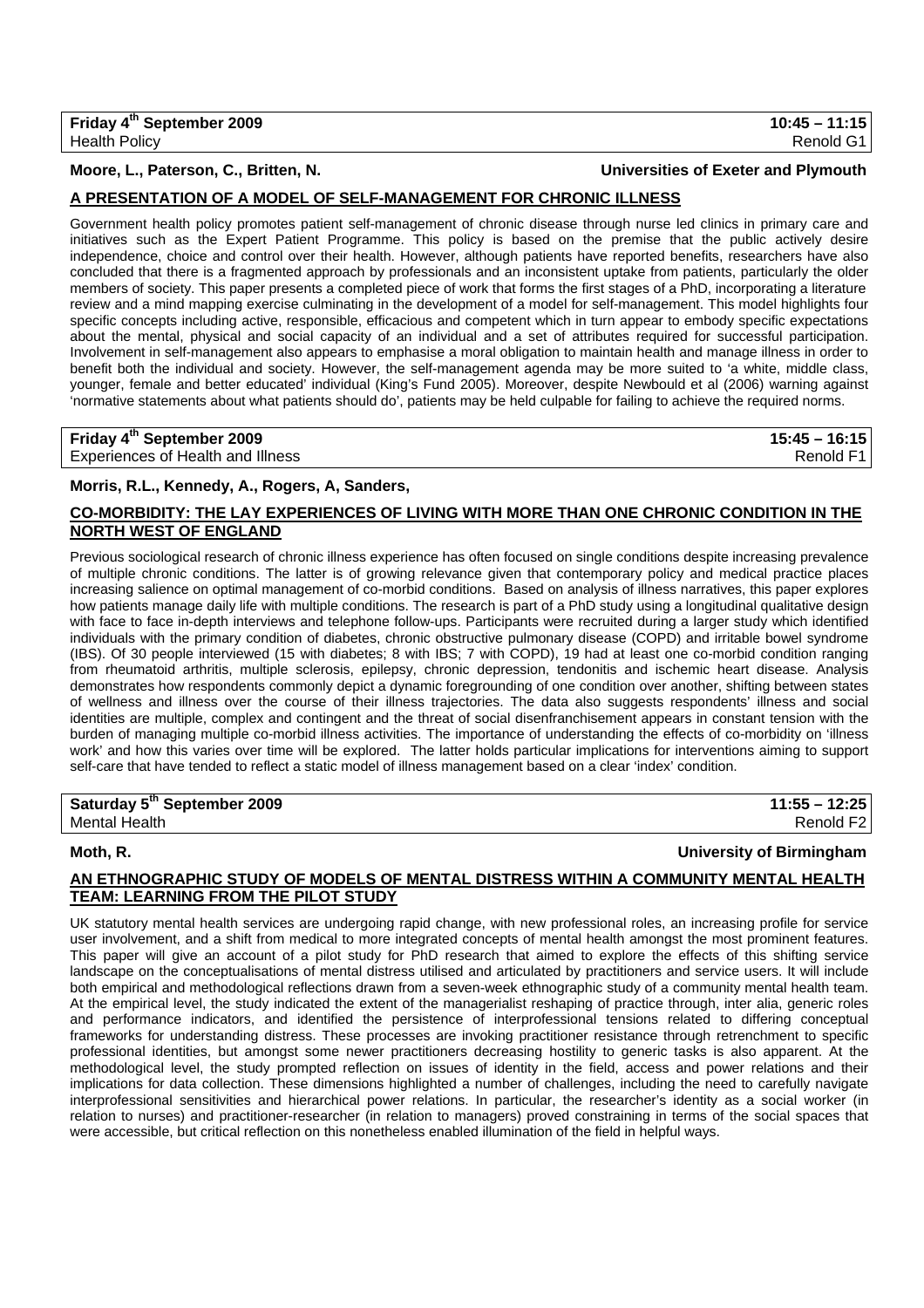## **Mullen, K., Agnihotri, A. University of Glasgow**

## **YOUNG MEN'S EXPERIENCES AND REASONS FOR DROPOUT FROM ALCOHOL TREATMENT PROGRAMMES**

In the UK 50% of violent crimes and 65% of attempted suicides are linked to alcohol. However in terms of cure for alcohol related problems there is a high dropout rate among young male clients in Scotland's Alcohol Treatment Units. Our qualitative study looks at this issue from a clients' perspective. A series of 20 in-depth interviews with male clients, between the ages of 16 and 30; from the North and East Glasgow Addiction Services; were completed, transcribed and analysed. This paper considers their history of alcohol consumption up to their initial contact with services and the eventual outcome. The primary themes coming through from the study are as follows: issues of boredom and its dangers for relapse; the need to find a structure to the day; and the importance of services which try to provide a home or job for young men with alcohol problems. Secondary themes are: the need for services to be in the right place and at the right time; sanctioning by others, particularly family members, to get them in touch with services; the importance of trust between the client and the person responsible for their treatment; and their wish to be treated along with the same age group. Our findings will be beneficial to customise existing services and help towards designing new initiatives for this group of young men who are in danger of developing alcohol problems.

## **Friday 4th September 2009 09:35 – 10:05**

Inequalities Renold F5

## **Nazroo, J., McMunn, A., Sacker, A. University of Manchester**

## **HEALTH INEQUALITIES IN LATER LIFE: AN EXAMINATION OF THE ENDURING SIGNIFICANCE OF CLASS**

The consideration of class inequalities in health has largely been framed within epidemiological discussions of psychosocial and neo-material explanations for social gradients in health, with little engagement with sociological approaches to the analysis of class and processes of social stratification. Within this work, the focus on class as labour relations (operationalised through occupation) has meant that people of working age have been the main focus of research and that causal pathways between class and health in the context of later life have not been considered. In this paper we investigate class inequalities in health in later life using data from the English Longitudinal Study of Ageing, a representative panel study of more than 11,000 people aged 50 or older. Data have been collected every two years since 2002 and cover a comprehensive range of domains, allowing for an analysis of causal pathways connecting class and health at older ages. We use path analysis to focus on hypothesised pathways operating through material circumstances (operationalised as wealth) and psychosocial factors (operationalised as subjective social status and social roles) in relation to three health outcomes (self-reported health, activities of daily living and walking speed). Findings suggest that both pathways are important for class inequalities in health, and that subjective social status connects, in part, these pathways. But as subjective social status reflects more than occupational status and economic position, the implication is that there is a need to consider processes of class stratification beyond labour relations.

## **Friday 4th September 2009 09:35 – 10:05**  Mental Health Renold F2

## **Nee, J. University College Dublin**

## **A RANDOMISED CONTROLLED TRIAL OF SUPPORTED SOCIALISATION FOR PERSONS WITH SERIOUS MENTAL ILLNESS: A REPORT OF INITIAL QUALITATIVE FINDINGS**

In the United States, recent research indicates that the health care and psychosocial needs of older people who have a serious mental illness (SMI) have been neglected by research and clinical services despite the fact that this population is expanding rapidly and is particularly vulnerable to high levels of morbidity, disability, institutionalisation and early mortality. This population of mental health consumers often experiences medical and psychosocial challenges, which includes social functioning, community living skills and medical co-morbidity. Supported socialisation is a befriending approach which, as defined by Larry Davidson and his colleagues, involves facilitating caring, reciprocal relationships, structured opportunities and supports for people who have a psychiatric disability in order to enable them to participate in community life and to see that they have something of value to offer others. Increasingly, the literature on mental health, well being and recovery has emphasised that enhanced individual agency is fundamental in addressing the disparity in power experienced by persons who have a psychiatric disability and should entail a combination of approaches including those that facilitate direct participation. In this paper, the initial qualitative findings of a study being conducted in Ireland, entitled "A Randomised Controlled Trial (RCT) of Supported Socialisation for Persons with Serious Mental Illness", will be reported. The purpose of this RCT is to address issues that pose challenges for community integration for persons who have a SMI, e.g. social isolation and loneliness. The qualitative findings are based on observations, informal interviews and the diary entries of participants and volunteers.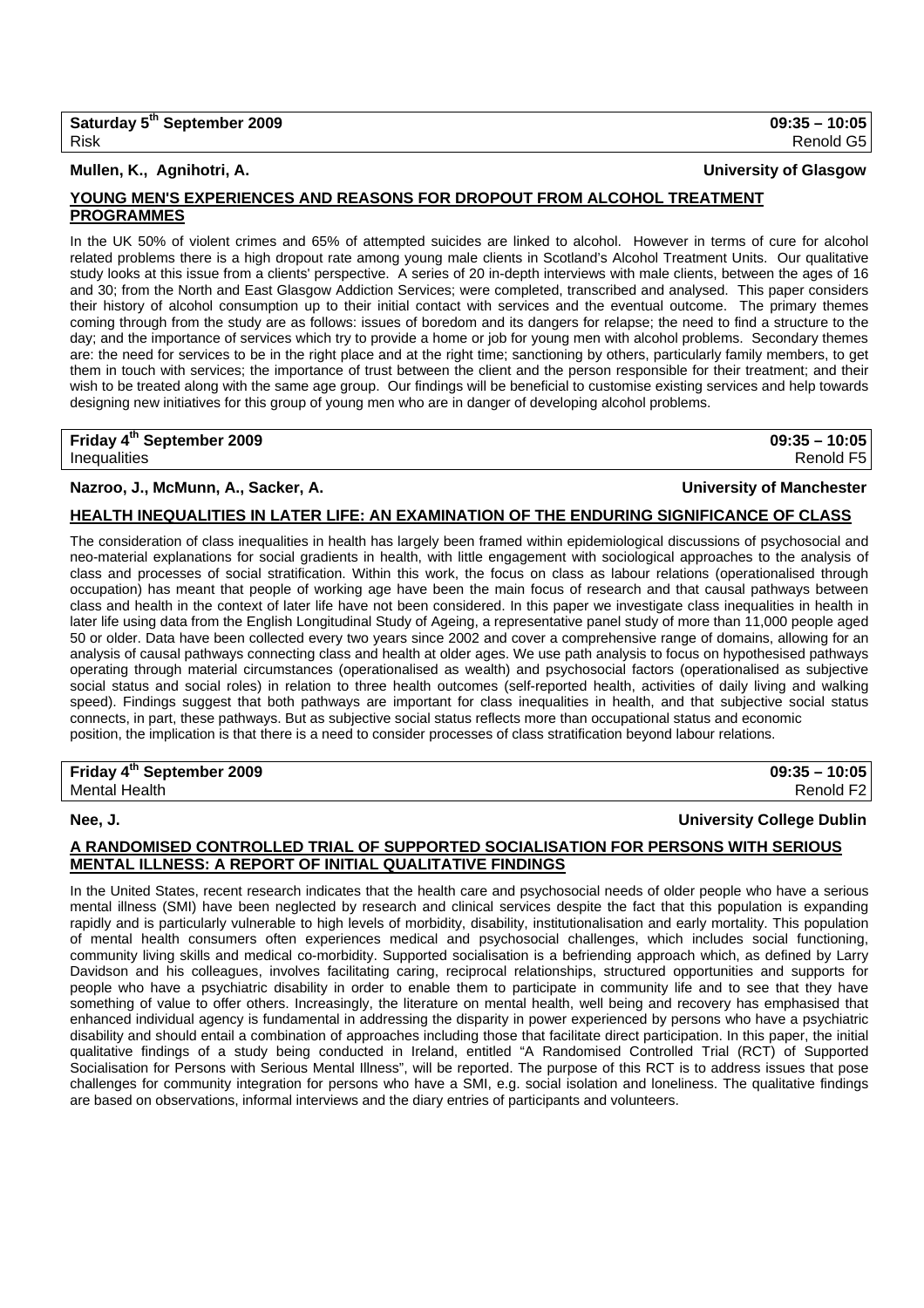### **Nettleton, S., Neale, J. and Pickering, L. University of York**

## **"I DON'T THINK THERE'S MUCH OF A RATIONAL MIND IN A DRUG ADDICT": PRELIMINARY OBSERVATIONS FROM A STUDY OF RECOVERING HEROIN USERS.**

Much of the sociological literature on recovery from illicit drug use has been located within the symbolic interactionist tradition. Empirical work has revealed the salience of the self and social identity for the recovery process, providing important insights into the ways in which recovering users come to see their selves as damaged and so seek to restore or establish 'acceptable' identities. The focus upon identity work and actors' meanings, interpretations, and cognition is important, however what tends to be absent is any consideration of ex/users' bodies. The aim of this paper therefore is to focus upon the embodied aspects of recovery from drug use and thereby call for a conceptual realignment between mind and body. Remarkably, given drug use is such an embodied activity, the sociological literature on the body has paid scant attention to illicit drug use. Nevertheless it does provide a number of conceptual tools which may be deployed as 'sensitising concepts' and serve as a useful steer to bring the body back into the analysis of recovering drug use. Reporting preliminary findings from an ongoing ESRC funded qualitative study of recovering heroin users in England, we deploy Leder's notion of the 'dys/appearing body' to try to make sense of the recovering users accounts of some illustrative embodied experiences such as: emotions, cravings, eating, and hygiene.

## **Thursday 3rd September 2009 13:00 – 13:30**

Ethics Renold C2

**Nicholls, S.G. Lancaster University**

## **"TO ME IT WAS JUST ONE THING THAT HAPPENED": PARENTAL CONSENT AND NEWBORN BLOODSPOT SCREENING.**

Despite a national programme of newborn bloodspot screening (NBS) being in place since 1969, and operating under a model of informed consent, research has tended to focus on technical knowledge not on how parental decisions are made. This paper presents research investigating parental experiences of NBS with a particular focus on perceptions of choice and notions of informed consent. Parents were identified and recruited through the Merseyside and Cheshire regional screening laboratory, Sure Start Centres and branches of the National Childbirth Trust. Snowballing was then used to identify further parents. Transcribed interviews were coded and drawn together into a thematic analysis. Parents often reported the procedure as being presented as routine rather than optional. Despite a lack of technical knowledge many parents felt they were sufficiently informed of the implications, and in many cases accepted on the basis of trust in professionals and the NHS. These findings suggest that notions of informed consent, with patients requiring technical knowledge of the procedure and basing decisions on this, are not being met. For some these details are not necessarily important and they feel sufficiently informed without specifics. This may well suggest that a reconsideration of constitutes an informed consent is required when considering parental decisions regarding newborn screening.

| Saturday 5 <sup>th</sup> September 2009 | $11:55 - 12:25$ |
|-----------------------------------------|-----------------|
| Theory                                  | Renold F1       |

## **O'Donnell, T. Leeds Metropolitan University**

## **"IT'S NOT ABOUT BLOODY IMAGE!" THE INVISIBILITY OF OTHER ACCOUNTS OF ANOREXIA NERVOSA.**

Fleck's concepts of thought collectives and thought styles, are used to critically explore constructions of restricting anorexia nervosa [AN] as presented in various specialist, 'expert'/'activist' patient and popular texts. For Fleck, thought collectives constitute a knowledge community made up of a small, inner coterie of specialists [the esoteric circle] surrounded by a bigger, exoteric grouping containing a mix of general specialists and lay people. Ideas and understandings circulate between the two circles to generate established knowledge in which uncertainties and caveats expressed in the esoteric circle are replaced by a more sure and consensual account of how a problem is to be understood and tackled. Understandings flow from the exoteric to the esoteric circle as well as in the other direction. The peer-reviewed literature on the restricting sub-type of AN shows a lack of consensus about the nature of the condition and a good deal of variation in clinical treatment practice. In particular, there are differing perspectives on the aetiological role of body image and the meanings attached to weight loss and management. There is a congruence between the independent accounts produced by people with personal experience of restricting AN and specialist studies which are informed by probing experiential knowledge. However, the orthodox body image and thin ideal accounts expressed by most of those making up the exoteric circle may be blocking experiential voices whilst contributing to a moral panic about 'body image' that may be distorting public health policy and practice in relation to both treatment and prevention.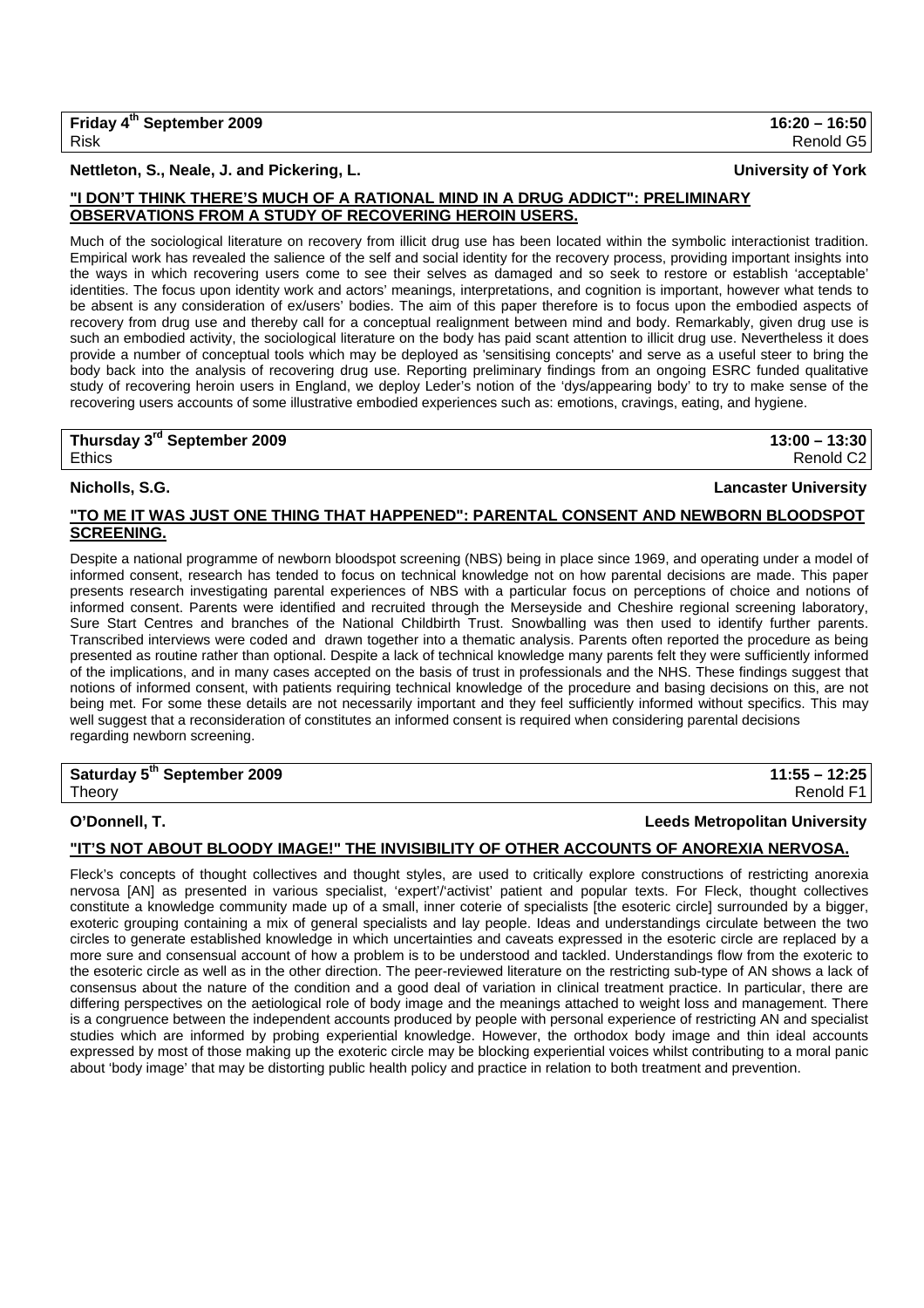# **Friday 4th September 2009 16:55 – 17:25**

Health Service Delivery Organisation Renold C2

**Ocloo, J. King's College London**

## **HARMED PATIENTS GAINING VOICE: CHALLENGING DOMINANT PERSPECTIVES IN THE CONSTRUCTION OF MEDICAL HARM AND PATIENT SAFETY REFORMS.**

There is now widespread acknowledgement that patient safety is a central issue in healthcare. Although there is more accurate information on NHS hospitals than on primary care or the private sector, the available evidence on adverse incidents shows that avoidable medical harm is a major concern. This paper looks at the occurrence of medical harm and argues that in the construction of a new patient safety culture, it is important to be aware of alternative narratives on the issues from harmed patients and self-help groups. These perspectives frequently contest the way in which dominant perspectives put forward by the medical profession, the state and big business have shaped the debate in their own interests. Drawing upon research with harmed patients', this paper suggests that a broader conceptual framework is needed for addressing the medical and social processes involved in medical harm, that also deal with the issue of the exclusion of harmed patients from the debate and in their identifying solutions to the issues.

**Friday 4th September 2009 14:00 – 14:30** 

**Olin Lauritzen, S. Stockholm University**

Risk Renold G5

## **MAKING SENSE OF BEING AT RISK. WOMEN'S EXPERIENCES OF ULTRASOUND SCREENING FOR DOWN SYNDROME**

Development in medical technology through the recent decades has created new possibilities to detect deviance from normality and new states of 'being-at-risk'. The introduction of new medical technologies as routine or large-scale practices in health care will confront an increasing number people, patients as well as practitioners, with new information about the body, new choices and decisions to be taken. One example is the ultrasound screening of pregnant women in the first months of the pregnancy to detect foetuses with an increased risk of Down syndrome, the nuchal translucency screening. In contrast to most other screening targets, this chromosomal abnormality has no other 'treatment' than selective abortion, which is not consider an option by all women. As this screening technology is rapidly becoming part of routine clinical practice in maternity health care, it is of interest to explore how the outcome of the screening is understood and experienced by pregnant women. In this paper, I will draw on an interview study with women who received a false positive result after nuchal translucency screening, indicating that they were at high risk of carrying a baby with Down syndrome. The women's ways of making sense of the high-risk information and how the screening experiences intervened into their lives through their pregnancies will be discussed.

**Friday 4th September 2009 11:20 – 11:50**  Mental Health **Renold F2** 

## **Ohlsson, R. Stockholm University, Sweden**

## **SHARED UNDERSTANDINGS OF MENTAL ILLNESS IN FOCUS GROUP DISCOURSE: THE DIALOGICALITY OF SOCIAL REPRESENTATIONS**

The paper presents results from a focus group study with participants recruited from self-help groups of Swedish mental health consumer run organisations. The group discourse on mental health problems (mainly depression and anxiety) are analysed in terms of 'social representation' of these problems and the persons who suffers from them. The discussion focuses on how locally produced shared understandings by people with experiences of mental health problems are related to other perspectives in society; i.e. how self-help groups construct their knowledge in relation to stigmatizing perspectives of others. The groups social representation of mental illness and the ill is regarded as situated constructive work which is contextualised within dialogical relations on different levels: the interactional context of the focus group, the self-help group and consumer run organization as communities, and the 'argumentative context' of alternative perspectives in society (such as the perspectives of health care professionals and the general public). The conclusions are mainly theoretical and concern how to conceptualise social knowledge in terms of (relatively stable) resources and situated representations. It is suggested that social representations can be conceptualised as a dialogical phenomenon: that sociocultural resources drawn upon in representational work can be regarded as 'meaning potentials' which are actualised in discourse guided by shared 'communicative projects' of a rhetorical and argumentative nature.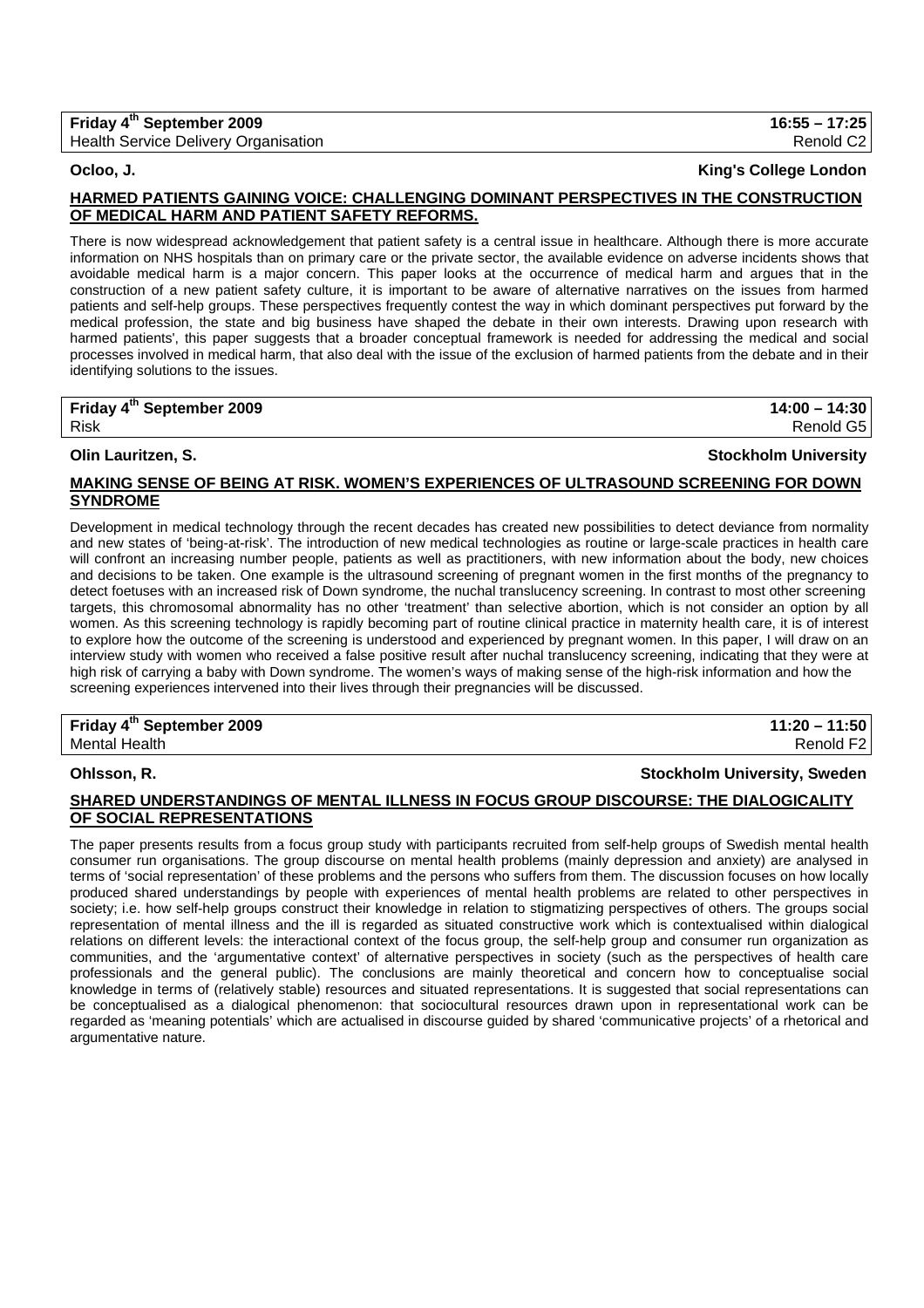**Friday 4th September 2009 09:00 – 09:30** 

## **Östberg, V., Modin, B., Almquist, Y. Stockholm University**

### **SOCIAL STANDING IN SCHOOL AND LONG-TERM HEALTH CONSEQUENCES. FINDINGS FROM THE ABERDEEN AND STOCKHOLM BIRTH COHORT STUDIES**

In the class room a status distribution typically develops. It is likely to correspond to differences in personal characteristics, including behaviours and competencies, and to generate a differential distribution of perceived expectations, treatment, resources and emotions. We argue that these phenomena constitute parts in a developmental process which, through mediators such as self-view and subsequent life choices, may affect adult health. The purpose of this paper is three-fold. First, status hierarchies in school classes per see will be focused on with the aim to explore the shape and variation among status distributions. Second, we ask if the social status of the family is relevant for the status assignment process, i.e. whether or not a linkage between social class and peer status exists. Finally, does peer status seem to have any long term psychological health implications?

Data was derived from two large data sets, i.e. the Aberdeen (n=12,150) and the Stockholm (n=15,117) birth cohort studies. The individuals were born in the 1950s, peer status nominations collected in the 1960s, and information on psychological health problems in middle age (i.e. self-reported psychological distress in the Aberdeen cohort, and hospital admissions for psychiatric disease in the Stockholm cohort). The results indicate that status distributions within school classes are a general phenomenon, existing with similar shape and size in the city of Stockholm and the city of Aberdeen. Furthermore, the social status of the family was related to the child's peer status in school. In turn, peer status was associated with future psychological health problems. Lower status involved an increased risk of psychiatric diseases in the Stockholm cohort, and an increased risk of self-reported psychological distress in the Aberdeen cohort, particularly among men.

## **Saturday 5th September 2009 10:10 – 10:40**  Mental Health Renold F2

### **Palmer, D. University of Kent**

### **"HAVING COFFEE IS MORE THAN A POINT OF GET TOGETHER". EXPLORING CARE AND COMMUNITY IN IMPROVING MENTAL DISTRESS AMONG ETHIOPIANS IN LONDON.**

The stresses and challenges at different stages of the migration process can lead to psychological distress and physical ailments. Studies have indicated that among the potential predisposing factors for mental ill health issues in forced migrants are: separation from family and friends, language difficulties, obtaining accommodation, a hostile host community, unemployment, suffering prior to exile, and unknown cultural traditions. This paper is based on the collection and analysis of oral testimonies of Ethiopian forced migrants residing in London. The testimonies, which are part of a wider PhD study, provide unique insights into the ways in which Ethiopians in London attempt to deal with disjuncture and displacement, resettlement, issues of place and mental distress. This paper will focus on one aspect of the study: the role of the traditional Ethiopian coffee ceremony and coffee gatherings. These events in exile create a space for dialogue, care and community to emerge often with individuals who are socially, culturally, practically and emotionally isolated. Support and community was found to foster changes in self and behaviours. The gatherings and the enacting of the coffee ceremony serve as a metaphorical lens helping us explore concepts of 'mental illness' and provides a deeper understanding of how health and well-being is dealt with in and by the community. These findings are placed within the context of the structures and organisations of the UK mental health system.

| Friday 4 <sup>th</sup> September 2009 | $09:00 - 09:30$ |
|---------------------------------------|-----------------|
| Methods                               | Renold H1       |

**Pearson, M., Coomber, R. Peninsula Medical School**

## **FRAMEWORKS TO INFORM THE 'TRANSFERABILITY' OF FINDINGS IN SYSTEMATIC REVIEWS: A CASE STUDY FROM SUBSTANCE MISUSE**

Systematic reviews endeavour to provide comprehensive syntheses of policy-relevant knowledge, but risk falling short of this goal because of the difficulties of synthesising rigorous evidence in a way that facilitates its judicious application in other contexts. This presentation critically reflects upon participant-observation of a systematic review in the field of substance misuse. Two key themes regarding systematic review methods are identified:

1) An emphasis upon methodological rigour in the included studies risks producing an evidence-base that focuses upon shortterm interventions at the level of the individual rather than one that takes appropriate account of the wider determinants of health.

2) The absence of a framework to inform the judgements that are made regarding transferring review findings from one context to another results in ad hoc decisions being made.

Critical reflection upon the implicit frameworks used in designing the search strategy, inclusion criteria and method of evidence synthesis in a systematic review, as well as the judgements made by those using the review to inform policy-making, can help to address these issues. Using the example of the systematic review in the case study, we provide an overview of how two innovative SR methods (meta-ethnography and realist synthesis) can be of great use in developing and clarifying the frameworks used in a systematic review of a health issue. Testing these methods in a range of health fields is vital if we are to better understand how they can inform systematic review methods that are critical, rigorous and genuinely inform judgements about 'transferability'.

Lifecourse and Open Stream **Renold G5** and C<sub>5</sub> and C<sub>5</sub> and C<sub>5</sub> and C<sub>5</sub> and C<sub>5</sub> and C<sub>5</sub> and C<sub>5</sub> and C<sub>5</sub> and C<sub>5</sub> and C<sub>5</sub> and C<sub>5</sub> and C<sub>5</sub> and C<sub>5</sub> and C<sub>5</sub> and C<sub>5</sub> and C<sub>5</sub> and C<sub>5</sub> and C<sub>5</sub> and C<sub>5</sub> and C<sub>5</sub> and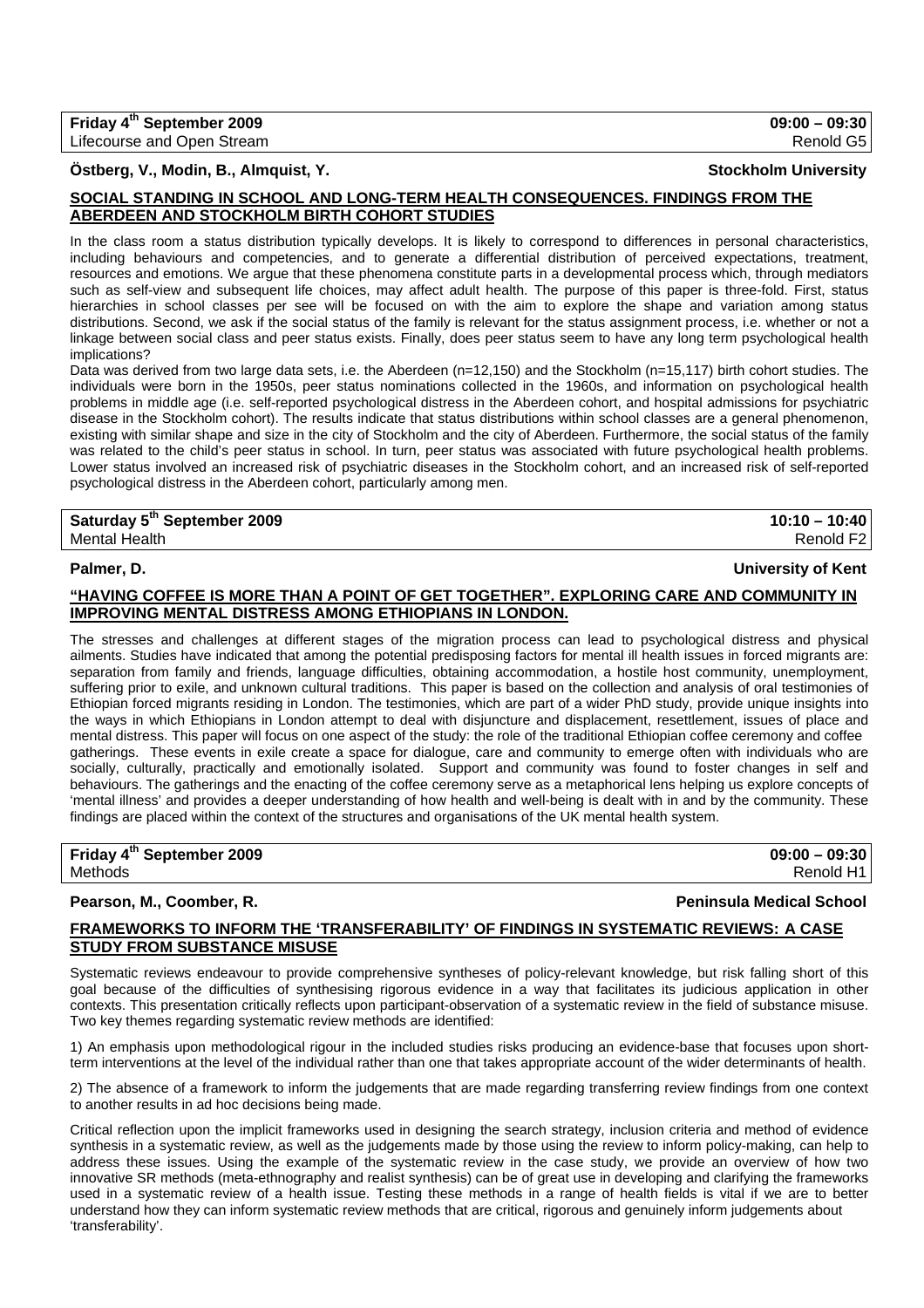| Friday 4 <sup>th</sup> September 2009         | $09:35 - 10:05$ |
|-----------------------------------------------|-----------------|
| Experience of Health and Illness and Genetics | Renold F1       |

### **Phellas, C. University of Nicosia**

## **THE SOCIAL IMPACT OF HIV: THE CASE OF HIV-POSITIVE PEOPLE LIVING IN CYPRUS**

Objectives: This paper examines some of the key sexual, cultural, social & psychological concepts and factors that may shape the needs of HIV people. Accounts of the daily lives and experiences provided by HIV people living in Cyprus are examined and in the light of this analysis an attempt is made to explore the social impact of HIV and its major consequences on their everyday life: managing the secret, mobilizing resources and constructing hope. Design & Method: A combination of Quantitative (Closed Questionnaires) and Qualitative (In-depth Interviews/Focus-Groups) methods. This empirical study focuses on a sample of 100 people living with HIV/AIDS in Cyprus.

Results: The personal accounts of these people demonstrate that asking people to describe their needs is not an easy process. The acknowledgement of personal (sexual, social & psychological) needs may at times be difficult or even painful. Needs could also be subjective and often are differently constructed, defined and expressed by individuals at different places and times.

Conclusions: The impact of ant?-HIV combination therapy on the needs of people living with HIV has been shaped both by changes in their health and everyday lives. A gradual shift has taken place, away from short-term needs and the possibilities of illness, to needs defined by the long-term survival and the possibilities of health. The findings of this research may offer a better understanding in the decision-making process of HIV service providers and service commissioners. The implications of these results as adopted by the sociology of illness will be discussed.

## **Thursday 3rd September 2009 14:10 – 14:40**  Methods Renold H1

## **Phibbs, S. Massey University, New Zealand**

## **HEALTH: TOWARDS A MULTI-DISCIPLINARY PERSPECTIVE**

Qualitative research in the health sciences tends to be influenced by the quasi positivism that was developed in relation to 'classical' or 'objectivist' grounded theory method (Schneider, Elliott, LoBiondo-Wood & Haber, 2003) in which a 'hypothesis' is developed and tested through systematic inquiry (LoBiondo-Wood & Haber, 2002). Qualitative research methodologies within health, such as phenomenology and discourse analysis, are adapted in order to fit into this model. Crotty (1996), for example, is critical of the meticulous development of 'step-by-step methods of inquiry and analysis' in nursing approaches to phenomenological research. More recently, Powers (2001) has developed a systematic template for doing a Foucauldian discourse analysis that is aimed at post-graduate nursing scholars. This literature in turn shapes how researchers in health develop proposals, use methodologies and present findings. One consequence of this modification is that qualitative researchers sometimes struggle to extend the analysis of their research beyond thematic description of their interview material (Caelli, Ray & Mill, 2003). Social life is 'storied', the networks through which subjectivities are constituted may be traced through narrativity (Somers, 1992; 1994). Narrativity may be thought of as stories and action in relation to times, selves and settings. Bringing together Somers' work on narrativity with some of the key tenets of narrative analysis, and using exemplars from original research to illustrate, this presentation considers a range of theories and techniques that people working in health sciences, and related disciplines, may find useful in developing innovative approaches to shaping the analysis of their research.

### **Saturday 5th September 2009 10:45 – 11:15**  Mental Health Renold F2

**Pickersgill, M. D. University of Edinburgh**

## **WHEN A PROMISE ISN'T A PROMISE: AMBIVALENT EXPECTATIONS AND THE TRANSLATION OF NEUROSCIENCE INTO CLINICAL PRACTICE**

Neuroscience research into mental health commands generous funding from both public and charitable sources, in the UK and internationally. Commonly, this expenditure is justified by the promise of neuroscience to enhance the therapeutic practices of psychiatrists – brain research is construed as likely to translate unproblematically from laboratory to clinic, and improve the treatment and lives of patients. As work in what has been called the 'sociology of expectations' has shown, the construction of therapeutic promise is evident in many branches of biomedicine. These expectations mobilise actors, institutions and capital, helping to bring into existence the futures they purport to anticipate.

This paper is concerned with expectations in an area of biomedicine where promissory discourse have not (yet) materialised into new, concrete treatment practices. It focuses on the expectations advanced by clinicians specialising in the psychiatric category personality pisorder, and researchers investigating its neurobiology. Contrasting interview accounts with the more effusive claims of funders, the paper discusses the respondents' ambivalent expectations regarding the therapeutic promise of brain research. In particular, it draws attention to claims that neuroscience will lead, if anything, to better psychological therapies, rather than drug treatments. The paper thus analyses how neurologic conceptions of psychiatric disorder become attached to, and recombine with, psychosocial models of psychopathologies, and explores how ambivalent discourse is structured, in part, by the perceived material realities of personality disorder. In sum, the paper casts fresh light on the relationships between scientific research and clinical practice, and generates new insights into the sociology of expectations.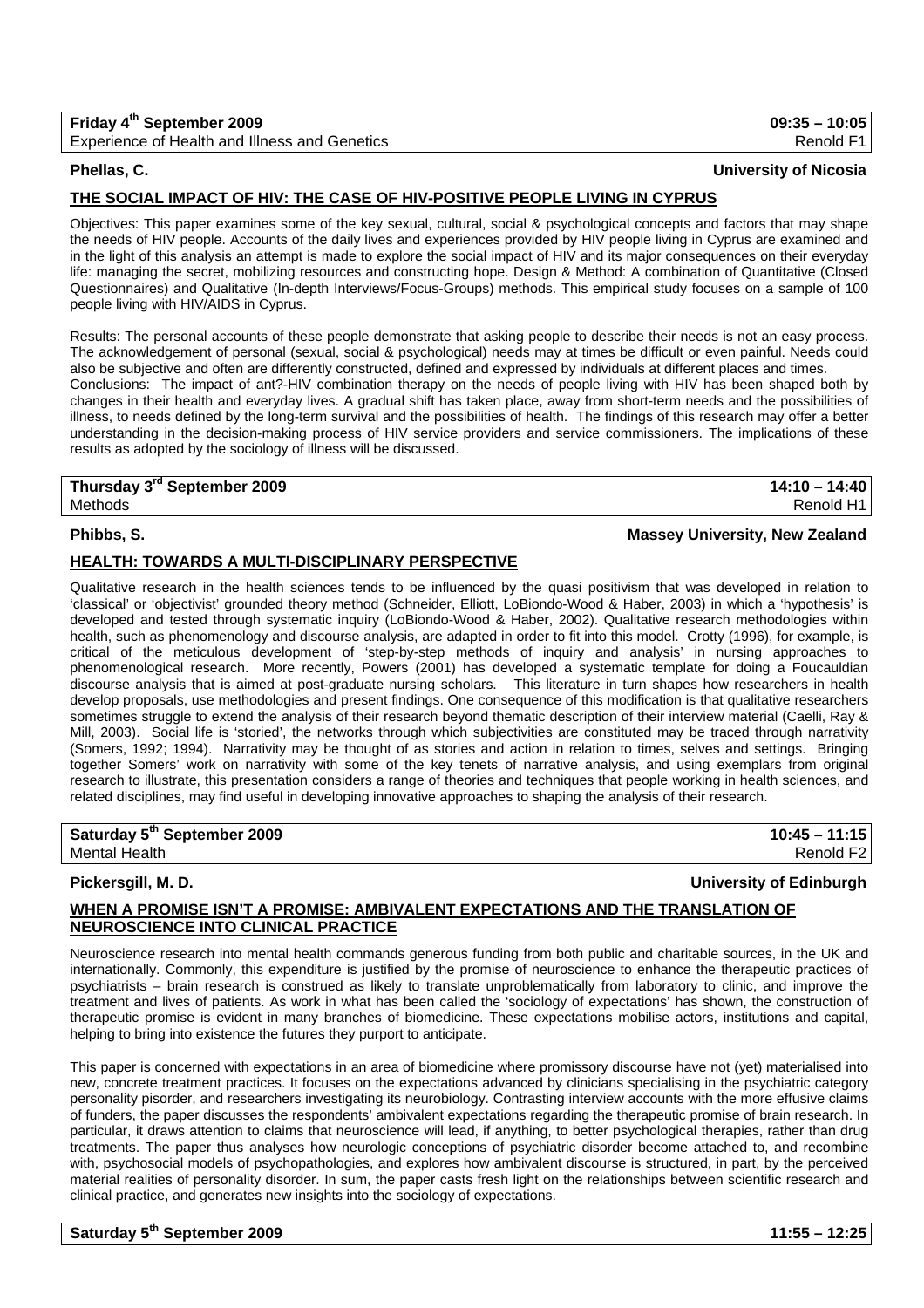## **Pilnick, A., Clegg, J., Murphy, E., Almack, K. University of Nottingham**

## **BEING SELFISH FOR MY OWN SAKE": BALANCING VIEWS OF YOUNG ADULTS WITH INTELLECTUAL DISABILITIES AND THEIR CARERS IN TRANSITION PLANNING.**

In contrast to other forms of family caregiving, becoming the parent or carer of a child with an intellectual disability implies an ongoing responsibility beyond the attainment of chronological adulthood (Meyes et al 1985; Todd and Shearn 1996). At the same time, a discourse of self-determination pervades policy around transition to adult services in intellectual disability (Valuing People 2001). In this paper we present a subset of data from a wider project which aimed to examine how the process of transition from child to adult services in intellectual disability is managed. We use data from 8 tape-recorded meetings in which transitions were planned and discussed to examine what happens when the views of the parent /carer and the young person are in apparent conflict. There is a growing body of interactional work in the field of intellectual disability (e.g. Rapley 2004; Finlay, Antaki and Walton 2008), and drawing on this we use conversation analysis to examine how professionals manage and negotiate this conflict and how some points of view or courses of action ultimately prevail over others. While the discourse of self-determination may prevail in policy terms, we show how the fact that parents or carers ultimately have a key role in enabling the choices of the young person has a significant impact on these interactions. Staff must therefore attempt to negotiate parental involvement while maintaining an orientation to the discourse of self-determination.

| Friday 4 <sup>th</sup> September 2009 | $17:30 - 18:00$ |
|---------------------------------------|-----------------|
| Cancer                                | Renold F5       |

## **Pollock, K., Moghaddam, N., Cox, K., Wilson, E., Howard, P. University of Nottingham**

## **EXPLORING PATIENTS' EXPERIENCE OF RECEIVING INFORMATION ABOUT CANCER, A COMPARISON OF INTERVIEW AND QUESTIONNAIRE METHODS OF DATA COLLECTION**

Patient information is widely regarded both as a resource and an entitlement: a means of 'empowering' patients to behave as 'consumers' of health care. Patient 'satisfaction' has come to be regarded as an important outcome of care, and is usually assessed by simple self- completion questionnaires. This paper presents qualitative interview data regarding the experience of patient information provision and the results of a self completed information satisfaction questionnaire (ISQ) among patients and carers affected by cancer. It considers the implications of the differences between these both for service evaluation and current policy implementation promoting patients as informed and expert consumers of health care. The study findings contribute to growing evidence that the high rate of patients' expressed satisfaction with different aspects of service provision as indicated by structured questionnaire responses is largely an artefact of the method of data collection. Accounts of negative experiences were common, but did not translate into expressed criticism or recorded dissatisfaction. The diversity of patients' extended experience of diagnosis and treatment within a complex system of health care cannot be captured within the highly circumscribed and professionally oriented framework of simple audit tools such as the ISQ. Especially in the face of serious and life-threatening illness, professional constructs such as 'information delivery', 'satisfaction' and 'shared decision making' have little resonance for many patients, who prefer to trust in professional expertise and to eschew the acquisition of specialist knowledge and active involvement in decisions about health care.

| Friday 4 <sup>th</sup> September 2009 | $15:10 - 15:40$ |
|---------------------------------------|-----------------|
| Risk                                  | Renold G5       |

## **Polzer, J. Knabe, S. University of Western Ontario**

## **IN/FORMING CITIZENS: REPRESENTATIONS OF RISK, RESPONSIBILITY AND FEMALE SEXUALITY IN MEDIA DISCOURSES ON HPV VACCINATION**

Informed broadly by critical social theories of risk, and located specifically within the field of sociological studies in risk governmentality, this paper provides a theoretically-informed analysis of how gender and risk interact as mutually informing technologies of regulation in media discourse on HPV vaccination. Drawing on the work of Michel Foucault and feminist theorists, we examine how media discourses on HPV (human papillomavirus) vaccination govern female sexuality, not through a repression of sex, but rather by linking notions of "healthy" female sexuality to the production of responsible citizenship that is privileged by prevailing discourses on health risk.

Within this theoretical framework, we will present emerging findings from our critical discourse analysis of popular and public health media on HPV vaccination (e.g. magazines, newspapers, health information websites, social utilities). We will consider the dual constructions of t(w)eenage sexuality and responsible citizenship that are formed within this discursive field, and we will illustrate how HPV vaccination discourse draws on 'girl culture' to position young girls/women as informants in the deployment of knowledge about risks for HPV. While HPV vaccination discourse tends to acknowledge a developmental trajectory of "healthy" female sexuality, appeals to "informed decision making" – a strategy commonly used within women's health to facilitate autonomy and to promote personal responsibility for health – are curiously absent. Instead, emphasis is placed on "protecting" oneself and one's children (especially daughters) in order to "save lives" from sexually-transmitted cancer risks. The biopolitical implications of this displacement for women will be considered.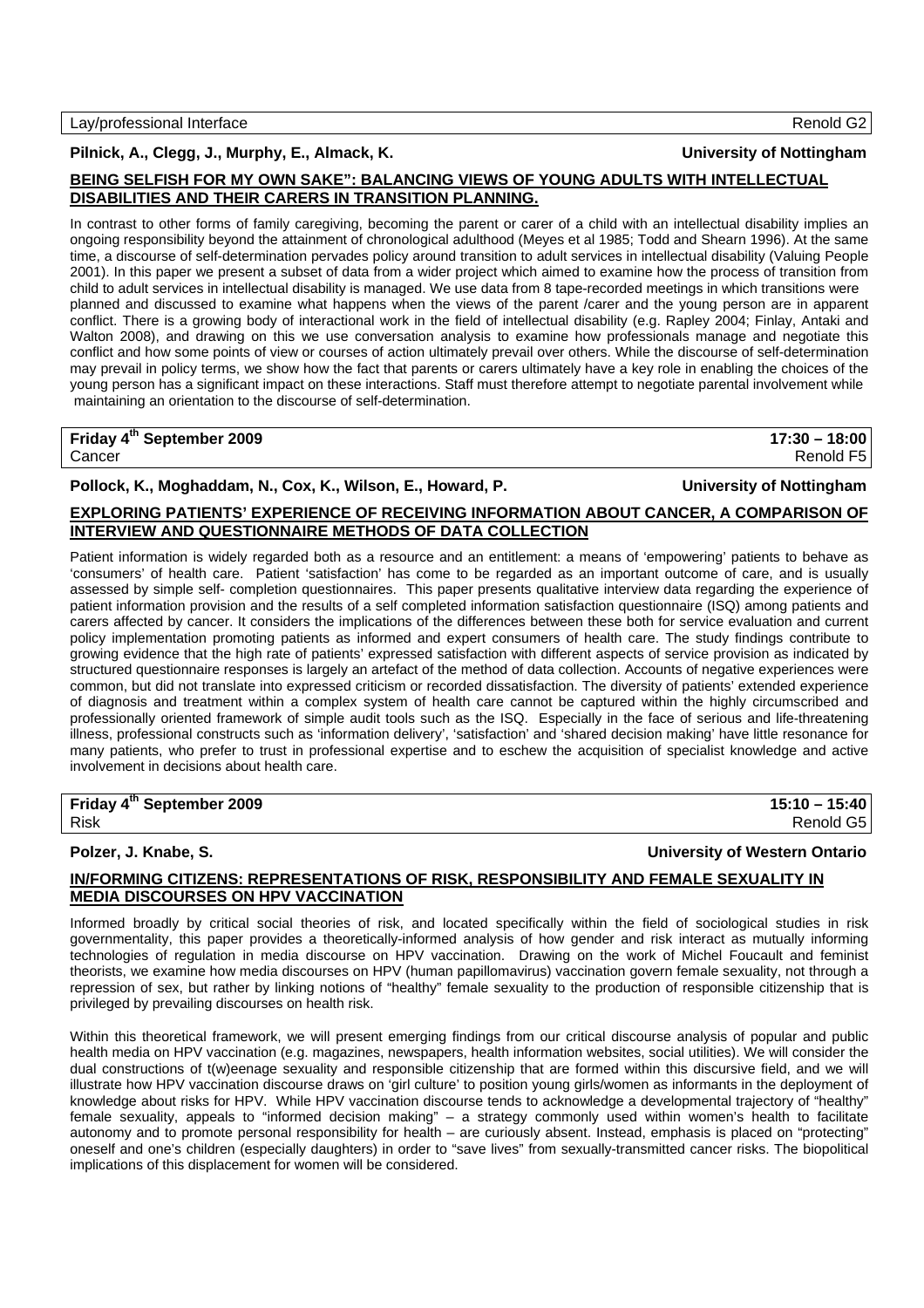### **Poole, J., Ross, H., McKeever, P., Shildrick, M., Ryerson University, Canada De Luca, E., Mauthner, O., Abbey, S.**

## **INTRUSION, DISRUPTION AND MERLEAU-PONTY: RETHINKING 'DISTRESS' IN HEART TRANSPLANT RECIPIENTS**

Many are aware that with cardiac transplantation come medical challenges such as rejection, renal dysfunction and hypertension. However, for a third of transplant recipients the process also brings with it forms of 'distress' not attributable to medications or physiological changes such as 'depression, anxiety and psychosis'. Most studies on these issues have tended to rely on quantifiable self-reports, and driven by discourses on productivity, have also pointed to unemployment issues as the main culprit. However, a handful of scholars have begun to dig a little deeper, asking questions about notions of identity and intrusion for those who receive the 'gift of life'. Similarly, in our attempt to re-think 'distress' in heart transplantation, we turned away from positivist research, from notions of a linear recovery for a Cartesian body and turned to the phenomenology of Merleau-Ponty. Taking up his argument that a change to the body is to change to the self, in this paper we report on our phenomenologicallyinformed visual research on transplantation. Outlining our theoretical orientation, research questions and how we collected both textual and visual data from thirty recipients, we demonstrate how our thematic findings speak back to the connections between identity disruption and 'distress'. Using visual samples, clips and transcripts we argue that Merleau-Ponty offers a way to re-think 'distress', a way to bring the body back into research on the heart and to rework how patients are prepared for and supported after the intruding 'graft'.

**Friday 4th September 2009 14:00 – 14:30**  Cancer Renold F5

## **Porroche Escudero, A. University of Sussex**

## **THINKING BREAST CANCER: NOTES FOR A RADICAL THEORY OF SEXUAL POLITICS OF BREAST CANCER**

Much of the literature on breast cancer paints a picture which incorporates two compelling stereotypes on women´s sexuality: that of the mutilated femininity and that of the wicked menopausal vagina. Two aspects of these portraits are relevant here. First, the idea that mastectomy and body image boil down to sexuality problems. If women´s sexuality is seen as synonymous with body image, and breast loss leads to poor body image and self-esteem, the link seems inevitable. Second, it seems taken for granted that women´s sexuality is reduced to intercourse. Hence, the emphasis is either on body image problems or vaginal related problems. But is it experienced in this way? Based on in-depth interviews and fieldwork in Spain, this paper examines breast cancer patients` and survivors` sexual concerns post-treatment to refine theories of women´s sexuality and breast cancer. Women interviewed questioned the inevitability of the link between mastectomy and sexual problems arguing that it is the treatment itself which may affect their libido. They also reported lack of information regarding the implications of chemotherapy, radiotherapy and antiestrogenic drugs in their sexual functioning. On the basis of this, patients´ concerns about their sexuality were often minimized, ignored, infantilized or attributed to poor psychological adjustment to breast loss. I argue that the lack of attention to the sexuality of breast cancer patients mirrors the patriarchal social invisibility of women's sexuality, which ignore pleasure, sensuality and the multiple ways of having sex.

| Saturday 5 <sup>th</sup> September 2009 | $10:10 - 10:40$       |
|-----------------------------------------|-----------------------|
| Lay/professional Interface              | Renold G <sub>2</sub> |

## **Posner, N., Coates, V., Seers, K. University of Warwick**

## **DOCTORS' & NURSES' ACCOUNTS OF HOW PEOPLE WITH DIABETES COME TO NEED URGENT CARE**

What kind of accounts do doctors and nurses specialising in diabetes care give of the need for urgent interventions or emergency admissions to hospital? Is the explanatory model framework useful for investigating their thinking about these episodes? If explanatory models involve tacit knowledge, and different logics from those of scientific medicine, is this sufficiently evident from a verbal report to a researcher? A mixed method investigation of pathways to urgent or emergency care of diabetes is using an explanatory model framework to elucidate the accounts of people with diabetes and their health care providers.Some divergence between the explanatory accounts of diabetic patients about episodes of urgent/emergency care they experience and the accounts of their health care providers is to be expected, if only in terms of practical focus. Any divergence will be influenced by cultural and socioeconomic differences, but also by the extent to which the diabetic patients have accepted the ideology of standard diabetic instruction. According to Kleinman the interaction between the explanatory models of patients and practitioners is a central component of health care and an understanding of the nature of any divergence could make an important contribution to improving communication between diabetic patients and their health care providers. Is there evidence of a significant communicative divide between diabetic patients and their health care providers that could be usefully addressed, or do their accounts simply reflect the respective priorities and resources available to them? This presentation will focus on the analysis of health care provider accounts.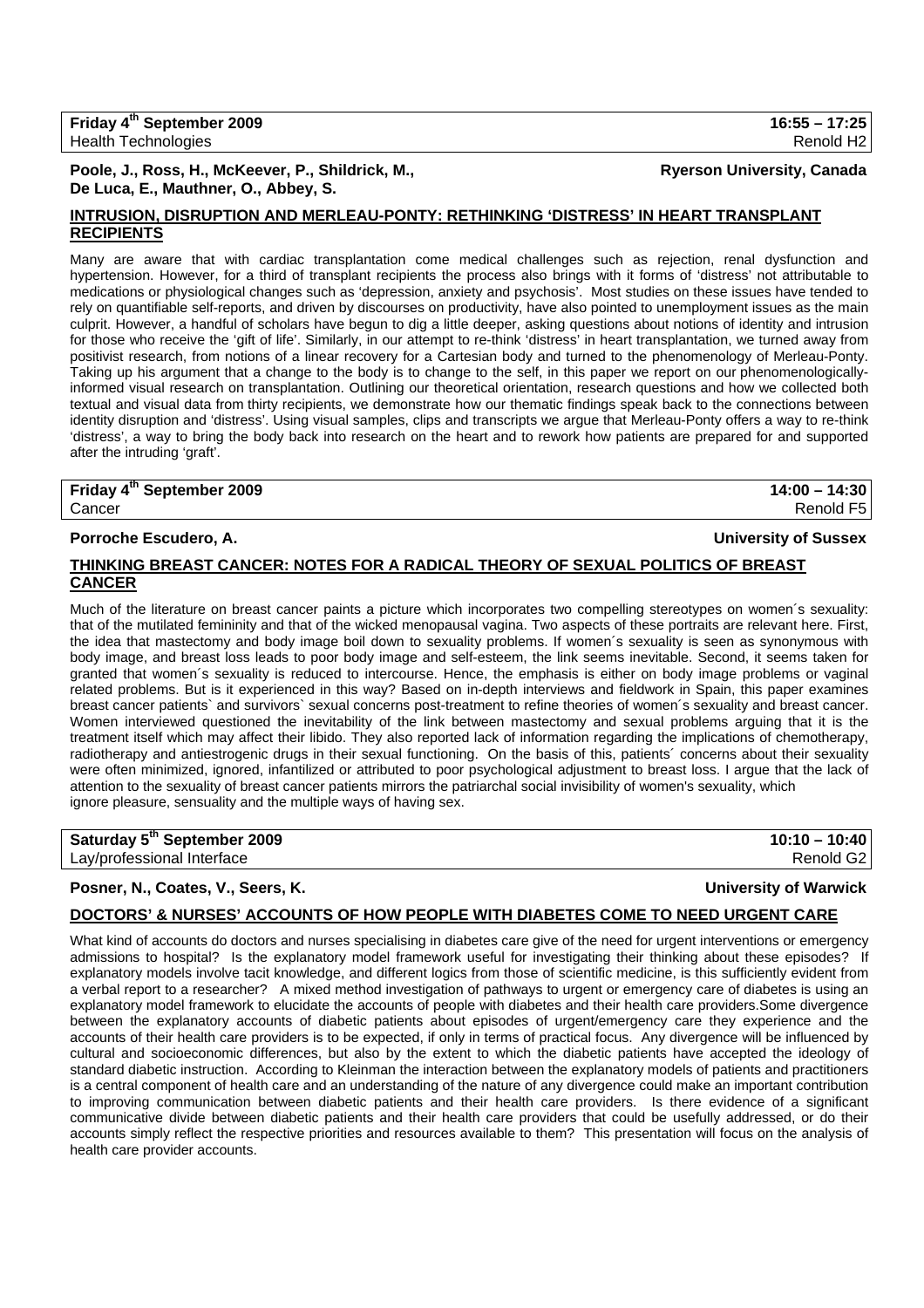## **Prosser, H., Whittington, R., Riley, D., Perkins, E., Crumpton, A., Lancaster, G. University of Salford THE USE OF PHYSICAL INTERVENTION IN ACUTE MENTAL HEALTH CARE: DECISION-MAKING AND**

# **RATIONALISATION AMONG HEALTHCARE STAFF**

Physical intervention (PI) is "a skilled hands-on method of physical restraint involving trained designated healthcare professionals (aiming) to prevent individuals from harming themselves, endangering others or seriously compromising the therapeutic environment" (NICE, 2005). Although intended as a protective strategy, its use is controversial. It has both physical and psychological outcomes for service users and is increasingly seen as incompatible with claims of best practice and values of respect, dignity and autonomy. It is distressing for service users and usually experienced by them as abusive. Moreover, the use of restraint in a horizontal position has led to fatalities in acute mental health services. As such, its use can generate significant ethical conflict for mental healthcare staff.

This paper brings a sociological perspective to our understanding of the reasons why, and the circumstances in which, PI is used, in order to reflect on, and potentially improve, organisational practice. Staff from an acute mental health unit were recruited to the study following involvement in a PI incident. The meanings of PI and how staff account for its use were explored through semi-structured interviews and focus group discussions. Discursive accounts of PI reveal 5 interrelated themes through which decision-making is constructed and PI rationalized: specifics of service user behaviour; routinisation; control; risk/uncertainty; ideologies and values. Accounts also reveal the ambivalent constructs of PI as a protective device and as a strategy for management and control. Implications for practice, organisational change and staff training on managing violence and aggression are discussed.

### **Friday 4th September 2009 16:55 – 17:25**  Experiences of Health and Illness Renold F1 and The Renold F1 and The Renold F1 and The Renold F1

## **Radcliffe, E., Morgan. M., Lowton, K. King's College London (Guy's Campus)**

## **CO-CONSTRUCTION OF CHRONIC ILLNESS NARRATIVES BY OLDER STROKE PATIENTS AND THEIR SPOUSES**

Much research has focused on narrative as a way of giving meaning to the experience of chronic illness. However a largely neglected aspect has been the joint or co-construction of narratives by patients and their significant others, although this can provide a deeper understanding of meanings and experiences of chronic illness.

Biographical-narrative interviews have been carried out with older patients recruited from the South London Stroke Register, together with their spouses. The interviews were analysed using Rosenthal's (2004) biographical case reconstruction method. This involved two levels of analysis based on salient life events (life-history) and personal and joint presentation (life story).

Emerging themes identify the differing styles of respondent's co-presentation as a couple, presentation as individuals, and how they support the self-presentation of each other. The presentation will discuss the ways in which couples present a 'united front' in the face of shared adversity, related to the concepts of interdependence and team working, and will explore how physical and personal challenges underpinned the couple's narratives. The findings highlight the shared construction of the meaning of chronic illness in couple's interweaving biographies, contextualising the experience of stroke in terms of older people's wider life histories and their social relationships.

| Friday 4 <sup>th</sup> September 2009 | $14:00 - 14:30$ |
|---------------------------------------|-----------------|
| Gender                                | Renold G1       |

## **Radcliffe, P. University of Kent**

## **THE GOAL OF MOTHERHOOD. SUBSTANCE MISUSING PREGNANT WOMEN'S WORK IN THE MANAGEMENT OF IDENTITY.**

This paper uses qualitative interviews with 30 substance misusing women in England who are either pregnant or have had babies in the previous two years and interviews with drug workers, nurses and midwives to explore how drug users manage their identities as mothers or potential mothers. It discusses the potentially inclusive and normalising discourse of mothering; a discourse that contrasts sharply with the shaming construction of the problem drug user. The construct of the reckless, selfseeking problem drug user has dangerous associations for women who want to care for their children themselves as normal and natural parents. In order to accentuate their status as responsible mothers, some pregnant women in treatment work hard to present themselves as active consumers of services who are not only compliant with methadone programmes, but in addition, accessing and engaging with a wide range of services and agencies, and moving towards the goal of abstinence. Their accounts of this work emphasise the importance of caring networks in both women's personal lives and in the services with which they are engaging. The successful achievement of the normalised identity of motherhood for women whose lives have often been characterised by complex disadvantage is seen not simply as a matter of individual will but a collective endeavour.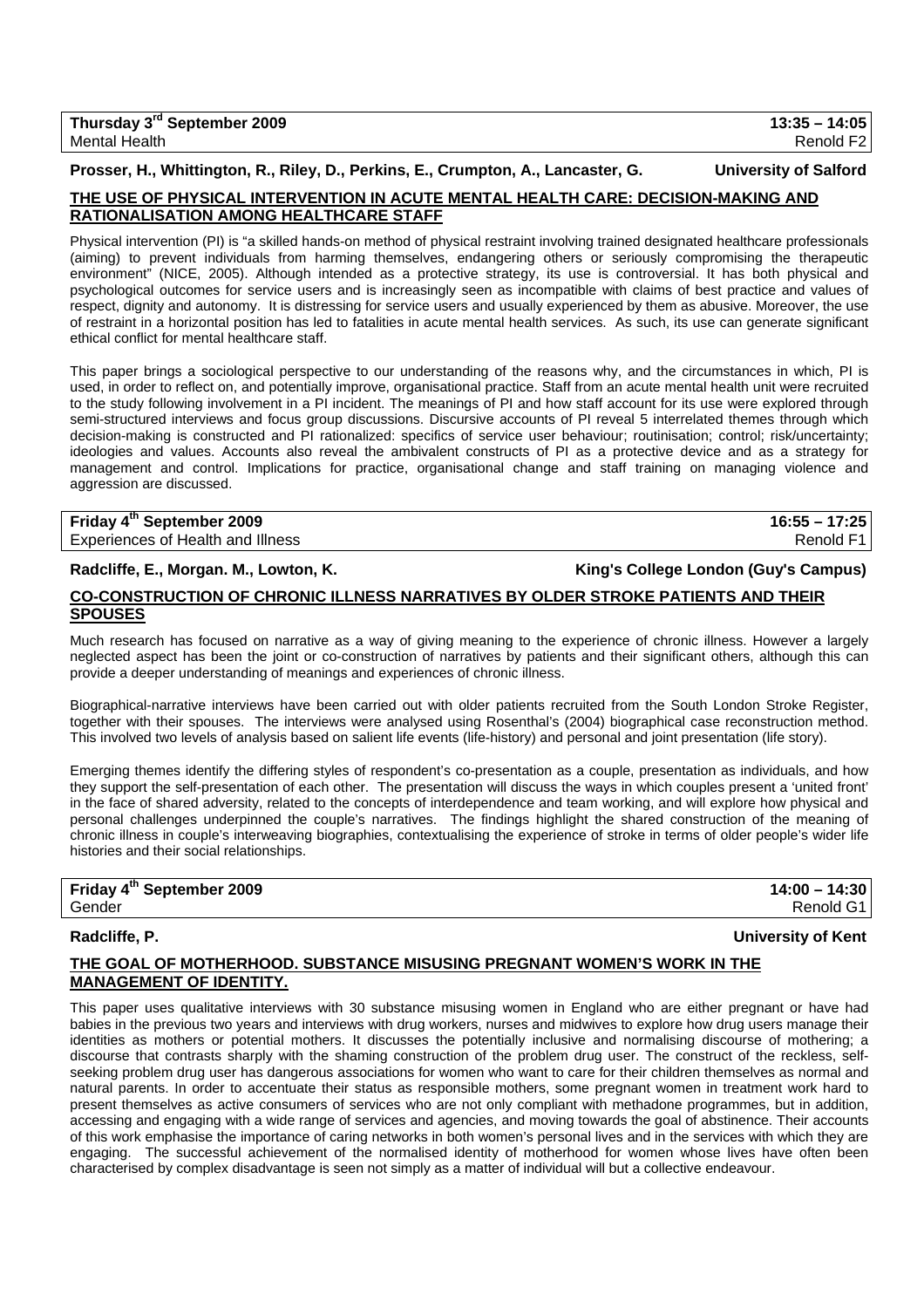## **Rapley, T., Heaven, B., Bamford, C., May, C. Newcastle University**

## **HOW THE LOGICS OF RESEARCH MAKE RESEARCHERS A PROBLEM: THE DYNAMICS OF INTERACTION BETWEEN EPISTEMIC COMMUNITIES**

Ruth Graham (2006) has pointed to a trajectory of work in the canon of Medical Sociology that lacks sympathy to medicine. This sub-genre of critical work can best be described as "Doctor bashing". In this view, professionals' power over patients is often refracted through incivilities and objectifications. Whilst taking part in inter-disciplinary research, we have sometimes found ourselves taking the same view about our fellow researchers. We have also observed moments where health professional and patients critically reflect on the research process. Rather than "bash" our fellow researchers, we want to explore the dynamics of these encounters between epistemic communities.

In this paper we undertake a comparative analysis of six ethnographic studies of the development, deployment and evaluation of a range of healthcare technologies. We focus on the pragmatic and epistemic logics that create and sustain tensions and outline a range of incidents that demonstrate these tensions-in-action. We show how as sociological observers in the research process we orientate to these tensions. In these moments, rather than enacting some form of sociological imperialism (Strong 1979), we often found our 'voice' constrained by complex relational problems. Centrally, factors like the temporality of the analytic process, the politics of politeness and relationships, asymmetries of responsibility, methodological and inter-disciplinary understandings, and role conflict were crucial.

## **Friday 4th September 2009 11:20 – 11:50**  Lifecourse and Open Stream **Renold G5** and Control Control of the Control Control Control Control Control Control Control Control Control Control Control Control Control Control Control Control Control Control Control Cont

### **Rees, G. The University of Edinburgh**

## **"TWO PEOPLE WERE THERE… [IF] I SAY WHAT CAUSED IT, I AM CERTAIN THIS WOULD HAPPEN": A SOCIOLOGY OF FORENSIC MEDICAL DIAGNOSIS IN RAPE EXAMINATIONS**

Forensic Medical Examiners (FMEs) are acutely aware of the possible future trial when compiling their reports. In the adversarial arena of the courtroom, an FME's evidence can be deconstructed (under cross-examination), or, even worse, contradicted by another FME. Such undermining of evidence is abhorrent to the FME community, as it challenges their claim to provide incontrovertible evidence for the court. In this paper, I will draw upon data gathered during interviews with FMEs regarding their conduct of medical examinations of rape and sexual assault complainers in Scotland; with particular focus upon the way that FMEs construct "morphological accounts" for comparison with the accounts of the complainer and suspect(s). The paper will describe how FMEs observe signs of injury upon the body, and will explain how they diagnose injuries and why FMEs choose not to draw inferences in certain cases. The paper will also touch upon the incorporation of the gynaecological instrument, the colposcope, into forensic medical examinations, and explain how clinical forensic medical researchers have attempted, using the colposcope, to uncover specific forms of injury that could discriminate between consensual and non-consensual sexual intercourse. My argument is that such research emphasises the permeable boundary between the medical and legal aspects of FME work as considered by FMEs themselves and has, in fact, served to create further space for uncertainty and deconstruction. Such a paper fits with medical sociology as it addresses questions of medical knowledge and practice, and stresses the importance of community in diagnosis and other medical claims-making.

| Thursday 3 <sup>rd</sup> September 2009 | $14:10 - 14:40$ |
|-----------------------------------------|-----------------|
| Lay/professional Interface              | Renold G2       |

## **Richardson, J.C., Grime, J.C, Ong, B.N. Keele University**

## **WHAT SHAPES THE RELATIONSHIPS BETWEEN OLDER PEOPLE WITH JOINT PAIN AND HEALTHCARE PROFESSIONALS?**

This paper arises from a qualitative study investigating why many older people consider themselves to be well while also reporting joint problems. Twenty-seven people (aged 56-87), who reported joint pain and stiffness, were sampled from a cohort study of joint pain in Staffordshire, UK. Respondents were interviewed at baseline, and are being followed up for one year further contact with the researchers during this time is decided by the respondents themselves.

This paper will explore how the respondents talked about their relationships with health care professionals in the context of a chronic condition and what might account for and shape these relationships. Factors include: the nature and severity of the joint problem and any additional health problem; perceptions of what constitutes a 'good and responsible patient'; changes in NHS care; a general orientation towards doctors; and the role of healthcare professionals in validating illness and enabling entitlement to social security benefits.

One of the aims of our study is to identify in what way people's positive perceptions of themselves as 'well' impacts on their use of and need for health and social care in the community, and in turn how interaction with such services affects an individual's self-perception of health. An exploration of what shape the relationship between these individuals and their healthcare professionals will help us to understand how they can successfully access support and services without presenting themselves as ill.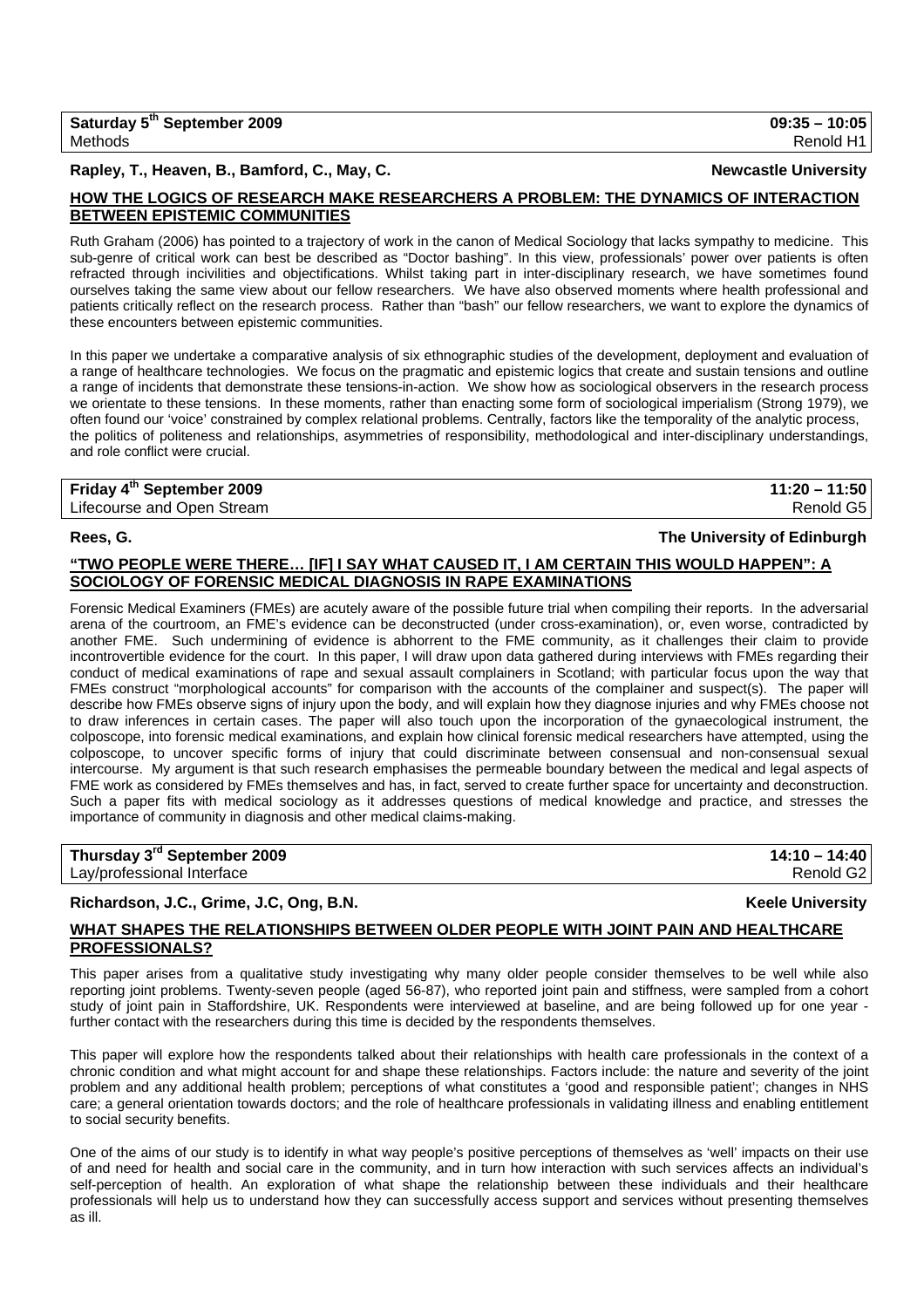**Ridge, D., Shariff. F., Carter. J., Dow. C., Polley, M., Salinas, M. University of Westminster** 

## **MIND AND BODY MANAGEMENT STRATEGIES FOR CHRONIC PAIN & RHEUMATOID ARTHRITIS: STRATEGIES IN SEARCH OF WELLBEING**

Chronic pain (CP) and rheumatoid arthritis (RA) pose a particular challenge for the individual. While biomedicine inevitably plays a role in the reduction or control of some symptoms for people living with chronic pain, directed self-management is also increasingly recognized as an important tool. Self-management can address pain associated symptoms of CP and RA and often has broader aims, such as promoting positive well-being. Forty-six interviews with people experiencing CP and 46 interviews with those living with RA associated pain were analysed. Our analysis uncovered three broad strategies adopted by participants: body management, mind management and mind-body management. The analysis demonstrated that for those living with pain, a sense of well-being is achieved not through pain control alone, but also through various mind/body techniques for managing pain, accepting new limits, and adjusting the way people relate to themselves. These self-management strategies are an important adjunct to biomedical care for those

## **Friday 4th September 2009 09:35 – 10:05**

Lifecourse and Open Stream **Renold G5** and C<sub>5</sub> and C<sub>5</sub> and C<sub>5</sub> and C<sub>5</sub> and C<sub>5</sub> and C<sub>5</sub> and C<sub>5</sub> and C<sub>5</sub> and C<sub>5</sub> and C<sub>5</sub> and C<sub>5</sub> and C<sub>5</sub> and C<sub>5</sub> and C<sub>5</sub> and C<sub>5</sub> and C<sub>5</sub> and C<sub>5</sub> and C<sub>5</sub> and C<sub>5</sub> and C<sub>5</sub> and

**Roberts, D. Keele University**

## **OLD AS YOU FEEL OR OLD BEFORE YOUR TIME? RECOLLECTIONS OF WORKING AND GROWING OLDER WITH A LONG-STANDING DISABILITY.**

The life trajectory of people with long-standing disabilities has come into increasingly sharp focus as health and social care technologies enable longer and healthier lifespans. In addition, the demographic ageing of the UK population provides a clear and attentive lens for research and policy relating to 'older age' (50+). Using the two categories definitively, however, does not adequately reflect the 'real lives' of this growing proportion of the population and, as a result, increasing attention is being given to the process and facets of 'growing older'. What remain under examined, however, are the sociologically complex intersections of long-standing disability and the 'normalities' of the lifecourse including working life. 'Lifecourse' is, however, a concept used within a number of disciplines, including disability studies and gerontology, but a range of perspectives are employed. These include the 'lifecourse' as: a recognisable series of life stages and transitions; a continuum incorporating chronological and cultural milestones; or as underpinning social status and potential disadvantage.

This paper presents data from a study examining the work-related experiences of people in mid-life (50+) with long-standing physical disabilities. Using participant recollection and co-constructed, semi-narrative data, the study provides some insight to participants' everyday experiences across the 'working lifecourse'. Interestingly, these do not always reflect current academic notions of either growing older or disability. Data is thus presented from the perspective of participants who identify four domains: 'The changing world about me'; 'Managing my changing world'; 'Making sense of my changing world'; and 'Ways of being me'.

## **Friday 4th September 2009 14:35 – 15:05**

## **Rowa-Dewar, N., Amos, A., Cunningham-Burley, S. University of Edinburgh**

## **AGENTS OF RESISTANCE: CHILDREN AND YOUNG PEOPLE'S EXPERIENCES AND VIEWS ON SECONDHAND SMOKE EXPOSURE IN THE HOME AND CAR** Despite the progress made in recent years in reducing exposure to secondhand smoke (SHS) in public places in the UK, many

children continue to experience high levels of SHS exposure with the associated health risks in their homes and cars. Children from socio-economically disadvantaged households are at particular risk as their parents are more likely to smoke and less likely to enforce smoking restrictions at home.

Existing SHS literature tells us very little about the internal family processes and relationships that shape smoking in the home, nor how these interact with wider social and community factors. Specifically, children's perspectives on SHS exposure within the home and car are virtually absent within existing literature which tends to describe them as the passive victims of parental smoking.

This study explores the experiences of 11/12 and 14/15 year-old children and young people from the new sociology of childhood perspective, which views children as active social agents. Participants were drawn from two communities in Edinburgh, one advantaged and one disadvantaged. Preliminary findings of their experiences and involvement in decisions around smoking and SHS exposure in the home and car are discussed in this presentation. Such experiences appear to be structured by social class. However, children's accounts of actively attempting to negotiate, and at times resist, adults smoking within the home are near universal. Methodological aspects of accessing children's accounts through interviews (paired and individual) and focus groups and negotiations with adult gatekeepers will also be discussed.

Risk Renold G5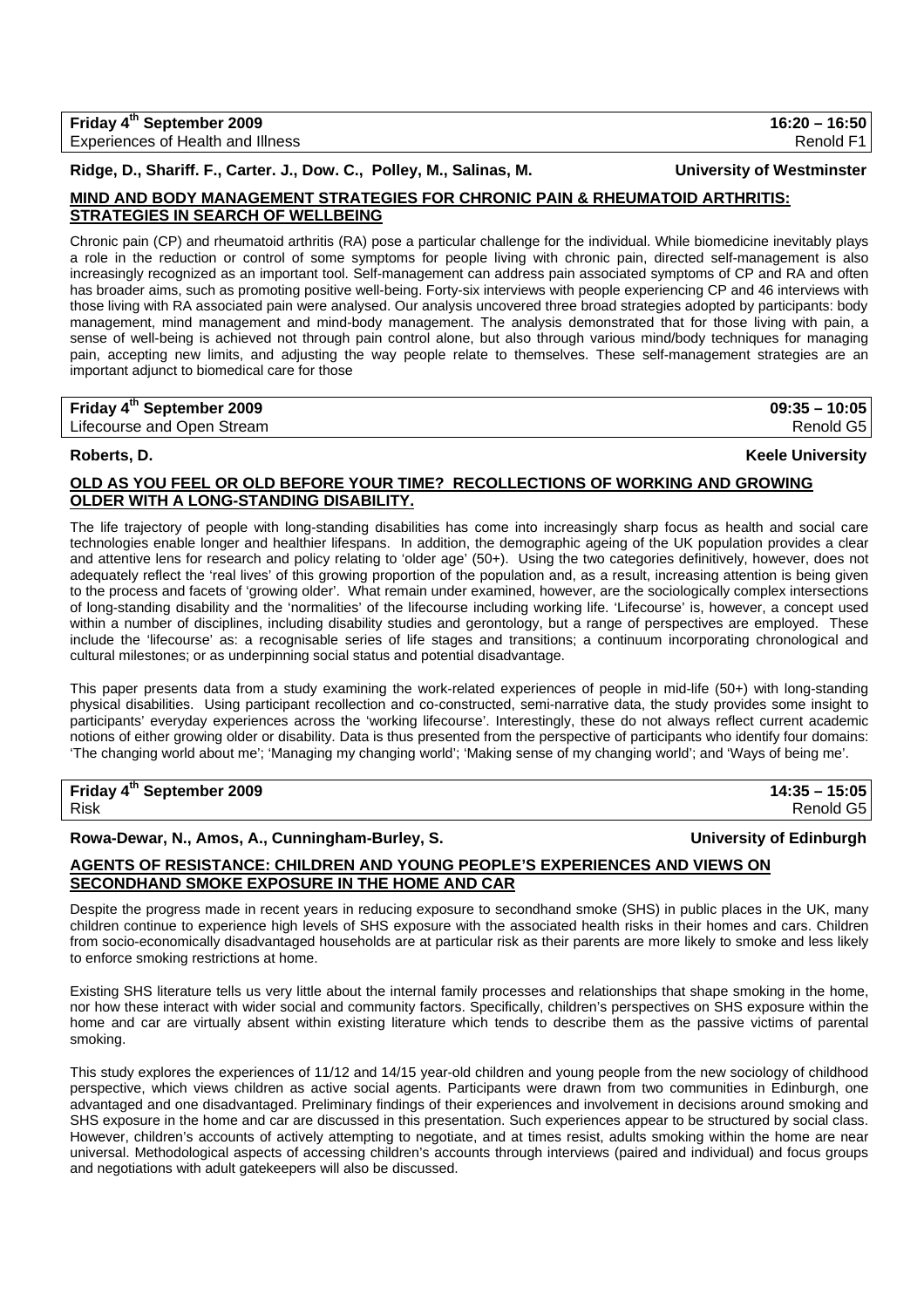| Friday 4 <sup>th</sup> September 2009           | $11:20 - 11:50$       |
|-------------------------------------------------|-----------------------|
| <b>Health Service Delivery and Organisation</b> | Renold C <sub>2</sub> |

**Rowley, E., Currie, G., Martin, G., Parry, R., Pass, S., Seymour, A. University of Nottingham** 

## **APPLYING MEDICAL SOCIOLOGY + ORGANIZATIONAL SOCIOLOGY IN IMPLEMENTING RESEARCH INTO PRACTICE**

Recently increasing attention has been paid to the relationship between medical sociology and organizational sociology. Griffiths (2003) argued that the combination of medical sociology and organizational sociology offers a valuable understanding of the complex ways in which healthcare is organized and delivered. CLAHRCs are NIHR funded research units that facilitate the translation of clinical research into practice. CLAHRC NDL is carrying out applied research in behavioural and organizational learning in a variety of healthcare sectors, and as such involves the implicit use of medical and organizational sociology. In doing this, we are able to take a situated approach to the translation and implementation of healthcare research into practice. Investigators have long recognised that knowledge transfer is not a simple, linear process but occurs through social systems whose complex interactions may facilitate, transform or obstruct knowledge transfer in unanticipated ways with unexpected consequences. Moreover, for implementation to be successful, an appreciation of the context must be designed into the innovation. This is where CLAHRCs offer unique insights. This paper will outline some of the ways in which combining medical sociology and organizational sociology can have a positive impact on the delivery and organization of innovative health services.

## **Saturday 5th September 2009 11:20 – 11:50**

## **Russell, S., Barbour, R., Brady, M. The University of Dundee**

## **UTILISING SOCIAL CAPITAL IN A STUDY ON REINTEGRATION AFTER STROKE**

This paper takes a critical look at the theoretical frameworks relating to social and cultural capital and their relevance for studying the process of "reintegration" after stroke. Previous research has examined long-term outcomes for stroke survivors, but has concentrated on return to work. The current study seeks to employ a broader definition of "reintegration": as re-entering society at large as an active social participant. Specifically this study aims to provide an understanding of the mechanisms that link economic, social and cultural capital and health-related quality of life.

Most previous studies follow a communitarian approach, drawing on Robert Putnam's work. While his concept of horizontal and vertical ties and the role of voluntary associations are useful, it is argued that consideration of a wider rage of theorists provides a more relevant framework for the current study, which seeks to operationalise social and cultural capital. Bourdieu's idea of social capital as being both an individual and group property and Coleman's emphasis on networks fit with the mixed methods design of this study. Bourdieu also stresses the need for social capital to be "endlessly affirmed and reaffirmed," highlighting the potential for studying this as a process. Woolcock's ideas about 'bonding', 'bridging' and 'linking' capital are likely to be useful in explaining how different aspects of social capital interact. Furthermore, Bourdieu's emphasis on social capital as but one type of capital alongside economic, cultural and symbolic capital promises to be especially fruitful in unpicking the process through which stroke survivors actively manage reintegration.

**Friday 4th September 2009 16:55 – 17:25**  Complimentary and Alternative Medicines **Renold H1** and Alternative Medicines Renold H1

## **Ruston, A., Cant, S., Watts, P. Canterbury Christ Church University**

## **RISK AND PROTECTION: CAM USE IN THE NHS**

Complementary and alternative medicine (CAM) is a substantial and growing part of health care behaviour and provision in the UK. There has been a demand for the integration of CAM and conventional medicine and medically qualified, professionally regulated practitioners are increasingly incorporating CAM knowledge into their repertoire of practice. However, there is limited information concerning the interface between CAM and conventional medicine. Given the differing philosophies, polices and practices underpinning the two types of medicine, scientific-bureaucratic in the NHS and diverse, often contested, principles and techniques of craft knowledge within CAM, this represents an important gap. Risk is central to this issue. Within the NHS, the imposition of bureaucratic devices to control health professionals' behaviour is challenging their claims to identifying and managing risk, whereas, in CAM, autonomous practitioners have personal responsibility for managing risk without external accountability. In-depth interviews were conducted with 27 nurses and midwives working in NHS hospitals to examine how they implemented and practiced CAM within their everyday practice. The study revealed that following initial success in developing and running CAM services the increasing application of scientific-bureaucratic approaches to managing risk within their organisations resulted in their CAM practice becoming dominated by bio-medical protocols. This approach generated a unified and predictable use of CAM knowledge and skills which increasingly became just another tool in the nurses or midwives repertoire of care rather than a means of providing individualised, holistic patient care based on a multi-dimensional, physical, mental and spiritual system.

Theory Renold F1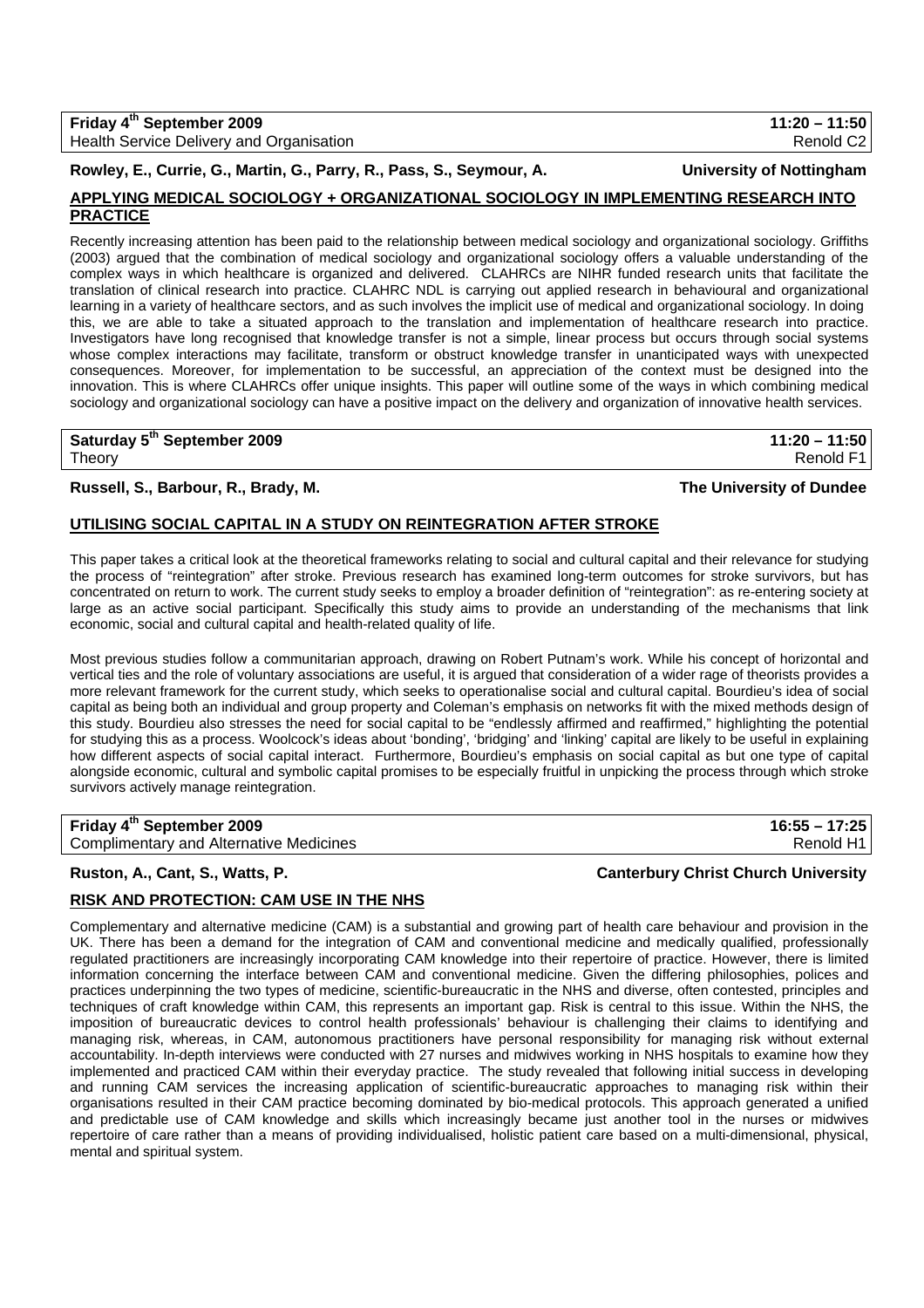## **Ryan, S., Redley, M., Raisanen, U. University of Oxford**

## **"I DON'T THINK THAT IS ASPERGERS, I REALLY THINK THAT IS WILLIAM"; SYMPTOM TALK IN**

### **COUPLES AFTER A DIAGNOSIS OF ASPERGER SYNDROME**

In this paper we explore how two couples make sense of their relationship after one partner is diagnosed with AS. This focus highlights the joint and individual work that goes on in constructing a marital relationship as well areas of discord and dispute. The negotiated and contested position of the diagnosed partner is apparent as participants try to make sense of their relationship within the context of the diagnosis. This sense making largely focuses on the complexities of trying to unravel self and symptom that occurs once the label of AS has been given.

The couples interviewed discussed the significance of having a confirmed diagnosis of AS, and how living with AS, or with a partner with AS affects their lives. The dialogic analysis of the data offers insights into the social construction of AS. Receiving the diagnosis of ASD invites those receiving it to revaluate and revise their autobiography; they now know (perversely) that 'nothing is wrong' with them, and embark on a process of trying to differentiate their character from their medical condition. For partners, the diagnosis provides an opportunity to reassess perceived moral failures within a medical framework and they, too, try to distinguish between self and symptom. In this new environment, some partners diagnosed with ASD attempt to change how they conduct themselves using newly acquired insights into their behaviour and actions. Their partners are faced with the prospect of embracing and supporting or rebuffing the possibility of personal change, and thus changes to their relationship.

## **Friday 4<sup>th</sup> September 2009** 15:45 – 16:15 Complimentary and Alternative Medicine Renold H1

**Salamonsen, A., Launsø, L., Kruse, T.E., Eriksen, S.H. University of Tromsø**

## **UNEXPECTED COURSES OF MULTIPLE SCLEROSIS AMONG PATIENTS USING COMPLEMENTARY AND ALTERNATIVE TREATMENT**

Complementary and Alternative Treatment (CAT) is frequently used by patients with multiple scleroses (MS). Some of these patients experience unexpected improvements of their symptoms that they relate to the use of CAT. The purpose of this study was to develop understandings of such self-defined unexpected improvements of MS-symptoms. 58 MS-patients were included in the study. A multiple case study design including document analysis, qualitative interviews, and descriptive statistics was used to explore what characterizes courses of MS which patients experience as unexpected. Empirically, we have identified four health related change processes: the process of loosing bodily competence; the process of developing responsibility; the process of taking control; and the process of choosing CAT. In these processes the patients redefine their history, the concept "treatment", and the importance of conventional health care. They change their positions from Recipients to Explorers working on safeguarding their health and life situation. As explorers supported by CAT, they choose alternative and conventional treatments and treatment providers that strengthen and nourish their own efforts. They thereby experience improvements of their MSsymptoms that they claim they would not have achieved by using conventional treatments only. This study contributes to the sociology of health and illness with an understanding of unexpected improvements of MS-related symptoms in a group of patients that can be seen as non-compliant relating to conventional health care. These patients can be perceived as modern boundary walkers reflecting limitations within the conventional health care and initiators regarding what MS-patients find useful in CAT.

| Thursday 3 <sup>rd</sup> September 2009 | $13:35 - 14:05$ |
|-----------------------------------------|-----------------|
| Ethnicity                               | Renold G1       |

## **Sanders, T., Mann, K., Roberts, J., Wass, V. University of Manchester**

## **INSTITUTIONAL MARGINALISATION AND STUDENT RESISTANCE: BARRIERS TO LEARNING ABOUT CULTURE AND ETHNICITY**

The views of second year students' towards the delivery of teaching on ethnicity and culture at two medical schools in northern England, with differently structured curricula, were explored using a series of focus groups. Although teaching on culture, race and ethnicity has increasingly been viewed as an important addition to the medical undergraduate curriculum, internationally the evidence of its effectiveness is weak. Both individual and institutional barriers have been shown to interfere with the implementation of learning on race and ethnicity, but still the evidence fails to show the specific social relationships that impact on learning behaviour and attitudes. Our findings, based on a combination of grounded theory and thematic analysis, identify two potentially competing views espoused by the students; first, the critical claim that the medical school fails to adequately support effective teaching and learning on race and ethnicity, and second, the view that the medical school is an 'inappropriate' setting for the successful delivery of the subject matter. These narratives represent two conflicting standpoints, which might be understood through the concept of 'habitus' (Bourdieu 1977). A habitus transforms the objective structures of the field (medical school) into the subjective structures of action and thought of the agent (medical student), resulting in the reproduction of the social structure. The findings reflect the wide acceptance by students of the dominant biomedical values espoused by the medical school. The implications for biomedical education and training together with the impact on professional socialisation will be discussed.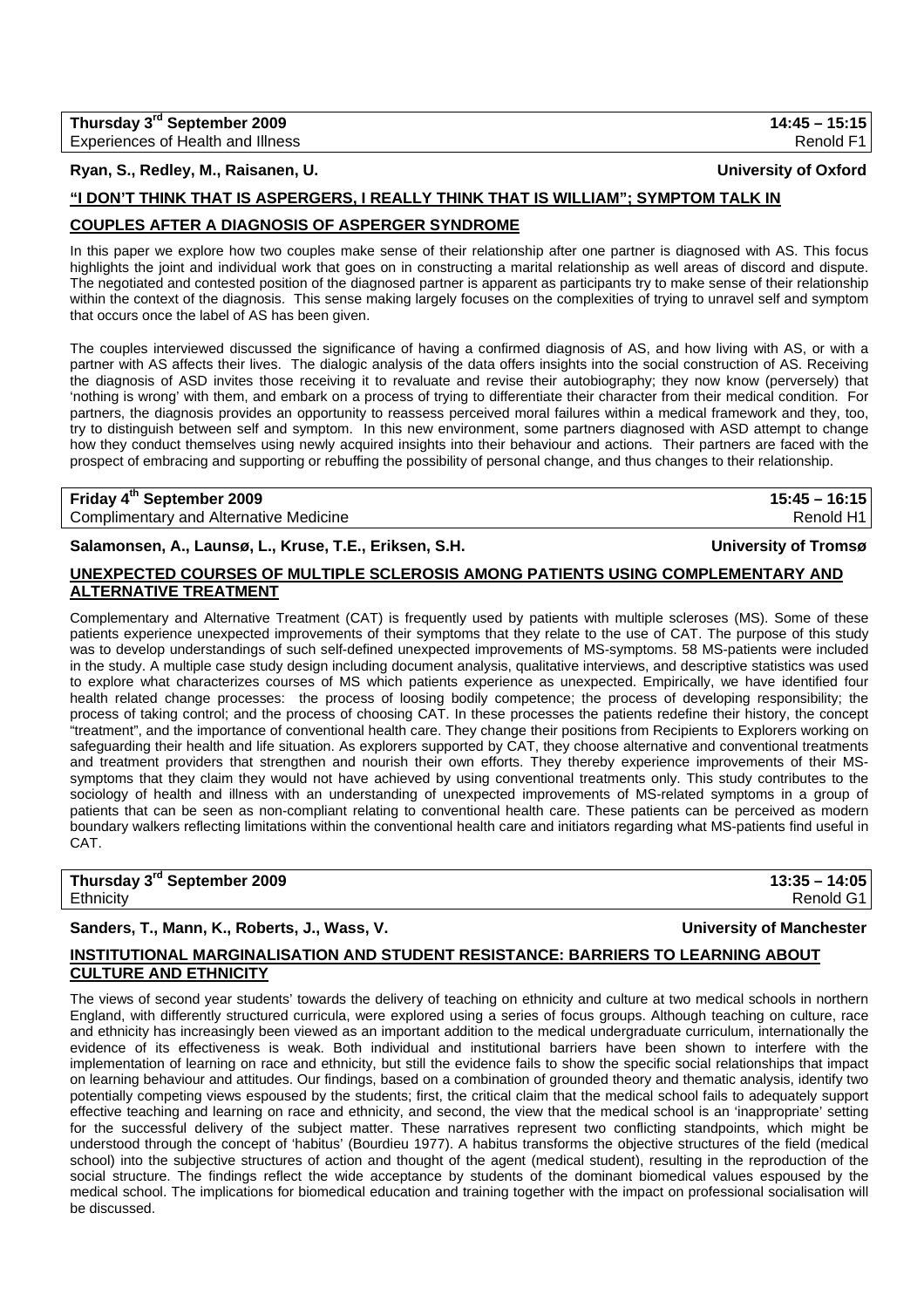**Sanderson, T., Calnan, M., Morris, M., Hewlett, S. Bristol Royal Infirmary**

## **USING GROUNDED THEORY WITH MIXED METHODS: AN EXAMPLE OF A PRAGMATIC STUDY IN RHEUMATOLOGY**

This paper reflects on the use of Grounded Theory to guide doctoral research about important outcomes for people living with rheumatoid arthritis (RA). There were two contrasting aims: 1) to explore individuals' understanding of important outcomes such as well-being and normality, and 2) to develop a set of treatment outcome priorities that would capture a representative patient perspective. A "mixed model" was chosen to address the contrasting research questions: using in-depth interviews, nominal groups and a postal survey. How these idiographic and nomothetic approaches were to be integrated was a continual challenge.

The main challenge was how to move from the rich qualitative data from individual interviews (Study 1), which elicited thematic framework of well-being and normality, and 63 important treatment outcomes, to the construction of a core set of patient priorities for clinical use with an RA population. Nominal groups (Study 2), which produced both qualitative and quantitative data, facilitated the transition from interviews to the postal survey. Grounded Theory enabled the development of theory that guided the choice of instruments for the postal survey (Study 3) and the formation of the core set, and ensured it was grounded in patient experience. Data analysis was conducted separately for each study and then a final integration of the different analyses was attempted. Glaser and Strauss advocated the use of mixed methods when necessary and this paper illustrates how Grounded Theory can provide a framework for developing theory and producing pragmatic outcomes using mixed methods in health research.

**Friday 4th September 2009 10:45 – 11:15**  Mental Health **Renold F2** 

## **Sarrami Foroushani, P. University of Nottingham**

## **EXPLORING COMPETING CONCEPTUAL FRAMEWORKS IN MEDICALIZATION OF ADULTS WITH ADHD**

Introduction: Existence of different views towards the same mental health problem informs competition in medicalization process and informs controversies such as variation in prevalence of ADHD (Attention Deficit Hyperactivity Disorder) and underdiagnosis of it. The aim of this study was exploring existence of variation in perception and approach of clinicians towards adults with ADHD.

Method: A case vignette was produced describing an adult with sign and symptoms of ADHD. The vignette along with openended questions was sent to a random selected sample of general practitioners, psychologists, and psychiatrics (N=150) in Nottinghamshire, UK. The idea of health care professionals towards the problem of the case, its cause, solution and appropriate professional group for management was enquired, without referring to ADHD or any other medical/psychiatric condition. After sending a reminder and performing direct invitations, 44 replies were received. Post-simulation semi-structure interviews were performed with selected respondents (N=16).

Results: Various perceptions of participants towards diagnosis, causation, treatment, and responsible professional groups are displayed and analyzed through free lists and classifications. Participants were categorised based on their general approach and attitude towards ADHD into three groups.

Discussions: Sociological implications of lack of agreement on diagnosis and treatment of ADHD in adults and existence of competing conceptual frameworks for their management are discussed. Based on the data, new dimensions for medicalization of mental health are suggested.

| Saturday 5 <sup>th</sup> September 2009 | $11:55 - 12:25$ |
|-----------------------------------------|-----------------|
| Risk                                    | Renold G5       |

## **Saukko, P., Farrimond, H., Evans, P. & Qureshi, N. Loughborough University**

## **BIOCHEMICAL, BEHAVIOURAL AND "LOST" APPROACHES TO RISK: QUALITATIVE STUDY ON PRIMARY PREVENTION OF HEART DISEASE**

Primary prevention of heart disease is high on government's agenda. In a qualitative study—nested within a family history trial we explored the experiences of healthy UK individuals (n=30) identified as at high risk of heart disease two weeks and six months after initial consultation with a clinician discussing risk and lifestyle/medications. We identified three approaches in the participants' trajectories: (i) the "biochemical" one focused on lowering cholesterol, attributed the risk to "genes" and change to cholesterol lowering statins and considered lifestyle change futile or unnecessary, (ii) the "behavioural" one focused on lifestyle and attributed feeling better and/or less at risk to behaviour change, (iii) the "lost" approach was associated with not being engaged with lifestyle or medications, not followed up by clinicians and low socioeconomic status. Our findings support the idea that a biological understanding of disease fuels trust in medications. But the biochemical understanding was not necessarily related to family history assessment rather than a post hoc rationalisation after cholesterol did not respond to dietary change or awe at the significant reductions in cholesterol achieved by statins. The fixation on cholesterol/drugs masqued the fact that lifestyle change brings broader health and quality of life benefits, as noted by the participants who "felt" better. Further, many, particularly towards the lost approach, associated their risk and lifestyle with difficult work and financial situation and mental and unrelated physical illnesses. Medications do not address these broader ramifications of heart disease, which would require a more holistic and social approach to prevention.

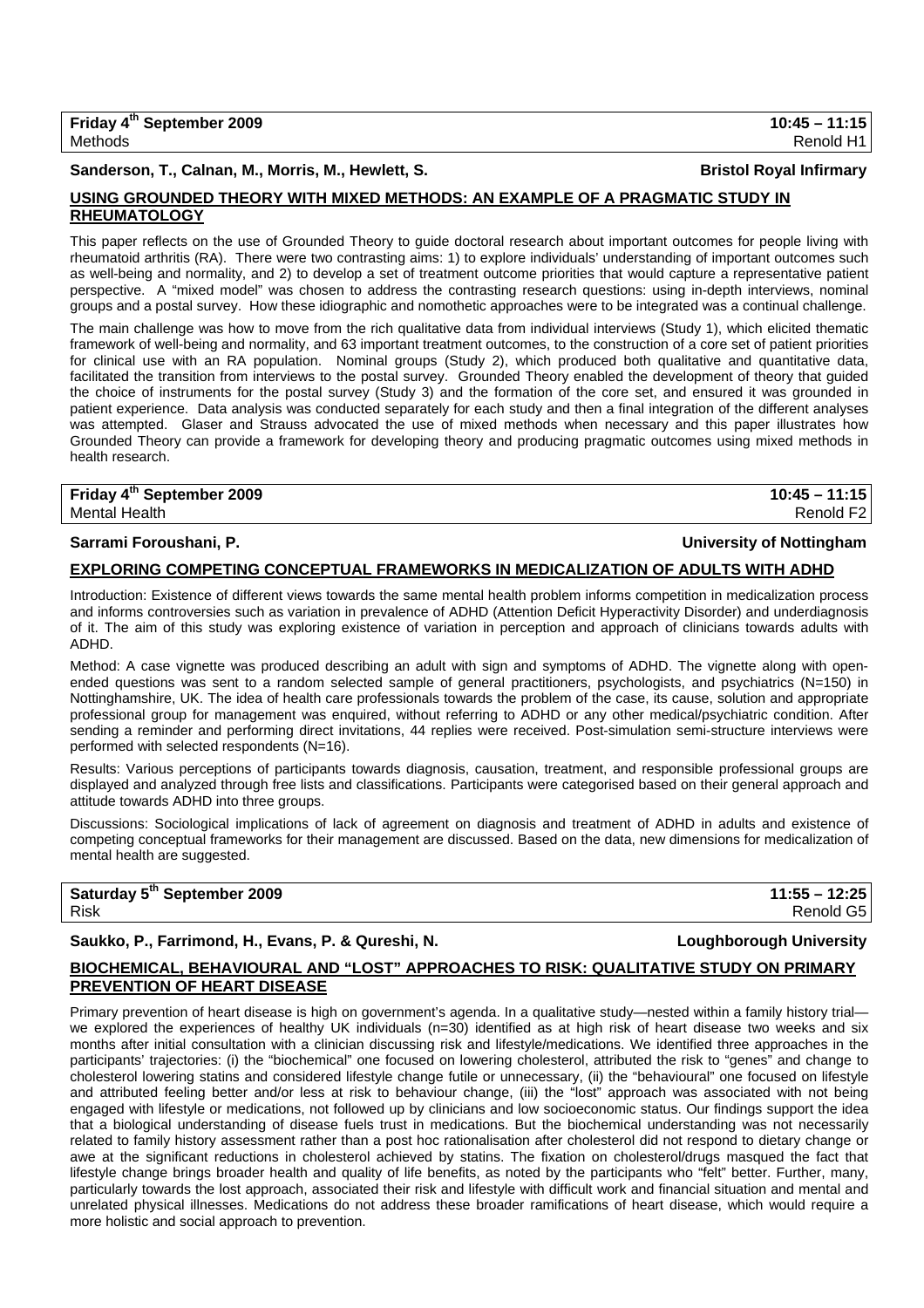## **Savage, M., Dumas, A., Bergeron, C. University of Ottawa**

## **LIFESTYLES OF SOCIALLY AND MATERIALLY DEPRIVED MEN SUFFERING FROM HEART DISEASE. A QUESTION OF INSTABILITY AND DESPAIR.**

Cardiovascular diseases (CVD) are leading causes of death and disability in Canada, and men of low socioeconomic status are particularly vulnerable to these conditions. Health institutions have developed and promoted rehabilitation programs and lifestyle changes in order to increase quality of life after a CVD. However, such efforts have not attained the desired outcomes, especially amongst the socioeconomically deprived. Drawing on Pierre Bourdieu's theory of practice, this qualitative study aims to understand the social mechanisms that underpin lifestyles of socially and materially deprived men ( $n = 20$ ) in the context of CVD. The analysis suggests that lifestyle maintenance/change is rooted in one's somatic culture (the way of treating the body, maintaining it, caring for it, feeding it, etc.). More precisely, the results show that the normative lifestyles promoted by health institutions contrast with this group's view of the world and that the adoption of health practices holds low priority in comparison to more pressing concerns. Hence, faced with the dilemma of living (quality of life) or surviving (quantity of life), these men opt for the former. This paper concludes by exposing wider considerations with regards to promoting lifestyle change amongst socioeconomically deprived men.

## **Thursday 3rd September 2009 14:10 – 14:40**  Mental Health Renold F2

**Scales, K., Bailey, S. & Lloyd, J. University of Nottingham**

## **INPATIENT CARE FOR PEOPLE WITH DEMENTIA: STAFF WELL BEING AND THE IMPLICATIONS FOR PERSON-CENTRED PRACTICE**

Within older people's mental health services, the threshold for admission to inpatient care is rising and staff are working with increasingly dependent and frail populations. The physical demands of this role as well as its emotional impact are considerable. Cures are generally not expected yet end-of-life care is seldom mentioned; staff are frequently expected to rehabilitate a person to return to an environment where adequate support is not available; and deaths are a relatively common occurrence.

We are focussing on the experience of working in inpatient settings for older people with dementia from the perspective of the professional carers who work most directly with them. We are interested in staff's motivation for undertaking this challenging work, what sustains them day-to-day, the coping strategies they employ, the rewards they derive from the work, and the problems they encounter.

This study is ethnographic, with data gathered primarily through participant observation and supplemented by dementia care mapping, focus groups and individual interviews. Through this research, which is being undertaken in three different inpatient wards for older people with dementia within a large Healthcare Trust, we aim to identify ways to improve staff well-being and promote person-centred care and positive patient outcomes.

This paper will present findings from our analysis, derived through a collaborative process involving the academic researchers, NHS stakeholders, carers, and representatives of the local Alzheimer's Society. Opinions in this study are those of the researchers and not of the Department of Health or the National Institute for Health Research.

# **Saturday 5th September 2009 10:10 – 10:40**  Methods Renold H1

### **Shaw, S.E. and Kokanovic, R. The Nuffield Trust**

## **MAKING THE FAMILIAR STRANGE AND THE STRANGE FAMILIAR: INTERACTIONAL DIMENSIONS OF QUALITATIVE INTERVIEWS IN HEALTH RESEARCH**

An extensive choice of texts is available to health researchers interested in employing qualitative interviews. These typically describe key approaches to interviewing, the design of associated tools, communication issues, potential interviewer effects and analytic approaches. Such texts guide health researchers to consider and undertake interviews in particular ways, often without considering the interactional aspects of interviewing. However, these aspects are epistemologically, methodologically and practically important: acknowledging that interviewer/interviewee interactions contribute to the co-production of narratives and help to form power relationships. Interactions are shaped by social categories to which researchers and respondents belong. The way interactions are shaped can be exacerbated when studying groups with whom researchers do not share membership or when studying groups where relationships exist prior to the research. Our focus is on the theoretical and methodological issues allied with such interview interactions. To illustrate key issues we draw on reflexive commentary from two studies - one focused on the formulation of UK research policy and employing in-depth, face-to-face interviews with 16 senior policymakers (including representatives from government, academia and industry), the other focused on cross-cultural research on 'depression' undertaking in-depth interviews with over 50 refugees and immigrants from Asia, Southern Europe and East Africa in Australia to explore (i) framing of interviews (e.g. institutional and lifeworld, Roberts & Sarangi 1999); (ii) the influence of social and political circumstances and relationships; and (iii) the role of power in shaping interactions. Our conclusions focus on how the reflexive process might be employed to account for such interactions.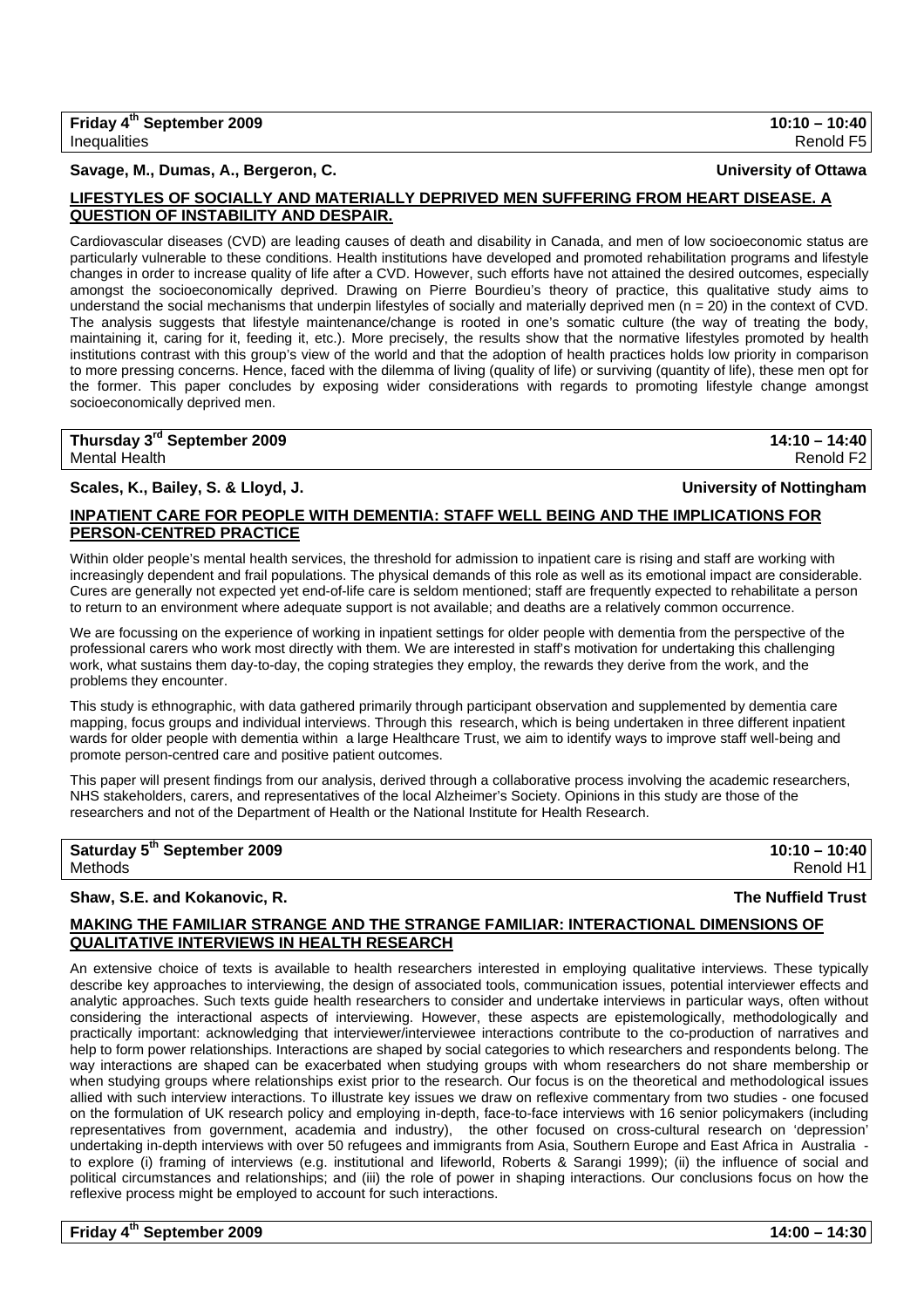### International Renold G2

## **Sicchia, S.R. University of Toronto**

## **HOSPITAL-BASED RESPONSES TO DOMESTIC VIOLENCE AND THE SOCIAL ORGANIZATION OF WOMAN ABUSE IN CANADA**

Since the 1970's, specialized health services for victims of violence have proliferated. In Canada, a recent development has been the introduction of hospital-based responses to domestic violence (DV)—services based on the medico-legal model of care used to treat victims of sexual assault (SA). While a great deal has been written about the clinical and legal dimensions of these services (and on the criminalisation and medicalisation of DV and SA more broadly), there is far less research exploring how these services are textually mediated and socially organized. Relying on the Canadian sociologist, Dorothy Smith's institutional ethnographic (IE) methodology, my doctoral research begins to address this paucity. Accordingly, the presentation opens with a brief description of Smith's innovative methodology and the programs in question. This is followed by a discussion of the textualpractices that bring domestic violence and abused women into view in these clinical settings and in so doing make them institutionally actionable. It then goes on to describe some of the material consequences that are associated with this particular form of social organization including consideration of the impact of medical accounts that serve legal understandings and ends.

**Thursday 3rd September 2009 13:00 – 13:30**  Ethnicity Renold G1

## **Smart, A. Tutton, R., Martin. P. and Ellison, G. T. H. Bath Spa University Communisty**

## **'RACE' AS A SOCIAL CONSTRUCTION IN GENETICS.**

In sociology it is commonplace to find 'race' referred to as a social construction, and some biomedical scientists appear to have also adopted this idea. As the notion that 'race' is socially constructed undertakes this journey across disciplinary boundaries it is pertinent to ask questions about whether it continues to mean the same thing in its new contexts, and about how is being adopted and used by biomedical science practitioners. This paper explores these questions by examining a particular case in point. In November 2004 an influential genetics journal, Nature Genetics, published a Special Issue entitled 'Genetics for the Human Race'. In this landmark publication a number of contributors used the expressions 'socially defined construct', 'social construct' and 'socially constructed' in their discussions of 'race' and genetics. These expressions will be examined, and it will be argued that the claims that 'race' is a social construction made by the authors in this journal can be interpreted as a kind of boundary work (Gieryn, 1983); as discursive practices that attempt to demarcate the legitimate scope and subjects of scientific enquiry. The paper will end with a reflection on why these claims appeared in the way they did, and what might be the implications of genetic science adopting the "social construction of 'race'" into its lexicon.

# **Saturday 5th September 2009 11:55 – 12:25**

Reproductive and Sexual Health Renold H2

## **Smith, M.V. University of Edinburgh**

### **"IT'S NOT A COMPETITION": EXPERIENCING THE 'MINOR DISORDERS' AND HOLDING ONE'S OWN IN HEALTHY PREGNANCY**

Recent interest in antenatal care (e.g. McCourt; Hildingsson and Radestad; Wedin et al; Luyben and Fleming) focuses on satisfaction (women's and midwives') and the nature of care but does not discuss the impact of symptoms experienced as part of pregnancy.Women undergoing a healthy pregnancy accept and expect to suffer from the 'minor disorders', conditions that are considered harmless to mother and baby and too common to be of interest. Yet these 'normal' disorders can be severely painful and very disruptive to life on all fronts, blurring distinctions between health and illness and adding to the intense and multidimensional experience of change and growth, particularly with a first pregnancy. The heavily medicalised context of antenatal care in which women become patients requiring professional oversight but without crossing a clear division, creates a framework within which women attempt to maintain their usual lives – or have to relinquish them. They experience the development of pregnancy as a comparative thing which enables them to make critical judgments about their own 'performance' or abilities to fulfil their image of contemporary pregnant women. This paper reports qualitative research exploring the impact of the 'minor disorders' in healthy pregnancy in relation to the women's own perceptions of their child-growing role, antenatal care and the dichotomies of natural v. medicalised and success v. failure.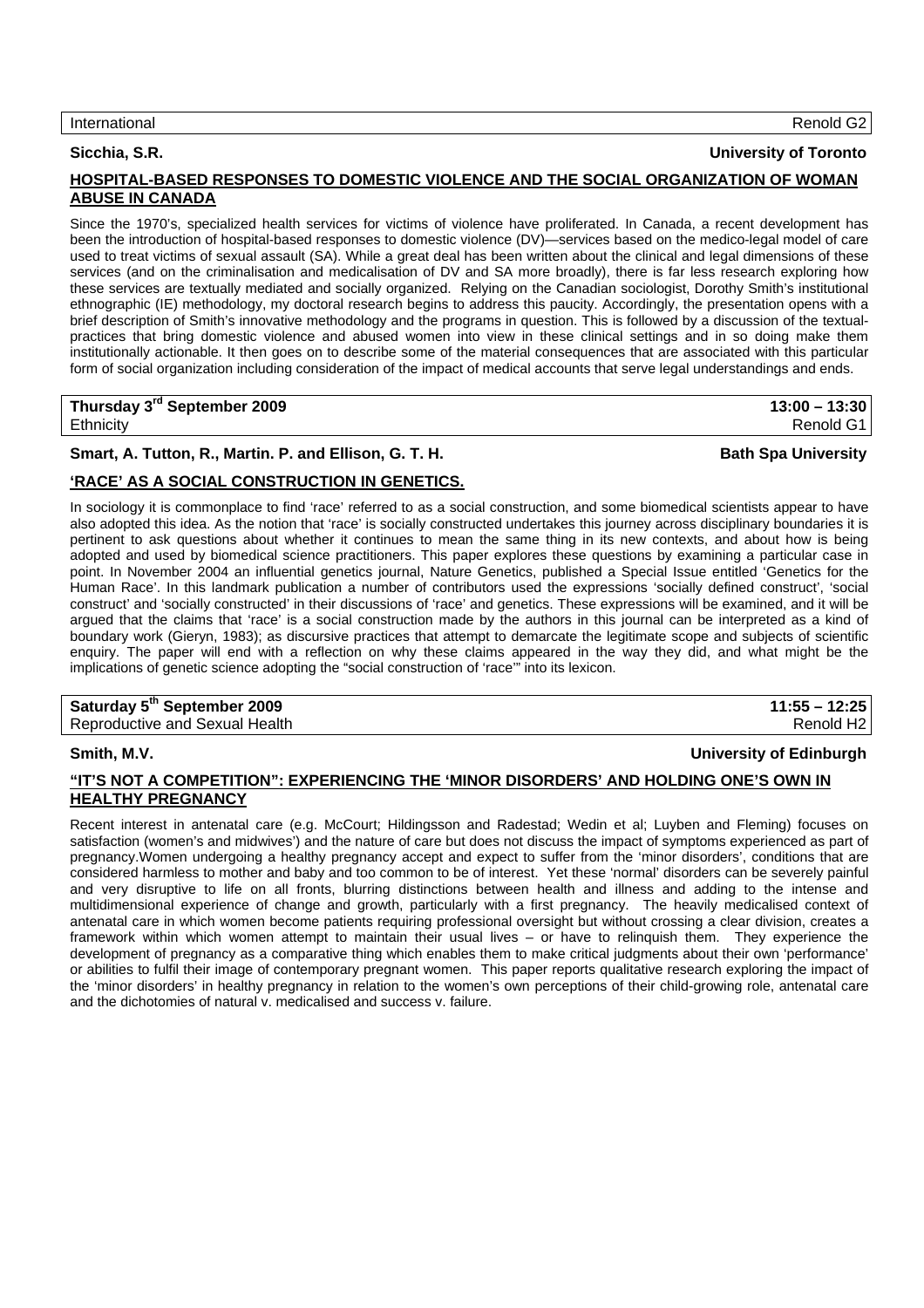| Friday 4 <sup>th</sup> September 2009 | $14:35 - 15:05$ |
|---------------------------------------|-----------------|
| Cancer                                | Renold F5       |

## Smith, S., Wyke, S., Campbell, N., Macleod U., Ziebland, S. **Netchand, S. The Contract Conventional** University of Stirling

## **HELP-SEEKING BEHAVIOUR IN SMOKERS AND EX-SMOKERS WITH SYMPTOMS OF LUNG CANCER. THE APPLICATION OF AN INTEGRATED MODEL**

Most patients with lung cancer in the UK are diagnosed when curative surgery is no longer an option and consulting a medical practitioner having had symptoms for some time is recognized as part of the problem. This paper aims to further understand response to symptoms of lung cancer in order to identify areas in which interventions have potential to increase early consultation.

Qualitative interviews with 42 people with lung cancer focused on symptoms and response prior to initial consultation. Data were analysed with reference to an integrated help-seeking framework which integrated sociological and psychological models of illness behaviour. Respondents who 'delayed' consultation were distinguished from those who did not and evidence of difference in their accounts sought.

Models of response to symptoms from psychology and sociology are remarkably similar. The integrated framework included the nature of symptoms, explanations for them, descriptions of action taken over time and prompting to respond from a family member. In explaining response to symptoms respondents reported drawing on existing knowledge of symptoms, their likely cause and perceptions of personal risk. The nature of symptoms (acute, severe, chronic) was reported as influential as were family members who noticed symptoms. Actions included self-medication and 'wait and see' strategies which were reassessed over time. People who consulted within 12 weeks of onset described symptoms that were largely acute and noticed by others but otherwise no differences were apparent. Findings suggest that interventions can target knowledge and the role of others in the context of theories of behaviour change.

## **Saturday 5th September 2009 10:45 – 11:15**

Smithson, J., Paterson, C., Britten, N., Lewith, G. and Evans, M. **Example 20 and Strutters** University of Exeter

## **USING META-ETHNOGRAPHY TO PRODUCE A QUALITATIVE SYNTHESIS OF THE USE OF COMPLEMENTARY THERAPIES AFTER A DIAGNOSIS OF CANCER**

Between 30-40% of adults with a diagnosis of cancer use complementary therapies alongside biomedical treatment. Many qualitative studies, mostly small scale, have investigated these experiences in different patient populations. A multi-disciplinary team conducted a meta-ethnography to synthesise and integrate the findings from published qualitative studies in the last 10 years. The aim was to draw out key themes, note gaps in the research, and suggest directions for future research. A systematic literature search located 26 relevant papers. Each paper was read by two members of the research team, who carried out quality appraisal and data extraction to identify the main themes. Key concepts of each study were translated into those of other studies. Differences and variations were noted in association with treatment, therapy type, and by stage of cancer – early stage, mid treatment, advanced cancer, palliative care, and "survivors". Meta-ethnography aims to build a new understanding of the data as a whole, developing new knowledge based on rigorous analysis of existing research findings. Six key concepts were identified as central to understanding patients' experiences of complementary therapies after a diagnosis of cancer. These concepts were Control, Connecting, Wellbeing, Transformation, Integration and Polarisation. The team connected the key themes through a Line of Argument, and drew together the key aspects of the experience of complementary therapies after a diagnosis of cancer into a unified whole. In this paper we consider the findings in the context of wider sociological debates around patient choice, consumerism and medicalisation.

### **Friday 4th September 2009 17:30 – 18:00**  Complimentary and Alternative Medicines Renold H1

## **Sointu, E. Smith College, USA**

## **GENDERING COMPLEMENTARY AND ALTERNATIVE MEDICINES**

This paper theorizes the emergence of the alternative and complementary health sector as interlinked with prevalent contemporary conceptualizations of the self, but also as entwined with negotiations of gender in today's detraditionalizing societies. The 'discourse of wellbeing' - captured in many alternative and complementary health practices – is strongly congruent with ideals of self-fulfilling, authentic, unique and self-responsible subjectivity. As such, the discourse of wellbeing simultaneously reproduces some of the key ideas shaping subjectivities today as well as provides a striking contrast to the traditional discourse of other-directed and caring femininity. Simultaneously, through an emphasis on emotional honesty and intimacy, the discourse of wellbeing also negotiates and challenges conceptualisations historically associated with 'hegemonic masculinity' (Connell 2002). It is in light of perceptions and experiences of gendered subjects that the rise of the alternative and complementary health sphere can be understood as remedying not solely physiological illness but rather the generation of subjectivity in the context of shifting gender relations in late modern societies. Expectations and experiences relating to gendered identities add a further level of complexity to the meaningfulness and therapeutic value of alternative and complementary medicines as well as underlie gender differences in the utilization of holistic health practices. I draw on data from a qualitative study with 44 primarily white middle-class users and practitioners of varied alternative and complementary medicines in the UK.

Cancer Renold F5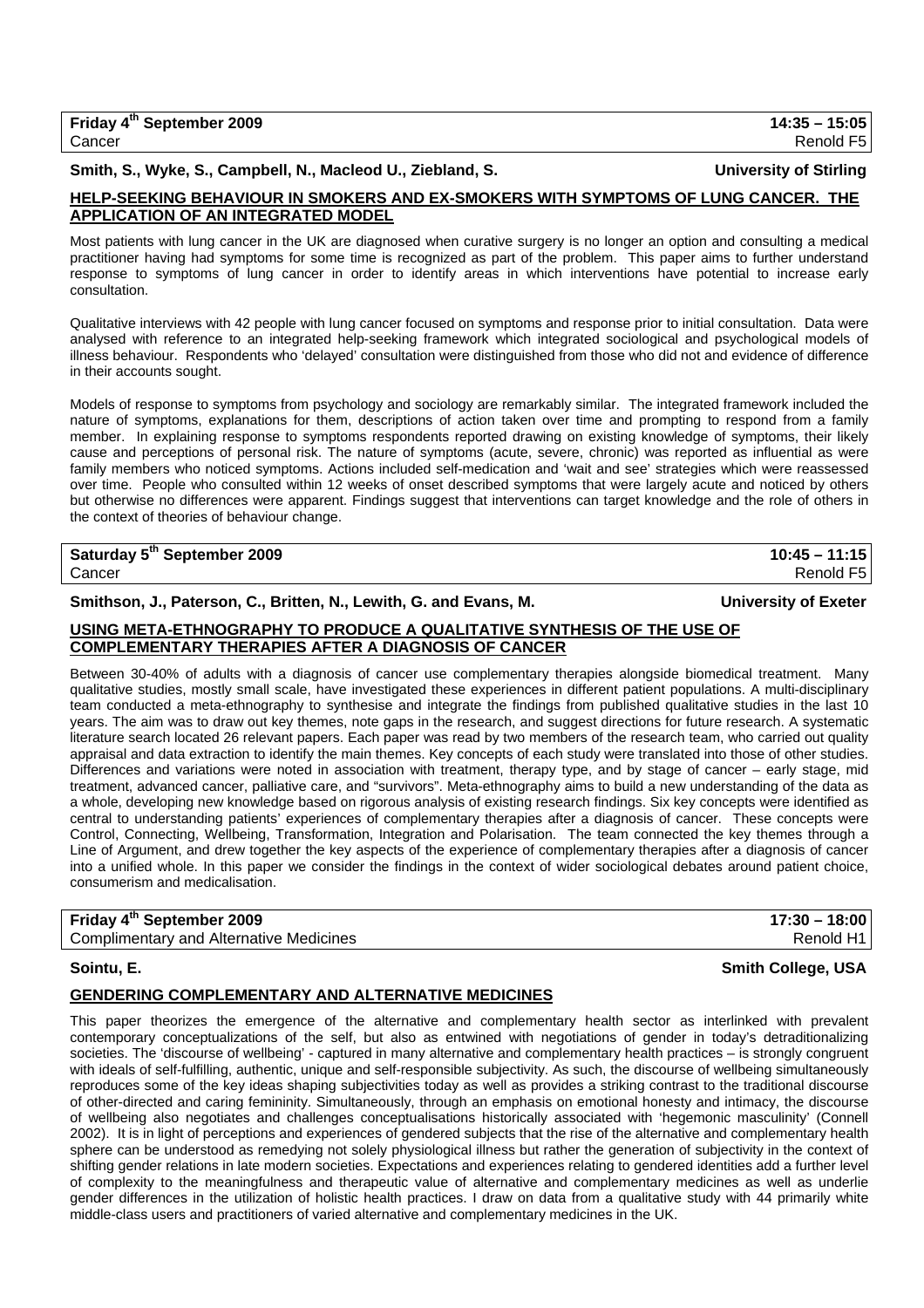### **Spencer, K. University of Manchester**

## **WHY A POOR DIET? THE IMPACT OF CULTURAL AND MATERIAL INLFLUENCES ON THE EATING PATTERNS OF UK PREGNANT TEENAGERS. A QUALITATIVE APPROACH**

There is clear evidence that teenage mothers have poorer pregnancy outcomes than older mothers in terms of infant mortality, low birth weight and restricted growth. The risk of adverse pregnancy outcome in adolescents has been attributed to the nutritional status of the mother prior to and during pregnancy, although poor socio-economic status and reproductive immaturity or growth status have also been implicated. Despite the growing body of knowledge that supports the importance of healthy eating patterns in adolescent pregnancies, national nutritional interventions are currently not targeted at the UK pregnant teenage population. In order to implement effective teenage pregnancy services to improve pregnancy outcomes it is important to have adequate understanding of the multiple factors shaping food choice for this group, including the view from young women themselves. This research was developed to examine young women's experiences of pregnancy and the place of food within this. The study was designed to present a sociological understanding of why young pregnant women eat the way they do. Findings from three focus groups and sixty interviews suggest that a complex interaction of socio-cultural and socio-economic factors combined with lack of knowledge and cooking skills encourages dietary patterns that deviate from recommended guidelines for pregnant women. The major themes emerging from the analysis can be summarised into three main areas; teenage/maternal identity; the socialisation of family food-ways; material resources. The findings presented in this paper are discussed in relation to the development of realistic strategies for health promotion interventions as well as the implications for broader policy.

**Saturday 5th September 2009 11:20 – 11:50**  Mental Health Renold F2

## **Staddon, P.A. University of Plymouth**

### **'SOMETHING WRONG WITH ME'? APPLYING A SOCIAL MODEL TO ALCOHOL DISTRESS**

Social models of physical impairment have been known for many years (Oliver 1996; Barnes 1991). With such a model, the emphasis shifts from 'what is wrong with me?' to 'what difficulties are caused for me by social organisation?' Social models of mental health conditions have been slower to develop (Beresford 2009) with service users/survivors sometimes reluctant to relinquish a medical framework for their lives, while seeking greater involvement in what treatment, if any, they receive, and how mental health research is constructed.

In that area of mental health usually called 'alcoholism', there is even less challenge to the popular medical framework whereby people using alcohol 'too much' are considered morally weak. If the alcohol users are also female, their moral worth is damaged even further, since they have demonstrably failed to enact the responsible and feminine roles which families expect. Yet the causes of their distress are neither medical nor moral but social (Ettorre 2007).

This paper suggests a social model of women's alcohol use, underlining the high proportion who have been sexually abused as children, are currently or have recently been in violent relationships, and/or are living in poverty. It emphasises the need for authenticity, well-being, education, work and leisure for women, as well as for everyone else. Such improved social care would by its nature make alcohol a less important focus in these women's lives, and offer viable alternatives to using alcohol and to 'treatment'.

## **Friday 4th September 2009 15:45 – 16:15**  Cancer Renold F5

### **Stephens, N. Cardiff University School of Social Sciences**

## **CANCER PATIENTS, CANCER BIOBANKS, CANCER RESEARCHERS: FORGING A SHARED IDENTITY?**

In the wake of organ retention scandals at Bristol Royal Infirmary and Alder Hey Children's Hospital new forms of relationship have emerged between cancer researchers and cancer patients. Key mediating bodies in this sector are the growing number of cancer biobanks. In the past British tissue collections were largely private collections for internal use. Progressively today we are witnessing a newly emergent tissue economy founded upon norms of transparency and exchange. This paper reports on empirical work conducted with three bodies within this movement: a functioning cancer biobank, an advisory group championing these new norms of tissue retention, and the overarching umbrella group: the Confederation of Cancer Biobanks. The analysis explicates how ethicality and public visibility are translated into practice. It documents how the agencies of cancer biobanking seek to produce mutual understandings and work patterns across a broad range of disparate groups: patients, nurses, pathologists, oncologists, NHS Trusts, banking professionals, computer scientists and regulatory bodies. To conclude the paper reflects upon how the banks try to provoke a new form of patienthood: one based upon engagement of cancer suffers in the research effort around their disease both as scrutinising stakeholders and tissue donors.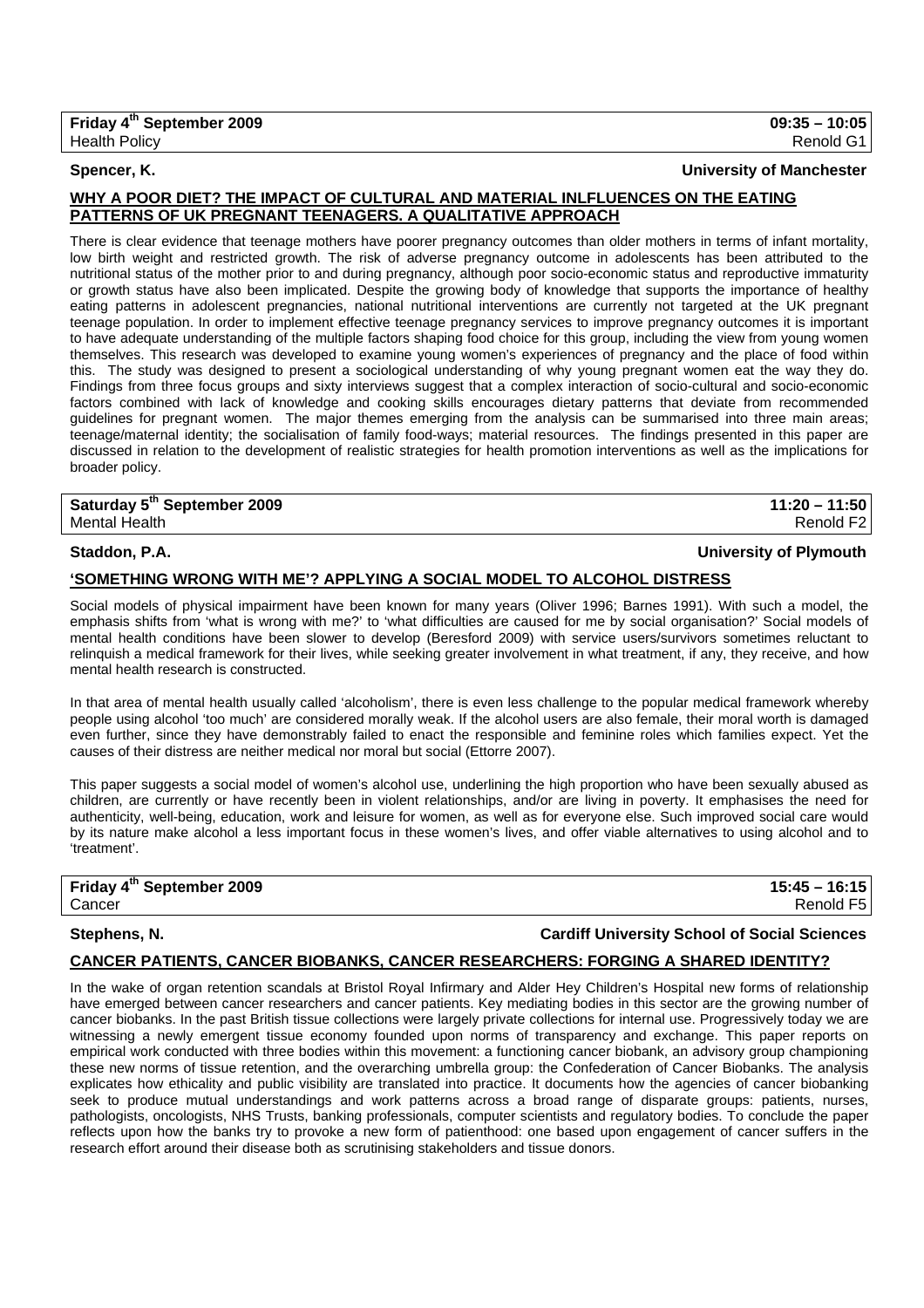### **Stjerna, M-L University of Stockholm**

### **CONTESTED AND 'RISKY' FOOD AND THE STRIVING FOR BALANCE IN CONTEMPORARY URBAN SOCIETY**

This paper is concerned with how people understand risk related to food and eating in contemporary society. In Western society there are several imperatives related to food and eating. In order to avoid illness and disease we should eat healthy food. But even more importantly, the norms of slimness influence the way we think we should eat. In addition there is an 'ethic eating' as an imperative related to environmental issues and animal rights. Further, food is related to pleasure and wellbeing. This raises questions about people's everyday ideas about food and eating and how they handle these complex imperatives. I will draw on a Swedish qualitative study of notions of food and eating, and more specifically what and how we 'should' eat. The results show that the relationship between the individual eater and society are understood both in terms of risk and in terms of possibilities. Development in society, such as massproduction of food, is seen as a risk in itself. Also, technology and artificial or 'unnatural' food is seen as risk to the human body. Even if the body is seen as robust and able to cope with attacks from these sorts of risk, there are limits to how much it can tolerate. Furthermore, human nature, and her taste for sweet or in other ways unhealthy food as well as her resistance to expert advice, can be seen as a risk. What emerges in the material is a striving for balance, rather than optimal health.

| Friday 4 <sup>th</sup> September 2009 | $11:20 - 11:50$ |
|---------------------------------------|-----------------|
| <b>Health Policy</b>                  | Renold G1       |

## **Stokken, R., Barstad, J.**

## **IMPEDING OR PROMOTING SELF-HELP INITIATIVES THROUGH LAY-PROFESSIONAL GOVERNANCE PROCESSES**

Background: In Norway, Self-help has been incorporated in official strategies to improve the general health status of the population, especially concerning mental health issues. The Norwegian Directorate of Health provide project and research funding, and a National Nodal Point for Self-Help has been appointed.

Method: Through interviews, documents and observations we study eight projects funded by directorate and supported by the nodal point. As reference, we include four grass root initiatives, unsupported by funds from directorate and nodal point. We focus upon processes where lay and professionals partakes in governance processes, to reveal what making them suppress or impede each other. A framework from empowerment planning guides our analysis.

Discussion: Both projects and grass root initiatives that flourish share some common features; and those struggling are missing at least one of these. The common features are 1) Wide network. Both project manager and involved organizations need network outside own organization. 2) Deeply rooted, within all partaking organizations. 3) Feedback processes that legitimize change of intentions, means and tasks; 4) Flexibility to implement changes induced by feedback processes, and 5) a strong project manager with legitimacy within all organizations involved. This calls for a generous and facilitating project leadership, rather than a strict project management.

**Friday 4th September 2009 09:35 – 10:05**  Methods Renold H1

## **Stone, J. University of Southampton**

## **IMPERFECT TIMING? THE EPIDEMIOLOGICAL CONSEQUENCES OF USING AVAILABLE DATA TO MEASURE LIFE-COURSE SOCIOECONOMIC POSITION**

Background: Secondary analysis involves reliance on whatever variables are available to operationalise concepts of interest, such as life-course socioeconomic position. This paper seeks to evaluate the consequences of this limitation for life-course epidemiology.

Data and methods: Near-continuous life-course data from the Boyd Orr Lifegrid Subsample (n=294) were used to construct a 'gold standard' measure of life-course occupational class against which a four-point 'opportunistic' approach (childhood; labour market entry; occupational maturity; screening) was tested. The descriptive validity and explanatory efficacy of the latter measure for predicting limiting longstanding illness in later life were evaluated..

Results: The four-point approach provided a reasonable estimate of life-course socioeconomic position compared with the gold standard data. However, the approach placed disproportionate weight on 'transient' periods in disadvantage, particularly at labour market entry, leading to overestimation of the proportion of life in disadvantage. Occupational class at labour market entry was also important for predicting limiting longstanding illness in later life, causing problems distinguishing between the effects of critical periods versus

### accumulation.

Conclusions: The results indicate that using a limited number of data-points to measure life-course socioeconomic position has significant (although not insurmountable) consequences in descriptive terms, which have a knock-on effect in explanatory analysis. The findings further suggest that the timing of measurement is as important  $-$  if more so  $-$  than the number of measurements used to operationalise the life course.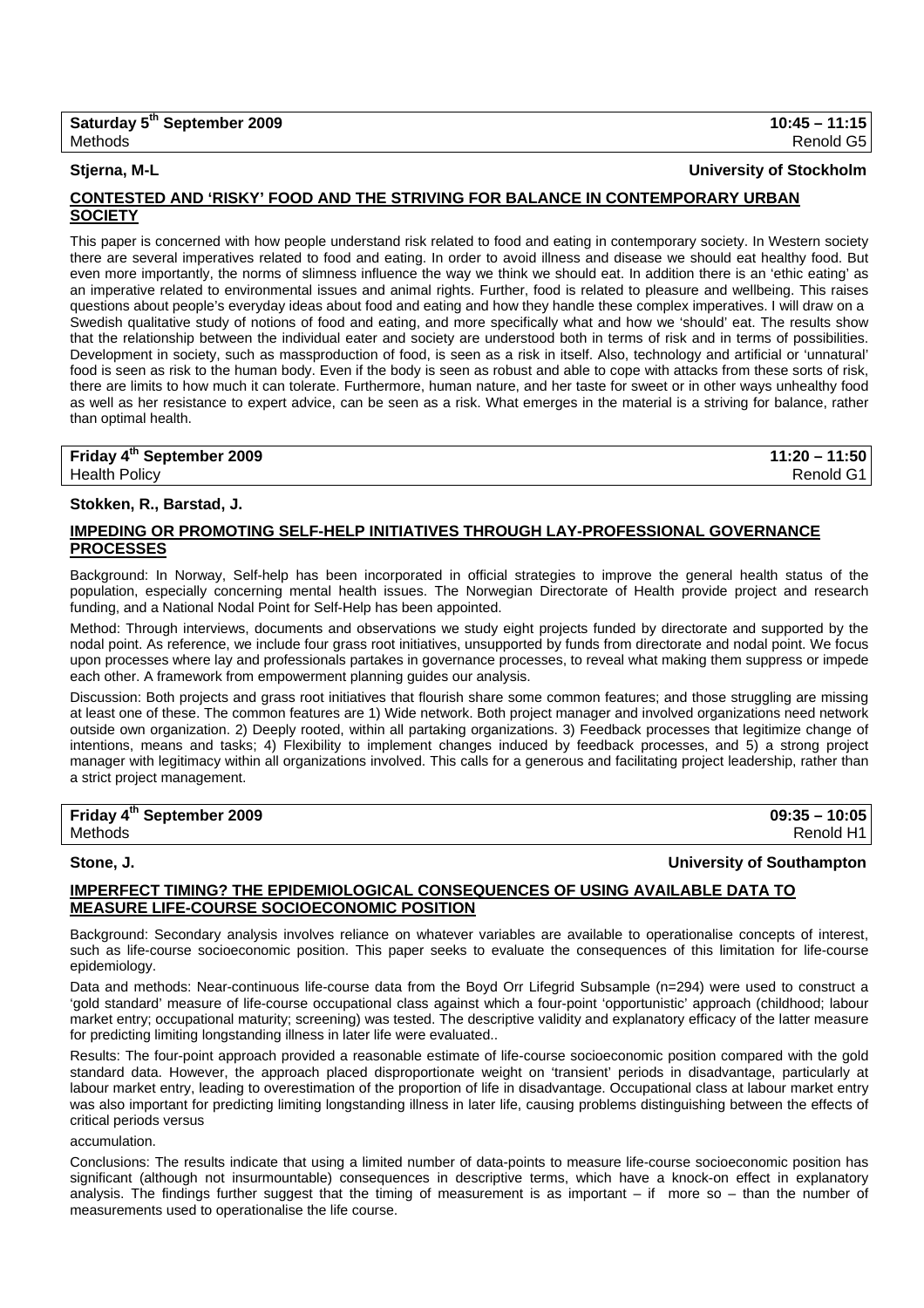### **Stronge, P. Goldsmiths College**

## **'LEAVE ME TO MY ERROR': EXPLORING CONTEMPORARY MENTAL HEALTH PRACTICE ON THE REGISTER OF SUGGESTION.**

The notion of 'suggestion' marks the sense whereby change including therapeutic change arises within interpersonal processes in ways not captured within conventional understandings of cause and effect. As a theme within the histories that have conditioned discourses and practice in the contemporary domain of mental health work, suggestion maintains an enduring, troubling if marginal presence associated with areas such as hypnotism and the placebo effect and as a discredited 'other' within orthodox psychoanalytic theory. Within wider social theory, meanwhile suggestion has arguably recently made something of a 'comeback' as a fertile route towards radically rethinking notions of subjectivity, process and the 'transmission of affect'.

This paper attempts to formulate a general if inevitably open-ended re-orientation toward suggestion largely inspired by the process philosophy of A.N. Whitehead. Then, drawing on data from an ethnographic project carried at a Community Mental Health Team in inner-city London as part of my Ph D, it endeavours to 'operationalise' this perspective in the context of this area of professional and organisational practice. Among other implications, following the 'specialist' practices of team members as emergent from and shaped by a continuous and dynamic register of suggestion exposes a demand to reappraise the supposed distance between 'mental health work' and 'everyday life' and the consequences of framing professionals as 'risk-holders' within a climate dominated by notions of audit and accountability.

**Friday 4th September 2009 15:45 – 16:15**  Gender Renold G1

**Suen, Y. T. St. Antony's College**

### **PROMOTING MEN'S HEALTH IN UNIVERSITY: EXPERIENCES AND REFLECTIONS**

The relationship between masculinities and men's health behaviour and health habits has gained increased attention in the academia and policy debates. It is generally recognized that the issues warrant more attention and more health promotion is needed. This presentation presents findings from a survey carried out following a 4-week seminar series on 'masculinities, wellbeing and health' in a university. It discusses the socio-demographics of the audience and their preconceptions of the topics and also responses to the presentations. The results provide directions for awareness raising of men's health issues, especially in a university setting.

**Saturday 5th September 2009 09:35 – 10:05**  Theory Renold F1

## Sumathipala, K., Radcliffe, E., McKevitt, C. **King's College London**

## **THE MISSING INGREDIENT IN HEALTH SERVICES RESEARCH AND DEVELOPMENT: SOCIOLOGICAL THEORY**

There has been much sociological work theorising the experience of chronic illness in relation to biography and identity, from well-known constructs of biographical disruption to biographical continuity, narrative reconstruction and illness trajectory. Social environment, life experiences and age, among other factors, are recognised as framing individuals' experience of chronic illness. Despite the potential of such theoretical work to inform the development of health and social care interventions, they have largely been underutilised in health services research.

As the population ages, increasing numbers of people are living with chronic conditions which require clinical, social and individual management. Increasingly stroke is regarded as a chronic condition, although until now research has focused on the incident event, in terms of management, outcome and patient experience. There is a need to understand the experience of living with stroke in the longer term and to ensure that medical and social services improve quality of life.

The government's recent Stroke Strategy is part of a wider policy drive to ensure services meet stroke survivors' long term needs but little is known about what these are, how they are defined and how they may differ qualitatively from needs of the older people with chronic conditions and disabilities.

This paper will outline how sociological theory will inform two health services research studies investigating stroke survivors' long term needs. We will present a framework to conceptualise how stroke survivors view their experience of stroke and expectations of recovery and support, and discuss how this framework will inform service development.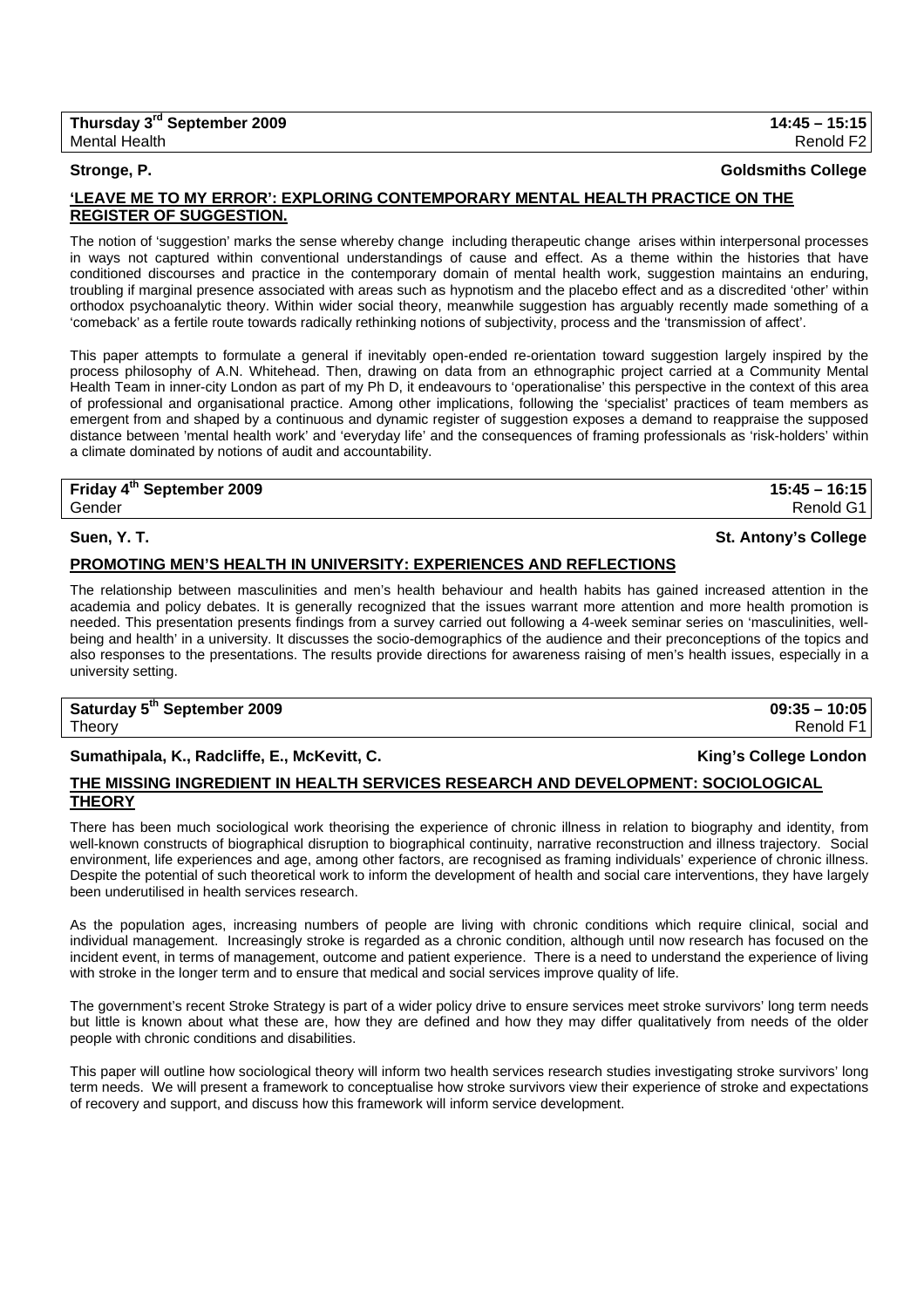| Friday 4 <sup>th</sup> September 2009 | $15:45 - 16:15$       |
|---------------------------------------|-----------------------|
| Mental Health                         | Renold F <sub>2</sub> |

## **BEING AFRAID: THE ALL-PERVADING ROLE OF FEAR IN THE LIVES OF ADULT MENTAL HEALTH SERVICE USERS**

When mental health service users/survivors avoid mental health services, they are typically labelled as 'hard to engage' and risk being forcibly compelled to receive treatment. Little consideration is given to the structural and societal influences on service avoidance and few research studies have explored users' own perspectives. Specifically, little consideration has been given to the role of fear in service users' lives and how this impacts on their engagement with services and the local community.

In this study, four repeated focus groups were held with adult service users with psychosis in South London. Through secondary grounded theory analysis (Strauss and Corbin, 1998), 'being afraid' was identified as a core process that many service users experience during their psychosis, their contact with services and in the community. Power and control, and stigma and discrimination were found to have explanatory power in determining how and why fear manifests. Significant consequences were identified including delaying help-seeking, avoiding services, feeling unsafe in the community, hiding service use, experiencing an us/them divide between staff and service users and learning to be reticent. Consequently, service avoidance can be partially understood through service users' fears of the consequences of contact: the noxious cocktail of compulsion, powerlessness, stigma and discrimination. This sheds new light on the discourse of individual service users being 'hard to engage'.

**Friday 4<sup>th</sup> September 2009** 10:10 – 10:10 **10:10** Mental Health Renold F2

## **Sweeting, H., West, P., Young, R. Medical Research Council**

### **CAN WE EXPLAIN INCREASES IN YOUNG PEOPLE'S PSYCHOLOGICAL DISTRESS?**

The mental health of young people is now high priority on the health and social policy agenda, reflecting a widespread view that mental health problems have increased over time. However, the evidence-base on time trends is less clear-cut, some studies identifying increases, others finding no change. Comparisons are hampered by several methodological problems, including different measures of mental health, different age groups and different geographical locations. We have examined time trends using three studies of 15-year olds, all in school and living in the same area, surveyed in 1987, 1999 and 2006. All completed the 12-item General Health Questionnaire ('GHQ-12') which identifies 'psychological distress' (GHQ caseness). Rates in 1987, 1999 and 2006 were 13%, 15% and 21% (males) and 19%, 32% and 44% (females).

Potential explanations for such increases include broad structural changes (e.g. material or family circumstances), increasing concerns over academic performance and increasing exposure to 'postmodern' influences such as youth subcultures and consumerism, and related implications for identity and appearance. Using data representing economic circumstances, family life, schooling, leisure activities, youth style, religious attendance, spending power and appearance, we examined how these changed over the three studies, and the extent to which they explained changes in 'psychological distress'. The findings showed that changing family structure, attitudes towards school, youth style (particularly increasing identification with 'alternative' subcultures), and concerns with appearance go some way towards explaining the increases. However, a large portion cannot be explained, suggesting that our measures may be inadequate, or that different explanations are required.

| Friday 4 <sup>th</sup> September 2009 | $16:20 - 16:50$       |
|---------------------------------------|-----------------------|
| International                         | Renold G <sub>2</sub> |

| Taylor, A.C. | University of Newcastle |
|--------------|-------------------------|
|              |                         |

## **A MIDWIFERY MODEL THAT WORKS?: A CASE STUDY OF PROPOSED CHANGES IN THE SOCIAL ORGANISATION OF MATERNITY CARE IN AUSTRALIA.**

This paper employs the Australian Commonwealth Government Maternity Services Review which reported in February 2009 as a case study to explore the social organisation of the maternity care system in comparative perspective. The Australian system combines aspects of universal provision with private specialist practice and both government and consumers have been lobbying or negotiating to change the location of midwifery within the system. This paper addresses the construction of professional boundaries, professional knowledge and consumer choice in this debate. It is based on a secondary qualitative analysis of the submissions, which are publicly available. The recommendations which emerge from the government process seek to promote cooperative models of maternity care with enhanced government funding for midwives on a fee for service basis, similar to medical professionals. It is acknowledged that this development will not be without difficulty and that not all stakeholders will be happy with the outcome. The paper enquires into the construction of issues such as safety and professional identity in the submissions and the role of individual and organised consumers in the debate. It discusses the lines of conflict which appear to have been negotiated or elided in the recommendations and the extent to which issues of gender and universal access have influenced the outcome in comparison to other wealthy democracies.

# **Sweeney, A. Institute of Psychiatry**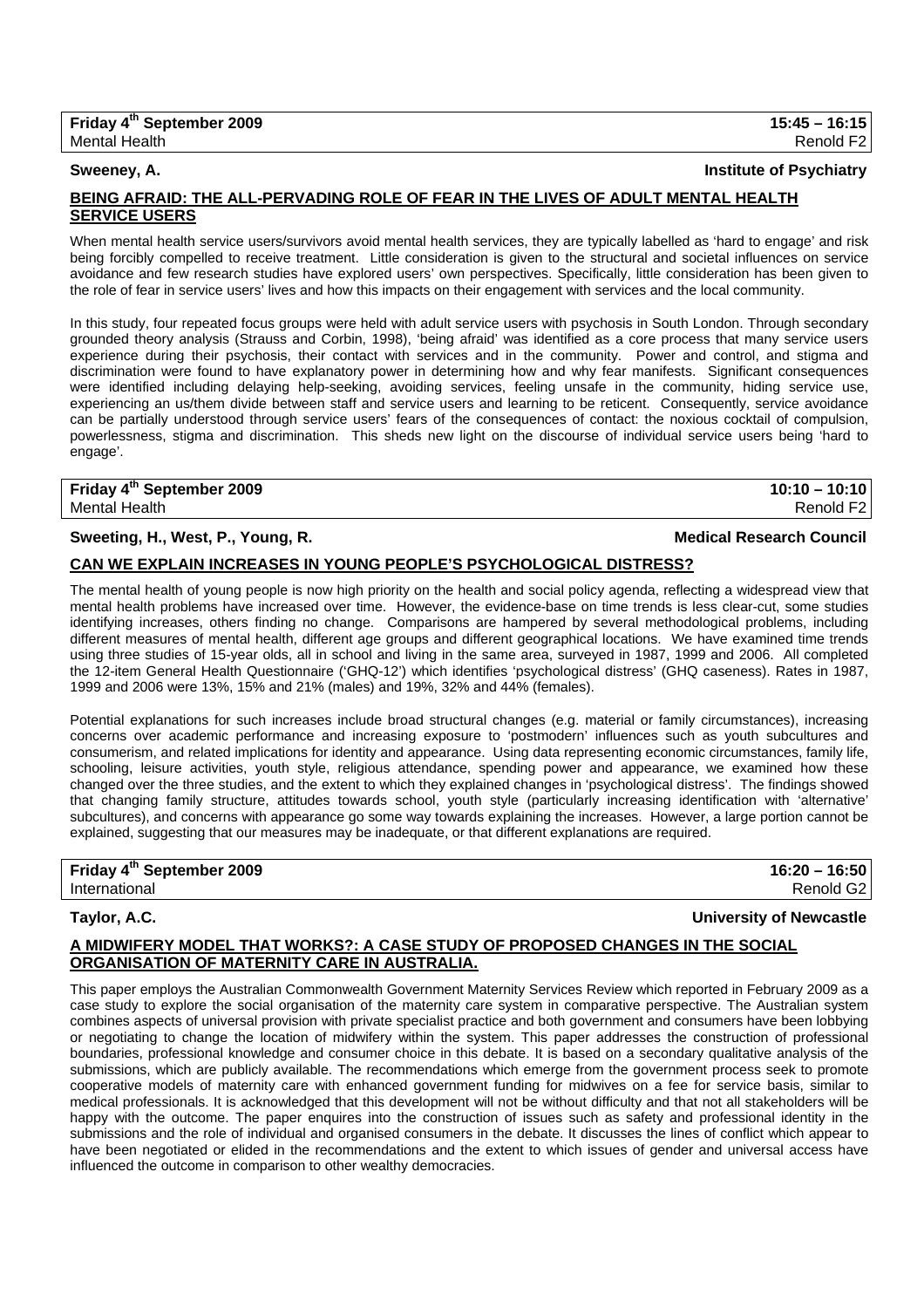## **Throsby, K. University of Warwick**

## **IT LOOKS LIKE AN IPOD - IT'S A GASTROPOD!: PATIENTS' UNDERSTANDINGS OF THEIR GASTRIC BANDS**

Gastric band surgery is a procedure which places a band around the top of the stomach in order to create a small pouch, leaving a narrowly restricted opening to the remainder of the stomach. This procedure aims to limit the amount of food that the patient can consume, with the long term goal of substantial and sustained weight loss. Drawing on observational and interview data collected during 9 months of fieldwork in an obesity surgery clinic in a large NHS hospital, this paper argues that patient understandings of the band itself – how it works, how it is constituted – varied both among the participants, and between patients and treatment providers. However, the paper argues that this was not simply a question of knowledge deficit, but rather, reflected participants' own experiences of living with a gastric band. In particular, while treatment providers tended to present the band as a static and inert implant, for many of the participants, the band was conceptualised (and experienced) as fickle, animate and subject to unpredictable change. This, in turn, both reflected and impacted upon the patients' understandings of their own bodies and bodily function, and upon the ongoing experience of unwanted fatness.

## **Friday 4th September 2009 15:10 – 15:40**

Health Service Delivery and Organisation **Renold C2 Renold C2** 

## **Timmons, S., East, L. University of Nottingham**

## **UNIFORMS, OCCUPATIONAL BOUNDARIES AND PROFESSIONAL IDENTITY IN HEALTH CARE**

At MedSoc 2006 we presented a paper analysing changes to staff uniforms in one NHS Trust, where all clinical professions now have to wear the same pattern of uniform. We saw this as being a managerial attempt to reduce the importance of professional boundaries, and re-align staff allegiances with the institution, rather than with professions. We have now completed an empirical study of this initiative, based on focus groups conducted with professionals who have to wear the new uniforms (nurses, occupational therapists and physiotherapists), and patients. All of the groups had strong feelings about this initiative, confirming our theory that uniforms have a symbolic significance for their wearers. Some groups felt that their identity as professionals had been damaged by the new uniforms, seeing this process as a kind of McDonaldization (Ritzer 1993). They saw the new uniforms as an attempt by the Trust to weaken their ties to a profession, and 're-brand' them as corporate employees, suggesting this is a new manifestation of the struggle between bureaucracies and professions. These groups also talked about the issue of being mistaken for members of another professional group, suggesting ideas about the relative status of professions played a part in their reactions. Patients found the new uniforms more confusing than the old ones and emphasised the importance to them of knowing who people were, and who was in charge.

## **Saturday 5th September 2009 11:55 – 12:25**  Health Policy Renold G1

## **Tritter, J., Koivusalo, M. University of Warwick**

## **GLOBALISATION, MARKETS AND HEALTHCARE POLICY: REDRAWING THE PATIENT AS CONSUMER**

Although the last two decades have seen the healthcare systems of most developed countries face pressure for major reform, the impact of this reform on the relationship between empowerment, consumerism and citizen's rights has received limited research attention. This paper explores how the development of health policy across Europe appears to incorporate two distinct and sometimes mutually exclusive ideas: a process of health care reform promoting competition and the commercialisation of services on the one hand and a focus on citizen and patient rights and their involvement in the evaluation and development of health services on the other. Both discourses are drawn on to support patient choice as a further mechanism for health reform but do so from entirely different justifications. We identify particular patterns and tensions in this evolution and the role the European Union and international agencies (WHO, OECD, WTO) have played in shaping the policy discourse. The findings are based on a three year study of the evolution of health policy in England, Finland and Sweden over the last two decades, Globalisation and citizens in health care: Exploring the role of users, choice and markets in European health systems, funded by the Academy of Finland and the Finnish Ministry of Health and Social Affairs. We draw on interviews with more than 50 stakeholders from the three countries, the European Union and international organisations. We conclude with reflections on the implications for the future of health policy across the four nations in the UK and Europe.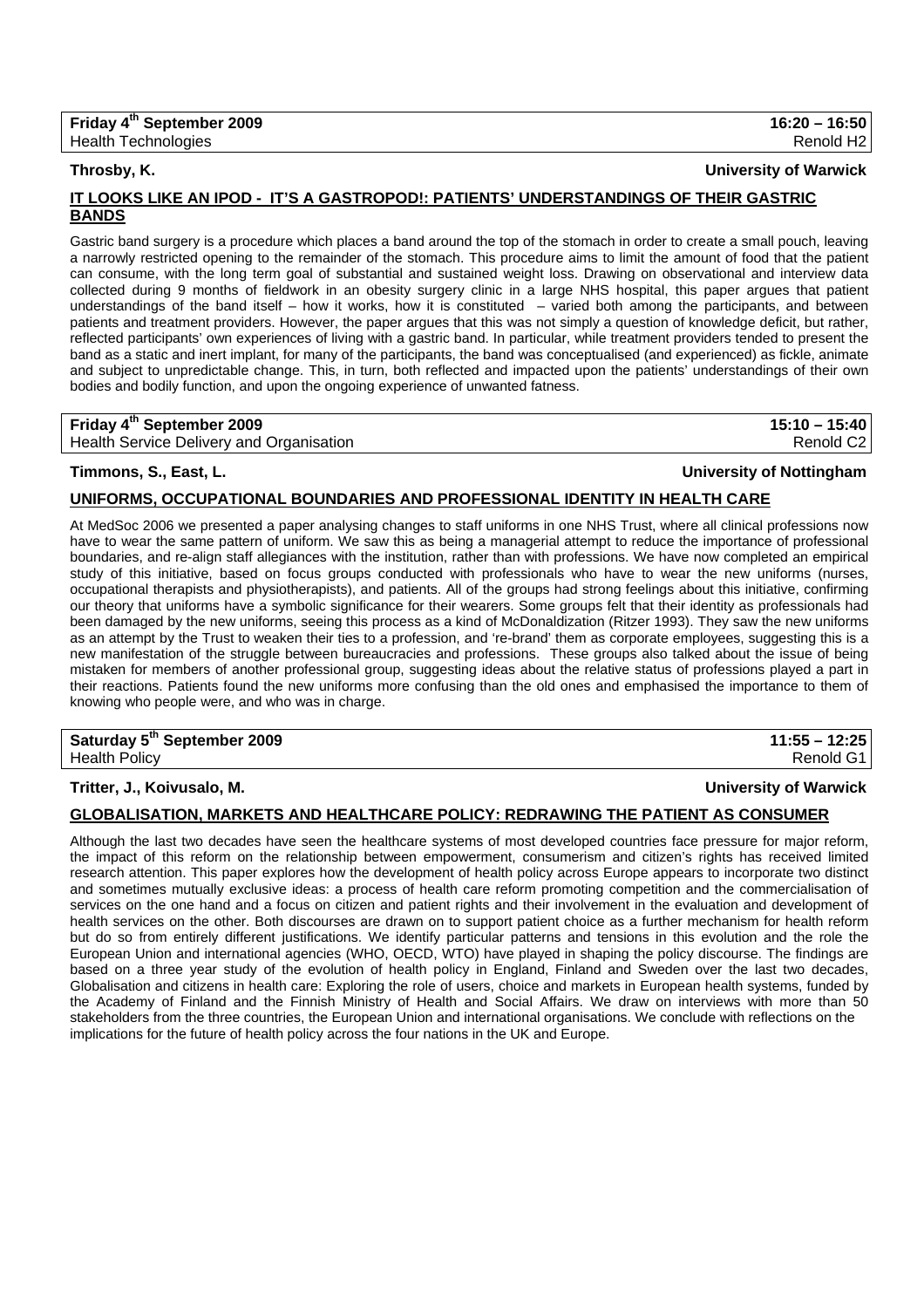## **TRUST AND MEMORY AS SOURCES FOR INFORMATION AT A HOSPITAL WARD**

This presentation is based on an observation study of a surgical department at a large Norwegian hospital. Focus is on surgeons' clinical discussions in daily meetings. There is a tremendously trust in colleagues, technology, and memory in clinical knowledgeproduction which is basis for clinical decision-making. Transferring clinical knowledge and bringing various representations of clinical knowledge together is crucial as support for clinical decision-making. While previous studies have elaborated patients' trust of healthcare providers as well as the healthcare system; this presentation emphasizes trust as a catalyst for clinical knowledge production between surgeons. There is a distinct underuse of written material like the medical patient records, both paper-based and electronic, which results in an oral transferring and sharing of clinical knowledge. Significantly this oral knowledge-transfer of patient information in clinical meetings is dynamic and effective when decisions have to be made instantly in patient- treatment.By studying knowledge-intensive work very closely from a perspective that suggests that knowledge is local and developed through trust, memory, and dependence, this study identifies how work practices have developed to work well with little support of formal information systems.

# **Thursday 3rd September 2009 14:45 – 15:15**

## **'MOVING FORWARD': A SOCIO-TECHNICAL STUDY OF THE IMPLEMENTATION OF AN INFORMATION SYSTEM IN AN EMERGENCY DEPARTMENT**

Hospitals are settings with unique characteristics of cooperative work. With intensive, multiple and often distributed communication requirements, practices and procedures which are becoming increasingly standardised, high quality and timely sharing of information among the various members of multidisciplinary teams has grown to be a prerequisite for the continuous planning, documenting and delivering of care as well as assessing outcomes. In effect, health policies are often driven by the implicit assumption that information and communication technologies are now fundamental in the provision of healthcare. Using as a case study the implementation of a clinical information system for patient registration and tracking in the busy emergency department of a large University hospital in England, I aim to explore the role of this particular technology in the configuration and ordering of nursing practice. Based on findings from semi-structured interviews with nursing, managerial and administrative staff as well as from relevant policy documents, internal reports and implementation studies 4 years after the introduction of the system, I report that although nurses do not directly associate the use of this system with quality patient care they have come to accept it as an invaluable tool in the management of the department's increasing workload in relation to patient flows. Importantly, as unscheduled care is being constantly reorganised by the application of new service models and performance standards towards a "whole system approach", a technologically mediated practice is perceived to be the only way forward.

## **Friday 4th September 2009 10:45 – 11:15**

Health Service Delivery and Organisation **Renold C2 Renold C2** 

## **Vom Lehn, D., Gibson, W. King's College London**

## **ASSESSING "VISUAL ACUITY": THE PRACTICAL WORK OF SIGHT ASSESSMENTS**

In the UK and elsewhere, eye care services play an increasingly significant role in health care provision. An aging population, growing health awareness and the emergence of novel treatments have led to a sharp increase in sight tests and the number of eye care professionals. There has recently been some debate about the standards of eye care in the UK and it has been suggested that large numbers of eye examinations are substandard and that research could make important contributions to the assessment and improvement of standards in eye care. In recent years, medical sociology and the sociology of health and illness have increasingly become concerned with standards and guidelines in medical practice. The focus of this research has largely been with general practice, surgery and such like whilst health care services like dentistry or optometry have often been ignored. The sociological neglect of the work of optometrists is surprising considering that opticians employ highly standardised practices and procedures as well as standardised charts and technologies in consultations. This paper explores eye examinations to investigate how opticians assess patients' eyesight, in particular their distance vision, and how they use standardised practices and technologies to obtain an objective measure of visual acuity. It is particularly interested in how opticians align the objective measure of sight with patients' subjective reports of what they can see. The analysis draws on ethnomethodology and conversation analysis to inspect video-recordings of eye examinations gathered as part of an ESRC funded project.

## Health Technologies Renold F5

# **Vezyridis, P. University of Nottingham**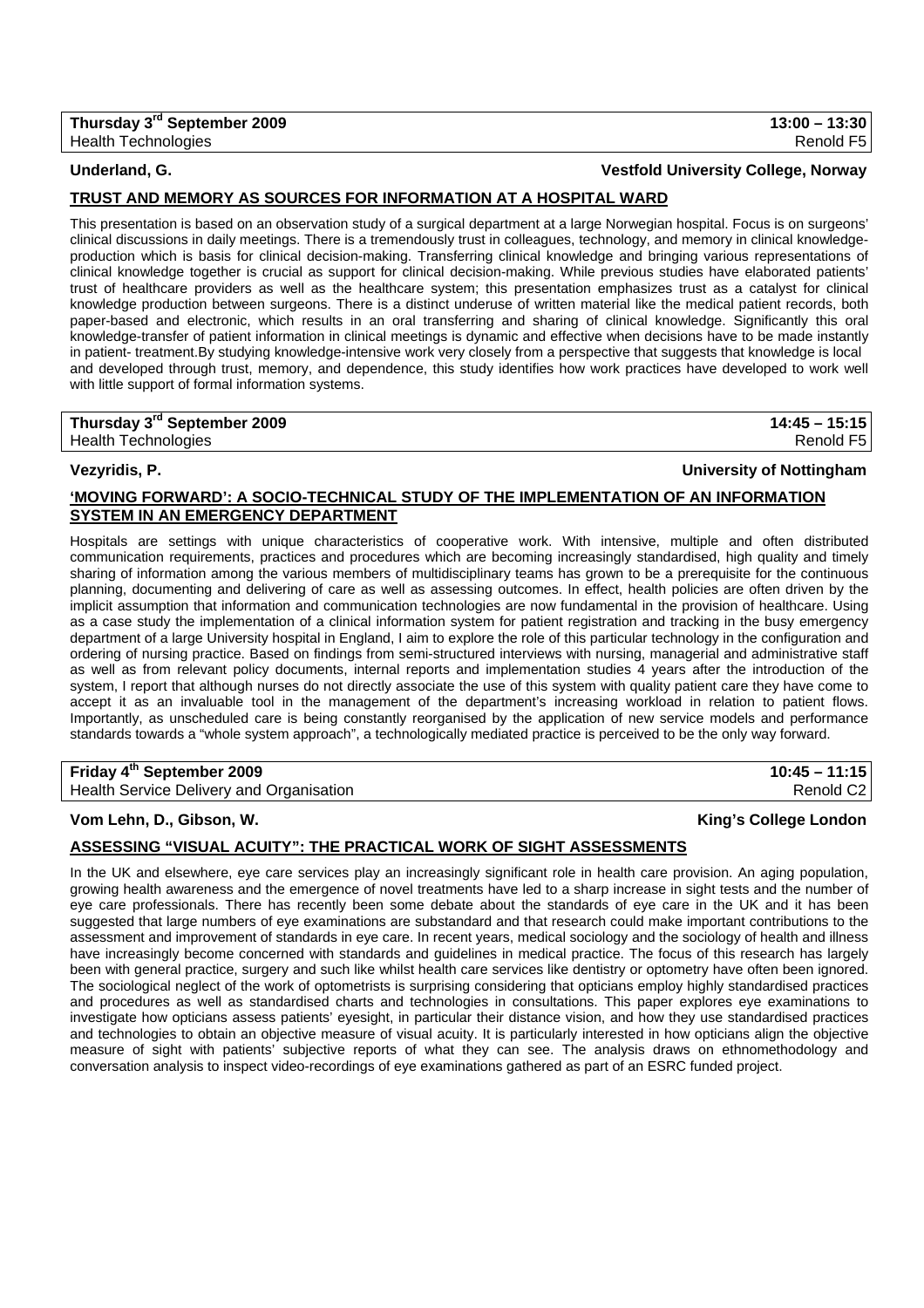## **Watts, K., Richardson, J., C., Ong, B., N. Keele University**

## **SECONDARY ANALYSIS MEETS META TECHNIQUE: UTILISING EXISTING QUALITATIVE DATA SETS**

This paper focuses on the development of a suitable methodological approach to reanalyse multiple qualitative data sets collected as part of research on chronic pain by the Arthritis Research Campaign National Primary Care Centre at Keele University. This reanalysis will then examine datasets looking at the chronic pain conditions of back pain, knee pain, hand pain and chronic widespread pain. In doing this it is hoped to draw out themes that are applicable to chronic pain in general and can be carried into applied work. This research is in the initial stage of looking at the methodological basis upon which these studies can be synthesised in order to develop a theory adaptable for use within primary care.

I will argue that through incorporating a Meta Summary into a Secondary Analysis of multiple data sets a more robust method of analysis can be developed. The concept of combining the two techniques will be discussed as a method in which contextual information can be incorporated into the Secondary Analysis allowing for enhanced validity. Alongside this the differences between Meta- Synthesis and Meta Techniques will be defined in order to present the argument that a Multiple Secondary Analysis is a form of Meta- Technique.

It is proposed that through using these adapted methodologies, and acknowledging it as a Meta- Technique, a mid range theory can be produced.

## **Friday 4th September 2009 15:45 – 16:15**  Health Technologies Renold H2

### **Weiner, K. University of Nottingham**

### **IMAGINED USERS OF CHOLESTEROL LOWERING FOODS**

This paper explores how users of foods containing plant sterols are imagined within biomedical research and writing on these substances. A growing range of such foods have been launched and marketed on the basis that they actively lower cholesterol. I will draw on the concept of 'configuring' the user, which suggests that the innovation process entails both 'defining the identity of putative users, and setting constraints upon their likely future actions' (Woolgar, 1991:59). Here, I focus on the configuration work accomplished by researchers, commentators and expert bodies, as it is expressed in the pages of medical journals. The paper is based on an analysis of journal articles, including both original research papers and commentaries (eg reviews, letters, editorials, quidelines).

My preliminary analysis suggests that the way users are imagined and configured can be characterised in three broad ways: the healthy/holistic user, who uses these foods as an adjunct to a healthy lifestyle; the lazy/busy/modern user who uses these foods as an alternative to a healthy lifestyle; and the unwarranted or incompetent user, who, for example eats an inappropriate amount (generally imagined as too much) of these foods or who eats these foods unnecessarily. At the same time, imaginings of users are entangled with discussions about the role of health care practitioners, who are in some ways also configured as users. These different imaginings of users and their uses entail different ways of understanding health identities and different allocations of responsibilities between the technology, user and health care professionals.

| Friday 4 <sup>th</sup> September 2009 | $11:55 - 12:25$ |
|---------------------------------------|-----------------|
| Lay/professional Interface            | Renold G2       |

### Whelan, E., Asbridge, M., Haydt, S. **Dalhousie University, Canada**

### **WHO'S RESPONSIBLE? PAIN ACTIVISTS AND EXPERTS ON THE 'OXYCONTIN CRISIS' IN NORTH AMERICA**

The paper reports on a four-year study of media coverage of the abuse of OxyContin™ (Purdue Pharma), a prescription pain medication, and the responses of pain medicine and pain activist-patients to the drug's representation as a "prescription for ruin." A brief overview of ten years of North American newspaper coverage of the drug, and responses from state agencies, will be presented to identify the rhetorical strategies used to represent OxyContin as a dangerous drug of abuse. However, the presentation will focus upon expert and activist-patient responses to such representations. The report draws upon a series of key informant interviews with North American pain patient-activists and medical specialists, evaluation of journal articles in pain, addictions, and general medicine journals, analysis of pain patient-activist websites, and a focussed group interview with chronic pain sufferers in Nova Scotia, one of the identified endemic areas of abuse of the drug. Patient-activists' and specialists' strategies for responding to negative public perceptions of the drug, its users and its prescribers, and for making the case for continued access to drugs like OxyContin for chronic pain sufferers, are discussed. Both employ techniques of responsibilization—of self and others—in responding to critiques of the drug's abuse. I conclude with an examination of the implications of the OxyContin crisis for the legitimacy of pain patients' claims and the cultural authority of pain medicine.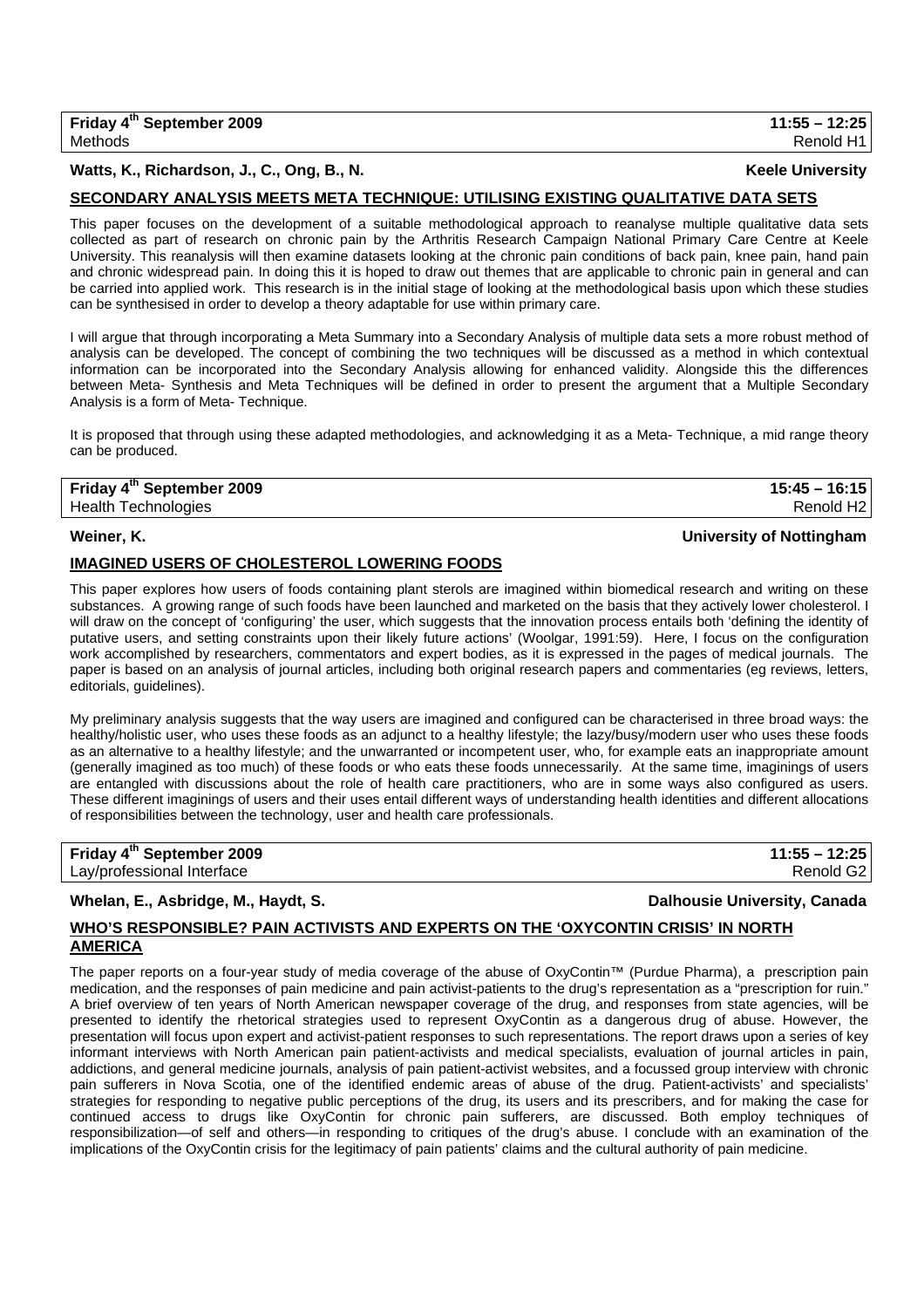## **Wilson-Kovacs, D.,Hauskeller, C. University of Exeter**

## **PROFESSIONAL ROLES AND SELF-UNDERSTANDING IN STEM CELL RESEARCH FOR HEART REPAIR: THE CHALLENGES OF COLLABORATIVE ENTERPRISE**

Considering the long-term disability and high mortality rates from chronic cardiovascular disease in Europe, improvements in heart repair represent an important clinical priority. The use of stem cells in new medical applications presents one potential solution to boost the regeneration of damaged tissue and to repair heart function. This endeavour is seen as an interdisciplinary pursuit where clinicians and scientists work together to understand the issues involved in the advancement of successful therapies. Based on 77 in-depth interviews with clinicians and scientists involved in stem cell research in the UK and Germany, this paper examines the challenges of collaborative research. The argument seeks to address (1) how different professional outlooks and distinct organisational structures facilitate the development and progress of stem cell clinical applications (1) and how divisions of labour and hierarchies of expertise are established and maintained in this process (2). The analysis examines the various claims made on particular disciplinary expertise and jurisdictions and opens to investigation the strategies through which inter and intra-professional occupational boundaries are created and monitored in novel cellular treatments. The paper provides a cross-national case study, which informs policy making by evaluating existing understandings of clinical collaboration, and contributes to broader theories concerning the professional dynamics of medical practice.

**Friday 4th September 2009 15:10 – 15:40**  Health Technologies Renold H2

Woolley, S., Chadwick, B., Evans, R., Pugsley, L. **Cardiff University** Cardiff University

## **HACKERS, HIPPIES AND BOUNDARY OBJECTS: A SITUATIONAL ANALYIS OF PROVIDING SEDATION FOR DENTISTRY**

The Dental Hospital Sedation Clinic is a medical technology sitting within multiple social worlds; the world of the anxious patient, the world of the referring dental practitioner and the world of staff working within the clinic. Research into sedation has concentrated on the pharmacology and physiological effects of sedative agents, rather than the reasons for engagement, experience of sedation treatment or the outcomes of treatment as defined by those who engage with it.

This paper is based on preliminary findings from a qualitative PhD research project aimed to determine how members from various social worlds conceptualise dental sedation. Semi-structured interviews were undertaken with members from these social worlds, and data were analysed using a Situational Analysis method (Clarke,2005). The presentation outlines the way this qualitative method has been used to explore the conceptualisation and experience of the Sedation clinic by different social groups. Using results from initial pilot interviews, emergent themes are identified and discussed in the light of social worlds/arenas theory. The clinic is perceived as a boundary object- something which is "both plastic enough to adapt to local needs and constraints of the several parties employing [it], yet robust enough to maintain a common identity" (Star and Griesemer,1989).

| Friday 4 <sup>th</sup> September 2009 | $10:10 - 10:40$ |
|---------------------------------------|-----------------|
| Lifecourse and Open Stream            | Renold G5       |

## **Wyn, J. University of Melbourne**

## **YOUNG PEOPLE NEGOTIATING WELLBEING**

Youth transitions have traditionally been viewed and researched through an economic (i.e. school-to-work) lens. This approach had tended to obscure the significance of wellbeing to young people's lives. Reporting on a longitudinal study of 2000 young Australians through the 1990s into the early 2000s, from the age of 18 into their early thirties, this paper traces the personal struggles to be well in a context of rapid social change. It reveals the impact of education and labour market policies in the 1990s, involving an unprecedented level of participation in post-secondary education and the enactment of new workplace laws that stripped workers of some rights. The paper explores the subjectivities of a generation who experienced increasing rates of mental health problems and rising obesity. The paper employs the ideas of writers on social change, including Bauman (2001), Beck and Beck-Gernsheim (2002) and Rosa (2005) as well as theories of social division, to explore gendered and classed patterns of health, making a case for wellbeing as a process that defines youth in late modernity (Wyn, 2009). Processes of individualization, the acceleration of time and the re-structuring of the Australian economy have produced complex health outcomes across gender and class. This paper moves beyond the stereotypes of "generation X" to reveal the ways in which different groups in this generation have managed to be and live well.